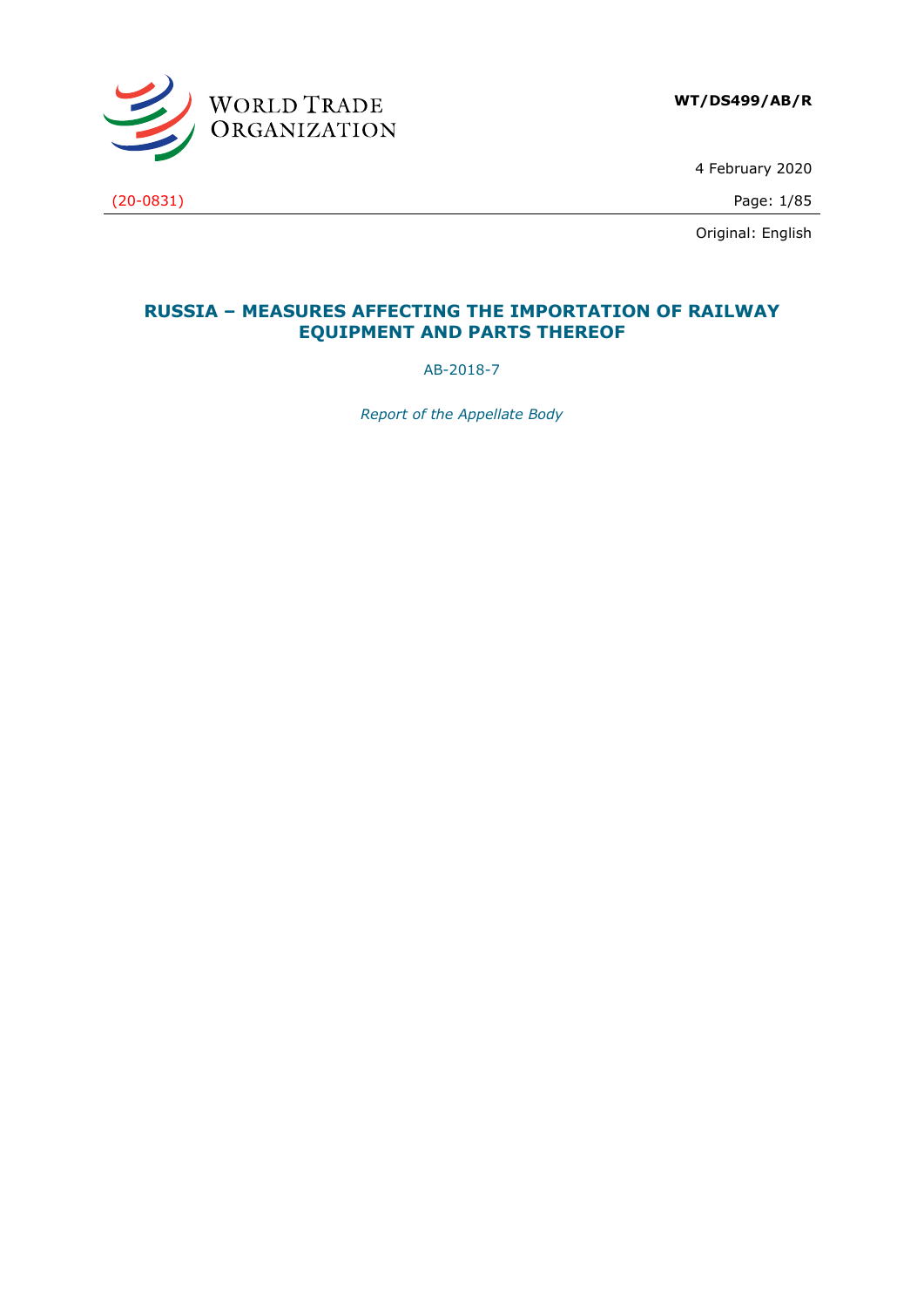# $-2$  -

#### **Table of Contents**

| 1     |                                                                                                                                                                                  |  |
|-------|----------------------------------------------------------------------------------------------------------------------------------------------------------------------------------|--|
| 2     |                                                                                                                                                                                  |  |
| з     |                                                                                                                                                                                  |  |
| 4     |                                                                                                                                                                                  |  |
| 5     |                                                                                                                                                                                  |  |
| 5.1   |                                                                                                                                                                                  |  |
| 5.1.1 |                                                                                                                                                                                  |  |
| 5.1.2 |                                                                                                                                                                                  |  |
| 5.1.3 | Whether the Panel erred in finding in its preliminary ruling that Russia had failed to<br>establish that Ukraine's panel request was inconsistent with Article 6.2 of the DSU 19 |  |
|       | 5.1.3.1                                                                                                                                                                          |  |
|       | 5.1.3.2                                                                                                                                                                          |  |
|       |                                                                                                                                                                                  |  |
|       | 5.2 Russia's claims concerning the Panel's findings relating to the third measure 25                                                                                             |  |
| 5.2.1 |                                                                                                                                                                                  |  |
| 5.2.2 | Russia's claim that the Panel erred in finding the existence of the third measure 28                                                                                             |  |
|       | 5.2.2.1                                                                                                                                                                          |  |
|       | 5.2.2.2                                                                                                                                                                          |  |
|       | 5.2.2.3                                                                                                                                                                          |  |
|       | 5.2.3 Russia's claim that the Panel erred by relieving Ukraine from the necessity of<br>establishing a prima facie case that the third measure exists as a single measure32      |  |
|       | 5.2.3.1                                                                                                                                                                          |  |
|       | 5.2.3.2                                                                                                                                                                          |  |
|       | 5.2.3.3                                                                                                                                                                          |  |
|       | 5.2.4 Russia's claim that the Panel erred in finding that the third measure was within its                                                                                       |  |
|       |                                                                                                                                                                                  |  |
|       |                                                                                                                                                                                  |  |
|       |                                                                                                                                                                                  |  |
| 5.2.5 | Russia's claim that the Panel erred by making findings with respect to the alleged                                                                                               |  |
|       |                                                                                                                                                                                  |  |
|       | 5.2.5.2                                                                                                                                                                          |  |
|       | 5.2.5.3                                                                                                                                                                          |  |
| 5.3   |                                                                                                                                                                                  |  |
| 5.3.1 |                                                                                                                                                                                  |  |
| 5.3.2 |                                                                                                                                                                                  |  |
| 5.3.3 |                                                                                                                                                                                  |  |
| 5.3.4 |                                                                                                                                                                                  |  |
| 5.3.5 |                                                                                                                                                                                  |  |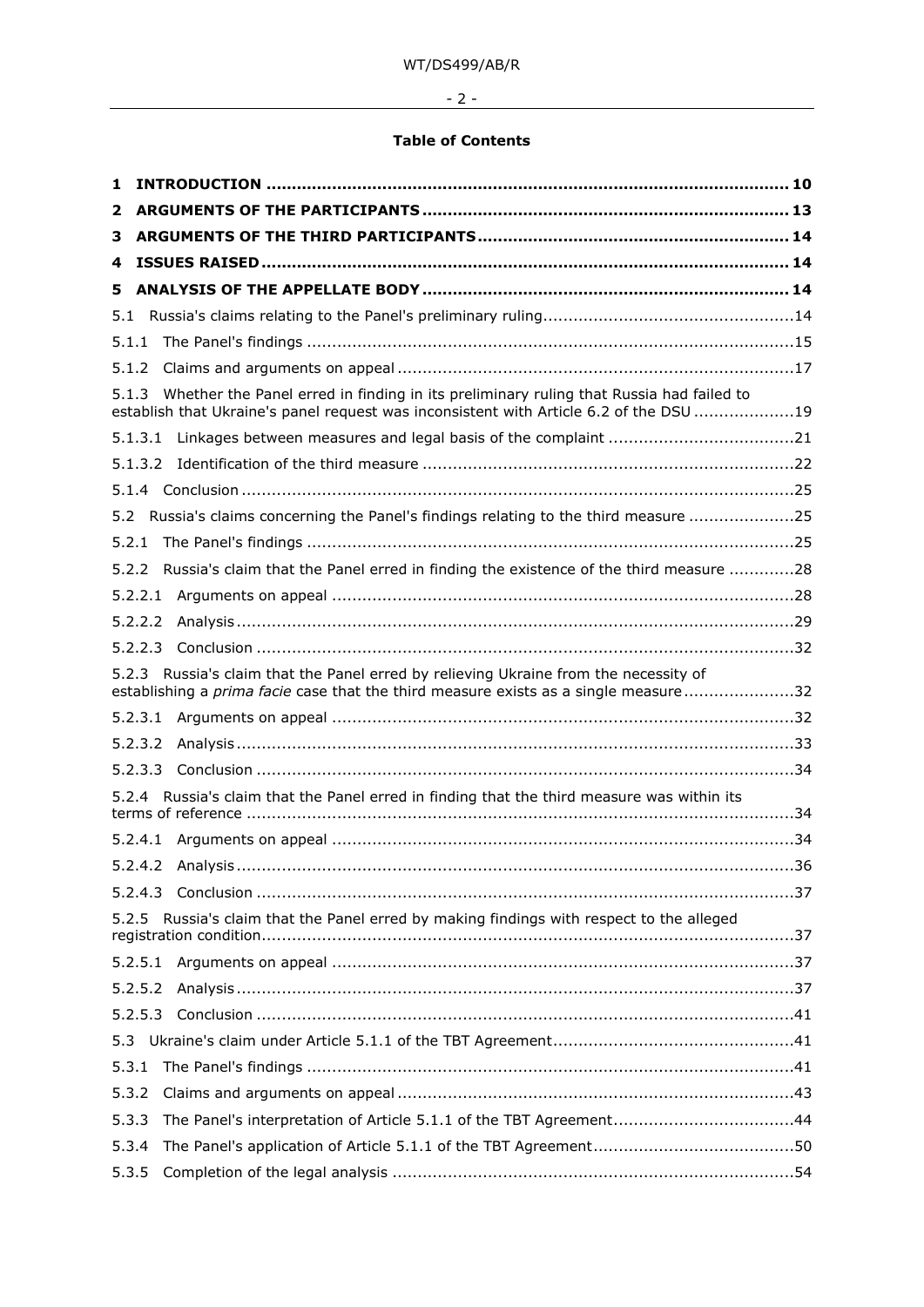| - |  |  |
|---|--|--|
|   |  |  |

| 5.3.6 | Whether the Panel failed to make an objective assessment of the matter under    |  |
|-------|---------------------------------------------------------------------------------|--|
|       |                                                                                 |  |
|       |                                                                                 |  |
| 5.4.1 |                                                                                 |  |
| 5.4.2 |                                                                                 |  |
| 5.4.3 | Whether the Panel failed to make an objective assessment of the matter under    |  |
|       |                                                                                 |  |
| 5.4.5 | Whether the Panel failed to make an objective assessment of the matter under    |  |
|       |                                                                                 |  |
|       | 5.5 Ukraine's claim concerning the existence of systematic import prevention 71 |  |
| 5.5.1 |                                                                                 |  |
| 5.5.2 |                                                                                 |  |
| 5.5.3 | Whether the Panel failed to make an objective assessment of the matter under    |  |
|       |                                                                                 |  |
|       |                                                                                 |  |
| 6.1   |                                                                                 |  |
| 6.2   |                                                                                 |  |
| 6.3   |                                                                                 |  |
| 6.4   |                                                                                 |  |
| 6.5   |                                                                                 |  |
| 6.6   |                                                                                 |  |
| 6.7   |                                                                                 |  |
| 6.8   |                                                                                 |  |
| 6.9   |                                                                                 |  |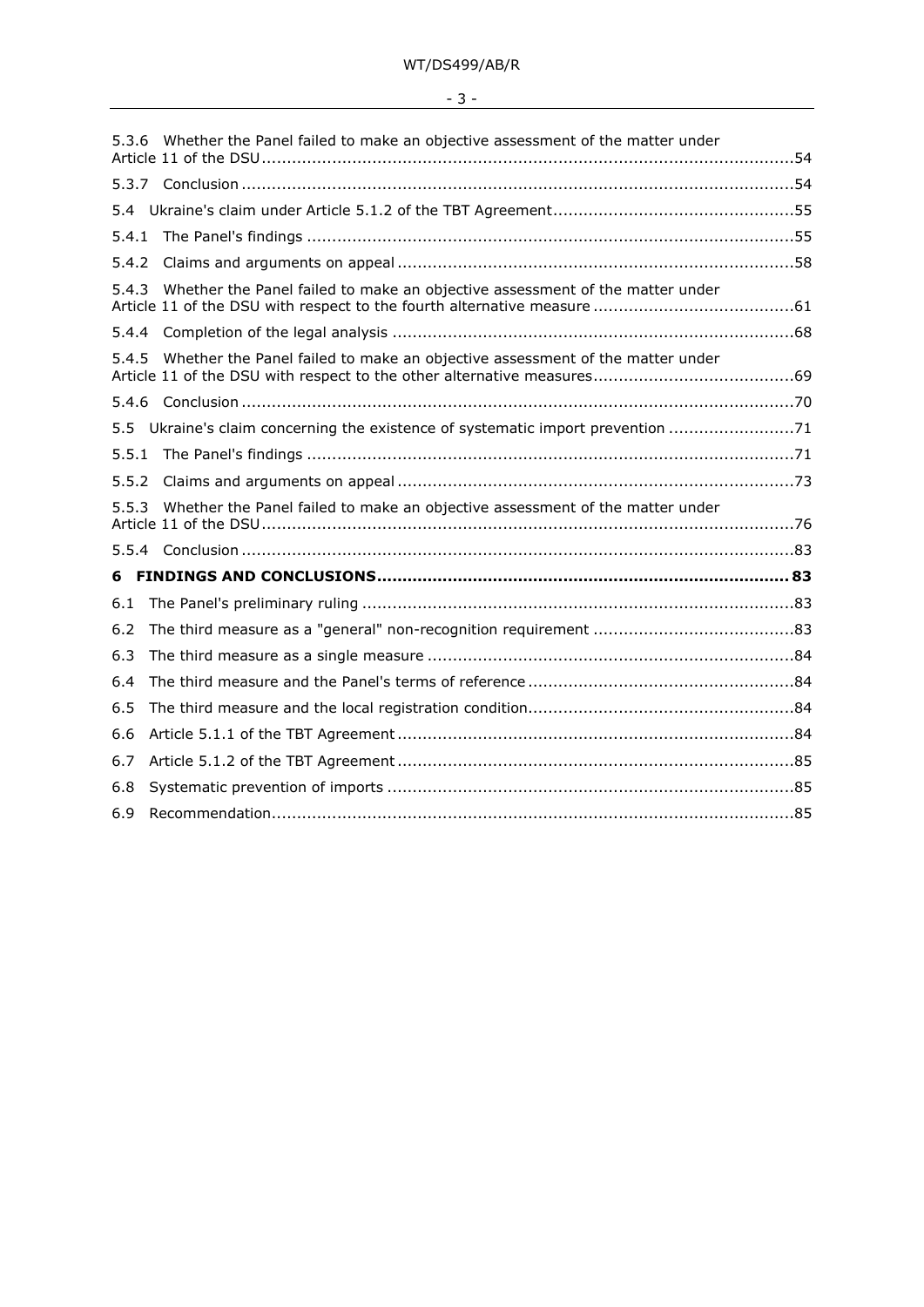- 4 -

#### **ABBREVIATIONS USED IN THIS REPORT**

| <b>Abbreviation</b>          | <b>Description</b>                                                                                                                                                                                                                       |
|------------------------------|------------------------------------------------------------------------------------------------------------------------------------------------------------------------------------------------------------------------------------------|
| <b>ART</b>                   | Russian Federal Agency for Railway Transport                                                                                                                                                                                             |
| <b>Association Agreement</b> | Association Agreement by Ukraine with the European Union                                                                                                                                                                                 |
| <b>BCI</b>                   | business confidential information                                                                                                                                                                                                        |
| <b>CU</b>                    | Eurasian Economic Union as established in accordance with the Treaty<br>on Eurasian Economic Union of 29 May 2014 (former Customs Union<br>of the Republic of Belarus, the Republic of Kazakhstan, and the<br><b>Russian Federation)</b> |
| <b>DSB</b>                   | Dispute Settlement Body                                                                                                                                                                                                                  |
| <b>DSU</b>                   | Understanding on Rules and Procedures Governing the Settlement of<br><b>Disputes</b>                                                                                                                                                     |
| <b>EAEU Treaty</b>           | Treaty on the Eurasian Economic Union                                                                                                                                                                                                    |
| <b>FBO</b>                   | Federal Budgetary Organization                                                                                                                                                                                                           |
| <b>FIRA</b>                  | final import risk analysis report for apples from New Zealand of<br>November 2006                                                                                                                                                        |
| <b>GATS</b>                  | General Agreement on Trade in Services                                                                                                                                                                                                   |
| <b>GATT 1994</b>             | General Agreement on Tariffs and Trade 1994                                                                                                                                                                                              |
| <b>MOT</b>                   | Ministry of Transport of the Russian Federation                                                                                                                                                                                          |
| <b>OHCHR</b>                 | Office of the United Nations High Commissioner for Human Rights                                                                                                                                                                          |
| Panel Report                 | Panel Report, Russia - Measures Affecting the Importation of Railway<br><b>Equipment and Parts Thereof</b>                                                                                                                               |
| SPS Agreement                | Agreement on the Application of Sanitary and Phytosanitary Measures                                                                                                                                                                      |
| <b>TBT Agreement</b>         | Agreement on Technical Barriers to Trade                                                                                                                                                                                                 |
| <b>TRRs</b>                  | trade-related requirements                                                                                                                                                                                                               |
| Ukraine's panel request      | Request for the Establishment of a Panel by Ukraine, WT/DS499/2                                                                                                                                                                          |
| <b>Working Procedures</b>    | Working Procedures for Appellate Review                                                                                                                                                                                                  |
| <b>WTO</b>                   | World Trade Organization                                                                                                                                                                                                                 |

#### **PANEL EXHIBITS CITED IN THIS REPOR[T\\*](#page-3-0)**

| <b>Exhibit Number</b> | <b>Description</b>                                                                                                                        |
|-----------------------|-------------------------------------------------------------------------------------------------------------------------------------------|
| <b>RUS-23</b>         | Organization Standard CTO PC-FZT 08-2013 "Procedure of<br>organization and implementation of inspection control of certified<br>products" |
| <b>RUS-62 (BCI)</b>   | Documents of the FBO providing for the inconsistencies of the<br>certified products of PJSC [BCI]                                         |
| RUS-63 (BCI)          | Documents of the FBO providing for the inconsistencies of the<br>certified products of PJSC [BCI]                                         |
| <b>RUS-64 (BCI)</b>   | Documents of the FBO providing for the inconsistencies of the<br>certified products of PJSC [BCI]                                         |

<span id="page-3-0"></span>\* BCI redacted, as indicated **[BCI]**. See also para. 1.13.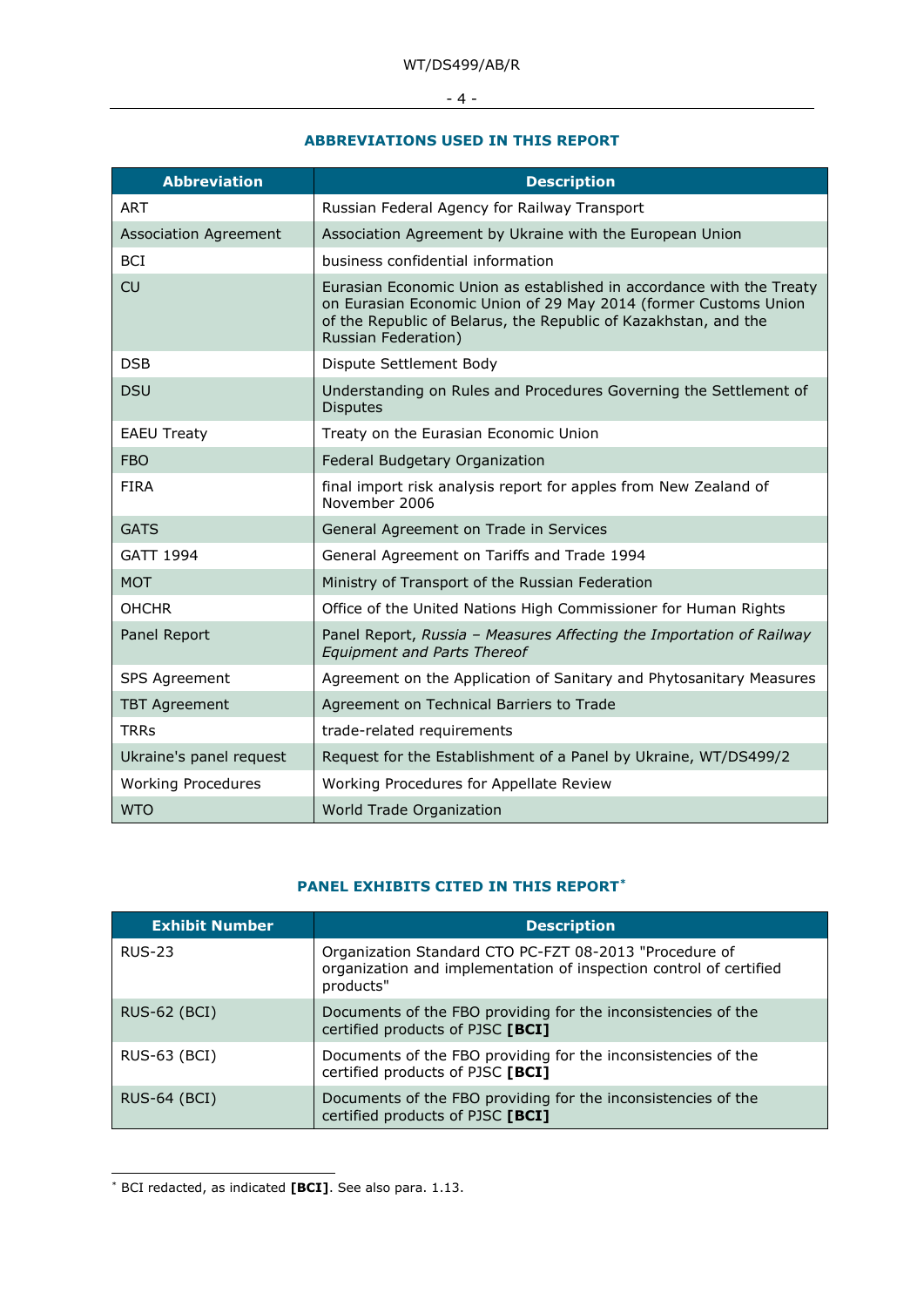# - 5 -

| <b>Exhibit Number</b> | <b>Description</b>                                                                                                                                                                                                                                                                                  |
|-----------------------|-----------------------------------------------------------------------------------------------------------------------------------------------------------------------------------------------------------------------------------------------------------------------------------------------------|
| <b>RUS-65 (BCI)</b>   | Documents of the FBO providing for the inconsistencies of the<br>certified products of PJSC [BCI]                                                                                                                                                                                                   |
| <b>RUS-66 (BCI)</b>   | Documents of the FBO providing for the inconsistencies of the<br>certified products of PJSC [BCI]                                                                                                                                                                                                   |
| <b>RUS-67 (BCI)</b>   | Letter dated 23 May 2016 from [BCI] to the FBO                                                                                                                                                                                                                                                      |
| <b>RUS-68 (BCI)</b>   | Letter dated 13 June 2013 from [BCI] to the Deputy Minister of the<br><b>MOT</b>                                                                                                                                                                                                                    |
| <b>RUS-69 (BCI)</b>   | Letter dated 3 December 2015 from [BCI] to the FBO                                                                                                                                                                                                                                                  |
| <b>RUS-70 (BCI)</b>   | Letter dated 17 February 2013 from [BCI] to the FBO                                                                                                                                                                                                                                                 |
| UKR-3 (Corr.)         | Rules of the Certification System for Federal Railway Transport.<br>Procedure for organizing and conducting an inspection control.<br>(CS FRT 12-2003)                                                                                                                                              |
| UKR-18 (BCI) (Corr.)  | Letter [BCI] from PJSC [BCI] to FBO                                                                                                                                                                                                                                                                 |
| <b>UKR-48 (BCI)</b>   | Letter from the Federal Agency for Railway Transport of the MOT to<br>JSC [BCI] accompanied to Protocol No. A 4-3 of 20 January 2015 of<br>the MOT regarding issuance by the certification authority of the CU of<br>the certificates of conformity for products manufactured by third<br>countries |
| UKR-49 (BCI) (Corr.)  | Letter dated 4 February 2016 from the Federal Agency for Railway<br>Transport to [BCI] on validity of certificates                                                                                                                                                                                  |
| UKR-141 (BCI)         | Letter dated 10 August 2016 from the Federal Agency for Railway<br>Transport to JSC [BCI] on validity of certificates                                                                                                                                                                               |
| <b>UKR-151 (BCI)</b>  | Act of inspection dated 23 January 2014 of certified products<br>produced by PJSC [BCI]                                                                                                                                                                                                             |
| <b>UKR-152 (BCI)</b>  | Act of inspection dated 24 January 2014 of certified products<br>produced by PJSC [BCI]                                                                                                                                                                                                             |

## **CASES CITED IN THIS REPORT**

| <b>Short Title</b>          | <b>Full Case Title and Citation</b>                                                                                                                                                                                                                                                                                                         |
|-----------------------------|---------------------------------------------------------------------------------------------------------------------------------------------------------------------------------------------------------------------------------------------------------------------------------------------------------------------------------------------|
| Argentina - Import Measures | Appellate Body Reports, Argentina - Measures Affecting the Importation of<br>Goods, WT/DS438/AB/R / WT/DS444/AB/R / WT/DS445/AB/R, adopted<br>26 January 2015, DSR 2015:II, p. 579                                                                                                                                                          |
| Argentina - Import Measures | Panel Reports, Argentina – Measures Affecting the Importation of Goods,<br>WT/DS438/R and Add.1 / WT/DS444/R and Add.1 / WT/DS445/R and Add.1,<br>adopted 26 January 2015, as modified (WT/DS438/R) and upheld<br>(WT/DS444/R / WT/DS445/R) by Appellate Body Reports WT/DS438/AB/R /<br>WT/DS444/AB/R / WT/DS445/AB/R, DSR 2015:II, p. 783 |
| Australia - Apples          | Appellate Body Report, Australia - Measures Affecting the Importation of<br>Apples from New Zealand, WT/DS367/AB/R, adopted 17 December 2010, DSR<br>2010: V, p. 2175                                                                                                                                                                       |
| Australia – Apples          | Panel Report, Australia – Measures Affecting the Importation of Apples from<br>New Zealand, WT/DS367/R, adopted 17 December 2010, as modified by<br>Appellate Body Report WT/DS367/AB/R, DSR 2010:VI, p. 2371                                                                                                                               |
| Australia - Salmon          | Appellate Body Report, Australia - Measures Affecting Importation of Salmon,<br>WT/DS18/AB/R, adopted 6 November 1998, DSR 1998: VIII, p. 3327                                                                                                                                                                                              |
| Brazil - Desiccated Coconut | Appellate Body Report, Brazil - Measures Affecting Desiccated Coconut,<br>WT/DS22/AB/R, adopted 20 March 1997, DSR 1997:I, p. 167                                                                                                                                                                                                           |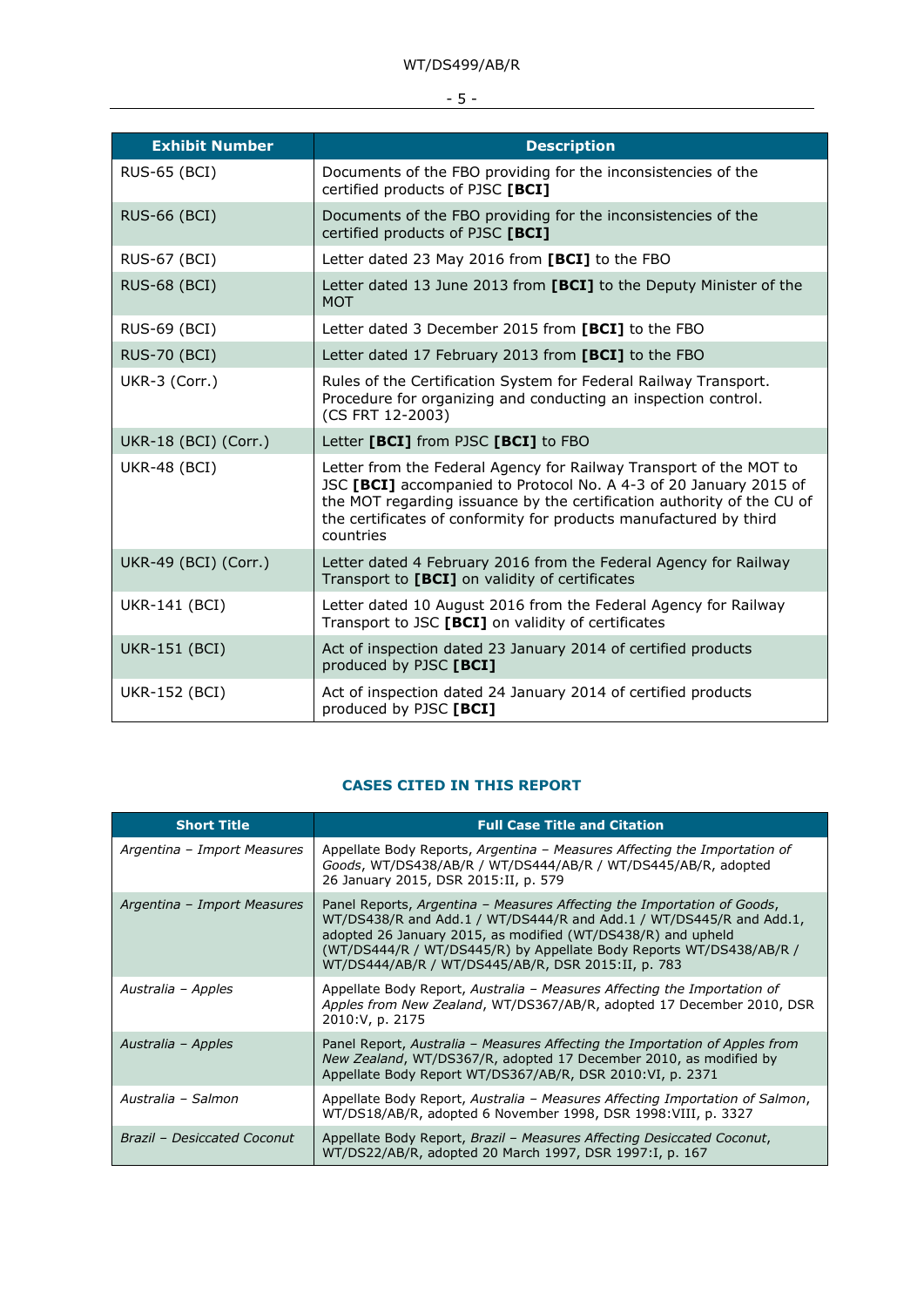# - 6 <u>-</u> <u>- 100 - 100 - 100 - 100 - 100 - 100 - 100 - 100 - 100 - 100 - 100 - 100 - 100 - 100 - 100 - 100 - 100 - 100 - 100 - 100 - 100 - 100 - 100 - 100 - 100 - 100 - 100 - 100 - 100 - 100 - 100 - 100 - 100 - 100 - 100 - 1</u>

| <b>Short Title</b>                                          | <b>Full Case Title and Citation</b>                                                                                                                                                                                                                                                                                                                                                                     |
|-------------------------------------------------------------|---------------------------------------------------------------------------------------------------------------------------------------------------------------------------------------------------------------------------------------------------------------------------------------------------------------------------------------------------------------------------------------------------------|
| Brazil - Retreaded Tyres                                    | Appellate Body Report, Brazil - Measures Affecting Imports of Retreaded<br>Tyres, WT/DS332/AB/R, adopted 17 December 2007, DSR 2007:IV, p. 1527                                                                                                                                                                                                                                                         |
| Canada - Dairy<br>(Article 21.5 - New Zealand<br>and US II) | Appellate Body Report, Canada - Measures Affecting the Importation of Milk<br>and the Exportation of Dairy Products - Second Recourse to Article 21.5 of the<br>DSU by New Zealand and the United States, WT/DS103/AB/RW2,<br>WT/DS113/AB/RW2, adopted 17 January 2003, DSR 2003:I, p. 213                                                                                                              |
| Canada - Periodicals                                        | Appellate Body Report, Canada - Certain Measures Concerning Periodicals,<br>WT/DS31/AB/R, adopted 30 July 1997, DSR 1997:I, p. 449                                                                                                                                                                                                                                                                      |
| Canada - Wheat Exports and<br>Grain Imports                 | Appellate Body Report, Canada - Measures Relating to Exports of Wheat and<br>Treatment of Imported Grain, WT/DS276/AB/R, adopted 27 September 2004,<br>DSR 2004:VI, p. 2739                                                                                                                                                                                                                             |
| Chile - Price Band System<br>(Article 21.5 - Argentina)     | Appellate Body Report, Chile - Price Band System and Safeguard Measures<br>Relating to Certain Agricultural Products - Recourse to Article 21.5 of the DSU<br>by Argentina, WT/DS207/AB/RW, adopted 22 May 2007, DSR 2007:II, p. 513                                                                                                                                                                    |
| China - Auto Parts                                          | Appellate Body Reports, China - Measures Affecting Imports of Automobile<br>Parts, WT/DS339/AB/R / WT/DS340/AB/R / WT/DS342/AB/R, adopted<br>12 January 2009, DSR 2009: I, p. 3                                                                                                                                                                                                                         |
| China - HP-SSST (Japan) /<br>China - HP-SSST (EU)           | Appellate Body Reports, China - Measures Imposing Anti-Dumping Duties on<br>High-Performance Stainless Steel Seamless Tubes ("HP-SSST") from Japan /<br>China - Measures Imposing Anti-Dumping Duties on High-Performance<br>Stainless Steel Seamless Tubes ("HP-SSST") from the European Union,<br>WT/DS454/AB/R and Add.1 / WT/DS460/AB/R and Add.1, adopted 28 October<br>2015, DSR 2015:IX, p. 4573 |
| China - Publications and<br><b>Audiovisual Products</b>     | Appellate Body Report, China - Measures Affecting Trading Rights and<br>Distribution Services for Certain Publications and Audiovisual Entertainment<br>Products, WT/DS363/AB/R, adopted 19 January 2010, DSR 2010:I, p. 3                                                                                                                                                                              |
| China - Rare Earths                                         | Appellate Body Reports, China - Measures Related to the Exportation of Rare<br>Earths, Tungsten, and Molybdenum, WT/DS431/AB/R / WT/DS432/AB/R /<br>WT/DS433/AB/R, adopted 29 August 2014, DSR 2014:III, p. 805                                                                                                                                                                                         |
| China - Raw Materials                                       | Appellate Body Reports, China - Measures Related to the Exportation of<br>Various Raw Materials, WT/DS394/AB/R / WT/DS395/AB/R / WT/DS398/AB/R,<br>adopted 22 February 2012, DSR 2012:VII, p. 3295                                                                                                                                                                                                      |
| Colombia - Textiles                                         | Appellate Body Report, Colombia - Measures Relating to the Importation of<br>Textiles, Apparel and Footwear, WT/DS461/AB/R and Add.1, adopted 22 June<br>2016, DSR 2016:III, p. 1131                                                                                                                                                                                                                    |
| Dominican Republic - Import<br>and Sale of Cigarettes       | Appellate Body Report, Dominican Republic - Measures Affecting the<br>Importation and Internal Sale of Cigarettes, WT/DS302/AB/R, adopted 19 May<br>2005, DSR 2005:XV, p. 7367                                                                                                                                                                                                                          |
| EC - Bananas III                                            | Appellate Body Report, European Communities - Regime for the Importation,<br>Sale and Distribution of Bananas, WT/DS27/AB/R, adopted 25 September<br>1997, DSR 1997:II, p. 591                                                                                                                                                                                                                          |
| EC - Chicken Cuts                                           | Appellate Body Report, European Communities - Customs Classification of<br>Frozen Boneless Chicken Cuts, WT/DS269/AB/R, WT/DS286/AB/R, adopted<br>27 September 2005, and Corr.1, DSR 2005:XIX, p. 9157                                                                                                                                                                                                  |
| EC - Fasteners (China)                                      | Appellate Body Report, European Communities - Definitive Anti-Dumping<br>Measures on Certain Iron or Steel Fasteners from China, WT/DS397/AB/R,<br>adopted 28 July 2011, DSR 2011:VII, p. 3995                                                                                                                                                                                                          |
| EC - Hormones                                               | Appellate Body Report, European Communities - Measures Concerning Meat<br>and Meat Products (Hormones), WT/DS26/AB/R, WT/DS48/AB/R, adopted<br>13 February 1998, DSR 1998: I, p. 135                                                                                                                                                                                                                    |
| EC - Sardines                                               | Appellate Body Report, European Communities - Trade Description of<br>Sardines, WT/DS231/AB/R, adopted 23 October 2002, DSR 2002: VIII, p. 3359                                                                                                                                                                                                                                                         |
| EC - Seal Products                                          | Appellate Body Reports, European Communities - Measures Prohibiting the<br>Importation and Marketing of Seal Products, WT/DS400/AB/R /<br>WT/DS401/AB/R, adopted 18 June 2014, DSR 2014:I, p. 7                                                                                                                                                                                                         |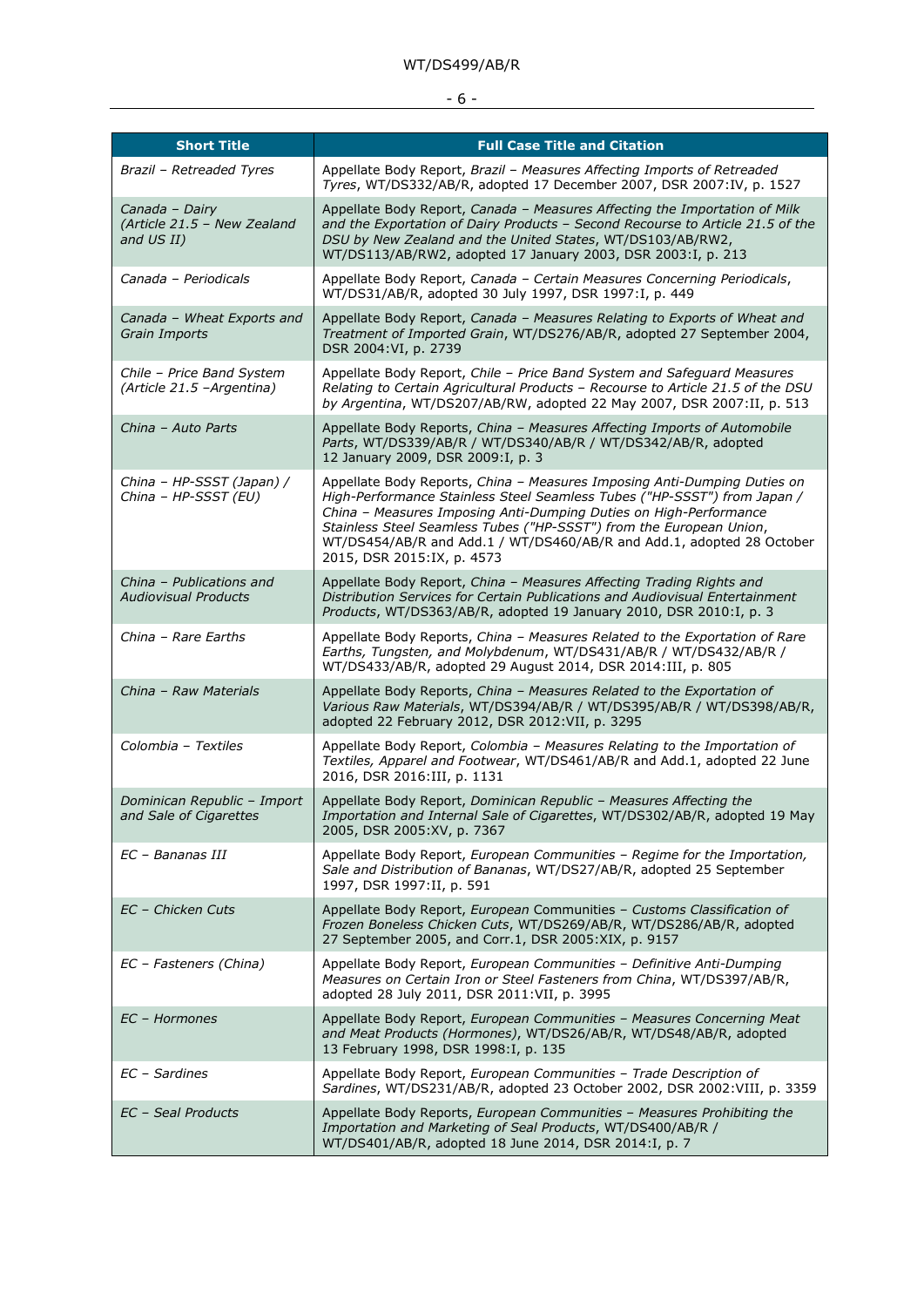## $-7 -$

| <b>Short Title</b>                                                              | <b>Full Case Title and Citation</b>                                                                                                                                                                                                         |
|---------------------------------------------------------------------------------|---------------------------------------------------------------------------------------------------------------------------------------------------------------------------------------------------------------------------------------------|
| <b>EC</b> - Selected Customs<br><b>Matters</b>                                  | Appellate Body Report, European Communities - Selected Customs Matters,<br>WT/DS315/AB/R, adopted 11 December 2006, DSR 2006:IX, p. 3791                                                                                                    |
| EC and certain member<br>States - Large Civil Aircraft                          | Appellate Body Report, European Communities and Certain Member States -<br>Measures Affecting Trade in Large Civil Aircraft, WT/DS316/AB/R, adopted<br>1 June 2011, DSR 2011:I, p. 7                                                        |
| EC and certain member<br>States - Large Civil Aircraft<br>$(Article 21.5 - US)$ | Appellate Body Report, European Communities and Certain Member States -<br>Measures Affecting Trade in Large Civil Aircraft - Recourse to Article 21.5 of<br>the DSU by the United States, WT/DS316/AB/RW and Add.1, adopted 28 May<br>2018 |
| EU - Biodiesel (Argentina)                                                      | Appellate Body Report, European Union - Anti-Dumping Measures on Biodiesel<br>from Argentina, WT/DS473/AB/R and Add.1, adopted 26 October 2016, DSR<br>2016:VI, p. 2871                                                                     |
| Guatemala - Cement I                                                            | Appellate Body Report, Guatemala - Anti-Dumping Investigation Regarding<br>Portland Cement from Mexico, WT/DS60/AB/R, adopted 25 November 1998,<br>DSR 1998:IX, p. 3767                                                                     |
| Indonesia - Chicken                                                             | Panel Report, Indonesia - Measures Concerning the Importation of Chicken<br>Meat and Chicken Products, WT/DS484/R and Add.1, adopted 22 November<br>2017, DSR 2017: VIII, p. 3769                                                           |
| Indonesia - Iron or Steel<br>Products                                           | Appellate Body Report, Indonesia - Safeguard on Certain Iron or Steel<br>Products, WT/DS490/AB/R, WT/DS496/AB/R, and Add.1, adopted 27 August<br>2018                                                                                       |
| Japan - Agricultural<br>Products II                                             | Appellate Body Report, Japan - Measures Affecting Agricultural Products,<br>WT/DS76/AB/R, adopted 19 March 1999, DSR 1999:I, p. 277                                                                                                         |
| Japan - DRAMS (Korea)                                                           | Appellate Body Report, Japan - Countervailing Duties on Dynamic Random<br>Access Memories from Korea, WT/DS336/AB/R and Corr.1, adopted<br>17 December 2007, DSR 2007: VII, p. 2703                                                         |
| Korea - Dairy                                                                   | Appellate Body Report, Korea - Definitive Safeguard Measure on Imports of<br>Certain Dairy Products, WT/DS98/AB/R, adopted 12 January 2000, DSR<br>2000:I, p. 3                                                                             |
| Korea - Pneumatic Valves<br>(Japan)                                             | Appellate Body Report, Korea - Anti-Dumping Duties on Pneumatic Valves<br>from Japan, WT/DS504/AB/R and Add.1, adopted 30 September 2019                                                                                                    |
| Korea - Radionuclides                                                           | Appellate Body Report, Korea - Import Bans, and Testing and Certification<br>Requirements for Radionuclides, WT/DS495/AB/R and Add.1, adopted 26 April<br>2019                                                                              |
| Korea - Various Measures<br>on Beef                                             | Appellate Body Report, Korea - Measures Affecting Imports of Fresh, Chilled<br>and Frozen Beef, WT/DS161/AB/R, WT/DS169/AB/R, adopted 10 January<br>2001, DSR 2001:I, p. 5                                                                  |
| Russia - Commercial<br><b>Vehicles</b>                                          | Appellate Body Report, Russia - Anti-Dumping Duties on Light Commercial<br>Vehicles from Germany and Italy, WT/DS479/AB/R and Add.1, adopted 9 April<br>2018                                                                                |
| Russia - Pigs (EU)                                                              | Appellate Body Report, Russian Federation - Measures on the Importation of<br>Live Pigs, Pork and Other Pig Products from the European Union,<br>WT/DS475/AB/R and Add.1, adopted 21 March 2017, DSR 2017:I, p. 207                         |
| Russia - Railway Equipment                                                      | Panel Report, Russia - Measures Affecting the Importation of Railway<br>Equipment and Parts Thereof, WT/DS499/R and Add.1, circulated to WTO<br>Members 30 July 2018                                                                        |
| Russia - Tariff Treatment                                                       | Panel Report, Russia - Tariff Treatment of Certain Agricultural and<br>Manufacturing Products, WT/DS485/R, Add.1, Corr.1, and Corr.2, adopted<br>26 September 2016, DSR 2016:IV, p. 1547                                                    |
| Thailand - H-Beams                                                              | Appellate Body Report, Thailand - Anti-Dumping Duties on Angles, Shapes and<br>Sections of Iron or Non-Alloy Steel and H-Beams from Poland,<br>WT/DS122/AB/R, adopted 5 April 2001, DSR 2001:VII, p. 2701                                   |
| US - Anti-Dumping and<br>Countervailing Duties (China)                          | Appellate Body Report, United States - Definitive Anti-Dumping and<br>Countervailing Duties on Certain Products from China, WT/DS379/AB/R,<br>adopted 25 March 2011, DSR 2011:V, p. 2869                                                    |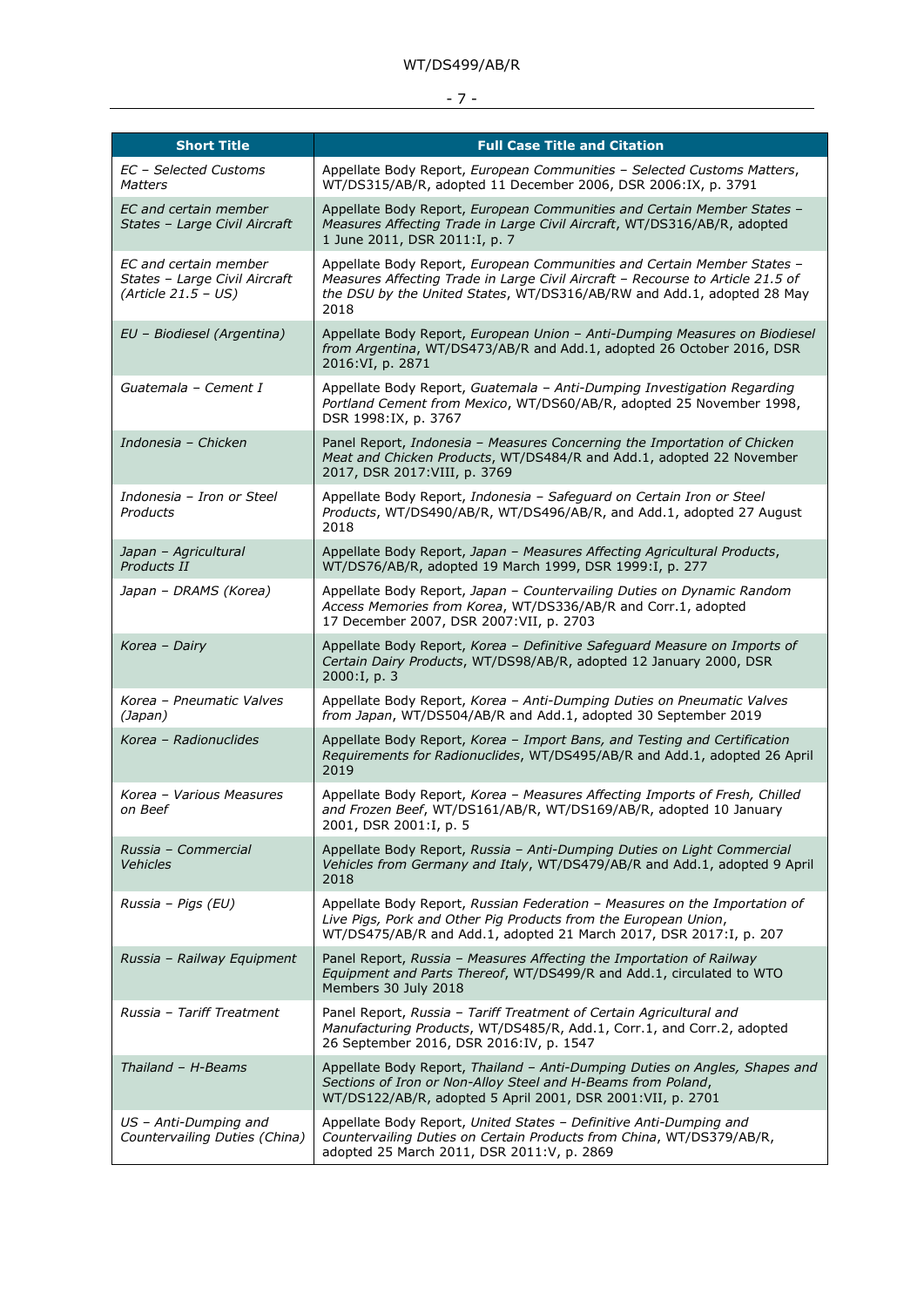## - 8 -

| <b>Short Title</b>                                                 | <b>Full Case Title and Citation</b>                                                                                                                                                                                                                       |
|--------------------------------------------------------------------|-----------------------------------------------------------------------------------------------------------------------------------------------------------------------------------------------------------------------------------------------------------|
| US - Anti-Dumping<br>Methodologies (China)                         | Appellate Body Report, United States - Certain Methodologies and Their<br>Application to Anti-Dumping Proceedings Involving China, WT/DS471/AB/R<br>and Add.1, adopted 22 May 2017, DSR 2017:III, p. 1423                                                 |
| US - Carbon Steel                                                  | Appellate Body Report, United States - Countervailing Duties on Certain<br>Corrosion-Resistant Carbon Steel Flat Products from Germany,<br>WT/DS213/AB/R and Corr.1, adopted 19 December 2002, DSR 2002:IX,<br>p. 3779                                    |
| US - Clove Cigarettes                                              | Appellate Body Report, United States - Measures Affecting the Production and<br>Sale of Clove Cigarettes, WT/DS406/AB/R, adopted 24 April 2012, DSR<br>2012:XI, p. 5751                                                                                   |
| US - Continued Zeroing                                             | Appellate Body Report, United States - Continued Existence and Application of<br>Zeroing Methodology, WT/DS350/AB/R, adopted 19 February 2009, DSR<br>2009:III, p. 1291                                                                                   |
| US - COOL                                                          | Panel Reports, United States - Certain Country of Origin Labelling (COOL)<br>Requirements, WT/DS384/R / WT/DS386/R, adopted 23 July 2012, as<br>modified by Appellate Body Reports WT/DS384/AB/R / WT/DS386/AB/R, DSR<br>2012:VI, p. 2745                 |
| US - COOL (Article 21.5 -<br>Canada and Mexico)                    | Appellate Body Reports, United States - Certain Country of Origin Labelling<br>(COOL) Requirements - Recourse to Article 21.5 of the DSU by Canada and<br>Mexico, WT/DS384/AB/RW / WT/DS386/AB/RW, adopted 29 May 2015, DSR<br>2015:IV, p. 1725           |
| US - Corrosion-Resistant<br><b>Steel Sunset Review</b>             | Appellate Body Report, United States - Sunset Review of Anti-Dumping Duties<br>on Corrosion-Resistant Carbon Steel Flat Products from Japan,<br>WT/DS244/AB/R, adopted 9 January 2004, DSR 2004:I, p. 3                                                   |
| US - Countervailing and<br><b>Anti-Dumping Measures</b><br>(China) | Appellate Body Report, United States - Countervailing and Anti-Dumping<br>Measures on Certain Products from China, WT/DS449/AB/R and Corr.1,<br>adopted 22 July 2014, DSR 2014: VIII, p. 3027                                                             |
| US - Countervailing<br>Measures (China)                            | Appellate Body Report, United States - Countervailing Duty Measures on<br>Certain Products from China, WT/DS437/AB/R, adopted 16 January 2015, DSR<br>2015:I, p. 7                                                                                        |
| $US - Gambling$                                                    | Appellate Body Report, United States - Measures Affecting the Cross-Border<br>Supply of Gambling and Betting Services, WT/DS285/AB/R, adopted 20 April<br>2005, DSR 2005:XII, p. 5663 (and Corr.1, DSR 2006:XII, p. 5475)                                 |
| $US - Lamb$                                                        | Appellate Body Report, United States - Safeguard Measures on Imports of<br>Fresh, Chilled or Frozen Lamb Meat from New Zealand and Australia,<br>WT/DS177/AB/R, WT/DS178/AB/R, adopted 16 May 2001, DSR 2001:IX,<br>p. 4051                               |
| US - Large Civil Aircraft<br>$(2^{nd}$ complaint)                  | Appellate Body Report, United States - Measures Affecting Trade in Large Civil<br>Aircraft (Second Complaint), WT/DS353/AB/R, adopted 23 March 2012, DSR<br>2012:I, p. 7                                                                                  |
| US - Oil Country Tubular<br><b>Goods Sunset Reviews</b>            | Appellate Body Report, United States - Sunset Reviews of Anti-Dumping<br>Measures on Oil Country Tubular Goods from Argentina, WT/DS268/AB/R,<br>adopted 17 December 2004, DSR 2004: VII, p. 3257                                                         |
| US - Section 211<br>Appropriations Act                             | Appellate Body Report, United States - Section 211 Omnibus Appropriations<br>Act of 1998, WT/DS176/AB/R, adopted 1 February 2002, DSR 2002:II, p. 589                                                                                                     |
| US - Tuna II (Mexico)                                              | Appellate Body Report, United States - Measures Concerning the Importation,<br>Marketing and Sale of Tuna and Tuna Products, WT/DS381/AB/R, adopted<br>13 June 2012, DSR 2012:IV, p. 1837                                                                 |
| US - Tuna II (Mexico)<br>(Article 21.5 - Mexico)                   | Appellate Body Report, United States - Measures Concerning the Importation,<br>Marketing and Sale of Tuna and Tuna Products - Recourse to Article 21.5 of<br>the DSU by Mexico, WT/DS381/AB/RW and Add.1, adopted 3 December 2015,<br>DSR 2015:X, p. 5133 |
| US - Upland Cotton                                                 | Appellate Body Report, United States - Subsidies on Upland Cotton,<br>WT/DS267/AB/R, adopted 21 March 2005, DSR 2005:I, p. 3                                                                                                                              |
| US - Upland Cotton<br>(Article 21.5 - Brazil)                      | Appellate Body Report, United States - Subsidies on Upland Cotton - Recourse<br>to Article 21.5 of the DSU by Brazil, WT/DS267/AB/RW, adopted 20 June<br>2008, DSR 2008:III, p. 809                                                                       |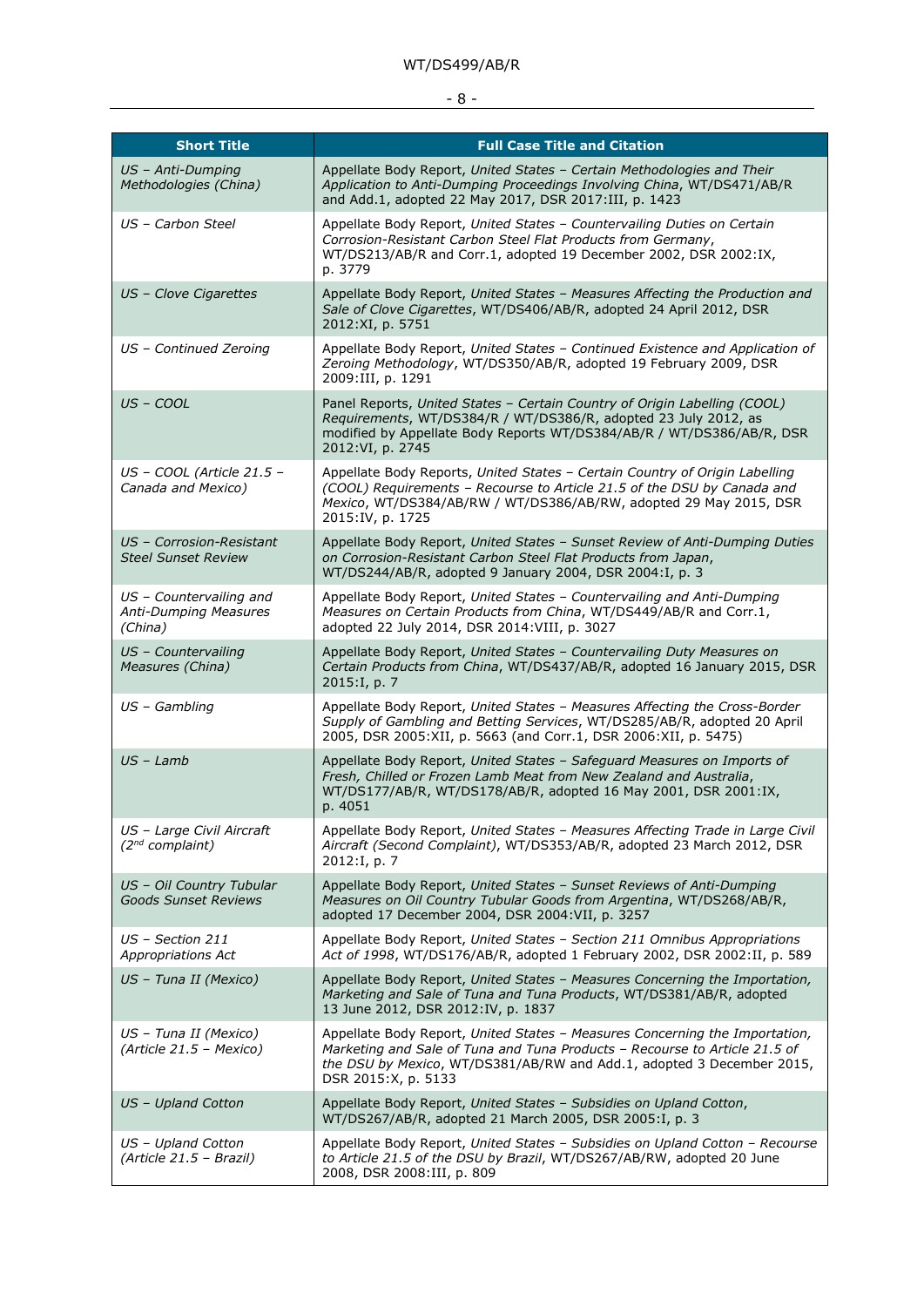## - 9 -

| <b>Short Title</b>                               | <b>Full Case Title and Citation</b>                                                                                                                                                                          |
|--------------------------------------------------|--------------------------------------------------------------------------------------------------------------------------------------------------------------------------------------------------------------|
| US - Wheat Gluten                                | Appellate Body Report, United States - Definitive Safeguard Measures on<br>Imports of Wheat Gluten from the European Communities, WT/DS166/AB/R,<br>adopted 19 January 2001, DSR 2001:II, p. 717             |
| US – Wool Shirts and<br><b>Blouses</b>           | Appellate Body Report, United States - Measure Affecting Imports of Woven<br>Wool Shirts and Blouses from India, WT/DS33/AB/R, adopted 23 May 1997,<br>and Corr.1, DSR 1997:I, p. 323                        |
| $US$ – Zeroing (EC)                              | Appellate Body Report, United States - Laws, Regulations and Methodology for<br>Calculating Dumping Margins ("Zeroing"), WT/DS294/AB/R, adopted 9 May<br>2006, and Corr.1, DSR 2006:II, p. 417               |
| US – Zeroing (Japan)<br>$(Article 21.5 - Japan)$ | Appellate Body Report, United States - Measures Relating to Zeroing and<br>Sunset Reviews - Recourse to Article 21.5 of the DSU by Japan,<br>WT/DS322/AB/RW, adopted 31 August 2009, DSR 2009: VIII, p. 3441 |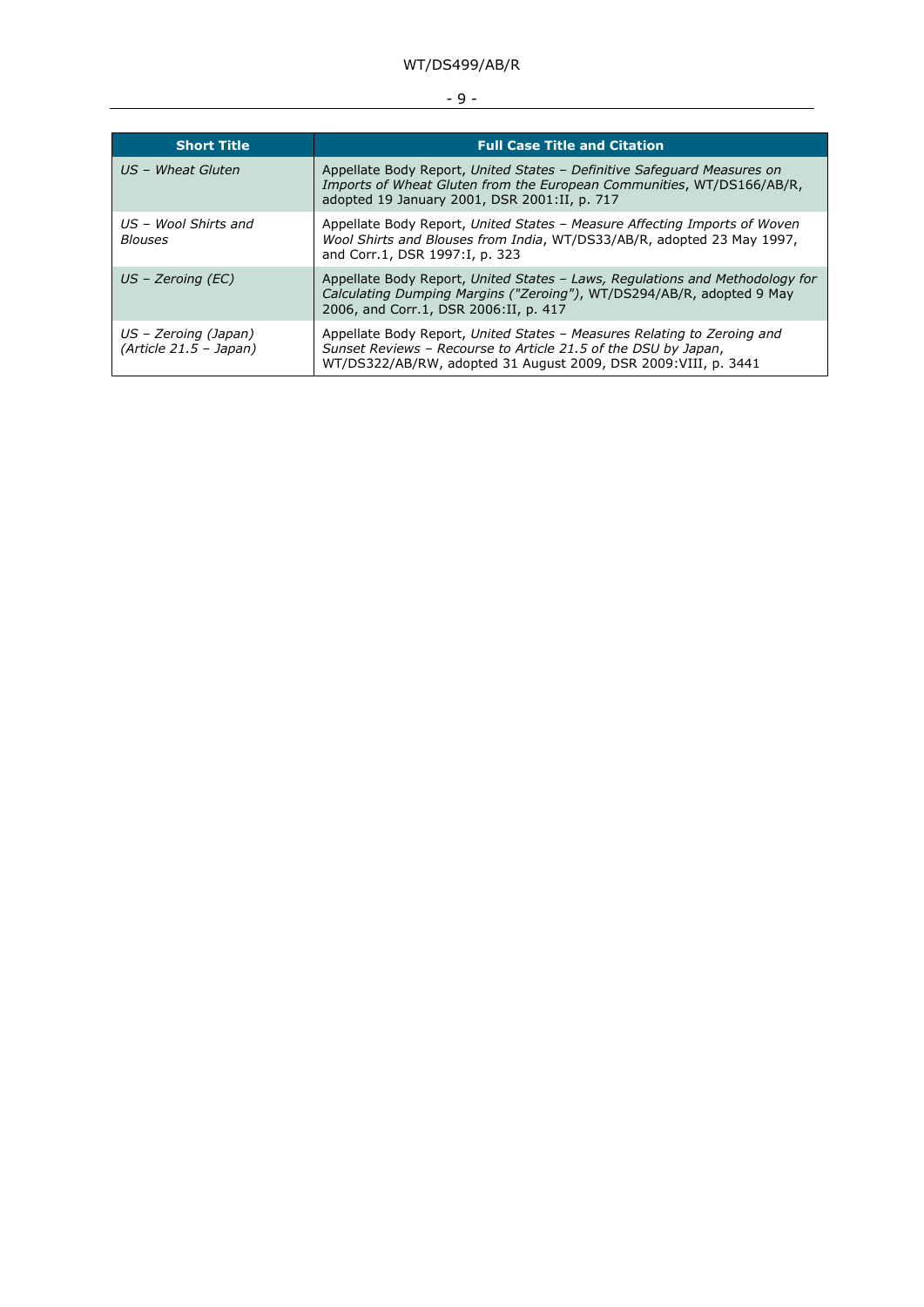#### - 10 -

WORLD TRADE ORGANIZATION APPELLATE BODY

| Russia - Measures Affecting the<br><b>Importation of Railway Equipment</b>                                                                                                                                                                             | AB-2018-7                                                      |
|--------------------------------------------------------------------------------------------------------------------------------------------------------------------------------------------------------------------------------------------------------|----------------------------------------------------------------|
| and Parts Thereof                                                                                                                                                                                                                                      | Appellate Body Division:                                       |
| Ukraine, Appellant/Appellee<br>Russian Federation, Other Appellant/Appellee                                                                                                                                                                            | Graham, Presiding Member<br>Servansing, Member<br>Zhao, Member |
| Canada, Third Participant<br>China, Third Participant<br>European Union, Third Participant<br>India, Third Participant<br>Indonesia, Third Participant<br>Japan, Third Participant<br>Singapore, Third Participant<br>United States, Third Participant |                                                                |

#### <span id="page-9-0"></span>**1 INTRODUCTION**

1.1. Ukraine and the Russian Federation (Russia) each appeal certain issues of law and legal interpretations developed in the Panel Report, *Russia – Measures Affecting the Importation of Railway Equipment and Parts Thereof*[1](#page-9-1) (Panel Report).

1.2. Before the Panel, Ukraine challenged certain measures allegedly taken by Russia concerning conformity assessment procedures for railway products as they relate to suppliers from Ukraine. Specifically, Ukraine's challenge concerned the following three categories of measures:

- a. systematic prevention of Ukrainian railway products from being imported into Russia by suspending valid certificates issued for railway products, refusing to issue new certificates for railway products, and not recognizing certificates issued by the competent authorities of the member countries of the Eurasian Economic Union as established in accordance with the Treaty on Eurasian Economic Union of 29 May 2014 (former Customs Union of the Republic of Belarus, the Republic of Kazakhstan, and the Russian Federation) (CU) other than Russia, which Ukraine submitted are evidenced by the instructions and decisions listed in Annexes I, II, and III to its request for the establishment of a panel<sup>[2](#page-9-2)</sup> (systematic import prevention);
- b. the suspensions of certificates and the rejections of applications for new certificates with regard to Ukrainian producers of railway products, as listed in Annexes I and II to the panel request (suspensions and rejections); and
- c. Russia's non-recognition of certificates issued under CU Technical Regulation 001/2011 to Ukrainian suppliers of railway products in other CU countries found in the documents listed in Annex III to the panel request (non-recognition of certificates).<sup>[3](#page-9-3)</sup>

1.3. In the Panel Report, circulated to Members of the World Trade Organization (WTO) on 30 July 2018, the Panel made the following findings that are relevant to this appeal:

a. with respect to Russia's request for the Panel's preliminary ruling, Russia had failed to establish that Ukraine's panel request is inconsistent with Article 6.2 of the Understanding on Rules and Procedures Governing the Settlement of Disputes (DSU)<sup>4</sup>;

<span id="page-9-1"></span><sup>1</sup> WT/DS499/R, 30 July 2018.

<span id="page-9-2"></span><sup>&</sup>lt;sup>2</sup> Request for the Establishment of a Panel by Ukraine, WT/DS499/2 (Ukraine's panel request).

<sup>3</sup> Panel Report, para. 7.225.

<span id="page-9-4"></span><span id="page-9-3"></span><sup>4</sup> Panel Report, paras. 7.43, 7.104, and 8.1.a.i.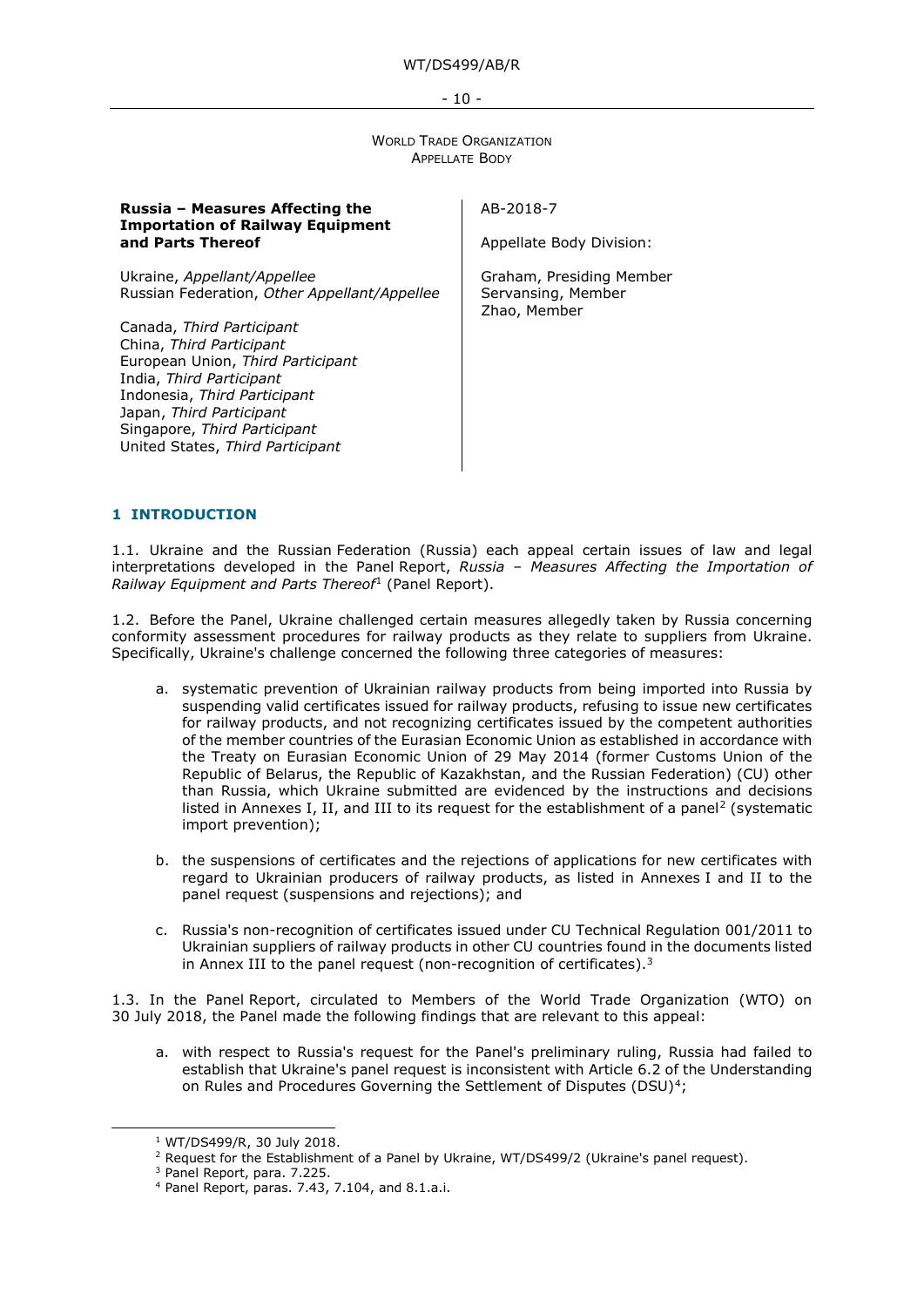- b. with respect to the instructions suspending certificates:
	- i. Ukraine had failed to establish, with respect to each of the 14 instructions at issue, that Russia had acted inconsistently with its obligations under Article 5.1.1 of the Agreement on Technical Barriers to Trade (TBT Agreement)<sup>5</sup>; and
	- ii. Ukraine had failed to establish, with respect to each of the 14 instructions at issue, that Russia had acted inconsistently with its obligations under Article 5.1.2, first and second sentences, of the TBT Agreement<sup>6</sup>;
- c. with respect to the decisions rejecting applications for certificates:
	- i. Ukraine had failed to establish, with respect to the two decisions through which the Federal Budgetary Organization (FBO) Register of Certification on the Federal Railway Transport "returned without consideration" applications for certificates submitted by Ukrainian producers under CU Technical Regulation 001/2011, and with respect to the decision through which the FBO "annulled" applications for certificates submitted by a Ukrainian producer under CU Technical Regulation 003/2011, that Russia had acted inconsistently with its obligations under Article  $5.1.1$  of the TBT Agreement<sup>[7](#page-10-2)</sup>; and
	- ii. Ukraine had failed to establish, with respect to both decisions through which the FBO "returned without consideration" applications for certificates submitted by a Ukrainian producer under CU Technical Regulation 001/2011 (decision 1 insofar as it relates to one of the products covered by application A3 and application A4, and decision 2), and with respect to the decision through which the FBO "annulled" applications for certificates submitted by a Ukrainian producer under CU Technical Regulation 003/2011, that Russia had acted inconsistently with its obligations under Article 5.1.2, first and second sentences, of the TBT Agreement<sup>8</sup>;
- d. with respect to the non-recognition of certificates issued in CU countries other than Russia:
	- i. the non-recognition requirement was properly before the Panel<sup>[9](#page-10-4)</sup>;
	- ii. Ukraine had established that Russia had acted inconsistently with Article I:1 of the General Agreement on Tariffs and Trade 1994 (GATT 1994)<sup>10</sup>; and
	- iii. Ukraine had established that Russia had acted inconsistently with Article III:4 of the GATT 1994[11;](#page-10-6) and
- e. with respect to the systematic import prevention, Ukraine had failed to establish its claims of inconsistency with Articles I:1, XI:1, and XIII:1 of the GATT 1994, because it had not demonstrated the existence of the systematic import prevention.<sup>[12](#page-10-7)</sup>

1.4. In addition, the Panel made a number of findings that have not been appealed. In particular: (i) with respect to 13 out of 14 instructions suspending certificates, the Panel found that Ukraine had established that Russia had acted inconsistently with Article 5.2.2, third obligation, of the TBT Agreement<sup>[13](#page-10-8)</sup>; (ii) with respect to one out of three decisions rejecting applications for certificates (decision 1 insofar as it relates to applications A1 and A2 and one of the products covered by application A3), the Panel found that Ukraine had established that Russia had acted inconsistently

<span id="page-10-8"></span><span id="page-10-7"></span><span id="page-10-6"></span><span id="page-10-5"></span><span id="page-10-4"></span><span id="page-10-3"></span><span id="page-10-2"></span> $13$  Panel Report, paras. 7.591 and 8.1.b.iii. For the remaining single instruction suspending certificates, the Panel found that Ukraine had failed to establish that Russia had acted inconsistently with Article 5.2.2 of the TBT Agreement. (Ibid., paras. 7.591 and 8.1.b.iv)

<span id="page-10-1"></span><span id="page-10-0"></span><sup>5</sup> Panel Report, paras. 7.394 and 8.1.b.i.

<sup>6</sup> Panel Report, paras. 7.544 and 8.1.b.ii.

<sup>7</sup> Panel Report, paras. 7.638 and 8.1.c.i.

<sup>&</sup>lt;sup>8</sup> Panel Report, paras. 7.728, 7.764, and 8.1.c.iii.

 $9$  Panel Report, paras. 7.823, 7.829, and 8.1.d.i.

<sup>&</sup>lt;sup>10</sup> Panel Report, paras. 7.907 and 8.1.d.iv.

<sup>&</sup>lt;sup>11</sup> Panel Report, paras. 7.928 and 8.1.d.v.

<sup>&</sup>lt;sup>12</sup> Panel Report, paras. 7.995 and 8.1.e.i.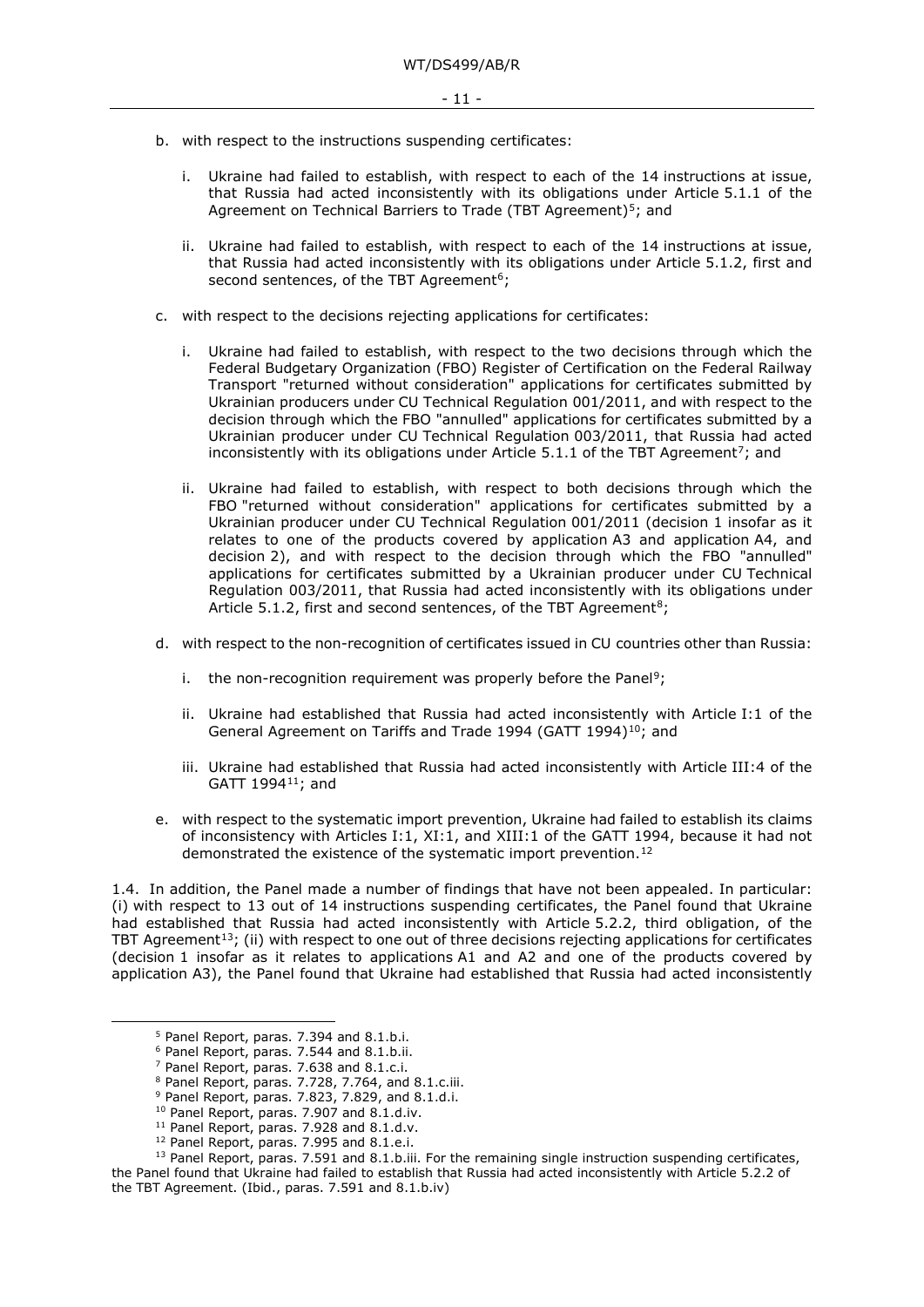#### - 12 -

with Article 5.1.2, first and second sentences, of the TBT Agreement<sup>14</sup>; (iii) with respect to all three decisions rejecting applications for certificates at issue, the Panel found that Ukraine had failed to establish that Russia had acted inconsistently with Article 5.2.2, second obligation, of the TBT Agreement<sup>[15](#page-11-1)</sup>; (iv) with respect to two out of three decisions rejecting applications for certificates at issue, the Panel found that Ukraine had established that Russia had acted inconsistently with Article 5.2.2, third obligation, of the TBT Agreement<sup>16</sup>; (v) the Panel found that Ukraine had failed to establish that the non-recognition requirement falls within the scope of application of Article 2.1 of the TBT Agreement<sup>17</sup>; and (vi) with respect to the non-recognition of certificates issued in CU countries other than Russia, the Panel made no findings regarding Ukraine's claims under Articles 5.1.1 and 5.1.2 of the TBT Agreement and Article  $X:3(a)$  of the GATT 1994.<sup>[18](#page-11-4)</sup>

1.5. In sum, the Panel found that Russia had acted inconsistently with its obligations under Articles 5.1.2 and 5.2.2 of the TBT Agreement, and Articles I:1 and III:4 of the GATT 1994, and that it had as a result nullified or impaired benefits accruing to Ukraine under these provisions. Pursuant to Article 19.1 of the DSU, the Panel thus recommended that the Dispute Settlement Body (DSB) request that Russia bring its measures at issue into conformity with its obligations under the TBT Agreement and the GATT 1994.[19](#page-11-5)

1.6. On 27 August 2018, Ukraine notified the DSB, pursuant to Articles 16.4 and 17 of the DSU, of its intention to appeal certain issues of law covered in the Panel Report and certain legal interpretations developed by the Panel and filed a Notice of Appeal<sup>[20](#page-11-6)</sup> and an appellant's submission pursuant to Rules 20 and [21](#page-11-7), respectively, of the Working Procedures for Appellate Review<sup>21</sup> (Working Procedures). On 3 September 2018, Russia notified the DSB, pursuant to Articles 16.4 and 17 of the DSU, of its intention to appeal certain issues of law covered in the Panel Report and certain legal interpretations developed by the Panel and filed a Notice of Other Appeal<sup>[22](#page-11-8)</sup> and an other appellant's submission pursuant to Rule 23 of the Working Procedures. On 14 September 2018, Ukraine and Russia each filed an appellee's submission.[23](#page-11-9) On 17 September 2018, Canada, the European Union (EU), and Japan each filed a third participant's submission.<sup>[24](#page-11-10)</sup> China, Singapore, and the United States each notified its intention to appear at the oral hearing as a third participant.<sup>[25](#page-11-11)</sup>

1.7. On 28 September 2018, the participants and third participants were informed that, in accordance with Rule 15 of the Working Procedures, the Chair of the Appellate Body had notified the Chair of the DSB of the Appellate Body's decision to authorize Appellate Body Member Mr Shree Baboo Chekitan Servansing to complete the disposition of this appeal, to which he had been assigned before the completion of his term of office. On 9 December 2019, the participants and third participants were informed that, in accordance with Rule 15 of the Working Procedures, the Chair of the Appellate Body had informed the Chair of the DSB that Thomas R. Graham would complete the disposition of this appeal, to which he had been assigned before the completion of his term of office and for which the oral hearing had been held before that date.<sup>[26](#page-11-12)</sup>

1.8. On 24 October 2018, the Chair of the Appellate Body notified the Chair of the DSB that the Appellate Body would not be able to circulate its Report in this appeal within the 60-day period pursuant to Article 17.5 of the DSU, or within the 90-day period pursuant to the same provision.<sup>[27](#page-11-13)</sup>

- <sup>19</sup> Panel Report, para. 8.2.
- <sup>20</sup> WT/DS499/6.

<sup>22</sup> WT/DS499/7.

<sup>&</sup>lt;sup>14</sup> Panel Report, paras. 7.727 and 8.1.c.ii.

<sup>&</sup>lt;sup>15</sup> Panel Report, paras. 7.806 and 8.1.c.iv.

<span id="page-11-6"></span><span id="page-11-5"></span><span id="page-11-4"></span><span id="page-11-3"></span><span id="page-11-2"></span><span id="page-11-1"></span><span id="page-11-0"></span><sup>16</sup> Panel Report, paras. 7.785 and 8.1.c.v. For the remaining single decision rejecting applications for certificates at issue, the Panel found that Ukraine had failed to establish that Russia had acted inconsistently with Article 5.2.2, third obligation, of the TBT Agreement. (Ibid., paras. 7.785 and 8.1.c.vi)

<sup>&</sup>lt;sup>17</sup> Panel Report, paras. 7.885 and 8.1.d.ii.

<sup>18</sup> Panel Report, paras. 7.826, 7.940, 8.1.d.iii, and 8.1.d.vi.

<sup>21</sup> WT/AB/WP/6, 16 August 2010.

<sup>&</sup>lt;sup>23</sup> Pursuant to Rules 22 and 23(4) of the Working Procedures.

<sup>&</sup>lt;sup>24</sup> Pursuant to Rule 24(1) of the Working Procedures.

<sup>&</sup>lt;sup>25</sup> Pursuant to Rule  $24(2)$  of the Working Procedures.

<sup>26</sup> WT/DSB/79.

<span id="page-11-13"></span><span id="page-11-12"></span><span id="page-11-11"></span><span id="page-11-10"></span><span id="page-11-9"></span><span id="page-11-8"></span><span id="page-11-7"></span><sup>&</sup>lt;sup>27</sup> The Chair of the Appellate Body referred to the size of the Panel record and the complex issues appealed and further noted that, in view of the backlog of appeals pending and the overlap in the composition of all divisions resulting in part from the reduced number of Appellate Body Members, it would not be possible for the Division to focus on the consideration of this appeal and for it to be fully staffed for some time. (WT/DS499/8)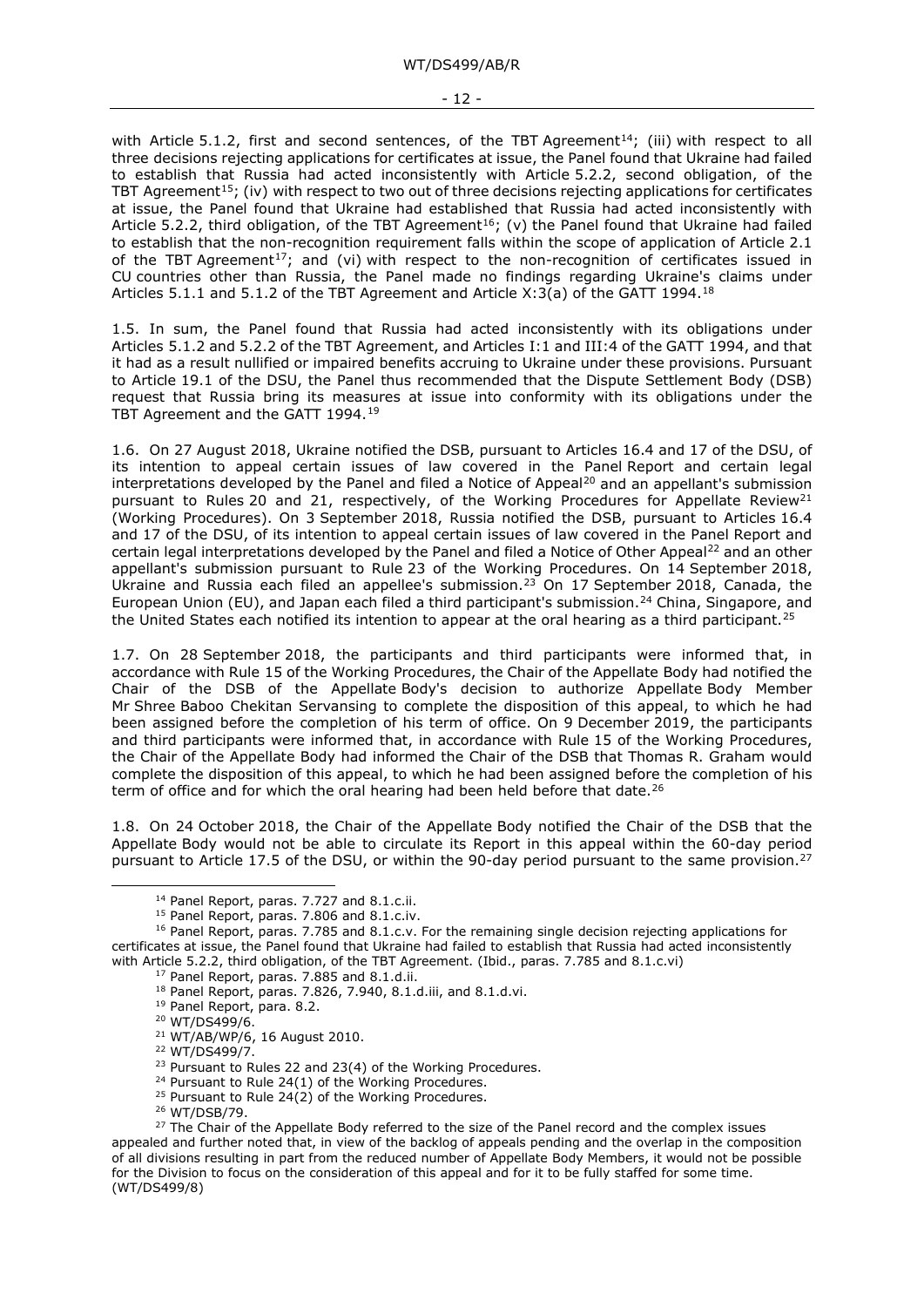For the reasons explained in the letter, work on this appeal could gather pace only in June 2019. On 9 December 2019, the Chair of the Appellate Body informed the Chair of the DSB that the Report in these proceedings would be circulated no later than 4 February 2020.<sup>[28](#page-12-1)</sup>

1.9. On 13 September 2019, the Appellate Body received a communication from Ukraine requesting that the Division extend the time-limits for opening statements at the oral hearing. On the same day, the Division hearing the appeal invited Russia and the third participants to provide any comments on Ukraine's request by 16 September 2019. Russia expressed support and requested that equal opportunity be provided to both Russia and Ukraine in the event that the Division decided to grant Ukraine's request. No comments were received from the third participants. Having considered Ukraine's request and comments by Russia, the Division informed participants and third participants by letter of 16 September of extended time-limits for the participants' opening statements.

1.10. The oral hearing in this appeal was held on 17 and 18 September 2019. The participants and several third participants made oral statements and responded to questions posed by the Members of the Appellate Body Division hearing the appeal.

1.11. At the oral hearing, the participants jointly requested the Division hearing the appeal to continue treating the information designated as business confidential information (BCI) by the Panel under its additional working procedures for the protection of BCI as confidential also on appeal. In particular, Ukraine referred to the protection of the identity of individual producers, information regarding the certificates, and the specific number of decisions at issue.<sup>29</sup> No third participant raised objections in connection with this request.

1.12. We recall that any additional procedures adopted by the Appellate Body to protect sensitive information must conform to the requirement in Rule 16(1) of the Working Procedures that such procedures not be inconsistent with the DSU, the other covered agreements, and the Working Procedures themselves.<sup>[30](#page-12-3)</sup> Moreover, in adopting such procedures, the Appellate Body must ensure that an appropriate balance is struck between the need to guard against the risk of harm that could result from the disclosure of particularly sensitive information, on the one hand, and the integrity of the adjudication process, the participation rights of third participants, and the rights and systemic interests of the WTO membership at large, on the other.<sup>[31](#page-12-4)</sup> This means, among other considerations, that the Appellate Body should bear in mind the need for transparency and "the rights of third parties and other WTO Members under various provisions of the DSU", and should ensure that the public version of its report circulated to all Members of the WTO is understandable.<sup>[32](#page-12-5)</sup>

1.13. In the circumstances of the present appeal, we consider that treating the relevant information as confidential does not unduly affect our ability to adjudicate this dispute, the participation rights of the third participants, or the rights and interests of the WTO membership at large. We note in this respect the absence of comments by third participants regarding the participant's joint request, as well as the rather limited information designated as BCI. Based on the foregoing, we grant the participants' joint request to treat the information designated as BCI by the Panel as confidential on appeal pursuant to Rule 16(1) of the Working Procedures. Accordingly, this Appellate Body Report does not contain information designated as BCI by the Panel.

#### <span id="page-12-0"></span>**2 ARGUMENTS OF THE PARTICIPANTS**

2.1. The claims and arguments of the participants are reflected in the executive summaries of their written submissions provided to the Appellate Body.<sup>[33](#page-12-6)</sup> The Notices of Appeal and Other Appeal, and

<sup>28</sup> WT/DS499/9.

<sup>&</sup>lt;sup>29</sup> Ukraine's response to questioning at the oral hearing (referring to Panel Report, para. 7.222).

<span id="page-12-3"></span><span id="page-12-2"></span><span id="page-12-1"></span><sup>30</sup> Appellate Body Report, *EC and certain member States – Large Civil Aircraft (Article 21.5 – US)*, Annex D-1, Procedural Ruling of 25 October 2016, para. 10.

<span id="page-12-4"></span><sup>31</sup> Appellate Body Report, *US – Tuna II (Mexico) (Article 21.5 – Mexico)*, para. 5.3 (referring to Appellate Body Report, *EC and certain member States – Large Civil Aircraft*, Annex III, Procedural Ruling of 10 August 2010, para. 15).

<sup>32</sup> Appellate Body Report, *Japan – DRAMS (Korea)*, para. 279.

<span id="page-12-6"></span><span id="page-12-5"></span><sup>&</sup>lt;sup>33</sup> Pursuant to the Appellate Body's communication on "Executive Summaries of Written Submissions in Appellate Proceedings" and "Guidelines in Respect of Executive Summaries of Written Submissions in Appellate Proceedings" (WT/AB/23, 11 March 2015).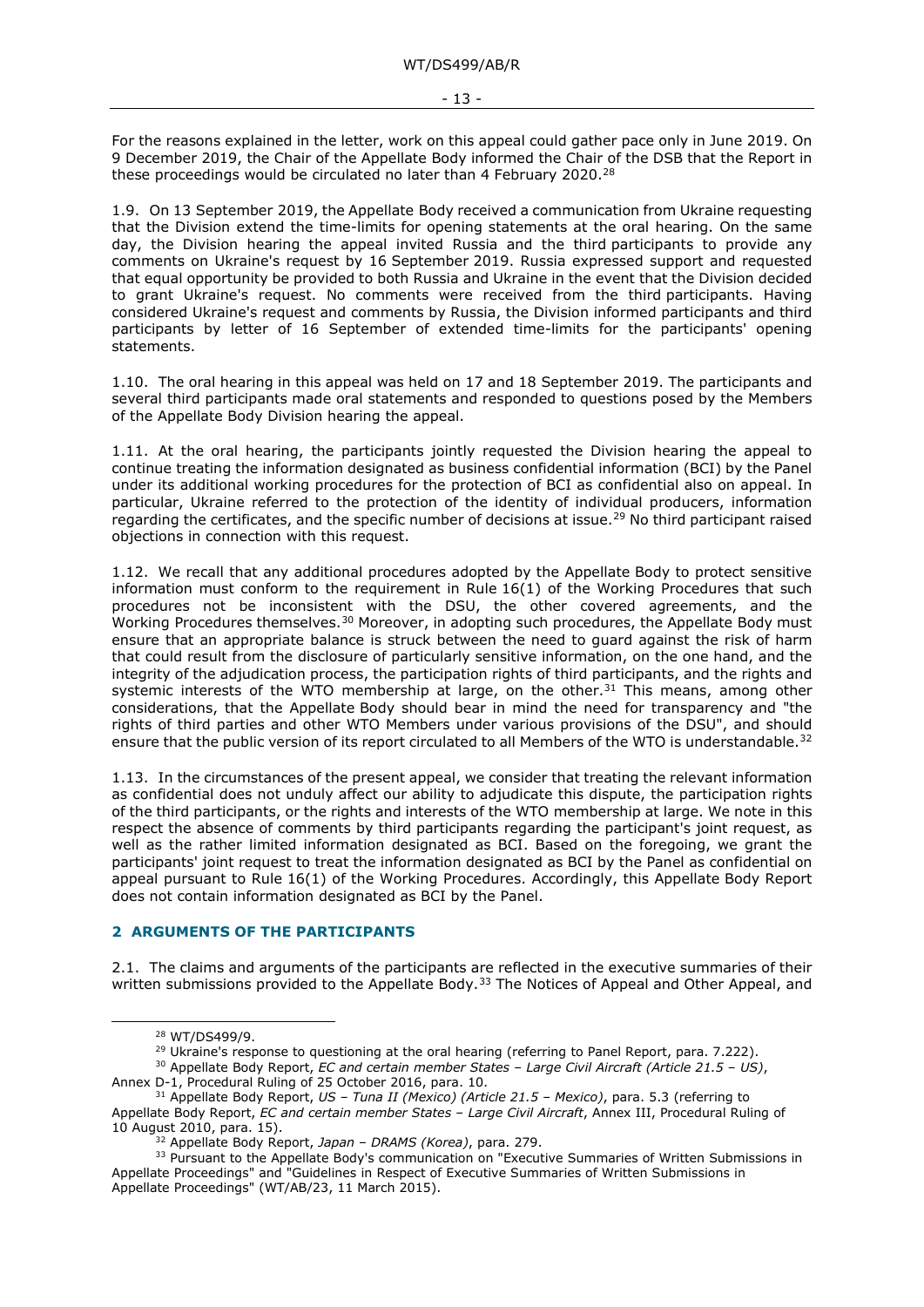#### - 14 -

the executive summaries of the participants' claims and arguments, are contained in Annexes A and B of the Addendum to this Report, WT/DS499/AB/R/Add.1.

#### <span id="page-13-0"></span>**3 ARGUMENTS OF THE THIRD PARTICIPANTS**

3.1. The arguments of the third participants that filed a written submission (Canada, the European Union, and Japan) are reflected in the executive summaries of their written submissions provided to the Appellate Body<sup>34</sup>, and are contained in Annex C of the Addendum to this Report, WT/DS499/AB/R/Add.1.

#### <span id="page-13-1"></span>**4 ISSUES RAISED**

- 4.1. The following issues are raised in this appeal:
	- a. in relation to the Panel's preliminary ruling (raised by Russia):
		- i. whether the Panel erred in finding that Russia had failed to establish that Ukraine's panel request is inconsistent with Article 6.2 of the DSU;
	- b. in relation to the Panel's findings with respect to the non-recognition of certificates issued in CU countries other than Russia, which the Panel referred to as the third measure (raised by Russia):
		- i. whether the Panel acted inconsistently with Article 11 of the DSU in finding the existence of the third measure as a general non-recognition requirement flowing from CU Technical Regulation 001/2011;
		- ii. whether the Panel acted inconsistently with Article 11 of the DSU in finding the third measure capable of being challenged under the DSU as a single measure;
		- iii. whether the Panel acted inconsistently with Articles 6.2, 7.1, and 11 of the DSU in finding that the third measure was within the Panel's terms of reference; and
		- iv. whether the Panel acted inconsistently with Article 11 of the DSU in making findings with respect to an aspect related to the third measure that it had previously found to be outside its terms of reference;
	- c. whether the Panel erred in its interpretation and application, and acted inconsistently with Article 11 of the DSU, in its analysis relating to the existence of a "comparable situation" under Article 5.1.1 of the TBT Agreement and in finding that Ukraine failed to establish that Russia acted inconsistently with its obligations under Article 5.1.1 (raised by Ukraine);
	- d. whether the Panel acted inconsistently with Article 11 of the DSU in finding that Ukraine failed to establish that the proposed less trade-restrictive alternatives were reasonably available, and that Russia acted inconsistently with its obligations under Article 5.1.2 of the TBT Agreement (raised by Ukraine); and
	- e. whether the Panel acted inconsistently with Article 11 of the DSU in its assessment of the existence of systematic import prevention with respect to Ukraine's claims under Articles I:1, XI:1, and XIII:1 of the GATT 1994 (raised by Ukraine).

#### <span id="page-13-2"></span>**5 ANALYSIS OF THE APPELLATE BODY**

#### <span id="page-13-3"></span>**5.1 Russia's claims relating to the Panel's preliminary ruling**

5.1. Russia requests us to reverse the conclusion made by the Panel in its preliminary ruling, that Russia had failed to establish that Ukraine's panel request is inconsistent with Article 6.2 of the

<span id="page-13-4"></span><sup>&</sup>lt;sup>34</sup> Pursuant to the Appellate Body's communication on "Executive Summaries of Written Submissions in Appellate Proceedings" and "Guidelines in Respect of Executive Summaries of Written Submissions in Appellate Proceedings" (WT/AB/23, 11 March 2015).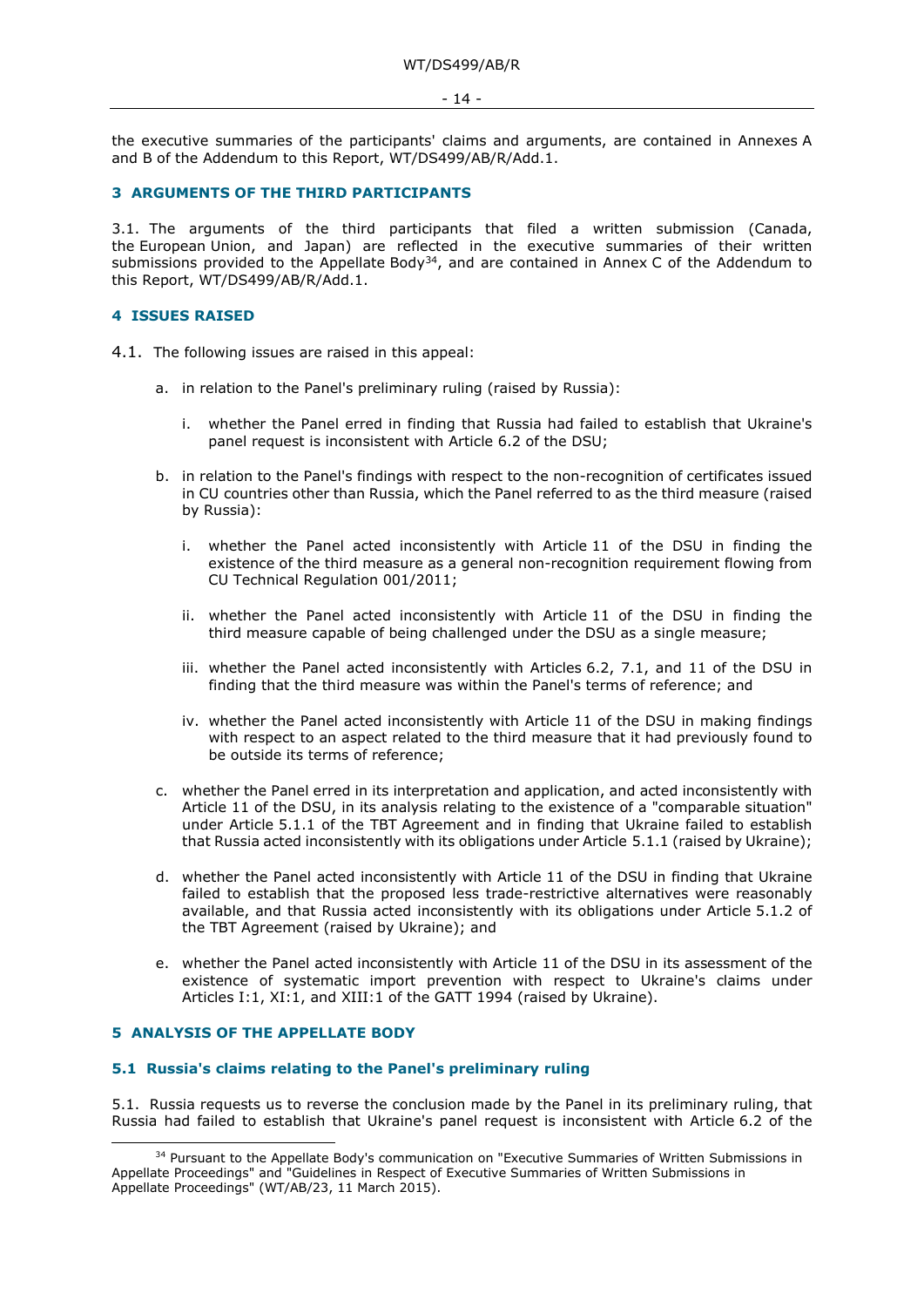DSU.<sup>[35](#page-14-1)</sup> Russia alleges that, in coming to this conclusion, the Panel erred in two respects: first, in finding that Ukraine's panel request properly linked the measures at issue with the legal basis of its complaint<sup>[36](#page-14-2)</sup>; and, second, in finding that Ukraine's panel request properly identified the third measure at issue.<sup>[37](#page-14-3)</sup>

5.2. Ukraine, for its part, requests us to uphold the conclusions made by the Panel in its preliminary ruling.[38](#page-14-4) For Ukraine, first, the panel request links the measures at issue with the legal basis of the complaint in a manner sufficient to present the problem clearly<sup>39</sup>, and, second, it identified with sufficient clarity the third measure at issue in this dispute.<sup>[40](#page-14-6)</sup>

#### <span id="page-14-0"></span>**5.1.1 The Panel's findings**

5.3. Russia requested a preliminary ruling from the Panel, alleging that Ukraine's panel request failed to provide the legal basis of Ukraine's complaint, and that the panel request was thus not sufficient to present the problem clearly, as required pursuant to Article 6.2 of the DSU. Russia alleged, *inter alia*, that Ukraine's panel request failed to identify a link between, on the one hand, the measures challenged by Ukraine, and the WTO obligations allegedly violated, on the other, and that the request failed to properly identify the third measure at issue.[41](#page-14-7) Ukraine requested the Panel to reject Russia's request. In Ukraine's view, its panel request plainly connected the measures at issue and the relevant WTO obligations and clearly identified the third measure as required under Article 6.2.[42](#page-14-8)

5.4. The Panel issued its conclusions on Russia's request to the parties on 17 July 2017.[43](#page-14-9) The Panel concluded that Ukraine's panel request was *not* inconsistent with Article 6.2, and therefore it rejected Russia's claims in this respect. The Panel indicated that it would provide detailed reasons in support of its conclusions at a later date, and at the latest in the Interim Report. The Panel Report contains the Panel's detailed reasons for its conclusions on Russia's request, and the conclusions circulated to the parties (and the third parties for information) on 17 July 2017 are also an integral part of the Panel Report.<sup>44</sup>

5.5. First, with regard to Russia's claim that Ukraine's panel request failed to identify a link between the measures challenged by Ukraine, on the one hand, and the WTO obligations allegedly violated, on the other, the Panel noted that it concerned all measures and all claims identified in the panel request.[45](#page-14-11) The Panel recalled that the Appellate Body had held that Article 6.2 of the DSU calls for sufficient clarity with respect to the legal basis of the complaint, because a defending party is entitled to know what case it has to answer, and what violations have been alleged so that it can begin preparing its defence.<sup>[46](#page-14-12)</sup> The Panel also referred to the Appellate Body's finding that "in order to 'present the problem clearly', within the meaning of Article 6.2, a panel request must 'plainly

<span id="page-14-1"></span><sup>35</sup> Russia's other appellant's submission, para. 162(d) (referring to Panel Report, para. 8.1.a.i). In addition, Russia requests that, as a consequence, we also reverse the Panel's conclusions relating to the measures not properly identified in Ukraine's panel request. (Panel Report, paras. 8.1.d.iv and 8.1.d.v)

<span id="page-14-2"></span><sup>36</sup> Russia's other appellant's submission, paras. 3-11 (referring, *inter alia*, to the Panel's finding in para. 7.43).

<span id="page-14-4"></span><span id="page-14-3"></span><sup>37</sup> Russia's other appellant's submission, paras. 12-43 (referring, *inter alia*, to the Panel's finding in para. 7.104).

<sup>&</sup>lt;sup>38</sup> Ukraine's appellee's submission, paras. 16, 37, 39, 69-70, and 188.

<sup>&</sup>lt;sup>39</sup> Ukraine's appellee's submission, paras. 16 and 19.

<sup>40</sup> Ukraine's appellee's submission, paras. 45-47.

<span id="page-14-7"></span><span id="page-14-6"></span><span id="page-14-5"></span><sup>41</sup> Panel Report, paras. 7.2, 7.11-7.12, and 7.87. In its request for a preliminary ruling, Russia raised four additional issues with regard to Ukraine's panel request and the obligation under Article 6.2 of the DSU to "present the problem clearly". Russia's appeal of the Panel's preliminary ruling does not extend to the Panel's findings concerning those additional allegations of error.

<sup>42</sup> Ukraine's appellee's submission, paras. 28 and 47.

<span id="page-14-9"></span><span id="page-14-8"></span><sup>43</sup> Panel Report, para. 7.6. On the same day, the Panel's conclusions were also circulated to third parties for their information.

<sup>44</sup> Panel Report, paras. 7.6-7.7.

<sup>45</sup> Panel Report, para. 7.11.

<span id="page-14-12"></span><span id="page-14-11"></span><span id="page-14-10"></span><sup>46</sup> Panel Report, para. 7.22 (quoting Appellate Body Report, *Thailand – H-Beams*, para. 88; referring to Appellate Body Report, *EC – Selected Customs Matters*, para. 168).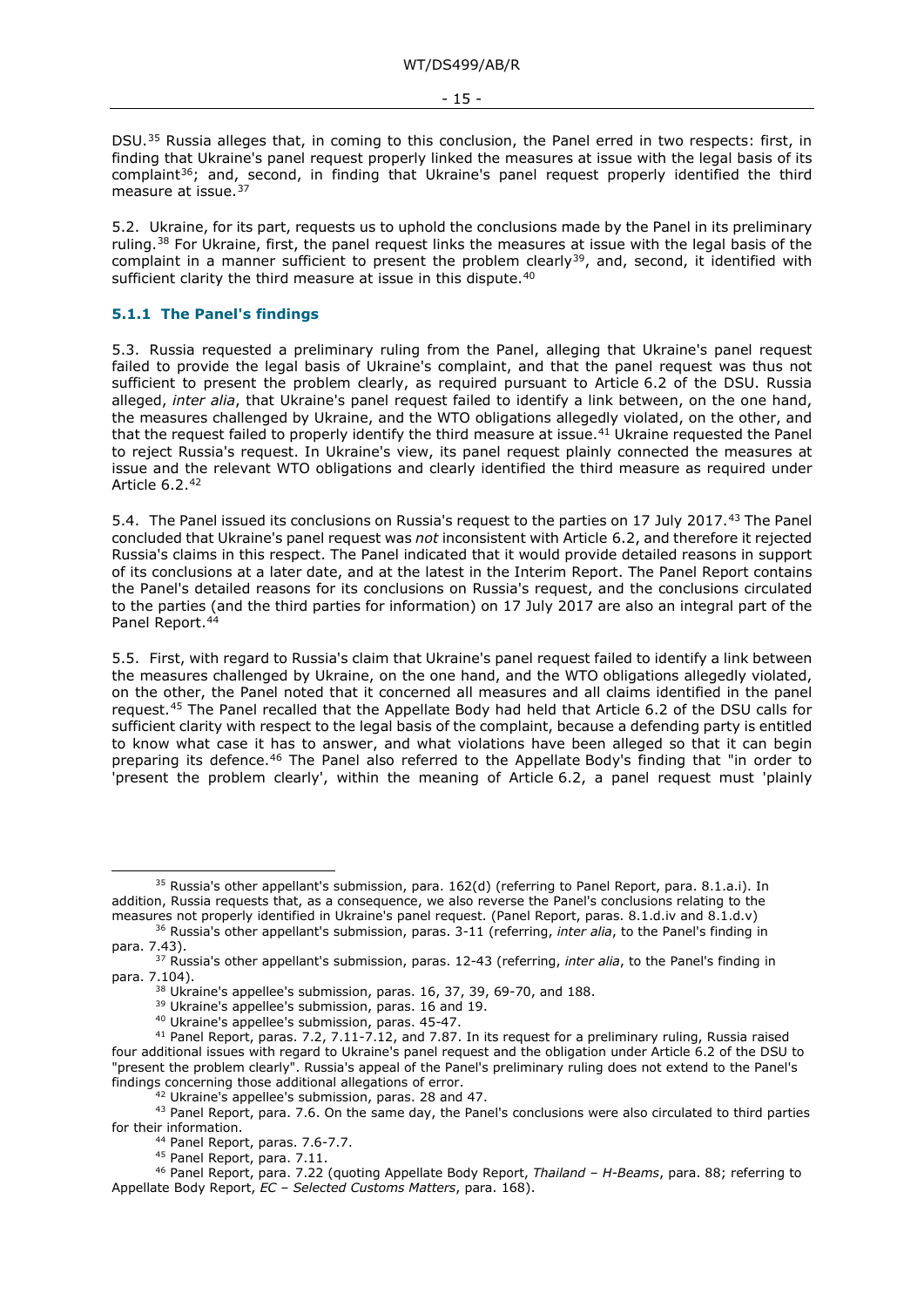connect' the challenged measure(s) with the provision(s) claimed to have been infringed so that a respondent can 'know what case it has to answer, and ... begin preparing its defence'.<sup>"[47](#page-15-0)</sup>

5.6. The Panel then turned to examine in detail Ukraine's panel request. The Panel noted that the panel request is structured in four sections. Section I provides an overview of the background of the dispute. Section II describes the measures at issue. Section III describes Russia's relevant legal framework. Section IV provides the legal basis of the complaint.<sup>[48](#page-15-1)</sup>

5.7. Regarding section II of the request, the Panel observed that it contains three narrative paragraphs describing the measures at issue, followed by a numbered list of the measures that includes references to Annexes I, II, and III to the panel request. The Panel further noted that this section ends with a concluding paragraph describing the trade effects of the challenged measures.<sup>[49](#page-15-2)</sup> The Panel then briefly outlined its understanding of each of the challenged measures.<sup>[50](#page-15-3)</sup>

5.8. Turning to section IV of Ukraine's panel request, the Panel noted that it begins with an introductory paragraph that reads: "the measures described in section II are inconsistent with [Russia's] obligations under the following provisions of the GATT 1994 and the TBT Agreement" and that this paragraph is followed by a list of 10 provisions, five of the TBT Agreement and five of the GATT 1994, each of which contains a brief description of how that provision is allegedly breached.<sup>[51](#page-15-4)</sup>

5.9. The Panel then examined each point of section IV of Ukraine's panel request, bearing in mind the description of the three measures at issue in section II of the panel request, in order to determine whether the panel request properly links the challenged measures with the 10 WTO provisions allegedly infringed.<sup>[52](#page-15-5)</sup> The Panel Report contains a table setting out the linkages between the claims raised by Ukraine and the measures at issue.<sup>[53](#page-15-6)</sup>

5.10. Second, regarding Russia's allegation that Ukraine's panel request failed to comply with Article 6.2 of the DSU because it lacked a proper identification of the third measure at issue<sup>54</sup>, the Panel began by noting that the text of Article 6.2 makes clear that a panel request must, *inter alia*, identify the specific measure or measures at issue, and that measures not properly identified fall outside a panel's terms of reference, and cannot be the subject of panel findings or recommendations.[55](#page-15-8)

5.11. The Panel recalled that with respect to the requirement to identify the specific measures at issue, the Appellate Body had said that "the measures at issue must be identified with sufficient precision so that what is referred to adjudication may be discerned from the panel request"<sup>56</sup>, and that a panel request will satisfy this requirement where it identifies the measure(s) at issue "with sufficient particularity so as to indicate the nature of the measure and the gist of what is at issue".<sup>[57](#page-15-10)</sup> Furthermore, the Panel noted that "there may be circumstances in which a party describes a measure in a more generic way, which nonetheless allows the measure to be discerned" $58$ , and that "[a]n assessment of whether a complaining party has identified the specific measures at issue may depend on the particular context in which those measures exist and operate."[59](#page-15-12) To the Panel, this suggested that there is no single way that a challenged measure must be identified. $60$ 

<span id="page-15-2"></span><span id="page-15-1"></span><span id="page-15-0"></span><sup>47</sup> Panel Report, para. 7.22 (quoting Appellate Body Reports, *Argentina – Import Measures*, para. 5.39, in turn quoting Appellate Body Report, *US – Countervailing and Anti-Dumping Measures (China)*, para. 4.8, in turn quoting Appellate Body Report, *US – Oil Country Tubular Goods Sunset Reviews*, para. 162).

<sup>48</sup> Panel Report, para. 7.24 (referring to Ukraine's panel request).

<sup>49</sup> Panel Report, para. 7.25 (referring to Ukraine's panel request, p. 2).

<sup>50</sup> Panel Report, paras. 7.27-7.29.

<sup>&</sup>lt;sup>51</sup> Panel Report, para. 7.30 (referring to Ukraine's panel request, p. 3).

<sup>52</sup> Panel Report, paras. 7.31-7.38.

<sup>53</sup> Panel Report, para. 7.39, table 1.

<sup>54</sup> Panel Report, paras. 7.2 and 7.87.

<span id="page-15-9"></span><span id="page-15-8"></span><span id="page-15-7"></span><span id="page-15-6"></span><span id="page-15-5"></span><span id="page-15-4"></span><span id="page-15-3"></span><sup>55</sup> Panel Report, para. 7.90 (referring to Appellate Body Reports, *Dominican Republic – Import and Sale of Cigarettes*, para. 120; *EC and certain member States – Large Civil Aircraft*, para. 790).

<sup>56</sup> Panel Report, para. 7.91 (quoting Appellate Body Report, *US – Continued Zeroing*, para. 168).

<sup>57</sup> Panel Report, para. 7.91 (quoting Appellate Body Report, *US – Continued Zeroing*, para. 169).

<span id="page-15-11"></span><span id="page-15-10"></span><sup>58</sup> Panel Report, para. 7.92 (quoting Appellate Body Report, *US – Zeroing (Japan) (Article 21.5 – Japan)*, para. 116).

<span id="page-15-13"></span><span id="page-15-12"></span><sup>59</sup> Panel Report, para. 7.92 (quoting Appellate Body Report, *EC and certain member States – Large Civil Aircraft*, para. 641).

<sup>&</sup>lt;sup>60</sup> Panel Report, para. 7.92.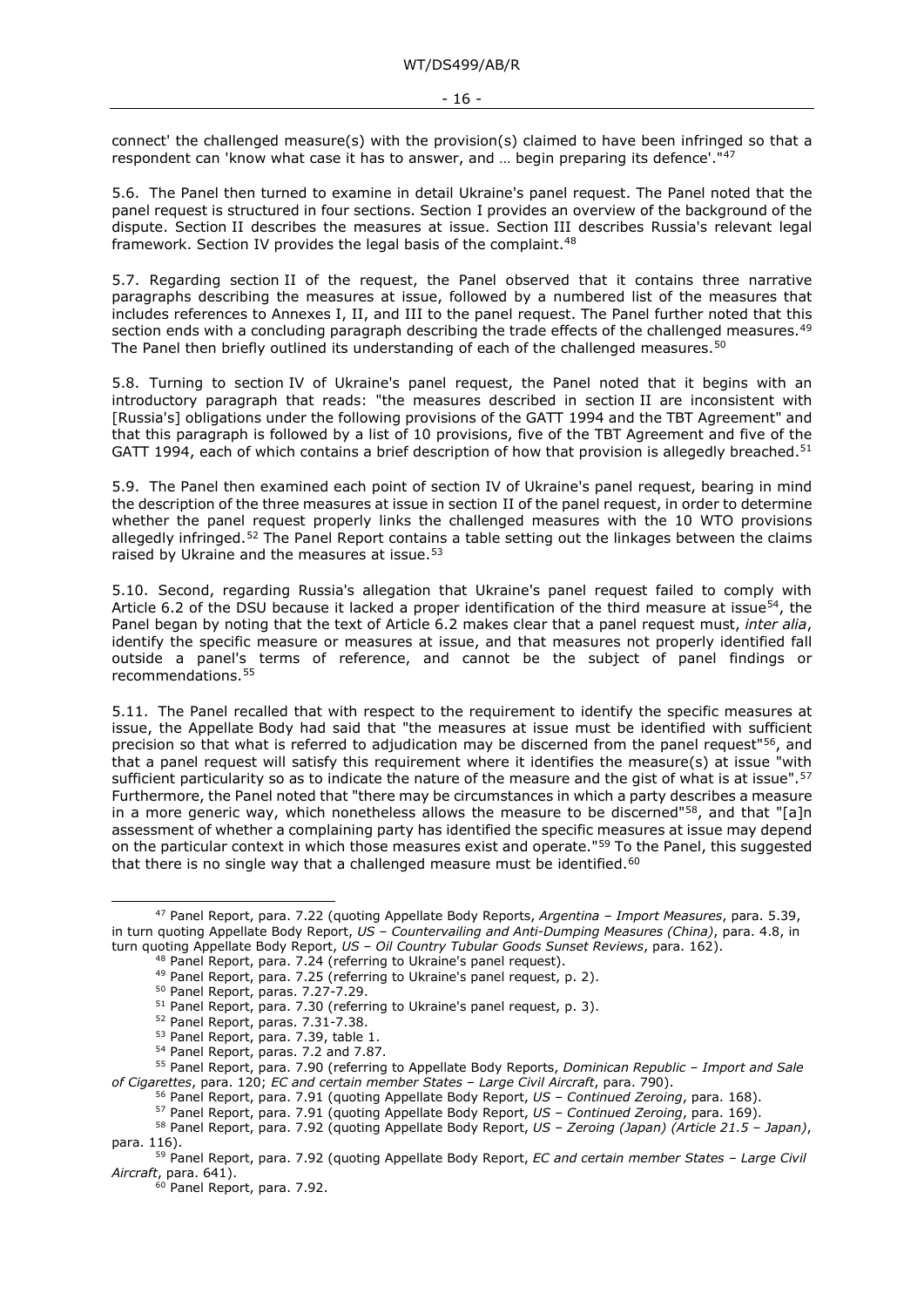- 17 -

5.12. More specifically regarding the question whether the third measure had been properly identified in Ukraine's panel request, the Panel noted that this measure was addressed in the third narrative paragraph, the three numbered points, and Annex III and that these various references must be read together.<sup>61</sup> Ultimately, the Panel concluded that Ukraine's panel request identified the challenged measure in a manner that satisfies the requirements of Article 6.2 of the DSU and thus rejected Russia's request to find otherwise.<sup>[62](#page-16-2)</sup>

#### <span id="page-16-0"></span>**5.1.2 Claims and arguments on appeal**

5.13. On appeal, Russia submits that the Panel erred in two respects: first, in finding that Ukraine's panel request properly linked the measures at issue with the legal basis of its complaint<sup>63</sup>; and second, in finding that Ukraine's panel request properly identified the third measure at issue.<sup>[64](#page-16-4)</sup>

5.14. Regarding the first point, Russia submits that the Panel misread the Appellate Body Reports in *China – Raw Materials*. In particular, Russia takes issue with the Panel's finding that "section IV of Ukraine's panel request contains a list of the ten WTO provisions allegedly infringed, together with an explanation of why Ukraine deems each provision inconsistent with the measures at issue."<sup>[65](#page-16-5)</sup> Russia alleges that section IV of the panel request at issue fails to properly connect specific WTO obligations with the measures corresponding to them.

5.15. Furthermore, Russia draws attention to the Panel's statements that certain items in section III of Ukraine's panel request "*could* relate" to or "*could* concern" a corresponding measure contained in section II of the panel request.<sup>[66](#page-16-6)</sup> For Russia, the Panel's use of "weak auxiliary verbs" reveals that, in fact, the linkages between the measures and the legal obligations were not as clear as the Panel found.<sup>[67](#page-16-7)</sup> Had Ukraine plainly connected the challenged measures with the provisions of the covered agreements claimed to have been infringed, the Panel would not have needed to have recourse to language "inappropriately leaving the room for hesitations and speculations"[.68](#page-16-8)

5.16. Russia further alleges that the Panel misunderstood its argument pertaining to the fact that Ukraine eventually dropped certain claims. Russia did not seek to curtail Ukraine's right to decide which claims to pursue in the course of the dispute. However, coupled with a lack of clarity in linking the measures at issue with the legal obligations concerned, Ukraine's decision not to pursue certain claims rendered unclear to Russia what the dispute was in fact about, until the time of the first written submission to the Panel. While Ukraine's panel request "arguably outlines the possible contours of the dispute, the matter brought and *meant* by Ukraine had not been clear [because] the final scope largely differed from what the panel request hinted".[69](#page-16-9)

5.17. Regarding the second point, namely, whether the panel request properly identified the third measure at issue, Russia alleges on appeal that the Panel failed to review the description of the third measure in Ukraine's panel request on its face and instead undertook a "contextual interpretation" of it.<sup>[70](#page-16-10)</sup> Russia asserts that the Panel failed to consider in its analysis the meaning of the third numbered point in the panel request, read on its face, and when compared with the other two numbered points of section II of the panel request.<sup>71</sup> Russia notes that the text of the first two numbered points of the panel request refers to "certain alleged actions" by Russia, while the third numbered point of the panel request lists certain documents, and submits that therefore the third measure at issue covers specific documents, rather than certain alleged actions.<sup>[72](#page-16-12)</sup>

- <sup>69</sup> Russia's other appellant's submission, para. 6. (emphasis original)
- <sup>70</sup> Russia's other appellant's submission, para. 14.
- <span id="page-16-11"></span> $71$  Russia's other appellant's submission, para. 15.

<sup>61</sup> Panel Report, para. 7.93.

<sup>62</sup> Panel Report, para. 7.104.

<span id="page-16-3"></span><span id="page-16-2"></span><span id="page-16-1"></span><sup>63</sup> Russia's other appellant's submission, paras. 3-11 (referring, *inter alia*, to the Panel's finding in para. 7.43).

<span id="page-16-10"></span><span id="page-16-9"></span><span id="page-16-8"></span><span id="page-16-7"></span><span id="page-16-6"></span><span id="page-16-5"></span><span id="page-16-4"></span><sup>64</sup> Russia's other appellant's submission, paras. 12-43 (referring, *inter alia*, to the Panel's finding in para. 7.104).

 $65$  Russia's other appellant's submission, para. 8 (quoting Panel Report, para. 7.42).

<sup>66</sup> Russia's other appellant's submission, para. 9 (quoting Panel Report, para. 7.32). (emphasis original)

<sup>67</sup> Russia's other appellant's submission, para. 9.

<sup>68</sup> Russia's other appellant's submission, para. 9.

<span id="page-16-12"></span><sup>72</sup> Russia's other appellant's submission, paras. 18-19.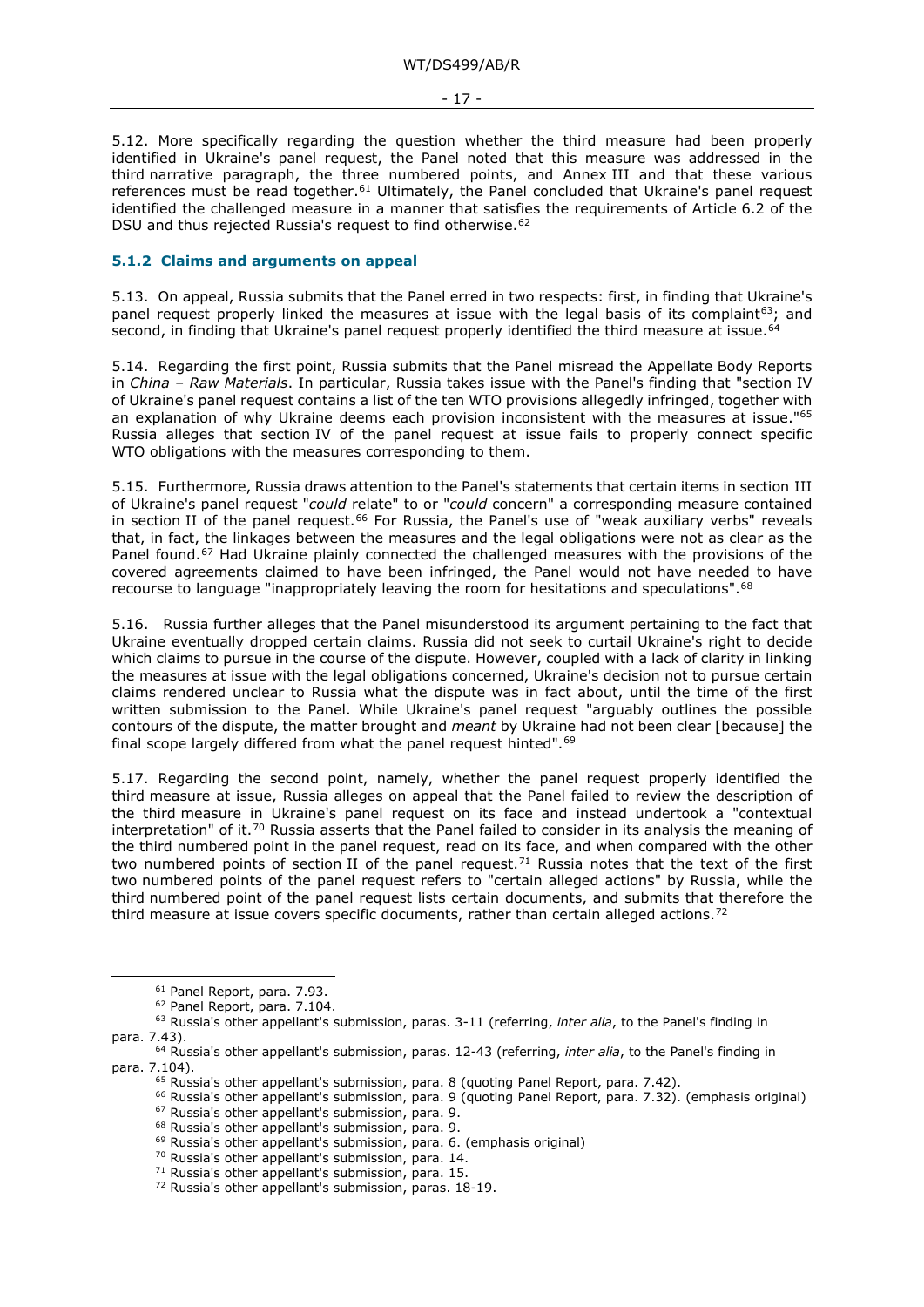5.18. Russia also disagrees with the Panel's statement that there is no single way in which a challenged measure must invariably be identified. Instead, the Panel should have relied on the plain meaning of the text of Ukraine's panel request and found that the third measure is Technical Regulation 001/2011 as such, read together with the Protocol of the Ministry of Transport of the Russian Federation (MOT) and the instructions mentioned in Annex III.[73](#page-17-0)

5.19. Russia asserts that, in order to confirm the meaning of the words used in a panel request, and as part of the assessment of whether the ability of the respondent to defend itself was prejudiced, submissions and statements made during the course of the panel proceedings, in particular the first written submission of the complaining party, may be consulted.<sup>[74](#page-17-1)</sup> Russia notes that Ukraine described the third measure in three different manners in its first written submission to the Panel and argues that the discrepancy in the way Ukraine referred to this measure demonstrates that Ukraine's first written submission does not confirm the words used in its panel request, and that the panel request is not sufficiently specific to identify the precise measure at issue.<sup>[75](#page-17-2)</sup> In addition, Russia alleges that the Panel failed to properly consider the fact that CU Technical Regulation 001/2011, identified by Ukraine as an element of the third measure, is a complex legal instrument. Referring to the Panel Report in *Australia – Apples*, Russia contends that whenever a complex and lengthy document is challenged, a panel request shall duly contain a reference to particular parts, sections, or issues and that Ukraine was therefore required to be more specific in identifying what it wished to challenge before the Panel.<sup>[76](#page-17-3)</sup>

5.20. Ukraine, for its part, requests us to uphold the Panel findings challenged by Russia.<sup>[77](#page-17-4)</sup> First, Ukraine submits that, contrary to Russia's arguments, its panel request links the measures at issue with the legal basis of the complaint sufficiently to present the problem clearly.<sup>[78](#page-17-5)</sup> In particular, section II of the panel request describes the "acts or omissions" attributable to Russia and identifies their "sources and evidence", while section IV explains what "acts or omissions … violate what [WTO] provisions and on what basis".[79](#page-17-6) According to Ukraine, Russia's claim that the panel request does not plainly connect the challenged measures to the relevant provisions is based on an incorrect reading of section IV in isolation from the rest of the panel request.<sup>[80](#page-17-7)</sup> Had Russia read the panel request as a whole, it would have readily understood how the claims made relate to the relevant WTO obligations.<sup>[81](#page-17-8)</sup>

5.21. In response to Russia taking issue with the Panel's use of "weak auxiliary verbs", Ukraine submits that the Panel's "choice of words" or use of "auxiliary verbs" is irrelevant to a determination of whether or not the Panel committed an error of law in the interpretation and application of Article 6.2 of the DSU.<sup>[82](#page-17-9)</sup> Ukraine also disagrees with Russia that the scope of the claims as formulated in the panel request changed throughout the proceedings, and particularly in Ukraine's first written submission. $83$  For Ukraine, the fact that a complainant abandons certain claims during the course of panel proceedings is immaterial to the question whether that complainant's panel request properly identifies the challenged measures and clearly connects them to the relevant WTO obligations. [84](#page-17-11)

5.22. Second, Ukraine disagrees with Russia's allegation that the panel request does not clearly identify the third measure at issue in this dispute. Section II of the panel request, titled "The measures at issue", lists not only the three measures, but also provides an explanation for each.<sup>[85](#page-17-12)</sup> In particular, the "plain text" of the third recital clearly indicates that the third measure consists of "the decision" of Russian authorities not to recognize the validity of conformity certificates issued to

<sup>77</sup> Ukraine's appellee's submission, paras. 16, 37, 39, 69-70, and 188.

<sup>&</sup>lt;sup>73</sup> Russia's other appellant's submission, para. 21 (quoting Panel Report, para. 7.92).

<sup>74</sup> Russia's other appellant's submission, para. 23 (quoting Appellate Body Report, *US – Carbon Steel*,

<span id="page-17-1"></span><span id="page-17-0"></span>para. 127; referring to Appellate Body Reports, *Korea – Dairy*, para. 127; *Thailand – H-Beams*, para. 95).

<sup>&</sup>lt;sup>75</sup> Russia's other appellant's submission, para. 27.

<span id="page-17-8"></span><span id="page-17-7"></span><span id="page-17-6"></span><span id="page-17-5"></span><span id="page-17-4"></span><span id="page-17-3"></span><span id="page-17-2"></span><sup>76</sup> Russia's other appellant's submission, para. 33 (referring to Panel Report, *Australia – Apples*, para. 7.1449).

<sup>78</sup> Ukraine's appellee's submission, paras. 16 and 19.

<sup>79</sup> Ukraine's appellee's submission, para. 20. See also ibid., paras. 21-22 and 27-28.

<sup>80</sup> Ukraine's appellee's submission, para. 27.

<sup>&</sup>lt;sup>81</sup> Ukraine's appellee's submission, para. 28.

<sup>82</sup> Ukraine's appellee's submission, para. 36.

<span id="page-17-11"></span><span id="page-17-10"></span><span id="page-17-9"></span><sup>83</sup> Ukraine's appellee's submission, para. 29.

<sup>84</sup> Ukraine's appellee's submission, para. 30.

<span id="page-17-12"></span><sup>85</sup> Ukraine's appellee's submission, para. 45.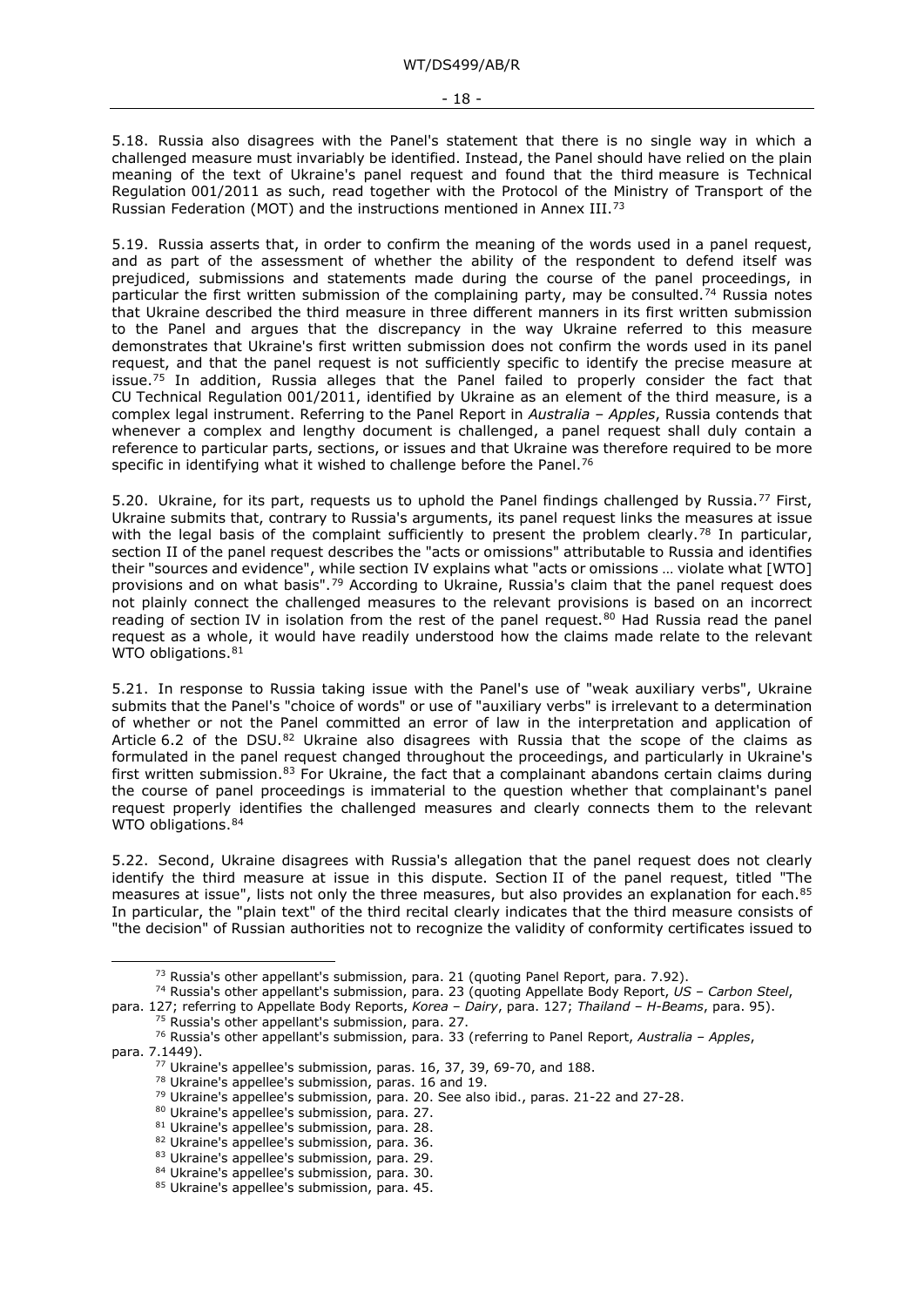Ukrainian producers in other CU countries, as well as "the explanation and information on decisions taken in that regard".<sup>[86](#page-18-1)</sup> While defects in a panel request cannot be "cured" by a complainant's subsequent submissions and statements, those submissions and statements can nonetheless be considered in order to "confirm the meaning of the words" used in the panel request.<sup>[87](#page-18-2)</sup> In Ukraine's view, its first written submission confirmed rather than altered the identification of the third measure as it appeared in the panel request.<sup>88</sup>

5.23. Ukraine argues that contrary to what Russia alleges, the Panel properly assessed the panel request on its face.<sup>[89](#page-18-4)</sup> For Ukraine, Russia misunderstands the third measure as being limited to CU Technical Regulation 001/2011[90,](#page-18-5) whereas in fact the measure consists of that Regulation "*read together with*" Protocol No. A 4-3 and three letters mentioned in Annex III to the panel request.<sup>[91](#page-18-6)</sup> Had Ukraine intended to challenge CU Technical Regulation 001/2011 alone, it would not have included, in the description of the specific measure at issue, a protocol and individual decisions adopted by the MOT.

5.24. Finally, contrary to what Russia argues, for Ukraine the situation in the present case is not similar or comparable to that in *Australia – Apples*. In that case, due to the complexity and length of the legal instrument and in the absence of references to specific parts of the challenged document, the respondent was unable to understand which specific elements of the legal instrument were at issue; in the present case, the instruments providing the legal basis for the third measure were clearly identified in the panel request and could therefore be discerned.<sup>[92](#page-18-7)</sup> Ukraine further submits that, in any event, the Appellate Body has said that the consultation process provides an opportunity for parties to define and delimit the scope of the dispute.<sup>[93](#page-18-8)</sup> Since, in the present case, all relevant documents had been introduced at that stage of the proceedings, Russia could not claim on appeal that Ukraine failed to identify particular parts of documents that were supposed to be examined and that it was thus unclear what Ukraine was challenging.

#### <span id="page-18-0"></span>**5.1.3 Whether the Panel erred in finding in its preliminary ruling that Russia had failed to establish that Ukraine's panel request was inconsistent with Article 6.2 of the DSU**

5.25. In addressing Russia's claim that the Panel erred in making the preliminary ruling that Russia has failed to establish that Ukraine's panel request is inconsistent with Article 6.2 of the DSU<sup>[94](#page-18-9)</sup>, we note that Article 6.2 provides:

The request for the establishment of a panel shall be made in writing. It shall indicate whether consultations were held, identify the specific measures at issue and provide a brief summary of the legal basis of the complaint sufficient to present the problem clearly. In case the applicant requests the establishment of a panel with other than standard terms of reference, the written request shall include the proposed text of special terms of reference.

5.26. Article 6.2 of the DSU sets out two principal requirements, namely, the identification of the specific measures at issue and the provision of a brief summary of the legal basis of the complaint sufficient to present the problem clearly.<sup>[95](#page-18-10)</sup> Russia's appeal concerns both requirements. In particular, Russia's claim that the Panel erred in finding that Ukraine's panel request linked the measures at issue with the legal basis of the complaint relates to the obligation to provide a brief summary of the legal basis of the complaint sufficient to present the problem clearly. In turn, Russia's claim that

<sup>92</sup> Ukraine's appellee's submission, paras. 65-66.

<sup>86</sup> Ukraine's appellee's submission, para. 46. (emphasis omitted)

<span id="page-18-3"></span><span id="page-18-2"></span><span id="page-18-1"></span><sup>87</sup> Ukraine's appellee's submission, para. 48 (quoting Appellate Body Report, *US – Carbon Steel*, para. 127, in turn referring to Appellate Body Reports, *Korea – Dairy*, para. 127; *Thailand – H-Beams*, para. 95).

<sup>88</sup> Ukraine's appellee's submission, para. 49.

<sup>89</sup> Ukraine's appellee's submission, para. 51.

<sup>90</sup> Ukraine's appellee's submission, para. 54.

<sup>&</sup>lt;sup>91</sup> Ukraine's appellee's submission, para. 55. (emphasis original)

<span id="page-18-8"></span><span id="page-18-7"></span><span id="page-18-6"></span><span id="page-18-5"></span><span id="page-18-4"></span><sup>93</sup> Ukraine's appellee's submission, para. 68 (referring to Appellate Body Reports, *Argentina – Import Measures*, para. 5.10).

<sup>&</sup>lt;sup>94</sup> Panel Report, para. 8.1.a.i.

<span id="page-18-10"></span><span id="page-18-9"></span><sup>95</sup> Furthermore, Article 6.2 contains the additional requirements that the request must be made in writing and that it must indicate whether consultations were held. See also Appellate Body Report, *Korea – Dairy*, para. 120.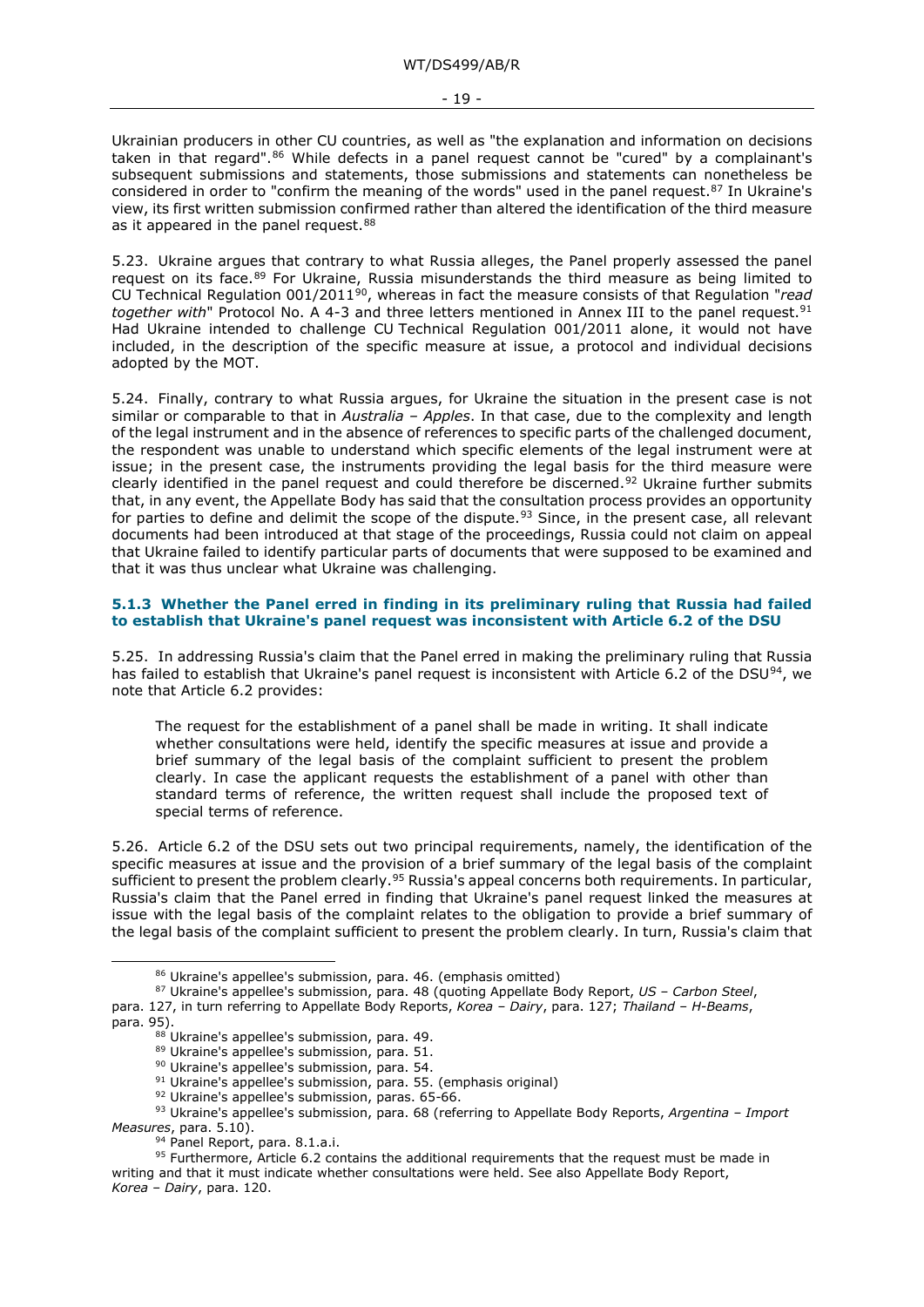the Panel erred in finding that the third measure had been properly identified in Ukraine's panel request relates to the obligation to properly identify the specific measures at issue.

5.27. The Appellate Body has said that the requirements specified in Article 6.2 are significant because, pursuant to Article 7 of the DSU, a panel's terms of reference are governed by the request for establishment of a panel<sup>96</sup>, and that a panel request thus delimits the scope of a panel's jurisdiction and serves the due process objective of notifying the respondent and third parties of the nature of the complainant's case.  $97$  In order to "present the problem clearly", a panel request must plainly connect the challenged measures with the provisions of the covered agreements claimed to have been infringed, so that the respondent party is aware of the basis for the alleged inconsistency of the measures at issue with the covered agreements.<sup>[98](#page-19-2)</sup> Only by such connection between the measures and the relevant provisions can a respondent "know what case it has to answer, and ... begin preparing its defence".[99](#page-19-3) In this vein, for instance, the panel requests in *China – Raw Materials* did not present the problem clearly, because they failed to connect the different measures with the various obligations listed therein.<sup>[100](#page-19-4)</sup>

5.28. At the same time, the requirement to present the problem clearly does not entail an obligation for the complainant to provide arguments in support of its claim.<sup>[101](#page-19-5)</sup> Rather, the "brief summary" of the legal basis of the complaint required by Article 6.2 of the DSU aims to explain succinctly how or why the measure at issue is considered by the complaining Member to be violating the WTO obligation in question.<sup>[102](#page-19-6)</sup> While the identification of the treaty provision claimed to have been violated by the respondent is "always necessary" and a "minimum prerequisite", such identification may not be sufficient to meet the requirement of Article 6.2 depending on the particular circumstances of a case, including the nature of the measure at issue and the manner in which it is described in the panel request, as well as the nature of the provisions of the covered agreements alleged to have been breached.<sup>[103](#page-19-7)</sup>

5.29. The Appellate Body has further said that in order to determine whether a panel request complies with Article 6.2, a panel must carefully scrutinize the request, read as a whole, and on the basis of the language used therein.<sup>[104](#page-19-8)</sup> Moreover, a panel must determine compliance with Article 6.2 on the face of the panel request as it existed at the time of filing.[105](#page-19-9) Parties' subsequent submissions and statements during the panel proceedings cannot "cure" defects in a panel request<sup>[106](#page-19-10)</sup>, but they

<sup>96</sup> Appellate Body Report, *US – Carbon Steel*, para. 124.

<span id="page-19-1"></span><span id="page-19-0"></span><sup>97</sup> Appellate Body Report, *EC and certain member States – Large Civil Aircraft*, paras. 639-640 (referring to Appellate Body Report, *US – Carbon Steel*, para. 126, in turn referring to Appellate Body Report,

*Brazil – Desiccated Coconut*, p. 22, DSR 1997:I, p. 186). See also Appellate Body Reports, *EC – Chicken Cuts*, para. 155; *US – Zeroing (Japan) (Article 21.5 – Japan)*, para. 108.

<sup>98</sup> Appellate Body Report, *US – Oil Country Tubular Goods Sunset Reviews*, para. 162.

<span id="page-19-3"></span><span id="page-19-2"></span><sup>99</sup> Appellate Body Report, *US – Oil Country Tubular Goods Sunset Reviews*, para. 162 (quoting Appellate Body Report, *Thailand – H-Beams*, para. 88).

<span id="page-19-4"></span> $100$  Those panel requests listed 37 legal instruments as the measures at issue, alleging that they were inconsistent with 13 provisions of the covered agreements. However, it was unclear which allegations of error pertained to which particular measure identified in the panel requests. (Appellate Body Reports, *China – Raw Materials*, para. 227. See also ibid., para. 229)

<span id="page-19-5"></span><sup>101</sup> Appellate Body Report, *Korea – Pneumatic Valves (Japan)*, para. 5.31 (quoting Appellate Body Reports, *China – HP-SSST (Japan) / China – HP-SSST (EU)*, para. 5.14, in turn quoting Appellate Body Report, *Korea – Dairy*, para. 139). See also ibid., para. 5.125; Appellate Body Report, *US – Countervailing Measures (China)*, para. 4.9.

<sup>102</sup> Appellate Body Report, *EC – Selected Customs Matters*, para. 130.

<span id="page-19-7"></span><span id="page-19-6"></span><sup>103</sup> Appellate Body Report, *Korea – Pneumatic Valves (Japan)*, para. 5.9 (quoting Appellate Body Reports, *China – HP-SSST (Japan) / China – HP-SSST (EU*), para. 5.14, in turn quoting Appellate Body Report, *Korea – Dairy*, para. 124).

<span id="page-19-8"></span><sup>104</sup> Appellate Body Reports, *EC – Bananas III*, para. 142; *EC and certain member States – Large Civil Aircraft*, para. 641; *US – Carbon Steel*, para. 127; *US – Continued Zeroing*, para. 161; *US – Countervailing Measures (China)*, para. 4.7; *EC – Fasteners (China)*, para. 562; *US – Oil Country Tubular Goods Sunset Reviews*, paras. 164 and 169; *US – Zeroing (Japan) (Article 21.5 – Japan)*, para. 108.

<span id="page-19-9"></span><sup>105</sup> Appellate Body Report, *Indonesia – Iron or Steel Products*, para. 5.79 (referring to Appellate Body Reports, *EC and certain member States – Large Civil Aircraft*, para. 787; *US – Continued Zeroing*, para. 161; *US – Carbon Steel*, para. 127; *China – HP-SSST (Japan) / China – HP-SSST (EU)*, para. 5.13).

<span id="page-19-10"></span><sup>106</sup> Appellate Body Report, *Indonesia – Iron or Steel Products*, para. 5.79 (referring to Appellate Body Reports, *China – Raw Materials*, para. 220; *EC – Bananas III*, para. 143; *EC and certain member States – Large Civil Aircraft*, para. 787; *US – Carbon Steel*, para. 127*; US – Countervailing and Anti-Dumping Measures (China)*, para. 4.9).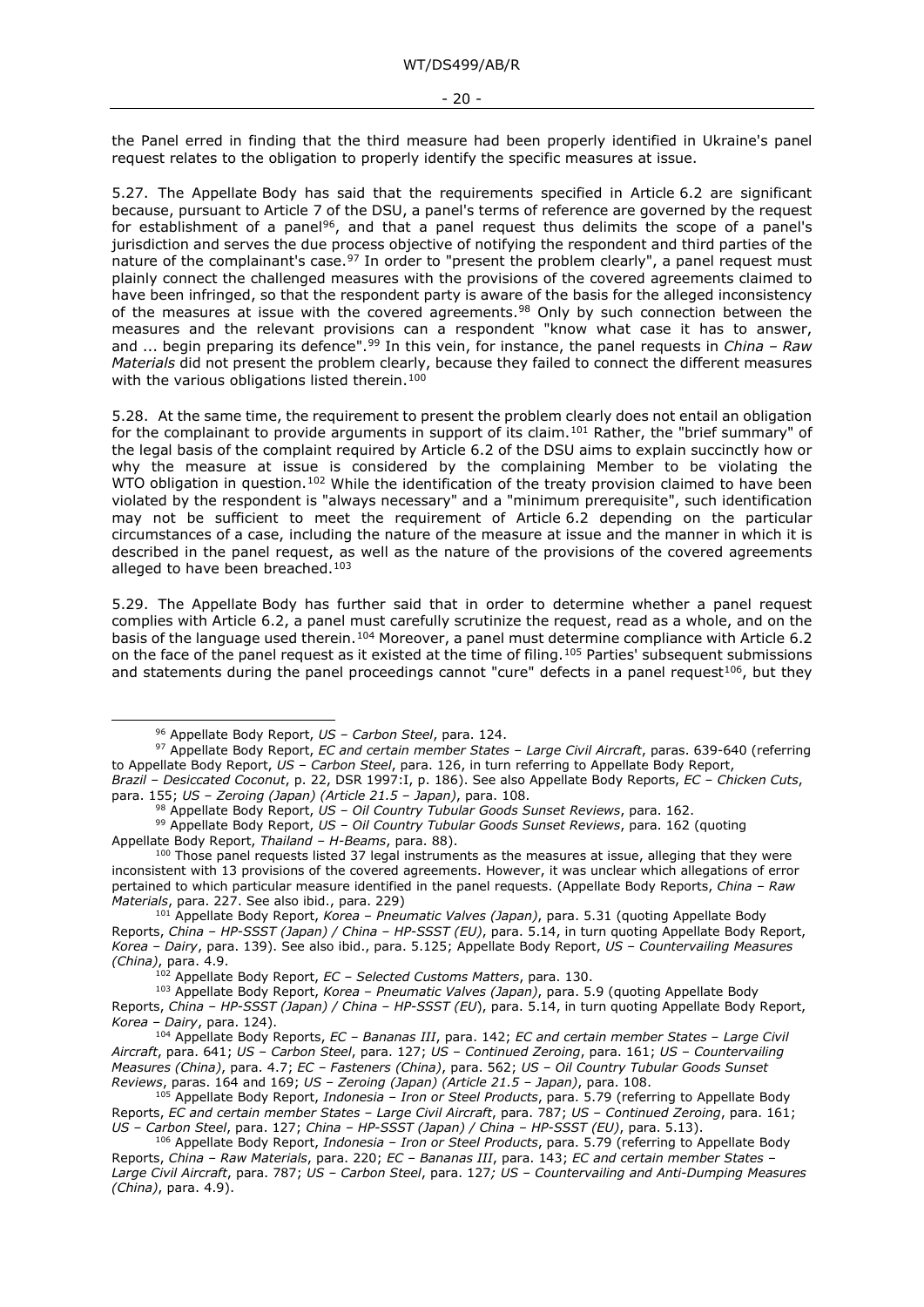can be consulted to the extent that they may confirm or clarify the meaning of the words used in the panel request.<sup>[107](#page-20-1)</sup>

#### <span id="page-20-0"></span>**5.1.3.1 Linkages between measures and legal basis of the complaint**

5.30. We now turn to review the Panel's analysis in its preliminary ruling regarding Article 6.2 of the DSU. At the outset we note the Panel's observation that Ukraine's panel request was structured in four sections: section I providing an overview of the background of the dispute; section II describing the measures at issue; section III describing Russia's relevant legal framework; and section IV providing the legal basis of the complaint.<sup>[108](#page-20-2)</sup> The Panel focused on sections II and IV of Ukraine's panel request and examined, for each point of section IV of the panel request, and bearing in mind the description of the three measures at issue in section II of the panel request, whether the panel request links the challenged measures with the 10 WTO provisions allegedly infringed.<sup>[109](#page-20-3)</sup>

5.31. The Panel analysed the linkages between the measures challenged by Ukraine and the WTO provisions allegedly infringed, based on the text of the panel request, including by drawing inferences, for instance, with respect to Ukraine's claims under Article X:3(a) of the GATT 1994. In that respect, the Panel reasoned:

Point eight of section IV of the panel request contains Ukraine's claims under Article X:3(a) of the GATT 1994. These claims concern the uniform, impartial, and reasonable administration of laws, regulations, and decisions of a general application. Measure one and measure three are measures of general application which could fall under the purview of Article X:3(a). This, however, is not the case for the three components of measure two, all of which refer to individual instances of application. We thus consider that there is a link between Ukraine's claims under Article X:3(a) and measures one and three. We also consider that there is no link between Ukraine's claims under Article X:3(a) and measure two[.110](#page-20-4)

Thus, the Panel explained what it considered to be the linkages made in the panel request, and ultimately summarized<sup>[111](#page-20-5)</sup> its findings in a table that set out for each measure the provision under which Ukraine had raised a claim.

5.32. Russia takes issue with what it refers to as the Panel's use of "weak auxiliary verbs", such as "*could* relate" or "*could* concern", and asserts that this language reveals that the linkages between the measures and the legal obligations were not as clear as the Panel found.<sup>[112](#page-20-6)</sup> As we see it, the use of this language is owed to the analytical approach employed by the Panel, defining, *first*, the potential scope of a particular claim, and *second*, identifying limitations on the scope of the claim based on the language used in the Panel request. The Panel statements identified by Russia in connection with this argument represent intermediate steps in the Panel's reasoning that, in connection with other elements of the Panel's analysis, provide the basis for the Panel's conclusion concerning linkages between the measures challenged by Ukraine and the WTO provisions allegedly infringed. The statements identified by Russia do not describe conclusively the quality of the linkages between the measures and the provisions at issue and thus, taken in isolation, these statements cannot be regarded as describing the quality of these linkages.

5.33. In addition, Russia asserts that the Panel erred in failing to recognize similarities in the deficiencies of the panel requests in the present case and in *China – Raw Materials*, the latter of which had been found to be insufficient by the Appellate Body.<sup>[113](#page-20-7)</sup> We note that the Panel indeed addressed the parallels drawn by Russia between the panel request at issue and the panel requests in *China – Raw Materials* in some detail in its report.[114](#page-20-8) However, the Panel observed significant differences between the panel requests in the present case and in *China – Raw Materials*. The Panel

<span id="page-20-6"></span><span id="page-20-5"></span><span id="page-20-4"></span><span id="page-20-3"></span><span id="page-20-2"></span><span id="page-20-1"></span><sup>107</sup> Appellate Body Report, *Indonesia – Iron or Steel Products*, para. 5.79 (referring to Appellate Body Reports, *China – Raw Materials*, para. 220; *EC and certain member States – Large Civil Aircraft*, para. 642; *US – Carbon Steel*, para. 127; *US – Countervailing and Anti-Dumping Measures (China)*, para. 4.9).

<sup>108</sup> Panel Report, paras. 7.23-7.39.

<sup>109</sup> Panel Report, paras. 7.30-7.39.

<sup>110</sup> Panel Report, para. 7.37.

<sup>&</sup>lt;sup>111</sup> Panel Report, para. 7.39, table 1.

<sup>112</sup> Russia's other appellant's submission, para. 9.

<span id="page-20-7"></span><sup>&</sup>lt;sup>113</sup> Russia's other appellant's submission, paras. 7-8.

<span id="page-20-8"></span><sup>114</sup> Panel Report, para. 7.40.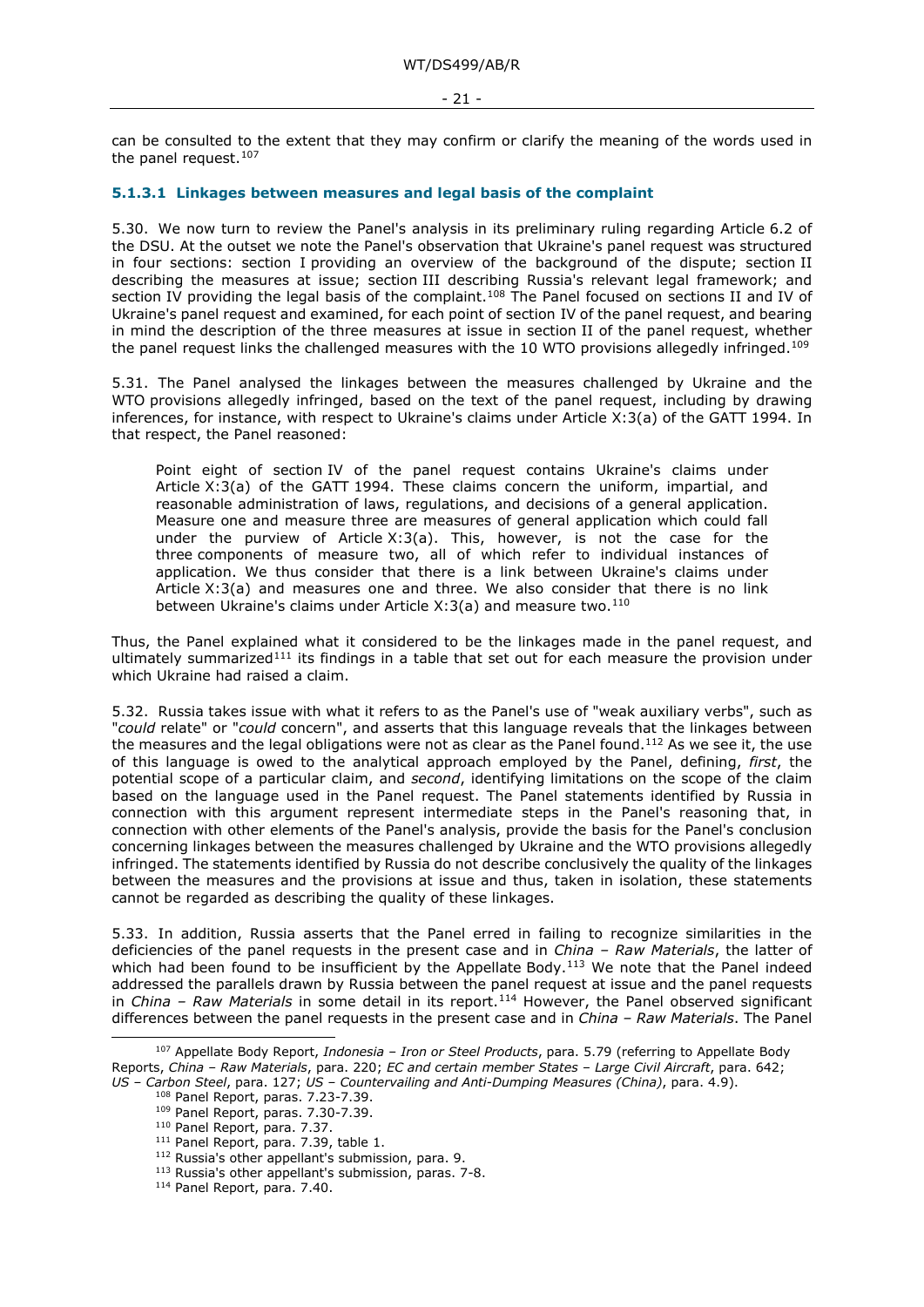#### - 22 -

noted that, first, the narrative paragraphs of section II of the panel requests in *China – Raw Materials* referred to several distinct types of measures and included allegations of violation of 13 different provisions of the covered agreements. Following the narrative paragraphs, the panel requests included a list of at least 37 legal instruments that ranged from entire codes or charters to specific administrative measures, without referring to specific sections or provisions of any of the listed instruments. The Panel observed that the narrative paragraphs in those panel requests included a brief description of different allegations of violation relating to different types of restraints, but they did not link them to the myriad of legal instruments listed in the subsequent section. The Panel contrasted this with Ukraine's panel request at issue and noted that the narrative paragraphs in section II identify three measures at issue and provide a description that allows the nature of each to be discerned. The Panel further explained that, in particular, the third narrative paragraph of section II, where the non-recognition of other CU certificates is described, provides a clear indication of the legal instruments concerned by that measure (e.g. CU Technical Regulation 001/2011). Furthermore, the Panel noted that the legal instruments described in section III of the panel request at issue were limited to nine instruments, the first five of which clearly relate to the challenged measures described in section II, and the other four refer to the background on the legal framework applicable to Russia's Conformity Assessment Procedures.<sup>[115](#page-21-1)</sup> In addition, the Panel noted that the final paragraph of section III of the panel requests in *China – Raw Materials* provided a list of 13 WTO provisions allegedly infringed, without indicating how any of the measures at issue caused any of the alleged violations. The Panel noted that the narrative paragraphs of the panel request in the present case, however, provided such explanations.[116](#page-21-2) In particular, the Panel explained that section IV of Ukraine's panel request contained a list of the 10 WTO provisions allegedly infringed, together with an explanation of why Ukraine considers that the measures identified are inconsistent with Russia's obligations.<sup>117</sup>

5.34. Accordingly, the Panel in fact engaged with Russia's argument concerning parallels between the panel request at issue and the panel requests in *China – Raw Materials*. The Panel, however, provided a detailed explanation of why it did not see sufficient similarities between the panel request in the present case and the panel requests in *China – Raw Materials*. On appeal, Russia advances essentially the same argument as before the Panel based on what it considers to be parallels between these panel requests. Thus, rather than demonstrating an error in the Panel's application of Article 6.2 of the DSU, Russia simply disagrees with the reasons given by the Panel for rejecting Russia's argument of certain parallels between the panel request at issue and the panel requests in *China – Raw Materials*.

5.35. In light of the above considerations, we find that the Panel did not err in its assessment of whether Ukraine's panel request provided sufficient clarity so as to plainly connect the WTO provisions allegedly infringed to the measures at issue.

#### <span id="page-21-0"></span>**5.1.3.2 Identification of the third measure**

5.36. Next, we turn to address Russia's allegation that the Panel erred in finding that Ukraine's panel request identified Ukraine's third measure in a manner that satisfies the requirements of Article 6.2 of the DSU.[118](#page-21-4) Russia alleges that the Panel erred because it failed to review the description of the third measure in the panel request "on its face" and instead undertook a "contextual interpretation" of it.<sup>[119](#page-21-5)</sup>

5.37. This allegation of error relates to the Panel's analysis in paragraphs 7.87 to 7.104 of the Panel Report, in which the Panel found that the measure at issue identified in the panel request as the third measure is the alleged requirement that Russia's authorities must not recognize certificates issued in other CU countries if the certified railway products were not produced in a CU country.<sup>[120](#page-21-6)</sup> In particular, the Panel reasoned that "the third measure at issue is addressed in the third narrative paragraph, the three numbered points and Annex III", and that these references must be read

<sup>&</sup>lt;sup>115</sup> Panel Report, para. 7.41 (referring to Ukraine's panel request, pp. 2-3).

<span id="page-21-6"></span><span id="page-21-5"></span><span id="page-21-4"></span><span id="page-21-3"></span><span id="page-21-2"></span><span id="page-21-1"></span><sup>116</sup> Panel Report, para. 7.42 (referring to WT/DS394/7, pp. 6-9; WT/DS395/7, pp. 6-9; WT/DS398/6, pp. 6-9).

 $117$  Panel Report, para. 7.42 (referring to Ukraine's panel request, pp. 3-4).

<sup>118</sup> Panel Report, para. 7.104.

<sup>119</sup> Russia's other appellant's submission, para. 14.

<sup>120</sup> Panel Report, para. 7.103.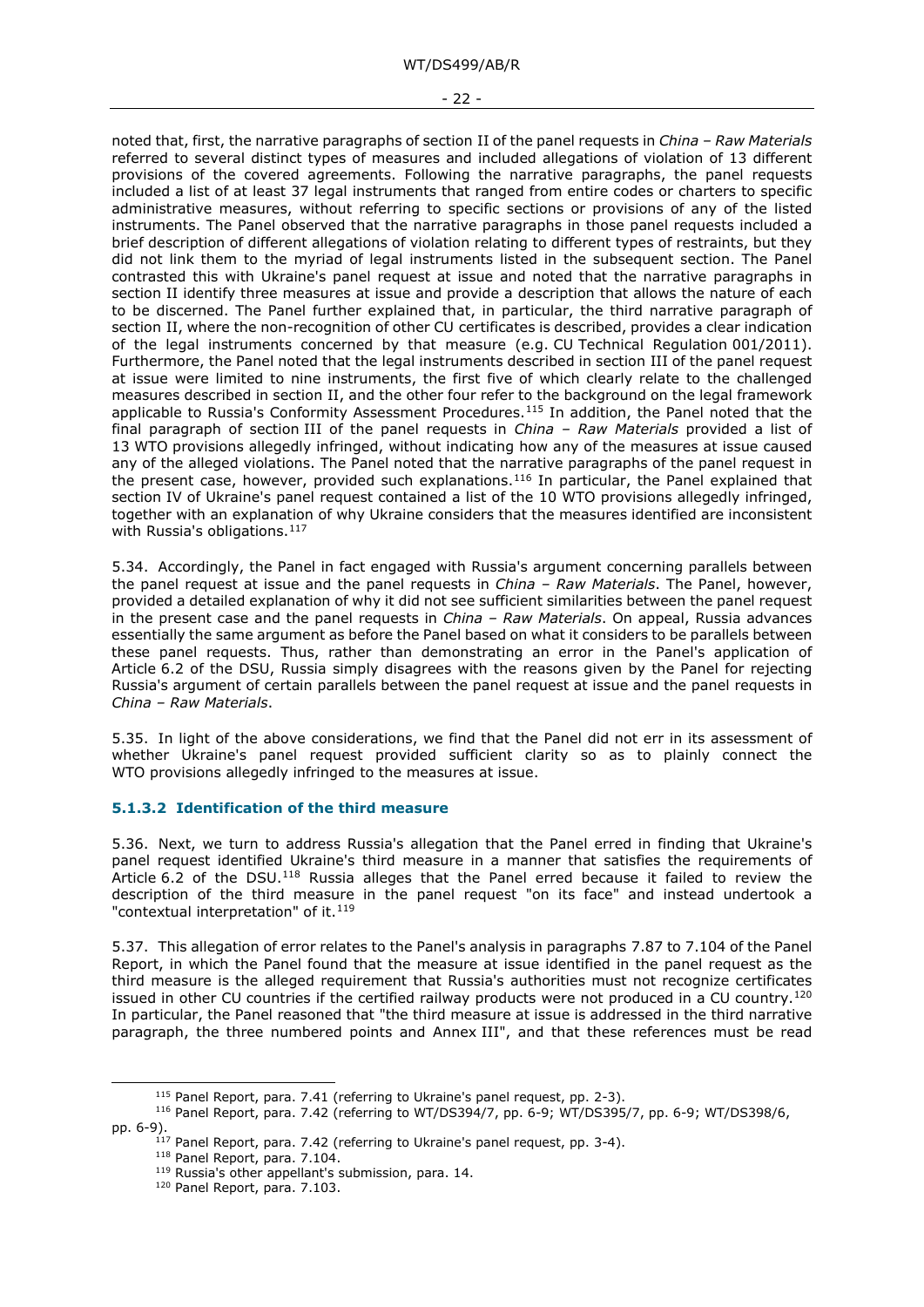together.<sup>[121](#page-22-0)</sup> The Panel then addressed each of these elements and concluded that the third measure challenged by Ukraine was the alleged requirement that Russia's authorities considered to flow from CU Technical Regulation 001/2011, pursuant to which Russia's authorities must not recognize certificates issued to Ukrainian producers in other CU countries, if the certified products were not produced in a CU country.[122](#page-22-1)

5.38. We have set out above that, in order to determine whether a panel request complies with Article 6.2, a panel must carefully scrutinize the request, read as a whole, and on the basis of the language used therein.<sup>[123](#page-22-2)</sup> Moreover, a panel must determine compliance with Article 6.2 on the face of the panel request as it existed at the time of filing.<sup>[124](#page-22-3)</sup>

5.39. We observe that in the present case, the Panel began its analysis by noting which elements of the panel request related to the third measure.<sup>[125](#page-22-4)</sup> One by one, the Panel addressed these elements and explained its understanding of them.<sup>[126](#page-22-5)</sup> Next, the Panel addressed the various elements "in context". We understand the Panel thus to have assessed the panel request "as a whole", in keeping with the approach set out above.

5.40. Russia argues that the text of the first two numbered points of the panel request refers to "certain alleged actions" by Russia, while the third numbered point of the panel request lists certain documents.[127](#page-22-6) For Russia, such intentional difference in the description of the measures at issue must be given meaning, such that the third measure at issue covers specific documents, rather than certain alleged actions.[128](#page-22-7) Russia contends that the Panel erred in disregarding this difference in the description of the measures at issue, and instead engaged in guessing what the complainant could have meant. Ukraine responds that Russia is essentially requesting the Appellate Body to read the numbered list in section IV of the panel request in isolation from the remaining part of that section, the other sections of the request, and the text of the covered agreements. For Ukraine, the numbered list and the explanations given in section IV, read together with the introductory paragraph to that list, support the Panel's findings in the preliminary ruling.[129](#page-22-8)

5.41. We do not see that the Panel disregarded differences in the description of the measures at issue as alleged by Russia. A review of paragraphs 7.65 to 7.99 of the Panel Report reveals that, with regard to each of the three measures at issue, the Panel employed a different analytical approach in its assessment of the relevant parts of the panel request. The first measure had been identified by Ukraine as the "non-recognition" of certificates, and the Panel considered that to be the first measure without further analysis. With respect to the second measure, the Panel noted that Ukraine had referred to refusals to recognize certificates, suspension of certificates, and rejections. The Panel then "inferred that Ukraine [had sought] to identify these individual instructions as separate components of measure two".[130](#page-22-9) Concerning the third measure, the Panel noted that the third numbered point identified CU Technical Regulation 001/2011, read together with the Protocol of the MOT and instructions mentioned in Annex III. The Panel continued explaining that, in order to better understand the third measure, it was instructive to look at the third narrative paragraph in section II. The Panel observed that the relevant Russian authorities had concluded that certificates issued in other CU countries were not valid in Russia's territory and that the products concerned could not be imported or registered. In other words, according to Ukraine, Russia's authorities concluded that these certificates could not be recognized.

<span id="page-22-0"></span><sup>121</sup> Panel Report, para. 7.93 (referring to the text of section II of Ukraine's panel request as reproduced by the Panel in para. 7.139, table 2).

<sup>&</sup>lt;sup>122</sup> Panel Report, paras. 7.99 and 7.103.

<span id="page-22-2"></span><span id="page-22-1"></span><sup>123</sup> Appellate Body Reports, *EC – Bananas III*, para. 142; *EC and certain member States – Large Civil Aircraft*, para. 641; *US – Carbon Steel*, para. 127; *US – Continued Zeroing*, para. 161; *US – Countervailing Measures (China)*, para. 4.7; *EC – Fasteners (China)*, para. 562; *US – Oil Country Tubular Goods Sunset Reviews*, paras. 164 and 169*; US – Zeroing (Japan) (Article 21.5 – Japan)*, para. 108.

<span id="page-22-8"></span><span id="page-22-7"></span><span id="page-22-6"></span><span id="page-22-5"></span><span id="page-22-4"></span><span id="page-22-3"></span><sup>124</sup> Appellate Body Report, *Indonesia – Iron or Steel Products*, para. 5.79 (referring to Appellate Body Reports, *EC and certain member States – Large Civil Aircraft*, para. 787; *US – Continued Zeroing*, para. 161*; US – Carbon Steel*, para. 127; *China – HP-SSST (Japan) / China – HP-SSST (EU)*, para. 5.13).

<sup>125</sup> Panel Report, para. 7.93.

<sup>126</sup> Panel Report, paras. 7.94-7.98.

<sup>&</sup>lt;sup>127</sup> Russia's other appellant's submission, para. 18.

<sup>128</sup> Russia's other appellant's submission, para. 19.

<sup>129</sup> Ukraine's appellee's submission, paras. 27-28.

<span id="page-22-9"></span><sup>130</sup> Panel Report, para. 7.96.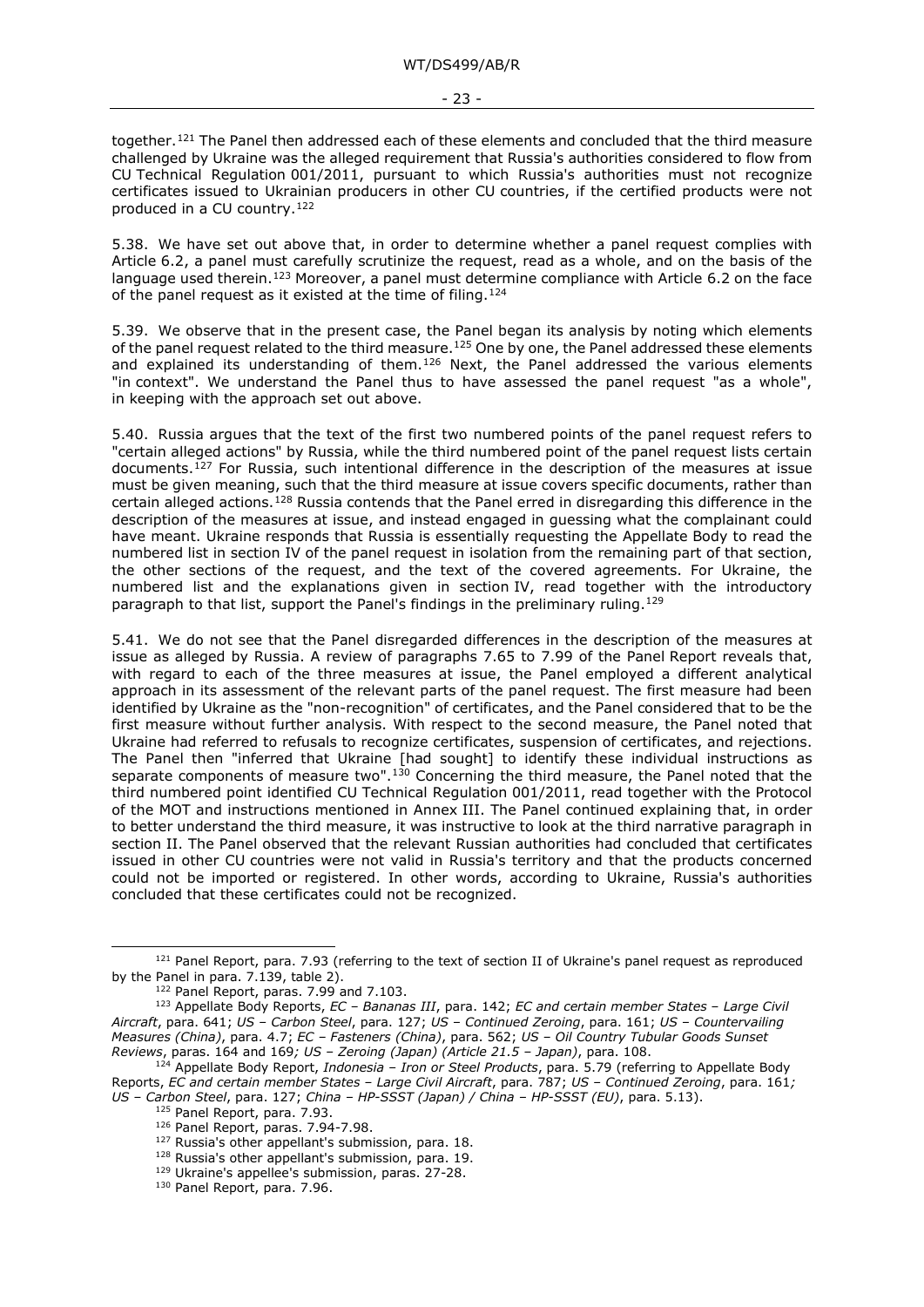5.42. This demonstrates that, contrary to what Russia alleges, the Panel did not disregard differences in the description of the measures at issue. On the contrary, while the Panel noted the content of the first measure as clear on the face of the measure, the Panel drew certain inferences in order to determine the content of the second measure, and considered contextual elements contained in other parts of the panel request in order to determine the content of the third measure.

5.43. Furthermore, Russia takes issue with the Panel's statement that there is no single way in which a challenged measure must be identified, and asserts that, instead, the Panel should have relied on the plain meaning of the text of Ukraine's panel request and found that the third measure is Technical Regulation 001/2011 as such, read together with the Protocol of the MOT and the instructions mentioned in Annex III.<sup>[131](#page-23-0)</sup> Ukraine disagrees with Russia that the Panel failed to consider the language contained in the panel request on its face<sup>[132](#page-23-1)</sup>, and submits that the Panel properly considered the panel request as a whole.

5.44. As we have set out above, it is well established that in an analysis under Article 6.2 of the DSU, panels must scrutinize the panel request read as a whole, and on the basis of the language used therein.<sup>[133](#page-23-2)</sup> Russia's proposed reading of the panel request would not take account of the description of the measure in the third narrative paragraph of section II of the panel request and it would thus not constitute a reading "as a whole". Moreover, we agree with the Panel that the reference to "Technical Regulation No. 001/2011 'On safety of railway rolling stock', *read together with* the Protocol of the Ministry of Transport of the Russian Federation regarding issuance by certification authority of the Customs Union of the certificates of conformity for products manufactured by third-countries"[134](#page-23-3) indicates that Ukraine was not challenging Technical Regulation 001/2011 "as such", but rather a particular measure expressed in that technical regulation when *read together with* the relevant Protocol of the MOT.[135](#page-23-4)

5.45. Finally, Russia also alleges that the Panel failed to properly consider the fact that CU Technical Regulation 001/2011, identified by Ukraine as an element of the third measure, is a complex legal instrument, and that therefore Ukraine was required to specify particular parts that it wished to challenge before the Panel.<sup>[136](#page-23-5)</sup> In support of this argument, Russia submits that the panel in *Australia – Apples* found that whenever a complex and lengthy document is challenged, a panel request shall duly contain a reference to particular parts, sections, or issues to enable a respondent to understand the problem clearly.

5.46. We note that the Panel assessed Ukraine's panel request, taking account of the findings by the panel in *Australia – Apples*. The Panel noted that New Zealand's panel request contained a broad reference to the measures as specified in the final import risk analysis report for apples from New Zealand of November 2006 (FIRA) and then a list of 17 specific measures listed in the FIRA.<sup>[137](#page-23-6)</sup> The identification of the 17 items in the FIRA was found to be sufficiently precise in identifying the specific measures at issue, pursuant to Article 6.2 of the DSU.<sup>138</sup> However, the panel in *Australia – Apples* also found that, given the length and complexity of the FIRA, a broad reference to it was insufficient as identification of a measure at issue in the sense of Article 6.2 of the DSU.<sup>[139](#page-23-8)</sup>

5.47. In its analysis, the Panel noted significant differences between Ukraine's panel request in the present dispute and New Zealand's panel request in *Australia – Apples*. The Panel noted that Ukraine's panel request identifies the measure at issue in different parts of section II, and that it does so with sufficient clarity to allow a reader to discern that the measure is the alleged requirement that Russia's authorities must not recognize certificates issued in other CU countries if the certified products were not produced in a CU country. The Panel further explained that Ukraine's references

 $131$  Russia's other appellant's submission, para. 21 (referring to Panel Report, para. 7.92).

<sup>132</sup> Ukraine's appellee's submission, para. 51.

<span id="page-23-2"></span><span id="page-23-1"></span><span id="page-23-0"></span><sup>133</sup> Appellate Body Reports, *EC – Bananas III*, para. 142*; EC and certain member States – Large Civil Aircraft*, para. 641; *US – Carbon Steel*, para. 127; *US – Continued Zeroing*, para. 161; *US – Countervailing Measures (China)*, para. 4.7; *EC – Fasteners (China)*, para. 562; *US – Oil Country Tubular Goods Sunset Reviews*, paras. 164 and 169; *US – Zeroing (Japan) (Article 21.5 – Japan)*, para. 108.

 $4$  Ukraine's panel request, section II(3). (emphasis added)

<sup>135</sup> Panel Report, para. 7.93.

<span id="page-23-8"></span><span id="page-23-7"></span><span id="page-23-6"></span><span id="page-23-5"></span><span id="page-23-4"></span><span id="page-23-3"></span><sup>136</sup> Russia's other appellant's submission, para. 33 (referring to Panel Report, *Australia – Apples*, para. 7.1449).

<sup>137</sup> Panel Report, para. 7.101 (referring to Panel Report, *Australia – Apples*, para. 7.1446).

<sup>138</sup> Panel Report, para. 7.101 (referring to Panel Report, *Australia – Apples*, para. 7.1449).

<sup>139</sup> Panel Report, para. 7.101 (referring to Panel Report, *Australia – Apples*, para. 7.1449).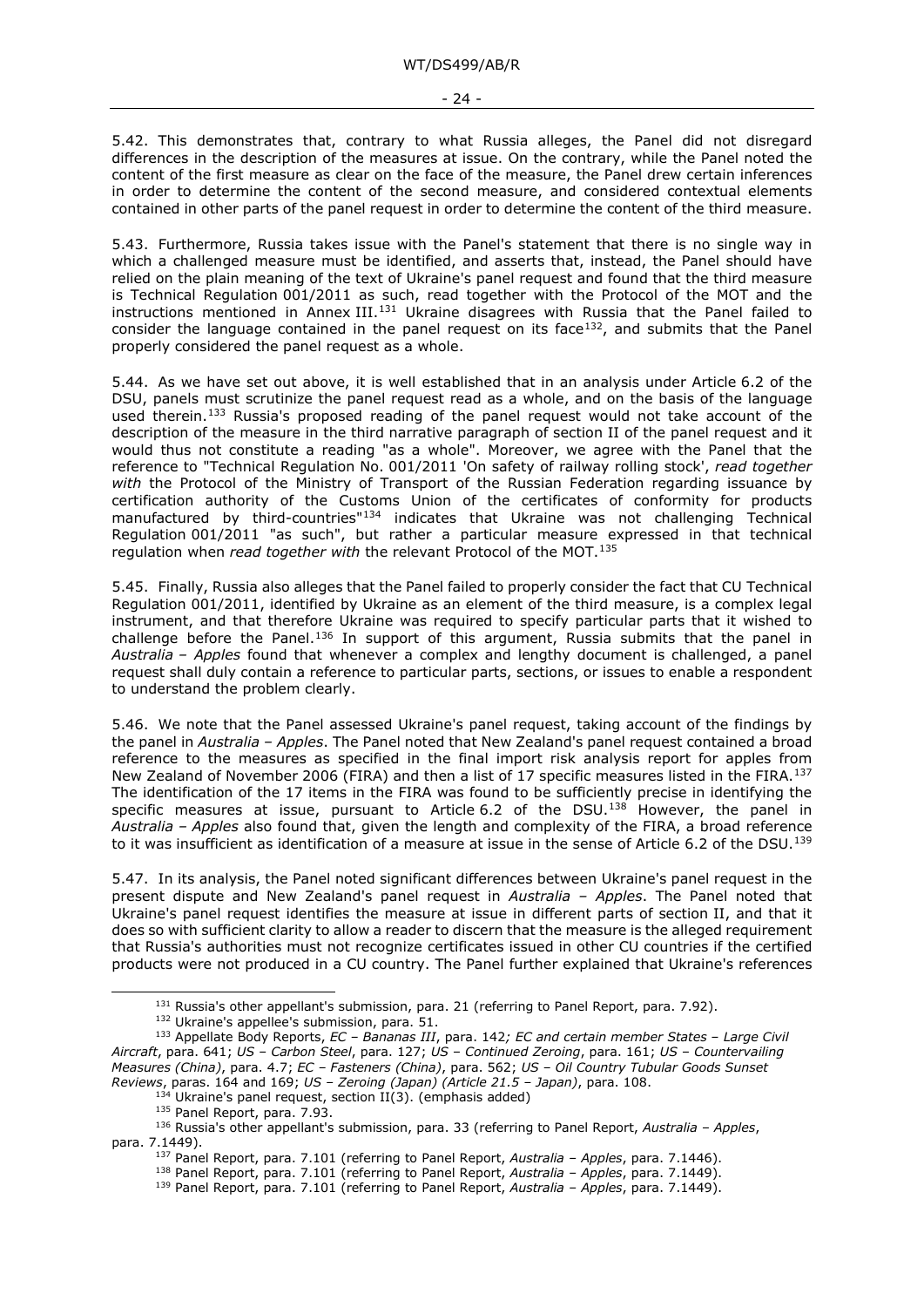to CU Technical Regulation 001/2011 and the Protocol of the MOT in certain parts of the panel request seemed intended to signal the legal instruments from which the challenged measure flows. In contrast, in *Australia – Apples*, New Zealand attempted to describe the measure at issue as the FIRA, a complex and lengthy legal instrument. $140$ 

5.48. Accordingly, the Panel did engage with Russia's argument relying on the findings of the panel in *Australia – Apples*. Ultimately, the Panel concluded that the features of the present panel request of Ukraine were different from those of the panel request in *Australia – Apples*. Rather than demonstrating an error in the Panel's application of Article 6.2 of the DSU, Russia disagrees with the reasons given by the Panel for rejecting Russia's argument regarding certain parallels between the panel request at issue and the panel request in *Australia – Apples*.

#### <span id="page-24-0"></span>**5.1.4 Conclusion**

5.49. Russia has not established that the Panel erred in determining the scope of its terms of reference in this dispute. We therefore uphold the Panel's finding, in paragraphs 8.1.a.i, 8.1.d.iv, and 8.1.d.v of the Panel Report, that Russia has failed to establish that Ukraine's panel request is inconsistent with Article 6.2 of the DSU.

#### <span id="page-24-1"></span>**5.2 Russia's claims concerning the Panel's findings relating to the third measure**

5.50. On appeal, Russia makes four claims regarding the Panel's findings relating to the third measure. First, Russia claims that the Panel erred under Articles 6.2, 7.1, and 11 of the DSU in finding that the third measure as described by the Panel was within its terms of reference.<sup>[141](#page-24-4)</sup> Second, Russia claims that the Panel erred under Article 11 of the DSU by making findings regarding the alleged local registration condition after it had found that aspect as it relates to the third measure to be outside its terms of reference.[142](#page-24-5) Third, Russia claims that the Panel erred under Article 11 of the DSU by relieving Ukraine from "the necessity of establishing a *prima facie* case" with respect to the existence of the third measure as a single measure capable of being challenged under the DSU.[143](#page-24-6) Lastly, Russia claims that the Panel erred under Article 11 of the DSU in finding that the third measure is of a "general" character and "flows from" CU Technical Regulation 001/2011, and that the third measure had been demonstrated to exist.<sup>[144](#page-24-7)</sup>

5.51. We begin with a summary of the relevant findings by the Panel, and Russia's and Ukraine's arguments on appeal. We then proceed to assess Russia's claims concerning the Panel's findings relating to the third measure.

### <span id="page-24-2"></span>**5.2.1 The Panel's findings**

5.52. Before the Panel, Ukraine challenged the decision by the Russian authorities not to recognize in its territory the validity of certificates issued to producers of Ukrainian railway products in other CU countries as a measure that the Panel referred to as the third measure.<sup>[145](#page-24-8)</sup> As evidence establishing the existence of this measure, Ukraine submitted to the Panel certain letters issued by the Russian Federal Agency for Railway Transport (ART) as follows<sup>146</sup>: (i) the January 2015 letter, to which Protocol No. A 4-3 of the MOT was attached (the January 2015 letter); (ii) the letter sent on 4 February 2016 (the February 2016 letter); and (iii) the letter of 10 August 2016 (the

<span id="page-24-8"></span><span id="page-24-7"></span><span id="page-24-6"></span><span id="page-24-5"></span><span id="page-24-4"></span><span id="page-24-3"></span><sup>145</sup> Panel Report, para. 7.811 (referring to Ukraine's first written submission to the Panel, para. 373). See also ibid., para. 7.808.

<sup>140</sup> Panel Report, para. 7.102.

<sup>141</sup> Russia's other appellant's submission, section 3.

<sup>142</sup> Russia's other appellant's submission, section 4.

<sup>&</sup>lt;sup>143</sup> Russia's other appellant's submission, section 5.

<sup>144</sup> Russia's other appellant's submission, section 6.

<span id="page-24-9"></span><sup>146</sup> Panel Report, paras. 7.811 and 7.841. See also Letter from the Federal Agency for Railway Transport of the MOT to JSC **[BCI]** accompanied to Protocol No. A 4-3 of 20 January 2015 of the MOT regarding issuance by the certification authority of the CU of the certificates of conformity for products manufactured by third countries (Panel Exhibit UKR-48 (BCI)); Letter dated 4 February 2016 from the Federal Agency for Railway Transport to **[BCI]** on validity of certificates (Panel Exhibit UKR-49 (BCI)); Letter dated 10 August 2016 from the Federal Agency for Railway Transport to JSC **[BCI]** on validity of certificates (Panel Exhibit UKR-141 (BCI)). We refer to the translated English versions of the Panel exhibits.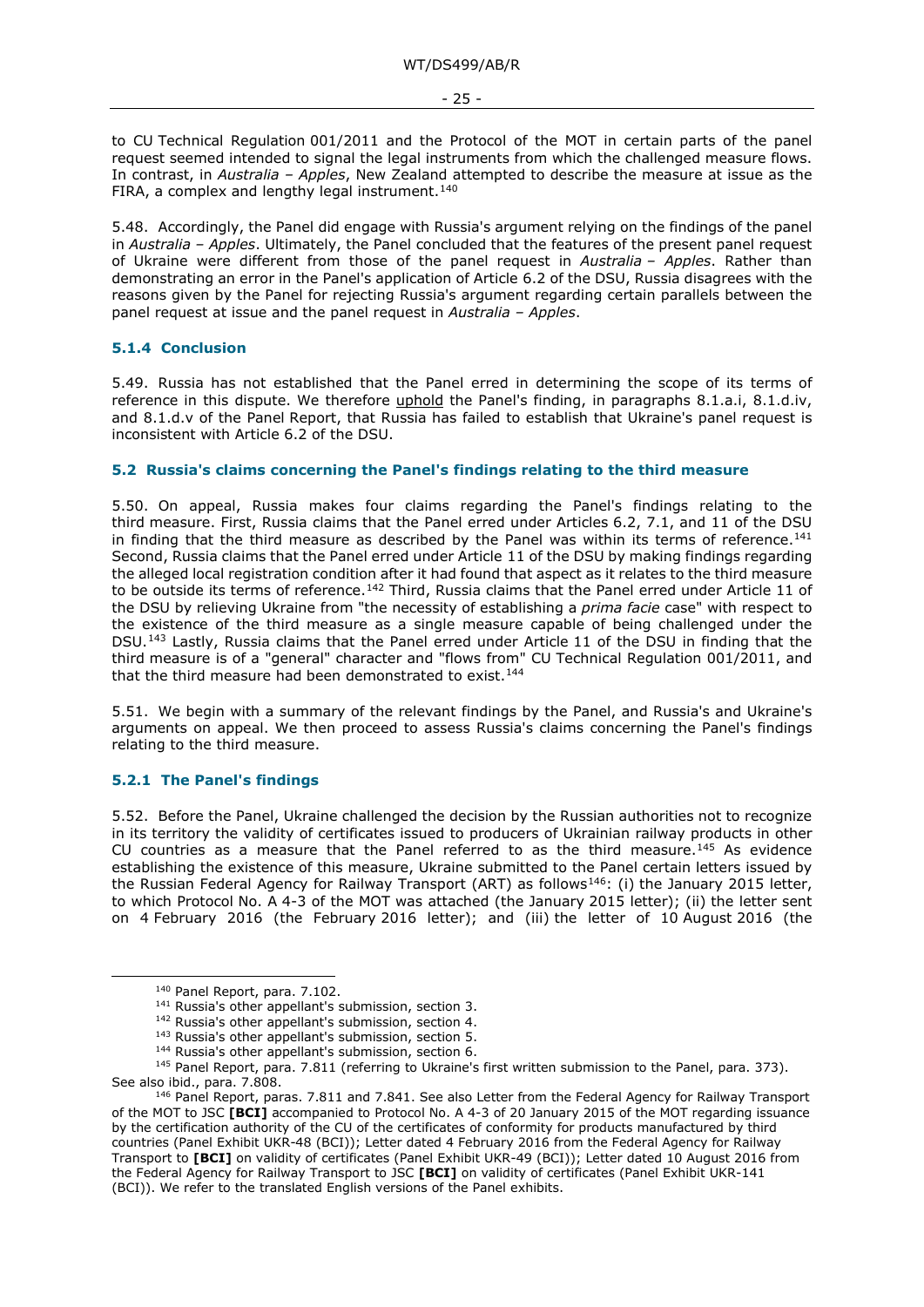August 2016 letter).<sup>147</sup> Based on these letters, Ukraine argued before the Panel that the decision not to recognize the validity of certificates issued to Ukrainian producers in other countries was based on the relevant Russian authorities' interpretation of CU Technical Regulation 001/2011.<sup>[148](#page-25-1)</sup> Specifically, Ukraine argued that the relevant Russian authorities interpreted CU Technical Regulation 001/2011 as setting out the following two requirements: (i) the requirement that only products manufactured in the territory of the CU may be subject to certification under CU Technical Regulation 001/2011 (the local production condition); and (ii) the requirement that only entities registered in the same country as the relevant certification body can apply for certification (the local registration condition).<sup>[149](#page-25-2)</sup>

5.53. In response, Russia submitted that what the panel request identified as the third measure was CU Technical Regulation 001/2011, rather than the decision not to recognize the validity of certificates issued to Ukrainian producers in other countries[.150](#page-25-3) Thus, Russia argued before the Panel that the third measure challenged by Ukraine in its first written submission to the Panel was "different from the measure identified in [Ukraine's] panel request" and that it was therefore outside the Panel's terms of reference.[151](#page-25-4) On this basis, Russia also contended that its due process right to know what case it has to defend had been prejudiced.[152](#page-25-5)

5.54. The Panel considered that the issue before it was whether the third measure as described in Ukraine's written submissions was "different from the measure that is identified in the panel request".[153](#page-25-6) The Panel recalled that, in its preliminary ruling, it had already rejected Russia's claim that Ukraine had failed to identify the third measure with sufficient clarity in its panel request. The Panel noted that the third measure as described in Ukraine's panel request concerned "an alleged requirement that Russia's authorities consider to flow from CU Technical Regulation 001/2011".[154](#page-25-7) Under this requirement, the Russian authorities must not recognize certificates issued to Ukrainian producers in other CU countries, unless the local production condition and the local registration condition are met. Concerning the local production condition, the Panel observed that the third narrative paragraph of Ukraine's panel request specifically identifies it as a basis for Ukraine's claim.[155](#page-25-8) Accordingly, the Panel found it "clear … from the analysis of the panel request … that any challenge to the alleged requirement that Russia's authorities must not recognize certificates issued in other CU countries if the certified products were not produced in a CU country is within [the Panel's] terms of reference".<sup>[156](#page-25-9)</sup> However, the Panel noted that the local registration condition was not expressly mentioned in Ukraine's panel request.[157](#page-25-10) The Panel took the view that the panel request does not give adequate notice to Russia and third parties about Ukraine's claim with respect to the local registration condition. Hence, the Panel concluded that Ukraine's claim concerning non-recognition resulting from a failure to meet the alleged local registration condition was not within the Panel's terms of reference.<sup>[158](#page-25-11)</sup>

5.55. The Panel then turned to the alleged difference between the descriptions of the third measure in Ukraine's panel request and in its written submissions in the context of defining the Panel's terms of reference. The Panel noted that the description of the third measure in Ukraine's written

<sup>148</sup> Panel Report, para. 7.812.

<span id="page-25-7"></span><span id="page-25-6"></span><span id="page-25-5"></span><span id="page-25-4"></span><span id="page-25-3"></span><span id="page-25-2"></span><span id="page-25-1"></span><sup>149</sup> Panel Report, para. 7.813 (referring to Ukraine's first written submission to the Panel, paras. 375-376; responses to Panel questions Nos. 23, 26, and 36).

<span id="page-25-0"></span><sup>&</sup>lt;sup>147</sup> Panel Report, para. 7.841, table 7. See also Letter from the Federal Agency for Railway Transport of the MOT to JSC **[BCI]** accompanied to Protocol No. A 4-3 of 20 January 2015 of the MOT regarding issuance by the certification authority of the CU of the certificates of conformity for products manufactured by third countries (Panel Exhibit UKR-48 (BCI)); Letter dated 4 February 2016 from the Federal Agency for Railway Transport to **[BCI]** on validity of certificates (Panel Exhibit UKR-49 (BCI)); Letter dated 10 August 2016 from the Federal Agency for Railway Transport to JSC **[BCI]** on validity of certificates (Panel Exhibit UKR-141 (BCI)). The January 2015 letter (along with Protocol No. A 4-3) and the February 2016 letter were listed in Annex III to the panel request (see Ukraine's panel request, Annex III), whereas the August 2016 letter was submitted by Ukraine with its second written submission (see Ukraine's second written submission to the Panel, para. 444 and fn 462 thereto).

<sup>150</sup> Panel Report, para. 7.818.

<sup>151</sup> Panel Report, paras. 7.809 and 7.818-7.819.

<sup>152</sup> Panel Report, para. 7.819.

<sup>153</sup> Panel Report, para. 7.822.

<sup>&</sup>lt;sup>154</sup> Panel Report, para. 7.823.

<span id="page-25-10"></span><span id="page-25-9"></span><span id="page-25-8"></span><sup>&</sup>lt;sup>155</sup> Panel Report, para. 7.823 (referring to Ukraine's panel request, p. 2).

<sup>156</sup> Panel Report, para. 7.823. See also ibid., para. 8.1.d.i.

<sup>&</sup>lt;sup>157</sup> Panel Report, para. 7.824.

<span id="page-25-11"></span><sup>158</sup> Panel Report, para. 7.825.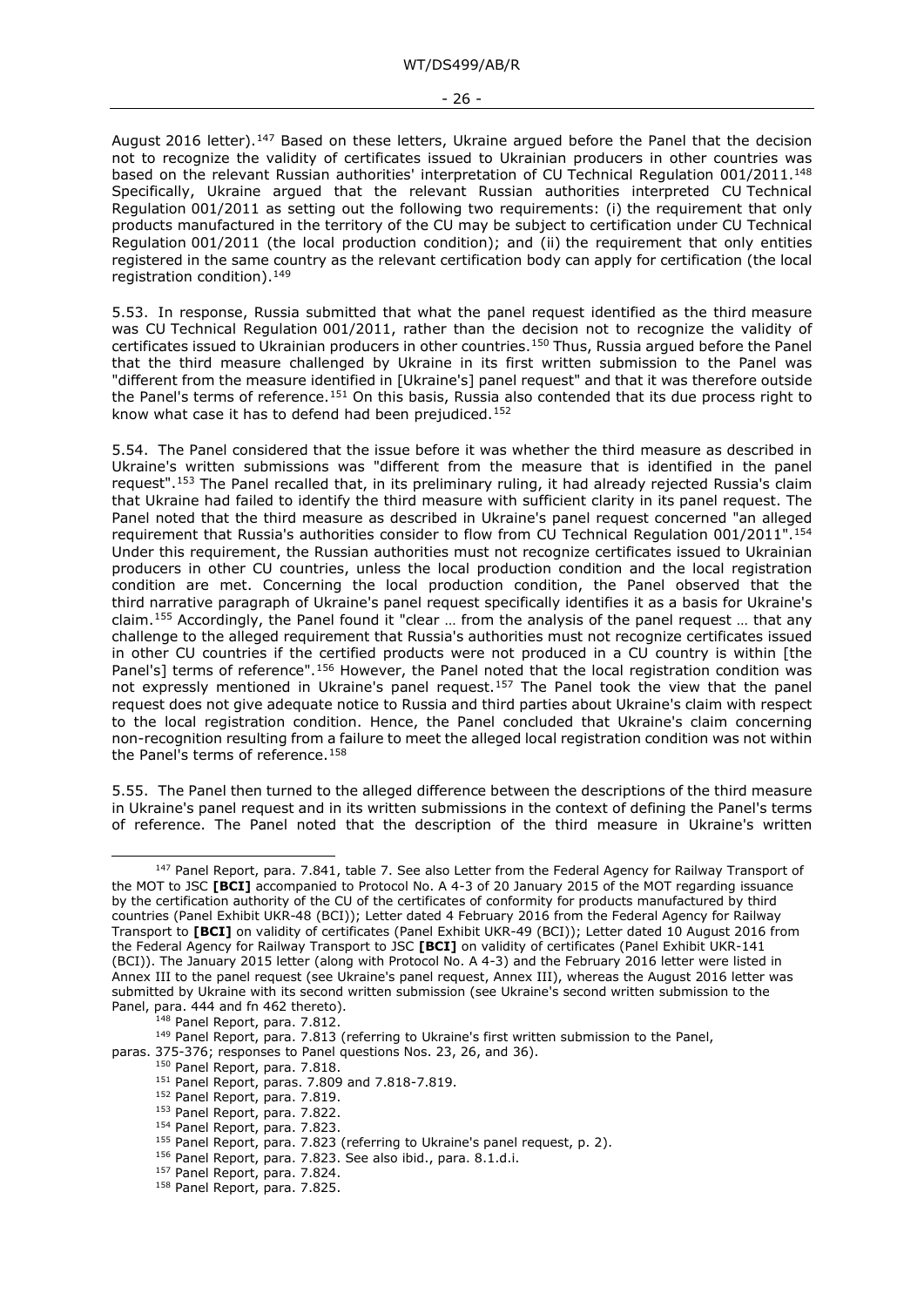submissions to the Panel was "somewhat different" from the description in the panel request.<sup>[159](#page-26-0)</sup> However, the Panel considered that "what matters for purposes of [its] assessment of ... the third measure is not so much what terms Ukraine has employed", but rather "whether Ukraine has demonstrated the existence of the measure that Ukraine has identified in the panel request".[160](#page-26-1) In this regard, the Panel noted that the reference to Russia's decision regarding the meaning and scope of CU Technical Regulation 001/2011 in Ukraine's panel request indicates that the alleged non-recognition finds its basis in that regulation as interpreted by Russia. As such, the Panel understood the third measure in the panel request to mean "the alleged non-recognition requirement *flowing from* CU Technical Regulation 001/2011".[161](#page-26-2)

5.56. Having clarified the scope of its terms of reference in relation to the third measure, the Panel proceeded to examine whether Ukraine had demonstrated the existence of the measure the Panel found to have been identified in the panel request.<sup>[162](#page-26-3)</sup> Based on its analysis of the three letters submitted by Ukraine as evidence of the existence of the third measure, the Panel found that the Russian authorities "decided that the relevant certificates issued by Belarus' certification body were not valid in Russia's territory".<sup>[163](#page-26-4)</sup> The Panel noted that each decision in the three letters "was based explicitly on the provisions of CU Technical Regulation 001/2001" as interpreted by the Russian authorities and applied to the certificates at issue, according to which a certificate cannot be validly issued under Articles 1(1) and 6(9) of that regulation unless, respectively, the local production condition and the local registration condition are satisfied.<sup>[164](#page-26-5)</sup> The Panel's understanding was confirmed by two of the letters, which "explicitly state that the relevant certificates were issued by Belarus in 'violation' of CU Technical Regulation 001/2011 because Belarus had not enforced the two requirements".[165](#page-26-6) In the Panel's view, the evidence submitted by Ukraine indicated that the Russian authorities did not independently "decide" to establish a new general non-recognition requirement. Instead, the requirements flowed from CU Technical Regulation 001/2011 as the Russian authorities interpreted it.[166](#page-26-7) The Panel found this to be consistent with the third measure as described in the panel request.

5.57. The Panel rejected Russia's argument that Protocol No. A 4-3 is a non-binding document that merely records the opinions of representatives of various Russian railway-related bodies. The Panel considered that Protocol No. A 4-3 reveals that the competent authorities "reached a particular view on the scope of CU Technical Regulation 001/2011" and took "decisions" and specific actions on the certificates at issue based on that view.[167](#page-26-8) Furthermore, the Panel saw no merit in Russia's argument that neither the MOT nor the Russian Federal ART was authorized to decide on the recognition of certificates issued in other CU countries or to interpret CU Technical Regulation 001/2011 under Russian law. For the Panel, the question whether the relevant authorities had acted within their remit under domestic law had no relevance for its analysis, which rather hinged on "what these authorities actually did or did not do".[168](#page-26-9)

5.58. Moreover, the Panel saw no merit in Russia's argument that Protocol No. A 4-3 and the letters concerned products from only two Ukrainian producers and that therefore these documents were

- <sup>161</sup> Panel Report, para. 7.828. (emphasis added)
- <sup>162</sup> Panel Report, para. 7.829.

- <sup>164</sup> Panel Report, paras. 7.846-7.847.
- <span id="page-26-6"></span><span id="page-26-5"></span><sup>165</sup> Panel Report, para. 7.847.
- <span id="page-26-7"></span><sup>166</sup> Panel Report, para. 7.854. <sup>167</sup> Panel Report, para. 7.843.
- 
- <span id="page-26-9"></span><span id="page-26-8"></span><sup>168</sup> Panel Report, para. 7.851. See also ibid., para. 7.845.

<sup>159</sup> Panel Report, para. 7.827.

<sup>160</sup> Panel Report, para. 7.828.

<span id="page-26-4"></span><span id="page-26-3"></span><span id="page-26-2"></span><span id="page-26-1"></span><span id="page-26-0"></span><sup>163</sup> Panel Report, para. 7.846. The Russian authorities stated in the January 2015 letter and the attached Protocol No. A 4-3 that CU Technical Regulation 001/2011 applies to products manufactured in the territory of the CU. In the February 2016 letter and the August 2016 letter, the Russian authorities stated that Articles 1(1) and 6(9) of CU Technical Regulation 001/2011 provide for the local production condition and the local registration condition, respectively, and that certain certificates issued by the Belarusian authorities to Ukrainian imports were in violation of CU Technical Regulation 001/2011. For these reasons, the Russian authorities decided that the certificates at issue in all three letters were not valid within Russia's territory. (See Panel Report, para. 7.841 and table 7; Letter from the Federal Agency for Railway Transport of the MOT to JSC **[BCI]** accompanied to Protocol No. A 4-3 of 20 January 2015 of the MOT regarding issuance by the certification authority of the CU of the certificates of conformity for products manufactured by third countries (Panel Exhibit UKR-48 (BCI)); Letter dated 4 February 2016 from the Federal Agency for Railway Transport to **[BCI]** on validity of certificates (Panel Exhibit UKR-49 (BCI)); Letter dated 10 August 2016 from the Federal Agency for Railway Transport to JSC **[BCI]** on validity of certificates (Panel Exhibit UKR-141 (BCI)))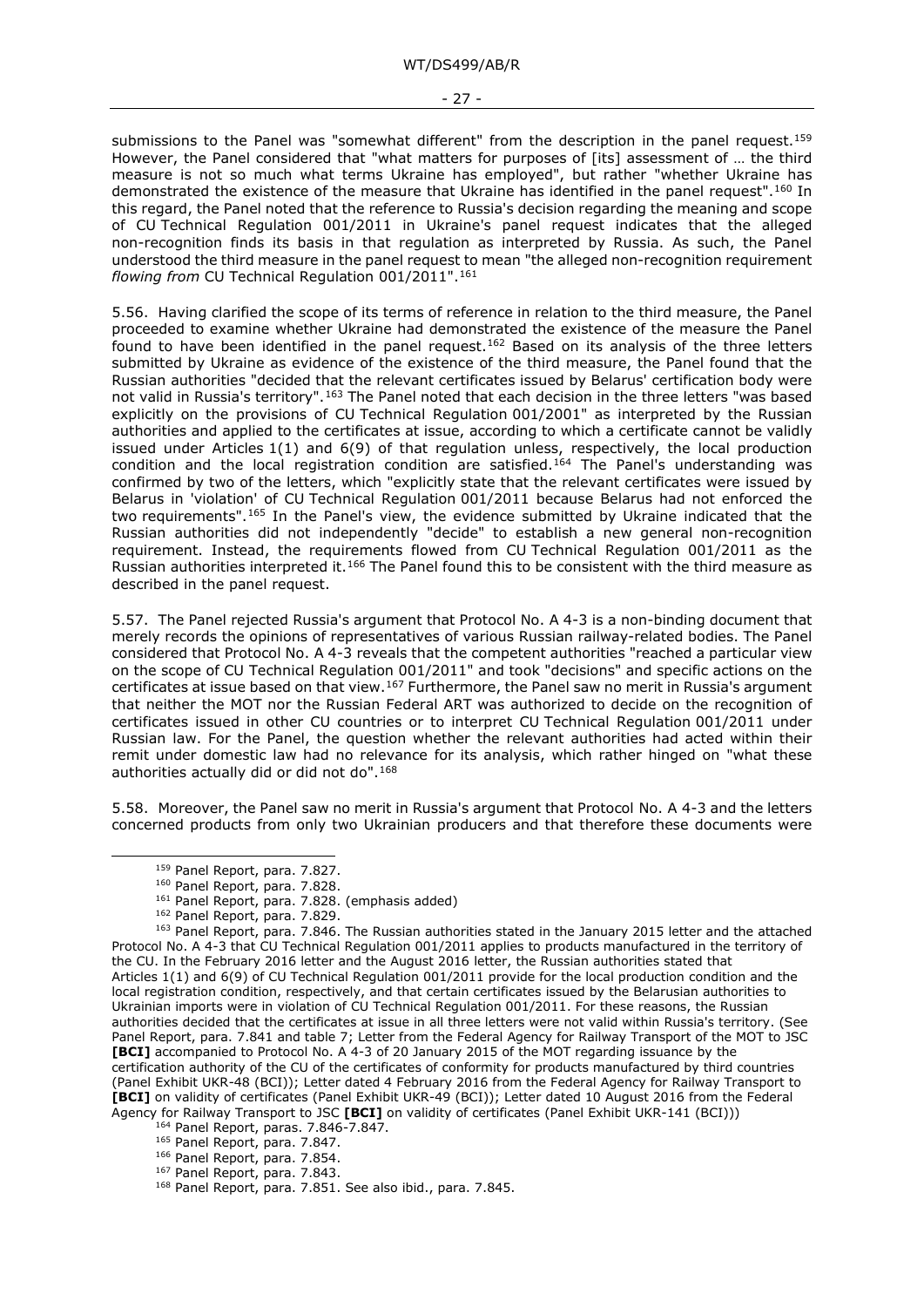not of general application. The Panel recalled that CU Technical Regulation 001/2011 is a regulation of general application, and found that "[n]othing in the Protocol or the … letters" suggested that the interpretation of CU Technical Regulation 001/2011 by the Russian authorities "would not be generally applicable and would apply only to Ukrainian products".[169](#page-27-2) The Panel also recalled that Protocol No. A 4-3 "state[d] that the underlying meeting concerned 'certificates of conformity for products manufactured by third-countries', which countries include, but are not limited to Ukraine".[170](#page-27-3) The Panel considered these findings to support its view that the relevant documents provided a "general interpretation"<sup>[171](#page-27-4)</sup>, whereby the Russian authorities would not recognize a certificate issued under CU Technical Regulation 001/2011 in another CU country unless the local production and the local registration conditions are met.<sup>[172](#page-27-5)</sup>

5.59. Russia also referred to Article 53 of the Treaty on the Eurasian Economic Union (EAEU Treaty) in support of its argument that it did not apply the local production condition. According to Russia, this provision provides that a product that conforms to CU technical regulations must be permitted to circulate freely across the territory of the CU. In the Panel's view, however, the letters it examined explicitly state that the certificates issued by Belarus were issued in violation of CU technical regulations. While the Panel acknowledged that there is indeed evidence that Russia had itself *issued* certificates under CU Technical Regulation 001/2011 to producers located in third countries, the Panel found that there is no evidence that Russia actually *recognized* a certificate issued under CU Technical Regulation 001/2011 by another CU country to producers outside the CU within the relevant time period. The Panel thus found that Russia did not rebut Ukraine's evidence concerning *non-recognition* that shows that a local production condition was enforced[.173](#page-27-6)

5.60. In light of the foregoing considerations, the Panel concluded that "the third measure ha[d] been demonstrated to exist."<sup>[174](#page-27-7)</sup> In particular, the Panel found that the relevant Russian authorities applied "a general non-recognition requirement, which these authorities considered to flow from CU Technical Regulation 001/2011 as they interpreted it", according to which the Russian authorities were not to recognize certificates issued under CU Technical Regulation 001/2011 in other CU countries unless the local production condition and the local registration condition were met.<sup>[175](#page-27-8)</sup> However, the Panel also noted that "the non-recognition requirement falls within the Panel's terms of reference only to the extent that it requires non-recognition in situations where the certified products were not produced in a CU country.["176](#page-27-9)

#### <span id="page-27-0"></span>**5.2.2 Russia's claim that the Panel erred in finding the existence of the third measure**

#### <span id="page-27-1"></span>**5.2.2.1 Arguments on appeal**

5.61. On appeal, Russia requests that we reverse the Panel's finding that the third measure has been demonstrated to exist and that the evidence on the record supports the conclusion that the relevant Russian authorities applied a general non-recognition requirement, which these authorities considered to flow from CU Technical Regulation 001/2011 as they interpreted it.[177](#page-27-10) Russia submits that, in reaching that finding, the Panel failed to conduct an objective assessment under Article 11 of the DSU.

5.62. In support of its position, Russia submits that the application of CU Technical Regulation 001/2011 is not limited to products manufactured within the CU, but that it applies equally to products manufactured outside the CU. Furthermore, Russia contends that it had submitted evidence to the Panel demonstrating that CU Technical Regulation 001/2011 had in fact been applied to imports of railway products manufactured in third countries.<sup>178</sup> Russia submits that

<sup>169</sup> Panel Report, para. 7.850.

<span id="page-27-3"></span><span id="page-27-2"></span><sup>170</sup> Panel Report, para. 7.850.

<span id="page-27-5"></span><span id="page-27-4"></span><sup>&</sup>lt;sup>171</sup> Panel Report, para. 7.850.

<sup>172</sup> Panel Report, para. 7.853.

<span id="page-27-6"></span><sup>173</sup> Panel Report, para. 7.856.

<span id="page-27-7"></span><sup>174</sup> Panel Report, para. 7.861.

<span id="page-27-8"></span><sup>175</sup> Panel Report, para. 7.861.

<sup>176</sup> Panel Report, para. 7.862.

<span id="page-27-11"></span><span id="page-27-10"></span><span id="page-27-9"></span><sup>&</sup>lt;sup>177</sup> Russia's other appellant's submission, para. 159 (referring to Panel Report, para. 7.861).

<sup>178</sup> Russia's other appellant's submission, para. 149.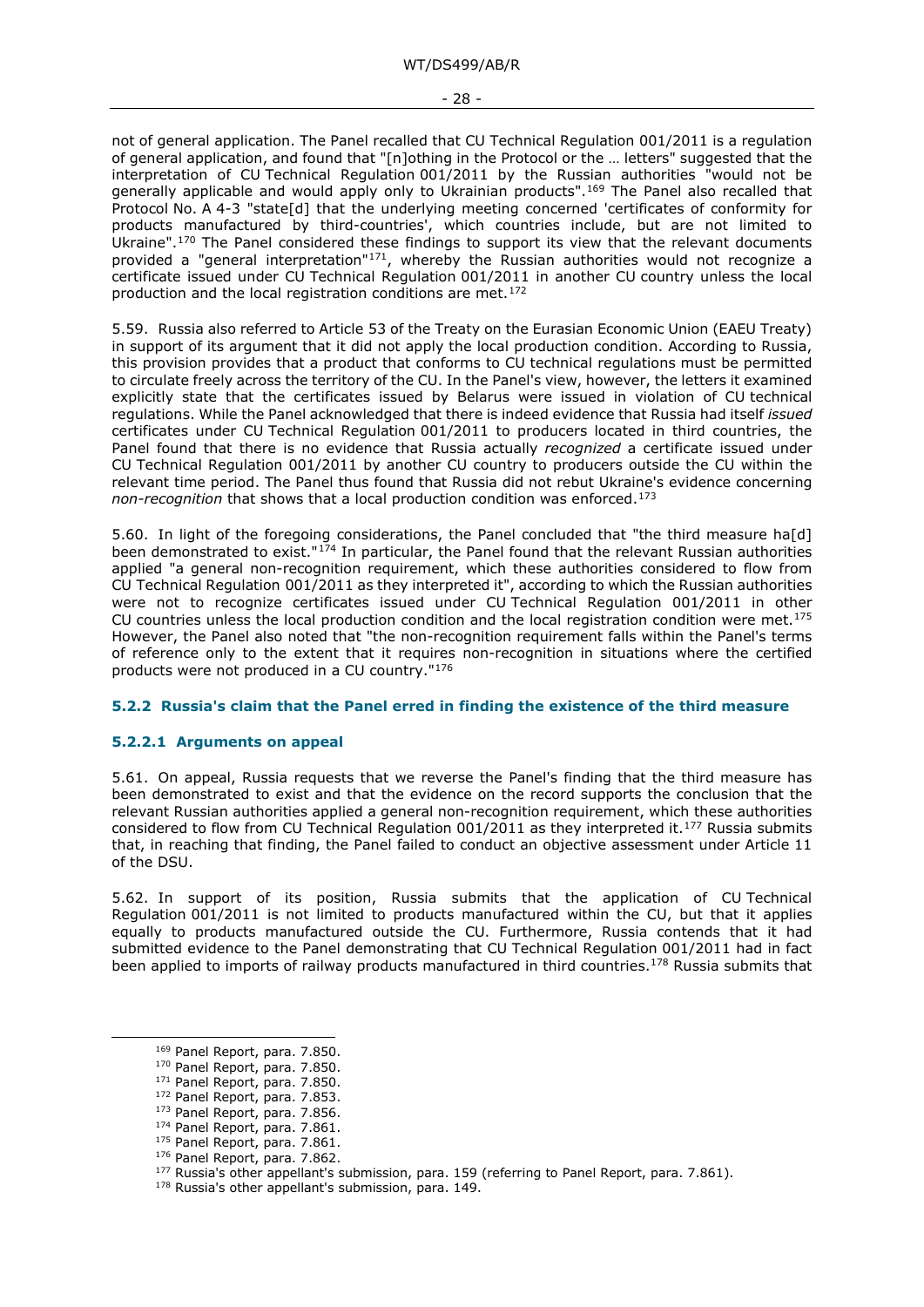the alleged non-recognition requirement could not have flowed from CU Technical Regulation 001/2011 and could not be of a general character.<sup>[179](#page-28-1)</sup>

5.63. Furthermore, Russia asserts that because Ukraine's panel request referred to CU Technical Regulation 001/2011 in the description of the third measure, the Panel was required to conduct a detailed examination of the regulation, starting with its text. In failing to engage sufficiently with the text of the regulation, the Panel failed to conduct an objective assessment of the matter.<sup>[180](#page-28-2)</sup> Russia argues that the text of CU Technical Regulation 001/2011 is "origin neutral" and that it does not contain any provision requiring Russian authorities not to recognize the certificates issued by authorities of other CU countries for goods manufactured outside the CU.<sup>[181](#page-28-3)</sup> According to Russia, this was also supported by Article 53 of the EAEU Treaty, which both the Panel and Ukraine acknowledged to require that products subject to technical regulations of the CU be put into circulation within the whole CU without additional requirements or conformity assessment procedures.[182](#page-28-4) Finally, Russia alleges that the Panel failed to consider its argument that the Russian authorities that issued the letters the Panel relied on were not competent to interpret CU Technical Regulation 001/2011.<sup>[183](#page-28-5)</sup>

5.64. Ukraine requests that we uphold the Panel's conclusion that the third measure, as described by the Panel as a general non-recognition requirement, which the Russian authorities considered to flow from CU Technical Regulation 001/2011 as they interpreted it, had been demonstrated to exist.[184](#page-28-6) First, with respect to Russia's argument that the Panel erred by finding that the third measure "flows from" CU Technical Regulation 001/2011, Ukraine disagrees with Russia that the Panel of its own motion found that the third measure flows from CU Technical Regulation 001/2011. Ukraine submits that the relevant Russian authorities *themselves* interpreted the regulation to establish the non-recognition requirement.<sup>[185](#page-28-7)</sup>

5.65. With respect to Russia's argument that the Panel erred by not examining CU Technical Regulation 001/2011, Ukraine argues that since the third measure was not CU Technical Regulation 001/2011 "*per se*"[186](#page-28-8), the Panel was under no obligation to examine that document separately from Protocol No. A 4-3 and the other instruments.<sup>[187](#page-28-9)</sup> In any event, Ukraine submits that the Panel did examine CU Technical Regulation 001/2011, albeit not in its analysis of the third measure.[188](#page-28-10)

5.66. In addition, Ukraine submits that the Panel was not required to examine whether Russia's authorities correctly understood or had the authority under Russian law to interpret CU Technical Regulation 001/2011.[189](#page-28-11) For Ukraine, it was correct of the Panel not to engage with the question whether or not the MOT or the Russian Federal ART was competent to interpret CU Technical Regulation 001/2011. Rather, what mattered for the purpose of the Panel's analysis was that the non-recognition requirement "was actually made operative in practice with respect to Ukrainian producers as a result of the decision made by the Russian authorities".[190](#page-28-12)

#### <span id="page-28-0"></span>**5.2.2.2 Analysis**

<span id="page-28-1"></span>5.67. As part of its objective assessment of the matter under Article 11 of the DSU, a panel must "thoroughly scrutinize the measure before it, both in its design and in its operation, and identify its

- <sup>184</sup> Ukraine's appellee's submission, paras. 176-177 and 186-187.
- 185 Ukraine's appellee's submission, paras. 167-168.
- <sup>186</sup> Ukraine's appellee's submission, para. 171.
- <sup>187</sup> Ukraine's appellee's submission, para. 172.

<sup>190</sup> Ukraine's appellee's submission, para. 181.

<sup>&</sup>lt;sup>179</sup> Russia's other appellant's submission, paras. 154 and 157.

<sup>&</sup>lt;sup>180</sup> Russia's other appellant's submission, para. 133.

<sup>181</sup> Russia's other appellant's submission, para. 148. (emphasis omitted)

<sup>&</sup>lt;sup>182</sup> Russia's other appellant's submission, para. 151. Specifically, Russia argues that, according to

<span id="page-28-4"></span><span id="page-28-3"></span><span id="page-28-2"></span>Article 53 of the EAEU Treaty, products that are subject to technical regulations of the CU are put into circulation within the territory of the whole CU after completion of the necessary conformity assessment procedure and that CU countries must ensure the circulation of the products that conform to CU technical regulations within their respective territories without introducing any requirements additional to those set out in the CU technical regulations or any additional conformity assessment procedures. (Ibid.)

<sup>&</sup>lt;sup>183</sup> Russia's other appellant's submission, para. 155 (referring to Panel Report, para. 7.851).

<span id="page-28-12"></span><span id="page-28-11"></span><span id="page-28-10"></span><span id="page-28-9"></span><span id="page-28-8"></span><span id="page-28-7"></span><span id="page-28-6"></span><span id="page-28-5"></span><sup>188</sup> Ukraine's appellee's submission, para. 170 (referring to Panel Report, paras. 7.592-7.595 and 7.619).

<sup>&</sup>lt;sup>189</sup> Ukraine's appellee's submission, para. 180.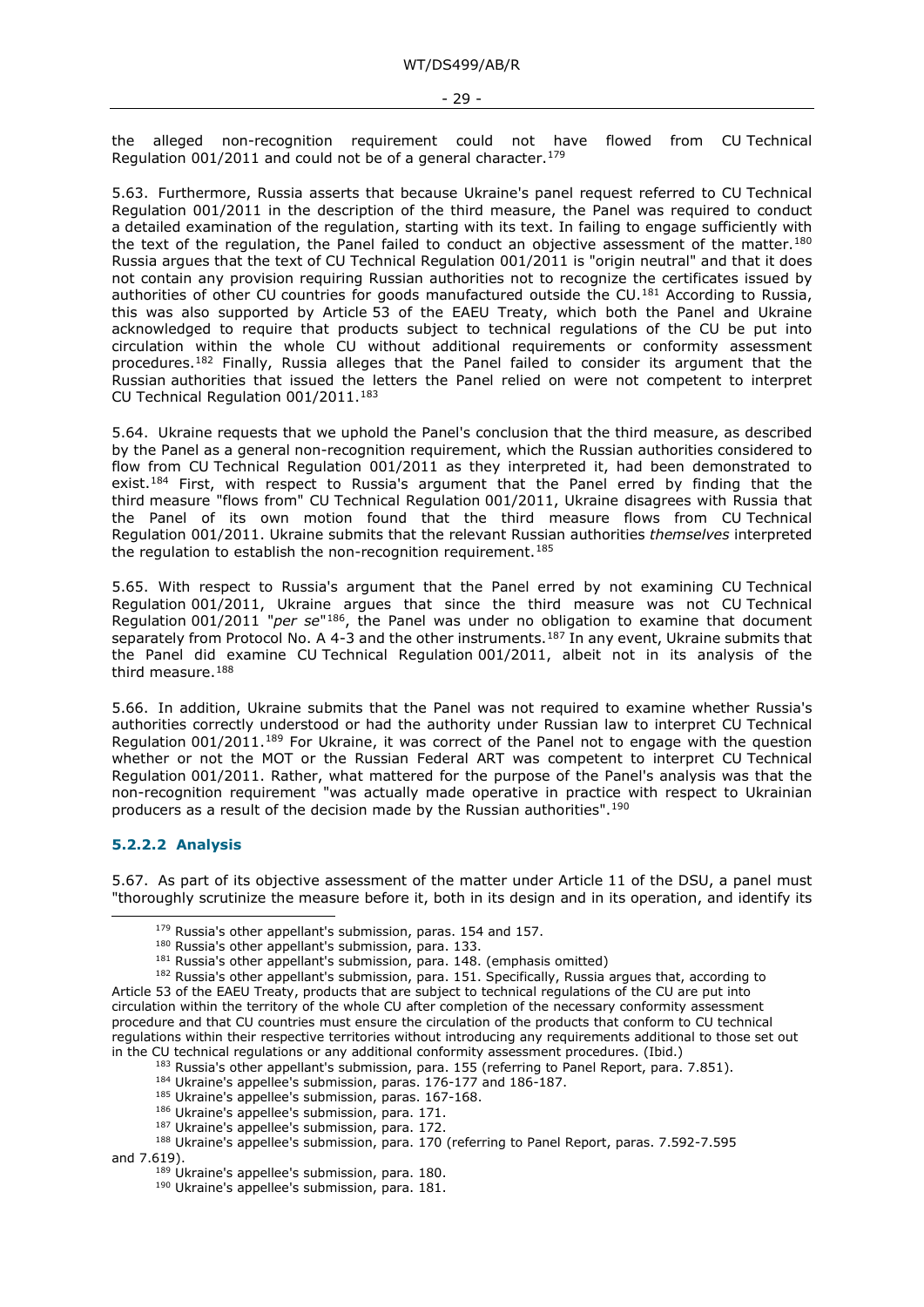principal characteristics".[191](#page-29-0) This entails identifying "*all* relevant characteristics of the measure", recognizing "which features are the most central to that measure itself", and "which are to be accorded the most significance for purposes of characterizing the relevant [measure]".<sup>[192](#page-29-1)</sup> Exactly what is required for a panel to do so is bound to vary depending on the circumstances of each case, the evidence proffered by the parties, and the nature of the measure itself.<sup>[193](#page-29-2)</sup> In this regard, panels enjoy a margin of discretion to structure their assessment as they see fit, provided they proceed "on the basis of a properly structured analysis"[194](#page-29-3), provide "reasoned and adequate explanations and coherent reasoning"[195](#page-29-4), base their findings on a "sufficient evidentiary basis"[196,](#page-29-5) treat evidence with "even-handedness"<sup>197</sup>, and carry out a "holistic assessment" of all pertinent elements before reaching its conclusions.<sup>[198](#page-29-7)</sup>

5.68. Furthermore, the Appellate Body cannot base a finding of inconsistency under Article 11 simply on the conclusion that it might have reached a different factual finding from the one the panel reached.<sup>[199](#page-29-8)</sup> It is therefore not sufficient for a participant raising a claim under Article 11 simply to disagree with a panel.<sup>[200](#page-29-9)</sup> In addition, the Appellate Body has stated that not every error in the appreciation of a particular piece of evidence will rise to the level of a failure by a panel to comply with its duties under Article 11 of the DSU. To find that a panel acted inconsistently with Article 11, the Appellate Body would have to be satisfied that the panel's errors, taken together or singly, undermine the objectivity of the panel's assessment of the matter before it.<sup>[201](#page-29-10)</sup>

5.69. With these considerations in mind, we turn to address Russia's claim that the Panel erred under Article 11 of the DSU in finding the existence of the third measure as a "general" non-recognition requirement that "flows from" CU Technical Regulation 001/2011.

5.70. We first turn to Russia's argument that Ukraine's "[p]anel [r]equest specifies the matter as CU Technical Regulation 001/2011 and thus it is the *obligation* of the Panel to examine CU Technical Regulation  $001/2011$ , including its content".<sup>[202](#page-29-11)</sup> This contention appears to be based on the proposition that the third measure consists of CU Technical Regulation  $001/2011$  as such.<sup>[203](#page-29-12)</sup> However, as we have found above, the third measure as identified by Ukraine was the alleged decision by the relevant Russian authorities that they will not recognize the validity of certificates issued for Ukrainian railway products by certification bodies in other CU countries unless the products were manufactured within the CU.<sup>[204](#page-29-13)</sup> The Panel examined the three letters submitted by Ukraine as evidence of this measure and made a factual finding that these documents showed that the relevant Russian authorities *themselves* interpreted Article 1(1) of CU Technical Regulation 001/2011 as imposing the non-recognition requirement based on, *inter alia*, the local production condition, and applied it on Ukrainian railway imports to come to a decision not to recognize certificates issued to

<span id="page-29-3"></span><sup>194</sup> Appellate Body Report, *Colombia – Textiles*, para. 5.20 (quoting Appellate Body Report, *Canada – Wheat Exports and Grain Imports*, para. 127).

<span id="page-29-4"></span><sup>195</sup> Appellate Body Report, *US – Large Civil Aircraft (2nd complaint)*, para. 713 (quoting Appellate Body Report, *US – Upland Cotton (Article 21.5 – Brazil)*, fn 618 to para. 293). See also e.g. Appellate Body Report, *Russia – Commercial Vehicles*, paras. 5.76-5.77.

<span id="page-29-5"></span><sup>196</sup> Appellate Body Report, *US – Large Civil Aircraft (2nd complaint)*, para. 713. See also e.g. Appellate Body Report, *US – Carbon Steel*, para. 142.

<span id="page-29-6"></span><sup>197</sup> Appellate Body Report, *US – Large Civil Aircraft (2nd complaint)*, para. 713 (quoting Appellate Body Report, *US – Upland Cotton (Article 21.5 – Brazil)*, para. 292).

<sup>198</sup> Appellate Body Report, *EU – Biodiesel (Argentina)*, para. 6.156.

<span id="page-29-8"></span><span id="page-29-7"></span><sup>199</sup> Appellate Body Report, *EC and certain member States – Large Civil Aircraft*, para. 1317 (referring to Appellate Body Reports, *US – Wheat Gluten*, para. 151; *EC – Sardines*, para. 299; *US – Carbon Steel*,

<span id="page-29-9"></span>para. 142; quoting Appellate Body Report, *US – Wheat Gluten*, para. 151).

<sup>202</sup> Russia's other appellant's submission, para. 134. (emphasis original)

<span id="page-29-0"></span><sup>191</sup> Appellate Body Report, *US – Large Civil Aircraft (2nd complaint)*, para. 586 (quoting Appellate Body Reports, *China – Auto Parts*, para. 171).

<span id="page-29-1"></span><sup>192</sup> Appellate Body Report, *US – Large Civil Aircraft (2nd complaint)*, para. 586 (quoting Appellate Body Reports, *China – Auto Parts*, para. 171). (emphasis original) See also e.g. Appellate Body Report, *EU – Biodiesel (Argentina)*, para. 6.156.

<span id="page-29-2"></span><sup>193</sup> Appellate Body Report, *US – Carbon Steel*, para. 157. See also e.g. Appellate Body Reports, *Argentina – Import Measures*, para. 5.110.

<span id="page-29-10"></span><sup>200</sup> Appellate Body Reports, *US – Large Civil Aircraft (2nd complaint)*, para. 992; *China – Rare Earths*, paras. 5.178-5.179.

<sup>201</sup> Appellate Body Report, *EC and certain member States – Large Civil Aircraft*, para. 1318.

 $^{203}$  For example, in advancing this argument, Russia stresses that "the [p]anel [r]equest specifies the

<span id="page-29-13"></span><span id="page-29-12"></span><span id="page-29-11"></span>matter as CU Technical Regulation 001/2011." (Russia's other appellant's submission, para. 134)

<sup>204</sup> Panel Report, paras. 7.811-7.813.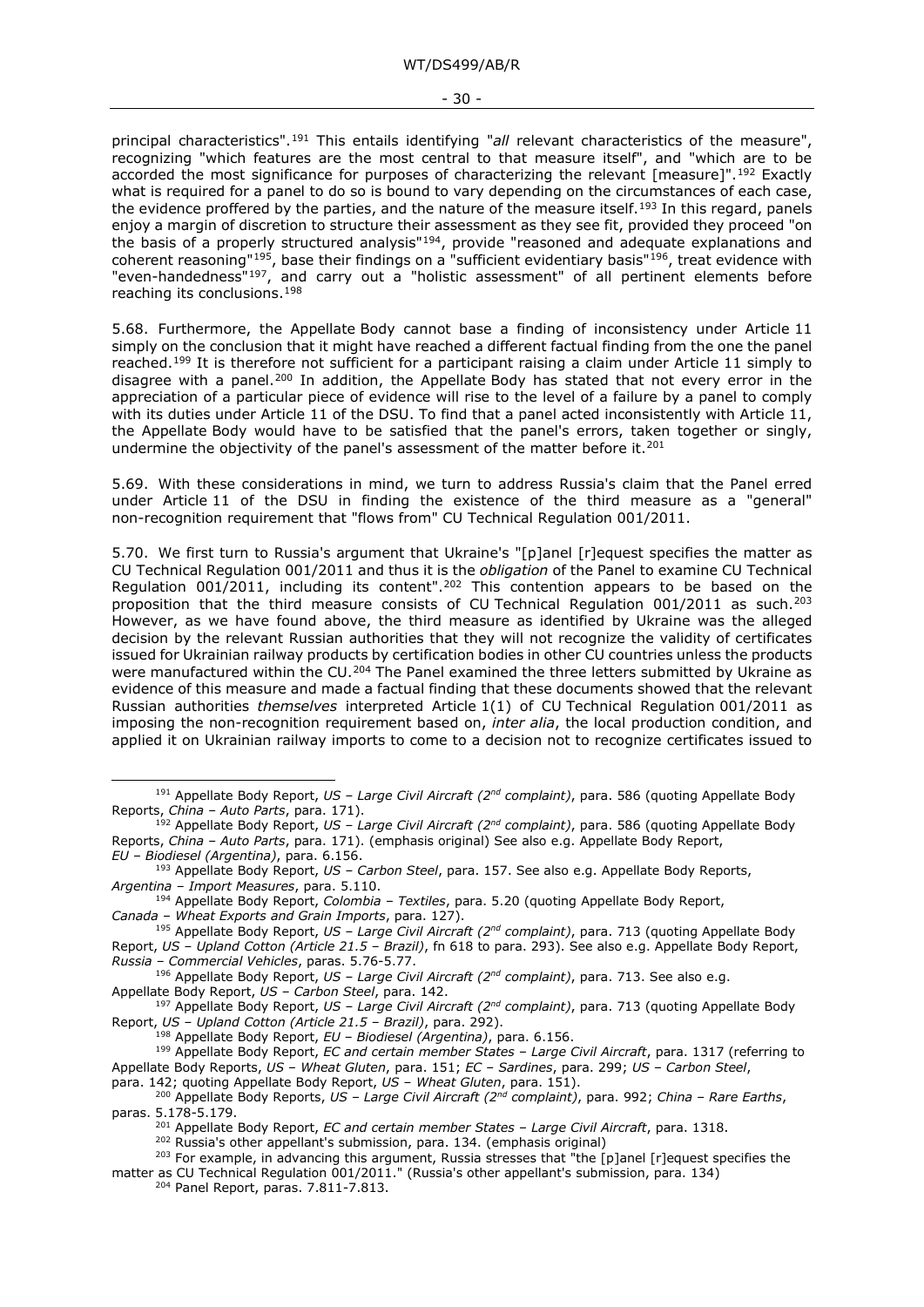these Ukrainian imports in other CU countries.<sup>[205](#page-30-0)</sup> Thus, the Panel did not interpret of its own motion CU Technical Regulation 001/2011 to find that the third measure *in fact* "flows from" that regulation. Rather, the Panel found, as a factual matter based on its examination of the three letters, that the relevant Russian authorities themselves indicated CU Technical Regulation 001/2011 as the source of the third measure as Ukraine identified in its panel request.[206](#page-30-1)

5.71. Next, we turn to Russia's reliance on Article 53 of the EAEU Treaty.<sup>[207](#page-30-2)</sup> Russia contends that this provision requires that products subject to technical regulations of the CU be put into circulation within the whole CU without additional requirements or conformity assessment procedures. For Russia, this demonstrates that the non-recognition requirement challenged by Ukraine does not exist.<sup>[208](#page-30-3)</sup> In this respect, we note that the Panel reviewed the three letters provided by Ukraine as evidence of the third measure and found that the relevant Russian authorities decided that the relevant certificates issued by the Belarusian certification body were not valid in Russia's territory. This decision was expressly based on the provisions of CU Technical Regulation 001/2011, which the Russian authorities interpreted as imposing the local production condition and the local registration condition.[209](#page-30-4) In our view, the Panel thus found that the non-recognition requirement challenged by Ukraine did in fact exist, notwithstanding the argument by Russia that such a requirement would be in breach of Article 53 of the EAEU Treaty. Thus, for the Panel, evidence regarding whether or not the third measure is permitted under Article 53 of the EAEU Treaty was not probative in determining whether the third measure existed in reality.

5.72. We now turn to Russia's assertion that the Panel did not consider its argument that neither the MOT nor the Russian Federal ART had the authority to interpret CU Technical Regulation 001/2011.<sup>[210](#page-30-5)</sup> We note that the Panel indeed addressed this argument.<sup>[211](#page-30-6)</sup> In particular, the Panel explicitly noted Russia's argument that neither the MOT nor the Russian Federal ART had the authority to interpret CU Technical Regulation 001/2011.[212](#page-30-7) The Panel then recalled Protocol No. A 4-3 and the letters, and found that it is clear from these documents that the Russian authorities reached a conclusion on the meaning and scope of certain provisions of CU Technical Regulation 001/2011 and based their decisions on it.<sup>[213](#page-30-8)</sup> In the presence of evidence of what the Russian authorities actually did according to these letters, the Panel concluded that whether or not the relevant Russian authorities had the power to interpret CU Technical Regulation 001/2011 and whether they interpreted it correctly was not relevant to its analysis. Instead, the Panel found that what is relevant for its analysis was what the Russian authorities actually did or did not do<sup>[214](#page-30-9)</sup>, which the Panel discerned from Protocol No. A 4-3 and the letters. From our review of the Panel's analysis, we do not see that the Panel "did not consider" or "disregarded" Russia's arguments that neither the MOT nor the Russian Federal ART had the authority to interpret CU Technical Regulation 001/2011. Rather, the Panel did consider these arguments in light of its finding of what the relevant Russian authorities actually did.

5.73. In addition, we do not consider that Russia has established that the Panel erred in finding that the competence of the MOT and the Russian Federal ART to interpret CU Technical Regulation 001/2011 is not relevant for the purpose of assessing the existence of the third measure. We recall that the third measure at issue did not include CU Technical Regulation 001/2011 *per se*, but consisted of the alleged non-recognition requirement that the relevant Russian authorities themselves considered to flow from CU Technical Regulation 001/2011 according to their interpretation. As such, we do not see the relevance of the competence of the relevant Russian authorities to interpret CU Technical Regulation 001/2011 in determining whether the third measure exists.

<span id="page-30-2"></span><span id="page-30-1"></span><span id="page-30-0"></span>5.74. Finally, we turn to Russia's argument that a "general" non-recognition requirement that "flows from" CU Technical Regulation 001/2011 did not exist because it was CU Technical Regulation 001/2011 (as opposed to the alleged non-recognition requirement) that applied to all

<sup>205</sup> Panel Report, para. 7.847.

<sup>206</sup> Panel Report, paras. 7.828 and 7.846-7.847.

<sup>207</sup> See para. 5.60 above.

<span id="page-30-3"></span><sup>&</sup>lt;sup>208</sup> Russia's other appellant's submission, para. 151.

<span id="page-30-4"></span><sup>209</sup> Panel Report, paras. 7.846-7.847.

<span id="page-30-5"></span><sup>210</sup> Russia's other appellant's submission, para. 155.

<span id="page-30-6"></span><sup>211</sup> Panel Report, para. 7.851.

<sup>212</sup> Panel Report, para. 7.851.

<span id="page-30-9"></span><span id="page-30-8"></span><span id="page-30-7"></span><sup>213</sup> Panel Report, para. 7.851.

<sup>214</sup> Panel Report, para. 7.851.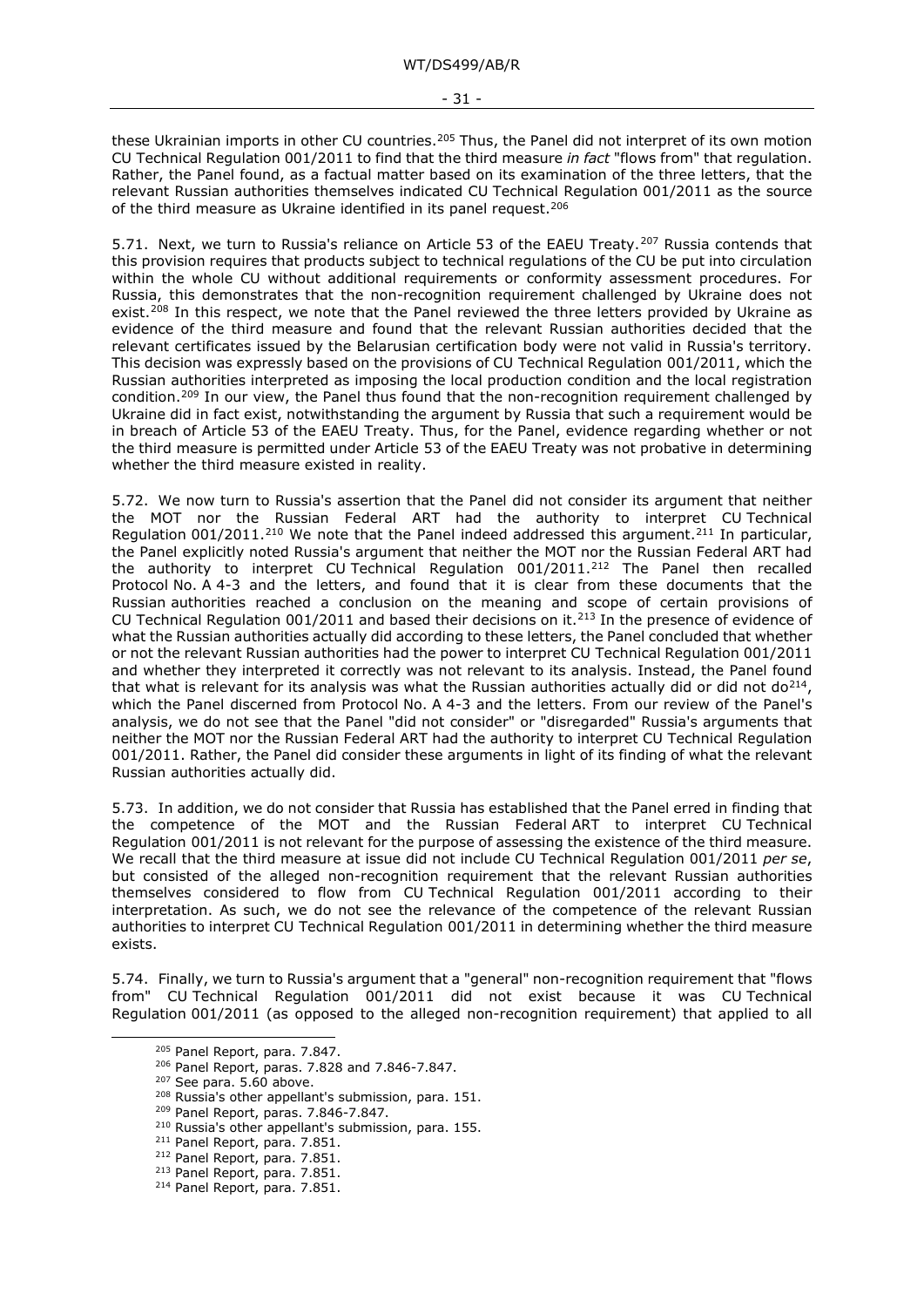products regardless of their location of manufacture.[215](#page-31-3) Russia's assertion is based on the evidence of Russia's issuance of certificates under CU Technical Regulation 001/2011 to producers outside the CU territory.<sup>[216](#page-31-4)</sup> In this regard, we recall that the measure subject to the Panel's inquiry was the *non-recognition* by Russia of certificates already issued under CU Technical Regulation 001/2011 to products manufactured in other CU countries.<sup>217</sup> The Panel stated that the third measure at issue concerned "only the non-recognition by Russia of certificates already issued to Ukrainian producers under CU Technical Regulation 001/2011 in other CU countries" but "[i]t does not concern non-certification by Russia"[218](#page-31-6), i.e. issuance of certificates under CU Technical Regulation 001/2011 by the Russian authorities. The evidence submitted by Russia, however, relates to Russia's *issuance* of certificates under CU Technical Regulation 001/2011. Specifically, Russia submitted to the Panel that it had issued certificates under CU Technical Regulation 001/2011 and subsequent amendments to producers located in Austria, Czech Republic, Germany, Hungary, Italy, Japan, Spain, Switzerland, and the United Kingdom.[219](#page-31-7) While the Panel acknowledged that "there is indeed evidence that Russia ha[d] itself issued certificates under CU Technical Regulation 001/2011 to producers located in third countries", it ultimately found that "there is no evidence that … Russia actually allowed registration and importation of products produced outside the CU and covered by a certificate issued under CU Technical Regulation 001/2011 by another CU country."[220](#page-31-8) We agree with the Panel that "Russia [had] therefore not rebutted Ukraine's evidence concerning non-recognition that shows that a production condition was enforced" on the basis of evidence relating to the Russian authorities' *issuance* of new certificates.<sup>[221](#page-31-9)</sup>

#### <span id="page-31-0"></span>**5.2.2.3 Conclusion**

5.75. Russia has not established that the Panel acted inconsistently with Article 11 of the DSU in finding that the third measure is of a "general" character and flows from CU Technical Regulation 001/2011. We therefore uphold the Panel's finding, in paragraph 7.861 of the Panel Report, that the third measure as a general non-recognition requirement, which the relevant Russian authorities considered to flow from CU Technical Regulation 001/2011, had been demonstrated to exist.

#### <span id="page-31-1"></span>**5.2.3 Russia's claim that the Panel erred by relieving Ukraine from the necessity of establishing a** *prima facie* **case that the third measure exists as a single measure**

#### <span id="page-31-2"></span>**5.2.3.1 Arguments on appeal**

5.76. Russia requests us to reverse the Panel's finding that the third measure had been demonstrated to exist. Russia asserts that the Panel failed to conduct an objective assessment under Article 11 of the DSU by impermissibly relieving Ukraine of the duty to make a *prima facie* case with respect to the existence of "a single measure composed of several different documents".<sup>222</sup> Relying on the Appellate Body Reports in *Argentina – Import Measures*, Russia submits that a complainant challenging such a measure will "normally need to provide evidence of how the different components operated together as part of a single measure and how a single measure exists as distinct from its components".[223](#page-31-11) Thus, in Russia's view, Ukraine was required to make a *prima facie* case with respect to the existence of the third measure as a single measure.<sup>[224](#page-31-12)</sup> Russia contends that Ukraine proceeded from "an unsubstantiated presumption of existence of a single measure capable of being challenged".[225](#page-31-13) Russia also argues that the different documents identified in Ukraine's panel request, namely, CU Technical Regulation 001/2011 and the letters, have different legal force and scope of

<sup>215</sup> Russia's other appellant's submission, para. 150.

<sup>216</sup> Russia's other appellant's submission, paras. 149-150.

<sup>217</sup> Panel Report, para. 7.829.

<sup>218</sup> Panel Report, para. 7.829.

<span id="page-31-8"></span><span id="page-31-7"></span><span id="page-31-6"></span><span id="page-31-5"></span><span id="page-31-4"></span><span id="page-31-3"></span><sup>&</sup>lt;sup>219</sup> Russia's other appellant's submission, para. 149 (referring to Russia's response to Panel question No. 107).

<sup>220</sup> Panel Report, para. 7.856.

<sup>221</sup> Panel Report, para. 7.856.

<sup>&</sup>lt;sup>222</sup> Russia's other appellant's submission, paras. 112-113. (emphasis omitted)

<span id="page-31-10"></span><span id="page-31-9"></span><sup>&</sup>lt;sup>223</sup> Russia's other appellant's submission, para. 108 (quoting Appellate Body Reports,

<span id="page-31-13"></span><span id="page-31-12"></span><span id="page-31-11"></span>*Argentina – Import Measures*, para. 5.108).

<sup>&</sup>lt;sup>224</sup> Russia's other appellant's submission, para. 112.

<sup>&</sup>lt;sup>225</sup> Russia's other appellant's submission, para. 114.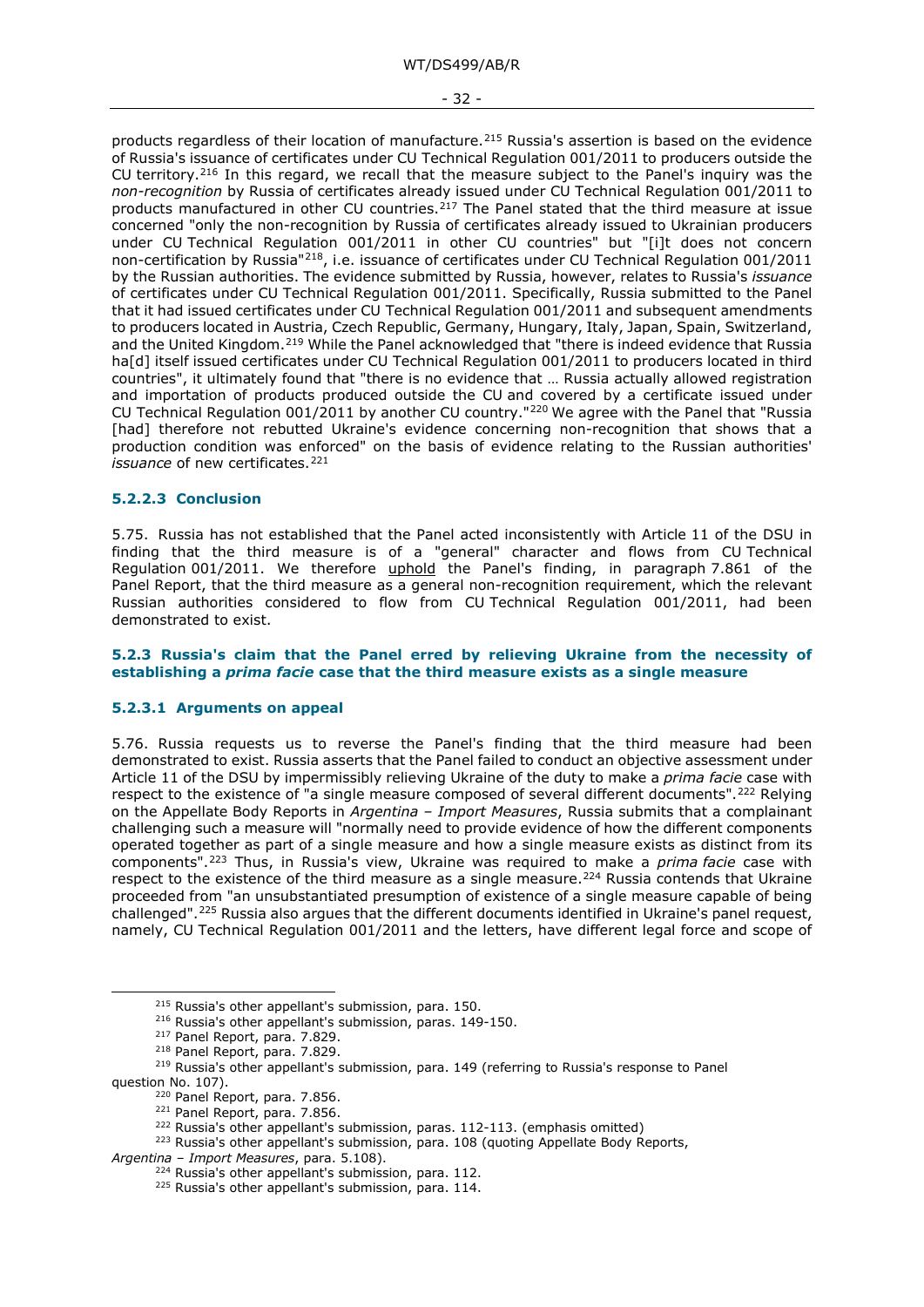application and that Ukraine was therefore required to explain how these different instruments operated together as a single measure.[226](#page-32-1)

5.77. In response, Ukraine contends that it provided sufficient evidence and arguments to establish a *prima facie* case that the third measure existed as a single measure[.227](#page-32-2) According to Ukraine, the decision not to recognize the validity of certificates issued to Ukrainian railway products by other CU countries is found in Protocol No. A 4-3 and the letters listed in Annex III to the panel request. Ukraine contends that these documents "clearly demonstrate that the Russian Federation imposed additional requirements", namely, the local production condition and the local registration condition, and that the Russian authorities themselves relied on the text of CU Technical Regulation 001/2011 as a source of these additional requirements.<sup>[228](#page-32-3)</sup> Furthermore, Ukraine asserts that the instructions mentioned in Annex III to its panel request "illustrat[e] the practical realization of the single measure".[229](#page-32-4) With respect to Russia's argument based on the alleged differences in the legal force and scope of the different documents, Ukraine contends that the decision not to accept in the territory of Russia the validity of the conformity assessment certificates issued in other CU countries was explicitly prescribed in the letters identified in Annex III to its panel request, irrespective of the nature of these documents.<sup>[230](#page-32-5)</sup>

#### <span id="page-32-0"></span>**5.2.3.2 Analysis**

5.78. We begin by recalling that "any act or omission attributable to a WTO Member can be a measure of that Member for purposes of dispute settlement proceedings."[231](#page-32-6) In identifying a measure and its characteristics, we have referred above to the standard under Article 11 of the DSU, which requires a panel to "thoroughly scrutinize the measure before it, both in its design and in its operation, and identify its principal characteristics".[232](#page-32-7) Exactly what is required for a panel to do so is bound to vary depending on the circumstances of each case.<sup>[233](#page-32-8)</sup> Panels enjoy a margin of discretion to structure their assessment as they see fit, and they do not err under Article 11 of the DSU unless they exceed their authority as the trier of facts.<sup>[234](#page-32-9)</sup> In terms of the question whether a complainant has met its *prima facie* case to show the relevant features of the measure, a complainant need not definitively persuade a panel of the soundness of its position. Instead, a complainant meets its *prima facie* burden by presenting sufficient arguments and evidence "to raise a presumption in favour of its claim". $235$ 

5.79. In the present case, the Panel found that Ukraine's challenge was directed at Russia's decision not to recognize the validity of certificates issued for Ukrainian railway products by certification bodies in other CU countries. The Panel considered Ukraine's submission that this decision can be found in Protocol No. A 4-3 and two individual decisions contained in the letters listed in Annex III to Ukraine's panel request. The Panel also understood Ukraine to argue that Russia based its alleged decisions contained in Protocol No. A 4-3 and the letters on its interpretation of CU Technical Regulation 001/2011.[236](#page-32-11) The Panel then proceeded with its own examination of the evidence to assess the arguments and evidence put forward by Ukraine. Specifically, the Panel examined Protocol No. A 4-3 and the letters at issue, and noted that they indicate that the Russian authorities decided that the relevant certificates issued by the Belarusian certification body were not valid in

<sup>226</sup> Russia's other appellant's submission, paras. 115-116.

<span id="page-32-2"></span><span id="page-32-1"></span><sup>227</sup> Ukraine's appellee's submission, para. 154 (referring to Ukraine's first written submission to the Panel, paras. 351-378; second written submission to the Panel, paras. 320-381).

<span id="page-32-4"></span><span id="page-32-3"></span><sup>&</sup>lt;sup>228</sup> Ukraine's appellee's submission, para. 155 (referring to Ukraine's first written submission to the Panel, para. 373).

<sup>&</sup>lt;sup>229</sup> Ukraine's appellee's submission, para. 162.

<sup>&</sup>lt;sup>230</sup> Ukraine's appellee's submission, para. 163.

<sup>231</sup> Appellate Body Report, *US – Corrosion-Resistant Steel Sunset Review*, para. 81. See also e.g.

<span id="page-32-5"></span>Appellate Body Report, *Australia – Apples*, para. 171.

<span id="page-32-7"></span><span id="page-32-6"></span><sup>232</sup> Appellate Body Report, *US – Large Civil Aircraft (2nd complaint)*, para. 586 (quoting Appellate Body Reports, *China – Auto Parts*, para. 171).

<span id="page-32-8"></span><sup>233</sup> Appellate Body Report, *US – Carbon Steel*, para. 157. See also e.g. Appellate Body Reports, *Argentina – Import Measures*, para. 5.110.

<span id="page-32-9"></span><sup>234</sup> Appellate Body Report, *US – Large Civil Aircraft (2nd complaint)*, para. 713. See also e.g. Appellate Body Report, *US – Wheat Gluten*, para. 151.

<span id="page-32-10"></span><sup>235</sup> Appellate Body Report, *Canada – Dairy (Article 21.5 – New Zealand and US II)*, para. 66. See also e.g. Appellate Body Report, *Chile – Price Band System (Article 21.5 – Argentina)*, para. 134.

<span id="page-32-11"></span> $236$  Panel Report, paras. 7.811-7.812 (referring to Ukraine's first written submission to the Panel, paras. 4, 315, 373, 377, and 398; second written submission to the Panel, para. 339).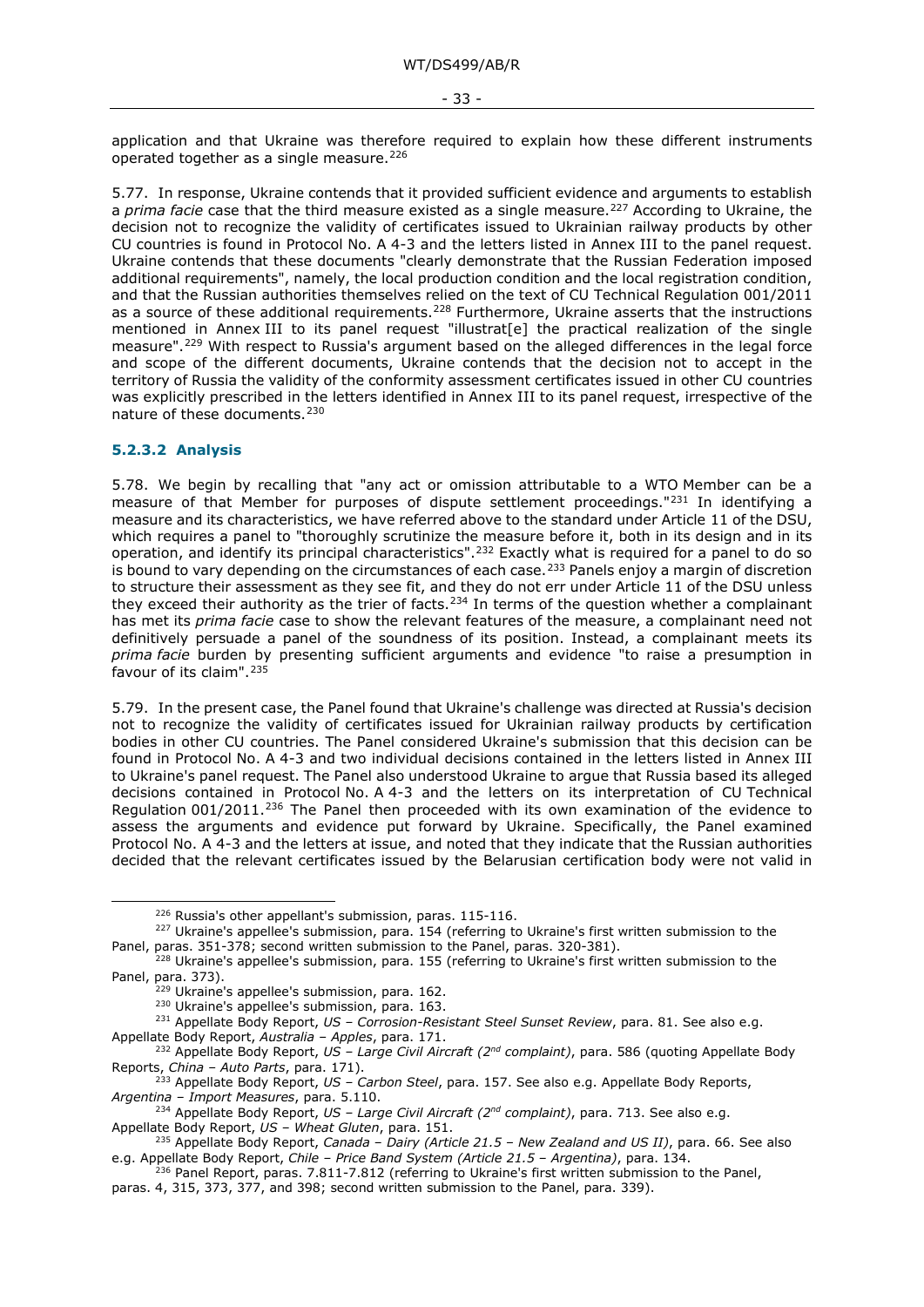Russia's territory.<sup>[237](#page-33-3)</sup> The documents at issue also indicated that these decisions were the result of the Russian authorities' interpretation of CU Technical Regulation 001/2011 that a certificate cannot be validly issued under the regulation unless, *inter alia*, the products were manufactured within the CU territory.[238](#page-33-4) In the Panel's view, the decisions at issue were explicitly based on CU Technical Regulation 001/2011 as interpreted by the Russian authorities themselves.

5.80. Contrary to what Russia asserts on appeal, the Panel did not base its finding that the third measure existed on an unsubstantiated presumption of existence of a single measure capable of being challenged. Rather, the Panel assessed the relationships and interactions among the different instruments at issue and confirmed that: (i) the alleged decisions not to recognize certificates issued under CU Technical Regulation 001/2011 in other CU countries to products manufactured outside the CU territory were contained in Protocol No. A 4-3 and the letters submitted by Ukraine as evidence; and (ii) these decisions were based on the Russian authorities' interpretation of CU Technical Regulation 001/2011. Accordingly, the Panel assessed the arguments and evidence put forward by Ukraine in order to make a *prima facie* case that the third measure existed as a single measure.

5.81. In any event, we note that Russia's claim is based on its assertion that differences in the legal force and scope of application of the different documents proffered as evidence of a single measure *must* be taken into consideration, on the basis of the panel's finding in *US – COOL*.[239](#page-33-5) However, we do not see that panel's statement to stand for the proposition Russia puts forward. In particular, the question before the panel in *US – COOL* was whether to treat several requirements or provisions as a single measure or multiple measures, which is different from the question of what arguments and evidence are required for establishing a *prima facie* case regarding the existence of a single measure as we face here.<sup>[240](#page-33-6)</sup> In addition, with respect to the question whether to treat several requirements or provisions as a single measure or multiple measures, the panel in *US – COOL* did not set out any specific criteria, but stressed that the analysis requires case-specific considerations.<sup>[241](#page-33-7)</sup>

#### <span id="page-33-0"></span>**5.2.3.3 Conclusion**

5.82. Russia has not established that Ukraine failed to meet its *prima facie* burden to establish the existence of the third measure as a single measure. We therefore uphold the Panel's finding, in paragraph 7.861 of the Panel Report, that the third measure had been demonstrated to exist.

#### <span id="page-33-1"></span>**5.2.4 Russia's claim that the Panel erred in finding that the third measure was within its terms of reference**

#### <span id="page-33-2"></span>**5.2.4.1 Arguments on appeal**

5.83. Russia requests us to reverse the Panel's finding that the third measure, as described in the Panel Report, fell within the Panel's terms of reference. According to Russia, the Panel acted inconsistently with Articles 6.2 and 7.1 of the DSU by finding that the third measure, as framed by Ukraine in its first written submission to the Panel and as determined to exist by the Panel, was within the Panel's terms of reference.<sup>[242](#page-33-8)</sup> Russia contends that, consequently, the measure assessed by the Panel was not the third measure that was within its terms of reference, and that the Panel erred under Article 11 of the DSU by improperly expanding its jurisdiction, and examining and ruling on that measure.

5.84. First, Russia argues that the descriptions of the third measure in Ukraine's written submissions to the Panel are "different, by description, nature, coverage, and content" from the third measure identified in its panel request.<sup>[243](#page-33-9)</sup> In this regard, Russia alleges that the Panel improperly relied on the third narrative paragraph of section II of the panel request in its analysis of whether the third measure described by Ukraine in its first written submission to the Panel was within the Panel's

<sup>&</sup>lt;sup>237</sup> Panel Report, para. 7.846.

<sup>238</sup> Panel Report, para. 7.847.

<span id="page-33-9"></span><span id="page-33-8"></span><span id="page-33-7"></span><span id="page-33-6"></span><span id="page-33-5"></span><span id="page-33-4"></span><span id="page-33-3"></span><sup>239</sup> Russia's other appellant's submission, para. 109 (referring to Panel Reports, *US – COOL*, para. 7.50); opening statement at the oral hearing.

<sup>240</sup> Panel Reports, *US – COOL*, para. 7.50.

<sup>241</sup> Panel Reports, *US – COOL*, para. 7.50.

<sup>&</sup>lt;sup>242</sup> Russia's other appellant's submission, para. 44.

<sup>243</sup> Russia's other appellant's submission, para. 69.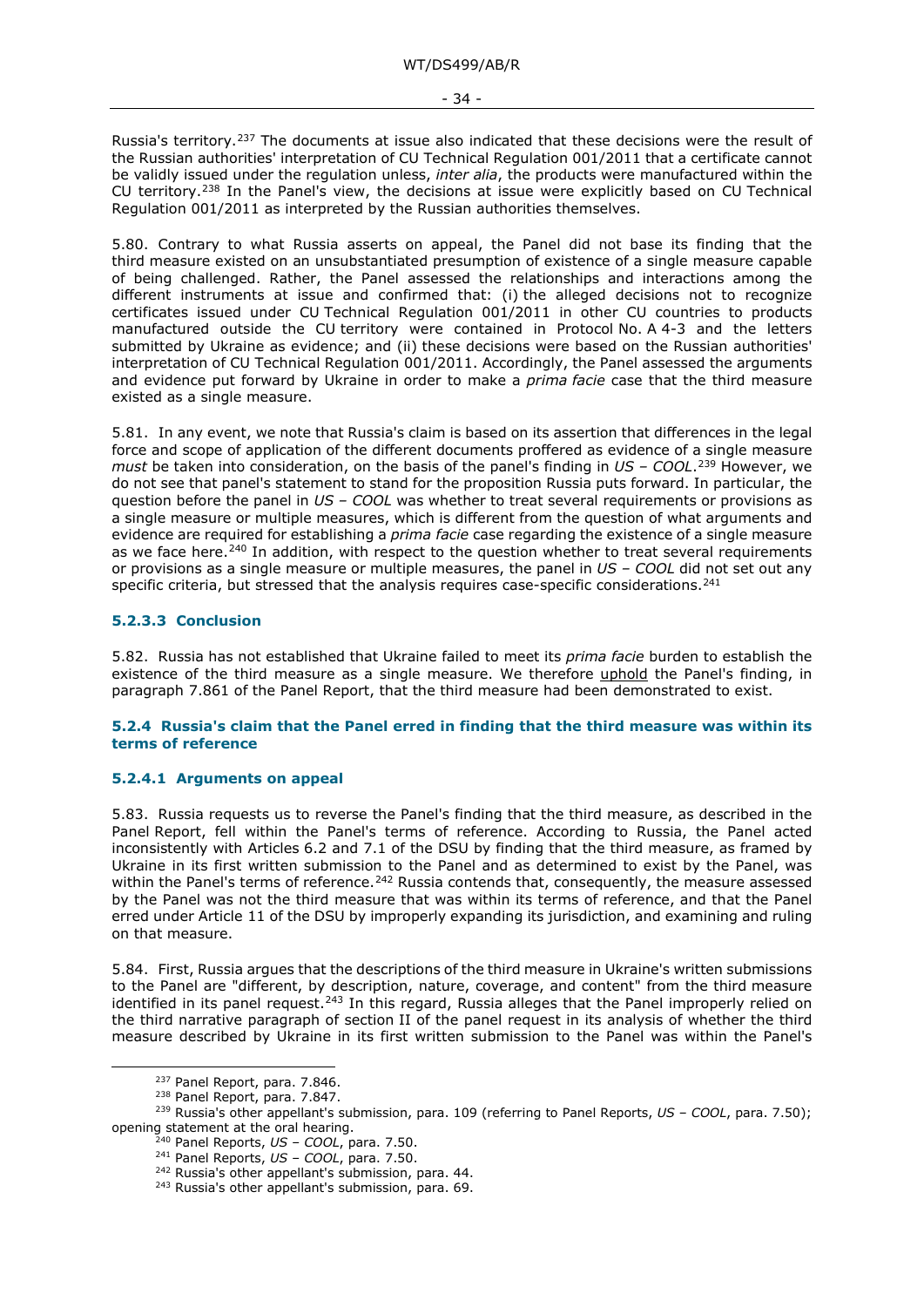terms of reference.<sup>[244](#page-34-0)</sup> In Russia's view, "the plain meaning of the text of the third measure indicates that Ukraine challenged [CU] Technical Regulation No. 001/2011 as such, read together with [Protocol No. A 4-3] and the instructions mentioned in Annex III.["245](#page-34-1) Russia notes that, in contrast, Ukraine described the third measure in its first written submission as: "the *decision* of the Russian Federation not to accept in its territory the validity of the conformity assessment certificates issued to Ukrainian producers in other CU countries"[246;](#page-34-2) "additional *requirements*", i.e. the local production condition and the local registration condition<sup>[247](#page-34-3)</sup>; "the *conformity assessment procedures*" set out in Article 6(9) of CU Technical Regulation 001/2011 read together with a certain letter in Annex III<sup>[248](#page-34-4)</sup>; and "*administration*" of CU Technical Regulation 001/2011, read together with Protocol No. A 4-3 and the decisions in Annex III to the panel request.<sup>[249](#page-34-5)</sup> To Russia, these different permutations of the description of the third measure in Ukraine's first written submissions to the Panel constitute *separate* measures.

5.85. Second, Russia argues that the Panel erred in referring to the third measure as "the alleged non-recognition requirement flowing from CU Technical Regulation 001/2011".[250](#page-34-6) Moreover, Russia alleges that the Panel referred to this measure in ways different from how it had been presented to it by Ukraine's panel request. According to Russia, neither Ukraine's panel request nor its first written submission to the Panel identified the third measure found to exist by the Panel. Russia contends that the Panel's characterization of the third measure was erroneous because "[t]he Panel's description of the measure is *not* how Ukraine presented *its own understanding* of the third measure" in its panel request.[251](#page-34-7) As such, "the Panel's finding that it was Ukraine who had identified the third measure [as the Panel described it] [was] clearly wrong["252](#page-34-8), and rather "the Panel played a complaining party's role in 'identify[ing] the specific measure at issue' at the later stage in the process" by adopting a description of the measure that Ukraine did not present.[253](#page-34-9)

5.86. In response, Ukraine requests us to uphold the Panel's finding that the third measure challenged in its written submissions was within the Panel's terms of reference.<sup>[254](#page-34-10)</sup> Ukraine contends that the Panel correctly identified the third measure by reading the list of the instruments in section II of its panel request together with the narrative paragraphs.<sup>255</sup> Accordingly, Ukraine insists that its panel request "clearly and correctly identifie[d] the specific measure" at issue and met the requirements of Article 6.2 of the DSU.<sup>[256](#page-34-12)</sup> In addition, Ukraine recalls that the Panel found that there is no single way in which a challenged measure must be identified.<sup>257</sup> According to Ukraine, this is because whether a panel request adequately identifies the specific measures at issue depends on the particular context in which those measures exist and operate.<sup>[258](#page-34-14)</sup> In this case, Ukraine contends that the Panel correctly considered that Ukraine's panel request sufficiently identifies the measure at issue and met the requirements of Article 6.2 of the DSU.[259](#page-34-15) With respect to Russia's claim under Article 11 of the DSU, Ukraine contends that the Panel conducted a detailed analysis of the arguments raised by Russia.<sup>[260](#page-34-16)</sup> Noting that a finding of inconsistency under Article 11 cannot be based simply on the conclusion that the Appellate Body might have reached a different factual finding from the one that the panel reached<sup>[261](#page-34-17)</sup>, Ukraine contends that Russia failed to establish that the Panel acted inconsistently with Article 11[.262](#page-34-18)

- <span id="page-34-2"></span><sup>246</sup> Russia's other appellant's submission, para. 70. (emphasis added)
- <span id="page-34-3"></span><sup>247</sup> Russia's other appellant's submission, para. 71.
- <span id="page-34-4"></span><sup>248</sup> Russia's other appellant's submission, para. 72.
- <span id="page-34-5"></span><sup>249</sup> Russia's other appellant's submission, para. 73.
- <sup>250</sup> Russia's other appellant's submission, para. 85.

- <sup>252</sup> Russia's other appellant's submission, para. 87.
- <span id="page-34-9"></span><span id="page-34-8"></span><sup>253</sup> Russia's other appellant's submission, para. 92.
- <sup>254</sup> Ukraine's appellee's submission, para. 121.
- <sup>255</sup> Ukraine's appellee's submission, para. 74.
- <sup>256</sup> Ukraine's appellee's submission, para. 74.
- <sup>257</sup> Ukraine's appellee's submission, para. 81 (referring to Panel Report, para. 7.92).
- <sup>258</sup> Ukraine's appellee's submission, paras. 80-81.
- <sup>259</sup> Ukraine's appellee's submission, para. 82.
- <sup>260</sup> Ukraine's appellee's submission, para. 84.

<span id="page-34-0"></span><sup>&</sup>lt;sup>244</sup> Russia's other appellant's submission, paras. 61 and 65.

<span id="page-34-1"></span><sup>&</sup>lt;sup>245</sup> Russia's other appellant's submission, para. 77. See also ibid., para. 70.

<span id="page-34-7"></span><span id="page-34-6"></span> $251$  Russia's other appellant's submission, para. 87. (emphasis original)

<span id="page-34-18"></span><span id="page-34-17"></span><span id="page-34-16"></span><span id="page-34-15"></span><span id="page-34-14"></span><span id="page-34-13"></span><span id="page-34-12"></span><span id="page-34-11"></span><span id="page-34-10"></span><sup>261</sup> Ukraine's appellee's submission, para. 83 (referring to Appellate Body Report, *US – Wheat Gluten*, para. 151).

<sup>&</sup>lt;sup>262</sup> Ukraine's appellee's submission, para. 85.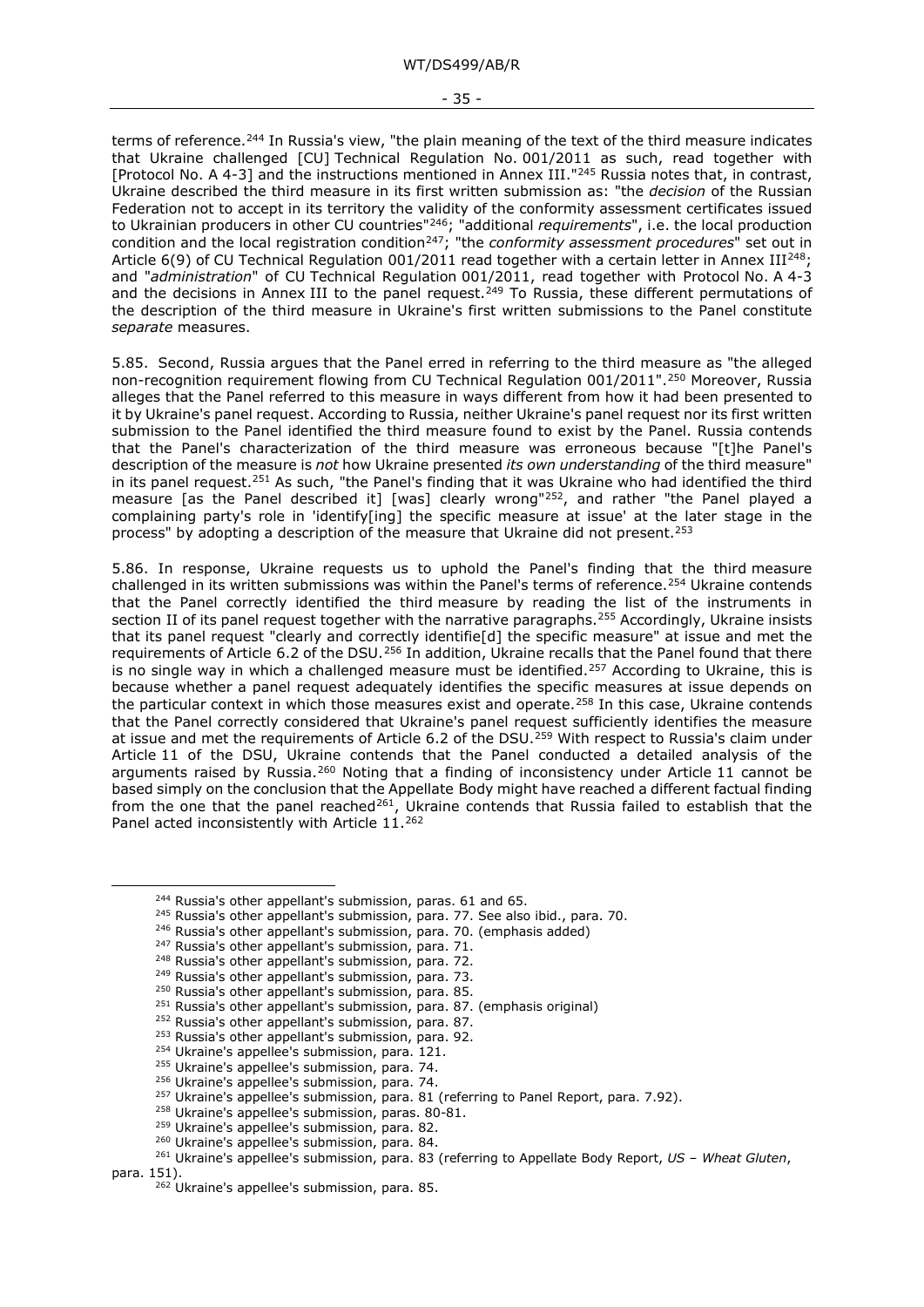- 36 -

5.87. According to Ukraine, based on a proper reading of its panel request, the third measure identified in the panel request is Russia's "*decision* not to accept in its territory the validity of the conformity assessment certificates issued to Ukrainian producers in other CU countries and not to register such producers for operation in its territory". <sup>[263](#page-35-1)</sup> Viewed in this light, Ukraine considers that the third measure identified in its panel request had not been modified in its subsequent submissions<sup>264</sup>, and that the Panel's description of the third measure also comported with the third measure as identified in the panel request.<sup>[265](#page-35-3)</sup> On the basis of the foregoing considerations, Ukraine also requests that we dismiss Russia's claim that its due process rights were prejudiced.<sup>[266](#page-35-4)</sup>

5.88. With respect to Russia's claim that different permutations of the third measure in Ukraine's written submissions constitute different "measures", Ukraine first notes that the portions of the Panel Report Russia takes issue with are merely "explaining the context of the third measure ... and ... do not contain any additional meaning or definitions" of the third measure.<sup>[267](#page-35-5)</sup> Ukraine contends that it has not claimed that the various permutations of the third measure are separate measures, but that they are "component parts" and "practical realization" of the third measure.[268](#page-35-6) With respect to Russia's claim that the Panel modified the third measure from how it was presented by Ukraine, Ukraine recalled that the third measure, properly read from the panel request, is "the decision of the Russian Federation not to accept in its territory the validity of the conformity assessment certificates issued to Ukrainian producers in other CU countries".[269](#page-35-7) That "decision" is contained in Protocol No. A 4-3 explicitly referred to in the panel request, and it establishes the local production condition based on the authorities' interpretation of CU Technical Regulation 001/2011.[270](#page-35-8) Thus, Ukraine contends that the Panel's description of the third measure as "a general non-recognition requirement which [the relevant Russian authorities] considered to flow from CU Technical Regulation 001/2011 as they interpreted it" was correct.<sup>[271](#page-35-9)</sup>

#### <span id="page-35-0"></span>**5.2.4.2 Analysis**

5.89. The participants disagree as to whether the third measure Ukraine challenged, and the Panel understood and assessed for conformity with the covered agreements, was the third measure that Ukraine had identified in its panel request. In particular, the Panel found that the third measure identified in the panel request is the alleged requirement that Russia's authorities must not recognize certificates issued in other CU countries if the certified railway products were not produced in a CU country.[272](#page-35-10) The Panel then found that the relevant Russian authorities applied a "general non-recognition requirement, which these authorities considered to flow from CU Technical Regulation 001/2011 as they interpreted it", according to which the Russian authorities were not to recognize certificates issued under the regulation in other CU countries if the certified products were not produced in a CU country.<sup>[273](#page-35-11)</sup> For its part, Russia contends that what Ukraine had identified as the third measure in the panel request is "[CU] Technical Regulation 001/2011 … read together with [Protocol No. A 4-3 and the letters listed in Annex III to the panel request]".[274](#page-35-12) Thus, to Russia, neither the third measure the Panel found to exist nor the third measure challenged by Ukraine fell within the Panel's terms of reference.

5.90. With respect to Russia's separate claim that the Panel erred in its preliminary ruling, in section 5.1 above, we disagreed with Russia that the Panel erred in finding that the third measure identified in Ukraine's panel request is the alleged requirement that Russia's authorities must not recognize certificates issued in other CU countries if the certified railway products were not produced in a CU country.<sup>[275](#page-35-13)</sup> In particular, we found that the Panel was correct in considering the panel request as a whole, including the third narrative paragraph of section II thereof. Here, Russia claims that the Panel acted inconsistently with Articles 6.2 and 7.1 of the DSU by finding that the third measure,

<span id="page-35-1"></span><sup>263</sup> Ukraine's appellee's submission, para. 95. (emphasis original)

<span id="page-35-2"></span><sup>264</sup> Ukraine's appellee's submission, para. 97.

<span id="page-35-3"></span><sup>265</sup> Ukraine's appellee's submission, paras. 106-107.

<span id="page-35-4"></span><sup>&</sup>lt;sup>266</sup> Ukraine's appellee's submission, paras. 117-119.<br><sup>267</sup> Ukraine's appellee's submission, para. 115.

<span id="page-35-6"></span><span id="page-35-5"></span><sup>&</sup>lt;sup>268</sup> Ukraine's appellee's submission, para. 116.

<span id="page-35-7"></span><sup>269</sup> Ukraine's appellee's submission, para. 124.

<span id="page-35-8"></span><sup>270</sup> Ukraine's appellee's submission, paras. 124-125.

<span id="page-35-9"></span><sup>&</sup>lt;sup>271</sup> Ukraine's appellee's submission, para. 127.

<span id="page-35-10"></span><sup>272</sup> Panel Report, para. 7.103.

<span id="page-35-11"></span><sup>&</sup>lt;sup>273</sup> Panel Report, para. 7.861.

<span id="page-35-12"></span> $274$  Russia's other appellant's submission, para. 70 (quoting Ukraine's panel request, p. 2).

<span id="page-35-13"></span><sup>&</sup>lt;sup>275</sup> Panel Report, para. 7.103.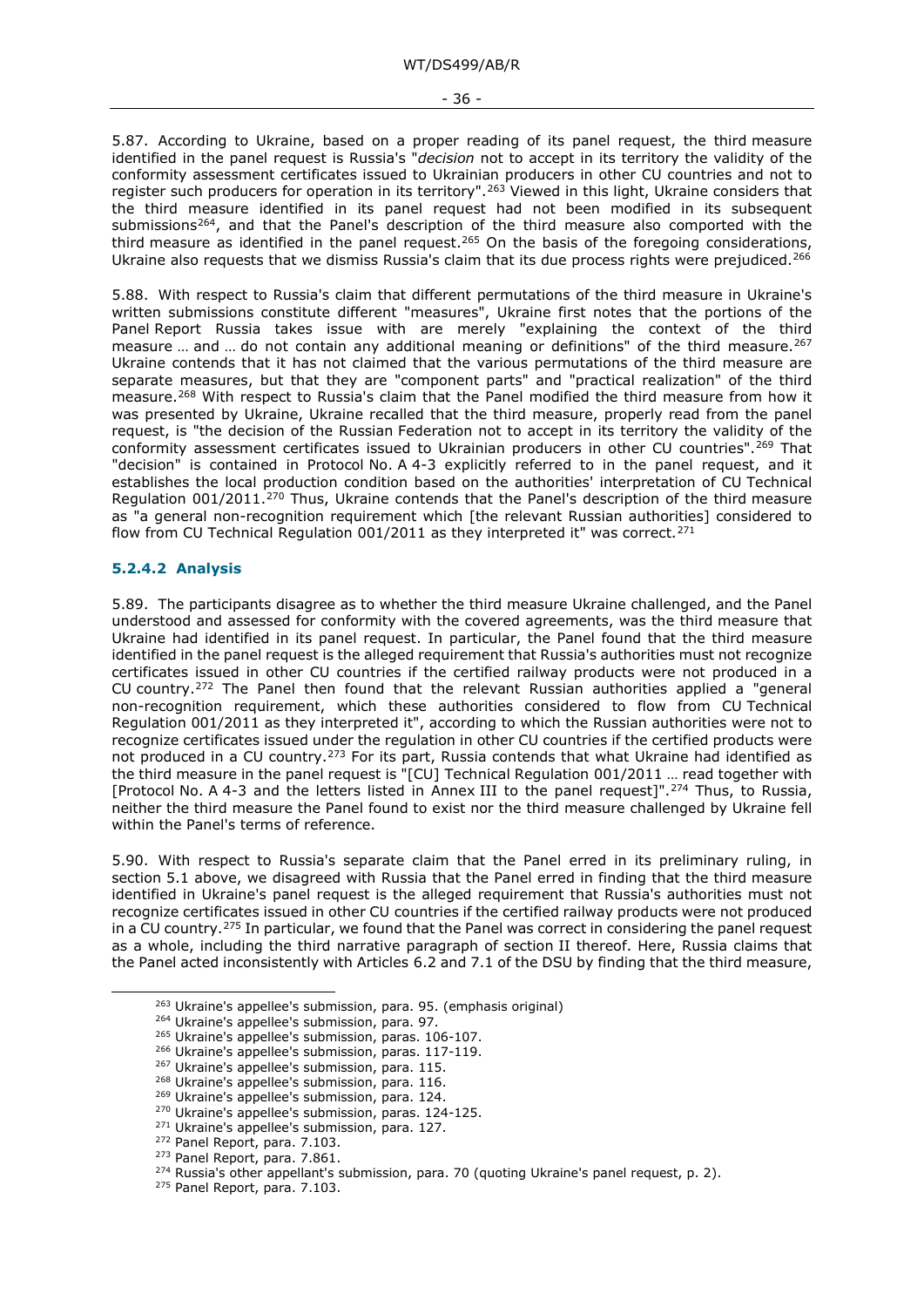- 37 -

as described by Ukraine in its first written submission to the Panel, and as determined by the Panel, was within the Panel's terms of reference. This claim is based on the very premise we rejected in our analysis of Russia's claims relating to the Panel's preliminary ruling, namely, that the Panel erred in finding the third measure to consist of a requirement that Russia's authorities must not recognize certificates issued in other CU countries if the certified railway products were not produced in a CU country. Having rejected that contention, we must for the same reason also reject the contention that the Panel erred in finding that the third measure, as framed by Ukraine in its first written submission to the Panel and as determined to exist by the Panel, was within the Panel's terms of reference.

# **5.2.4.3 Conclusion**

5.91. Russia's claim regarding the terms of reference concerning the third measure is based on the premise that the Panel erred in its preliminary ruling. We have rejected that allegation of error and upheld the Panel's preliminary ruling. Consequently, we uphold the Panel's finding, in paragraphs 7.823 and 8.1.d.i of the Panel Report, that the non-recognition requirement based on the local production condition is properly before the Panel.

## **5.2.5 Russia's claim that the Panel erred by making findings with respect to the alleged registration condition**

### **5.2.5.1 Arguments on appeal**

5.92. Russia requests us to reverse the Panel's erroneous "findings" concerning the local registration condition.[276](#page-36-0) Russia recalls that the Panel found that "[n]on-recognition resulting from a failure to meet the alleged registration condition is … not a measure within [its] terms of reference." Consequently, the Panel concluded that it will "not make findings with regard to those of Ukraine's claims about non-recognition that relate to the alleged registration condition".[277](#page-36-1) Russia contends that, despite this finding, the Panel continued making findings with respect to the alleged registration condition and it took these findings into account. Russia alleges that this constitutes an error under Article 11 of the DSU.[278](#page-36-2)

5.93. Ukraine, for its part, requests us to uphold the Panel findings challenged by Russia.<sup>[279](#page-36-3)</sup> In Ukraine's view, the Panel did not exceed its mandate by referring to the local registration condition.[280](#page-36-4)

## **5.2.5.2 Analysis**

5.94. Russia claims that the Panel failed to conduct an objective assessment of the matter before it because it "consider[ed] the alleged [local] registration condition as if this element of the third measure as described in Ukraine's [first written submission] had been within the Panel's terms of reference".<sup>[281](#page-36-5)</sup> Thus, the question before us is whether the challenged paragraphs of the Panel Report regarding the local registration condition constitute an assessment of a matter that was not before the Panel.

5.95. Article 11 of the DSU provides that a panel should make an objective assessment of the "matter" before it. The term "matter" is referred to in Article 7 of the DSU. The Appellate Body has stated that "[t]he measures and the claims identified in the panel request constitute the 'matter referred to the DSB', which serves as a basis for the panel's terms of reference under Article 7.1 of the DSU."[282](#page-36-6) Article 11 of the DSU also refers to the "matter" before the panel, and it requires a

<span id="page-36-2"></span><span id="page-36-1"></span><span id="page-36-0"></span> $276$  Russia's other appellant's submission, paras. 105-106. According to Russia, these "findings" are contained in paragraphs 7.847, 7.849-7.850 (third and fourth sentences), 7.853-7.854, 7.861, 7.897, 7.899, 7.917, and 7.926 of the Panel Report. (Ibid., para. 106)

 $277$  Russia's other appellant's submission, para. 102 (quoting Panel Report, para. 7.825).

<sup>278</sup> Russia's other appellant's submission, para. 101.

<sup>&</sup>lt;sup>279</sup> Ukraine's appellee's submission, para. 150.

<sup>&</sup>lt;sup>280</sup> Ukraine's appellee's submission, paras. 147 and 149.

<sup>&</sup>lt;sup>281</sup> Russia's other appellant's submission, para. 105.

<sup>282</sup> Appellate Body Report, *Korea – Radionuclides*, para. 5.113 (referring to Appellate Body Reports,

<span id="page-36-6"></span><span id="page-36-5"></span><span id="page-36-4"></span><span id="page-36-3"></span>*Guatemala – Cement I*, paras. 72-73; *US – Carbon Steel*, para. 125; *Australia – Apples*, para. 416;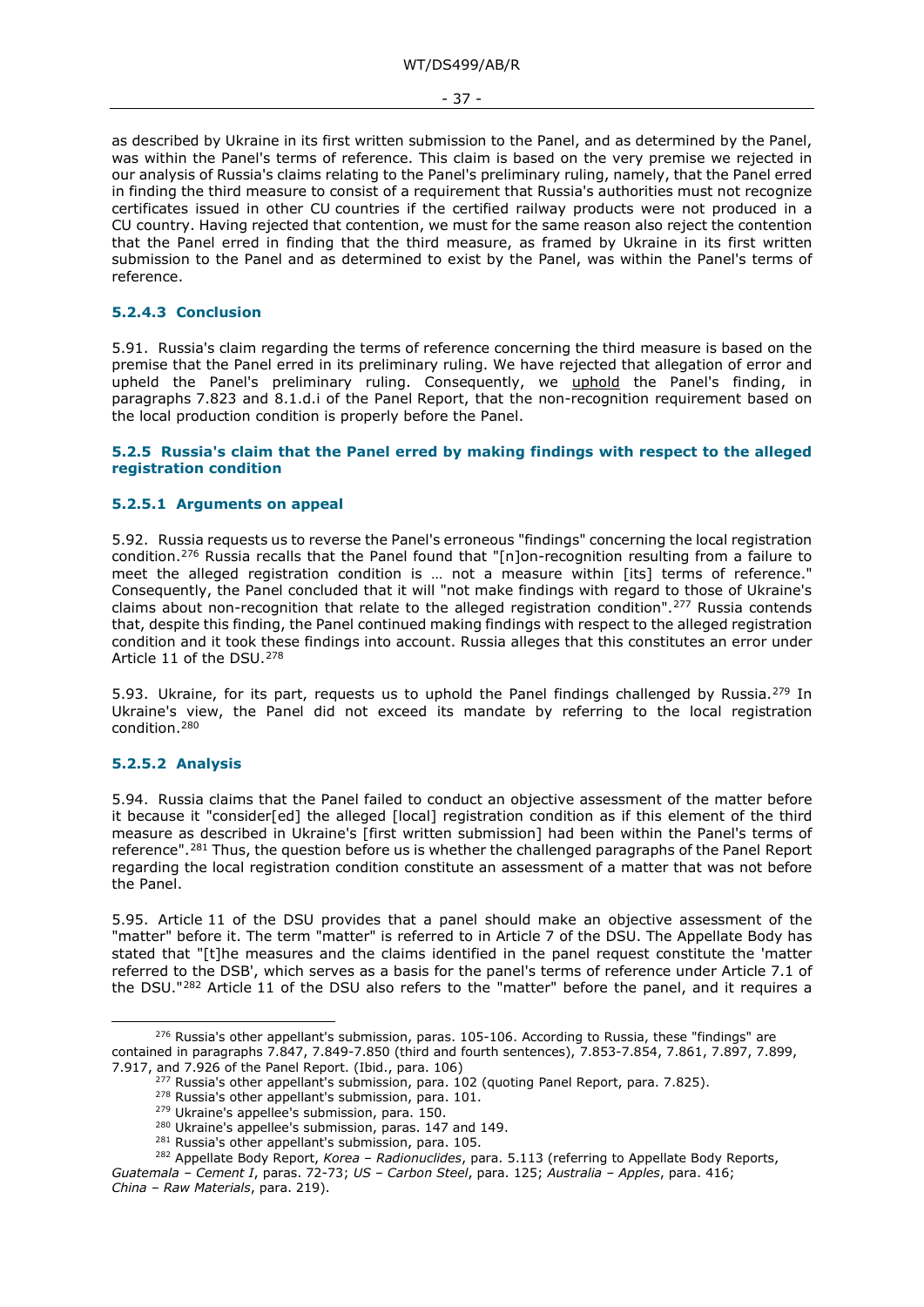panel to make an objective assessment of that "matter".<sup>[283](#page-37-0)</sup> More specifically, Article 11 requires panels to conduct an objective assessment, including an objective assessment of the facts of the case and the applicability of and conformity with the relevant covered agreements. Not every error in the appreciation of evidence will necessarily rise to the level of a failure by a panel to comply with its duties under Article 11 of the DSU. For example, some inconsequential inaccuracies may not necessarily constitute a violation of Article 11 of the DSU as long as they do not undermine the remainder of the panel's analysis.[284](#page-37-1) Only those errors that are so material that, "taken together or singly", they undermine the objectivity of the panel's assessment of the matter lead to a violation of Article 11 of the DSU.<sup>[285](#page-37-2)</sup> The Appellate Body has also found that panels have not exceeded their terms of reference when making certain purely descriptive comments that did not rise to the level of legal findings or conclusions.<sup>[286](#page-37-3)</sup>

5.96. With that in mind, we turn to assess whether, in considering the local registration condition, the Panel exceeded its terms of reference and thereby acted inconsistently with Article 11 of the DSU. Russia takes issue with the following statements made by the Panel. First, paragraphs 7.847 and 7.849, in the section titled "Existence of the [third] measure at issue" of the Panel Report, contain the Panel's factual examination of the three letters from Russia's Federal ART to Ukrainian producers that Ukraine submitted as evidence. Second, paragraphs 7.850 (the third and the fourth sentences), 7.853, and 7.854 also appear in the same section, and the Panel indicated in these paragraphs its understanding of the "non-recognition requirement" and the Russian authorities' interpretation of CU Technical Regulation 001/2011. Third, paragraph 7.861 is the conclusion of the "Existence of the [third] measure at issue" section, where the Panel found that the third measure had been demonstrated to exist. Lastly, paragraphs 7.897, 7.899, 7.917, and 7.926 appear in the sections addressing Ukraine's claims under Articles I:1 and III:4 of the GATT 1994 with respect to the third measure. More specifically, these paragraphs appear in the context of the Panel's assessment of whether Ukrainian railway products and certain other goods are "like", and whether Russia treated Ukrainian railway products less favourably.

5.97. With respect to the first group of paragraphs in the Panel Report challenged by Russia under this claim, namely, paragraphs 7.847 and 7.849 of the Panel Report, the Panel described the content of Protocol No. A 4-3 and the letters submitted by Ukraine as evidence of the third measure. In paragraph 7.847, the Panel noted that the Russian authorities provided their interpretation of Articles 1(1) and 6(9) of CU Technical Regulation 001/2011 in Protocol No. A 4-3 and the letters. According to this interpretation, a certificate cannot be validly issued under CU Technical Regulation 001/2011 unless the local production condition and the local registration condition are met. In paragraph 7.849, the Panel continued to describe the content of Protocol No. A 4-3 and the letters, and clarified that the reference to the local registration condition is found in only two of the letters, but not in the Protocol.

5.98. In our view, these remarks by the Panel are descriptive comments regarding the evidence put forward by Ukraine concerning the third measure at issue. According to the Panel's examination of the evidence, particularly the 2016 letters, both the local production condition and the local registration condition were mentioned together in each letter. In this way, the local production condition and the local registration condition were part of the *same* evidence put before the Panel by Ukraine to prove the existence of the third measure. In this context, we do not consider that the Panel exceeded its terms of reference by merely describing the content of the evidence before it. As noted above, by making descriptive comments about a piece of evidence, a panel does not necessarily exceed its terms of reference, especially where such statements do not amount to legal findings or conclusions.

5.99. We now turn to the second group of paragraphs in the Panel Report challenged by Russia under this claim. In the third and the fourth sentences of paragraph 7.850, the Panel addressed Russia's argument that the letters concern products from only two Ukrainian producers and that the letters are not of general application. In response to that argument, the Panel observed in the third sentence that nothing in the Protocol or the letters suggests that the Russian authorities'

<sup>283</sup> Appellate Body Report, *Korea – Radionuclides*, para. 5.113.

<sup>284</sup> Appellate Body Report, *EC – Chicken Cuts*, paras. 185-186.

<span id="page-37-2"></span><span id="page-37-1"></span><span id="page-37-0"></span><sup>285</sup> Appellate Body Report, *US – Large Civil Aircraft (2nd complaint)*, para. 992 (quoting Appellate Body Reports, *EC – Fasteners (China)*, para. 499; *EC and certain member States – Large Civil Aircraft*, para. 1318). See also Appellate Body Reports, *China – Rare Earths*, paras. 5.178-5.179.

<span id="page-37-3"></span><sup>286</sup> Appellate Body Reports, *Australia – Salmon*, para. 110; *US – Wool Shirts and Blouses*, p. 17, DSR 1997:I, p. 338.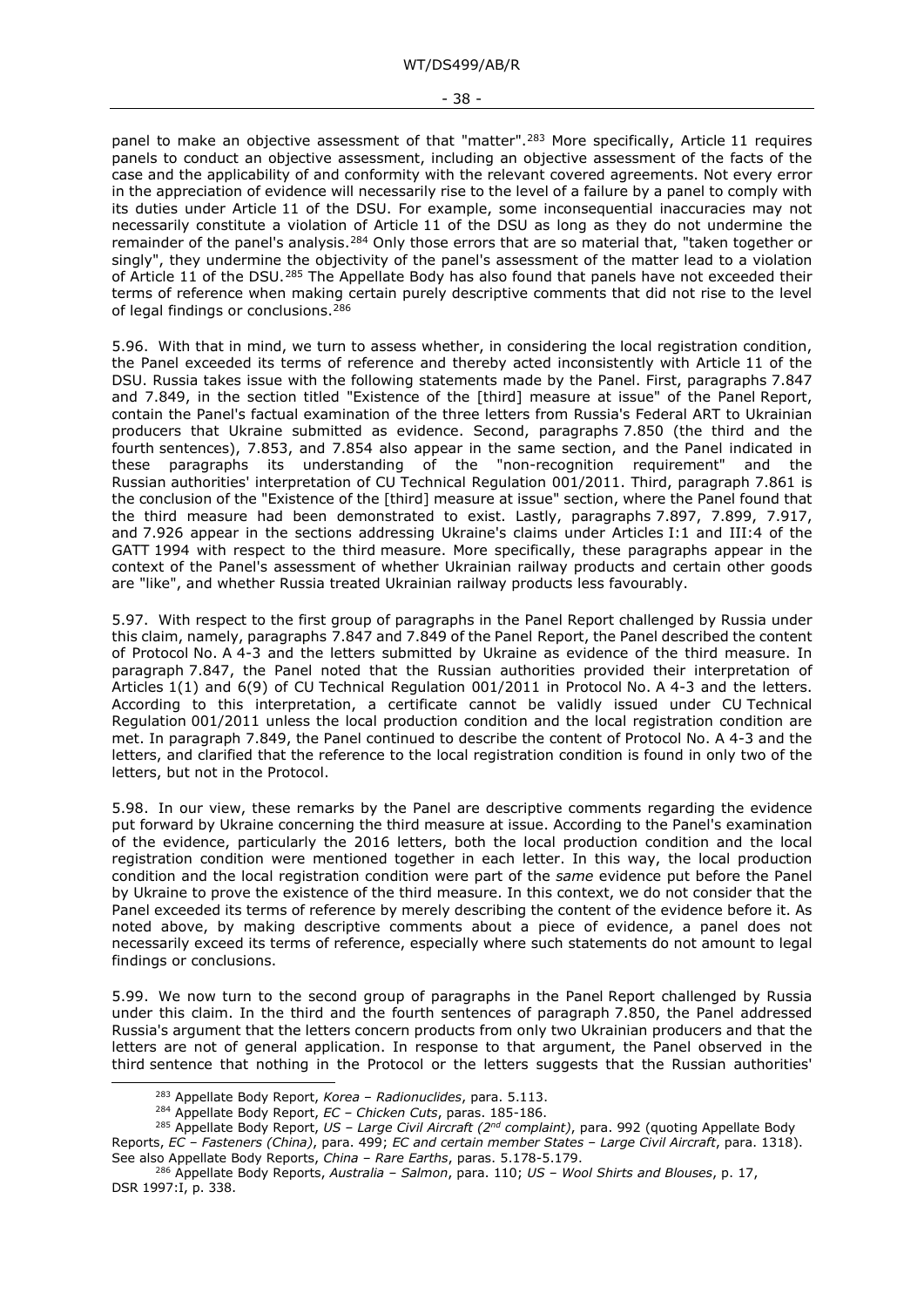interpretation of Articles 1(1) and 6(9) of CU Technical Regulation 001/2011 would not be generally applicable and would apply only to Ukrainian products. In the fourth sentence, the Panel concluded that "the relevant documents provide a general interpretation" on the basis of its examination of Protocol No. A 4-3 and the letters. Turning next to paragraphs 7.853 and 7.854, we note that the Panel, in paragraph 7.853, considered that Protocol No. A 4-3 and the letters support its view that the Russian authorities applied a general non-recognition requirement, which they considered to flow from CU Technical Regulation 001/2011 as they interpreted it. In paragraph 7.854, the Panel stressed that the evidence indicates that the non-recognition requirement flows from CU Technical Regulation 001/2011 as "interpreted" by the Russian authorities. Accordingly, the Panel found that Ukraine's panel request correctly identified CU Technical Regulation 001/2011 as the source of the non-recognition requirement as interpreted and applied by Russia in the Protocol and the letters.

5.100. We do not see that the Panel made findings regarding the local registration condition *per se* in these paragraphs. Notably, there is no mention of the local registration condition. While paragraphs 7.853 and 7.854 refer to the "non-recognition requirement", which, based on the Panel's examination of the evidence in preceding paragraphs, encompasses the local registration condition, it also encompasses the local production condition, which the Panel found to be within its terms of reference. Similarly, in paragraph 7.850, the Panel concluded that "[t]he relevant documents provide a general interpretation." This interpretation includes not only the interpretation of Article 6(9) of CU Technical Regulation 001/2011 that concerns the local registration condition, but also the interpretation of Article 1(1) of CU Technical Regulation 001/2011 that concerns the local production condition. In our view, the Panel considered the "non-recognition requirement" and the interpretation of CU Technical Regulation 001/2011 provided in the documents at issue *as a whole*, and extrapolated relevant features to clarify its understanding of the third measure at issue. For example, in paragraph 7.853, the Panel considered that Protocol No. A 4-3 and the letters show that a general "non-recognition requirement" was applied, before concluding that "[t]he situations in which that requirement was applied included those where a certificate had been issued in another CU country in violation of the production condition." In paragraphs 7.850 and 7.854, the Panel concludes that the "non-recognition requirement" flows from CU Technical Regulation 001/2011 and that the documents provide a "general" interpretation, which underpin the Panel's understanding that the *third measure* is of a general character and flows from CU Technical Regulation 001/2011.[287](#page-38-0) As we see it, in the challenged paragraphs of the Panel Report, the Panel considered evidence concerning the local production condition and the third measure at issue, but it did not make any findings regarding the local registration condition *per se*.

5.101. In paragraph 7.861, the Panel concluded that the third measure had been demonstrated to exist. In so doing, the Panel found that the third measure consists of the non-recognition requirement, which the Russian authorities considered to flow from CU Technical Regulation 001/2011 as they interpreted it, for products not meeting the local production condition or the local registration condition. In this context, the Panel made reference to the local registration condition when describing the content of the "non-recognition requirement". However, in our view, this reference to the local registration condition is part of the Panel's *reasoning* for its finding regarding the existence of the third measure. In this regard, we recall that the Panel found that the evidence, i.e. Protocol No. A 4-3 and the letters, contained both the local production condition and the local registration condition. As such, these documents supported the Panel's conclusion that Russia applied the "non-recognition requirement" encompassing both conditions, which in turn, formed the basis of the Panel's finding that the third measure had been demonstrated to exist. Thus, we do not find that the Panel made any "finding" regarding the local registration condition *per se*, but rather that the Panel based its conclusion regarding the existence of the third measure on its examination of the evidence before it.

5.102. Moreover, the Panel's reference to the local registration condition in the "Existence of the [third] measure" section should be viewed in light of the Panel's conclusion in that section contained in paragraph 7.862 that "the non-recognition requirement falls within the Panel's terms of reference only to the extent that it requires non-recognition in situations where the certified products were not

<span id="page-38-0"></span><sup>&</sup>lt;sup>287</sup> The Panel found that the "third measure ha[d] been demonstrated to exist" on the basis that the evidence supported the conclusion that the relevant Russian authorities "applied a general non-recognition requirement, which these authorities considered to flow from CU Technical Regulation 001/2011 as they interpreted it". Subsequently, the Panel clarified that the third measure within its terms of reference concerns only the local production condition. (Panel Report, paras. 7.861-7.862)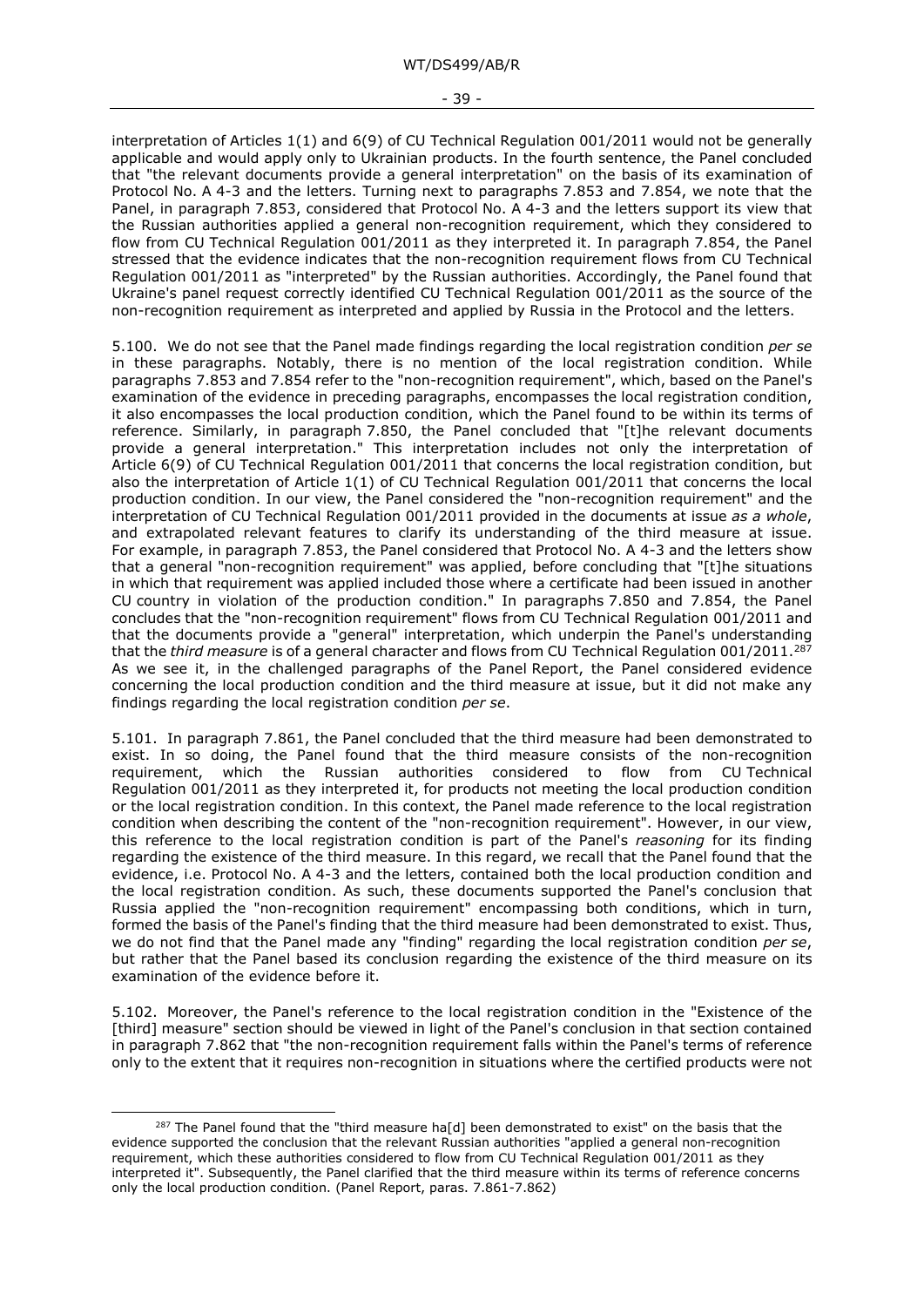produced in a CU country."[288](#page-39-0) The Panel's conclusion demonstrates that it was mindful of the limitation of its terms of reference, and in particular of the fact that its terms of reference did not include the local registration condition. As we see it, paragraph 7.862 thus qualifies the Panel's findings regarding the existence of the third measure in the sense that the Panel's findings concern that measure only as far as the local production condition is concerned.

5.103. We now turn to the third group of paragraphs of the Panel Report challenged by Russia under the claim that the Panel acted inconsistently with Article 11 of the DSU by making "findings" regarding the local registration condition, consisting of paragraphs 7.897, 7.899, 7.917, and 7.926 of the Panel Report. Paragraphs 7.897 and 7.899 are in the Panel's analysis of like imported products in the context of Ukraine's claim under Article I:1 of the GATT 1994 with respect to the third measure. In paragraph 7.897, the Panel examined Ukraine's argument<sup>[289](#page-39-1)</sup> that the third measure distinguishes between products based solely on the origin of the product. The Panel began its analysis by recalling that, under the "non-recognition requirement", the Russian authorities would not recognize a certificate issued under CU Technical Regulation 001/2011 by other CU countries for a product manufactured in Ukraine. The Panel compared a Ukrainian product, on the one hand, and a Belarusian and Kazakh product, on the other. In making this comparison, the Panel assumed that the applicants in each case were registered in the country of the relevant conformity authorities, i.e. that they satisfied the local registration condition. Based on this analysis, the Panel concluded that the only basis for the difference in treatment between the products is where they were produced. Consequently, the Panel found that the non-recognition requirement in some situations draws a distinction based on the origin of the products. In paragraph 7.899, the Panel, based on its analysis, concluded that "the non-recognition requirement in certain situations results in an origin-based distinction between imported railway products, [and] the likeness of the products can be presumed."[290](#page-39-2)

5.104. Paragraphs 7.917 and 7.926 of the Panel Report are found in the section containing the Panel's analysis of the third measure with respect to Ukraine's claim under Article III:4 of the GATT 1994. In paragraph 7.917, the Panel examined whether imported and domestic products are "like". Similarly to its analysis under Article I:1, the Panel began by recalling that under the non-recognition requirement, the Russian authorities would not recognize a certificate issued under CU Technical Regulation 001/2011 by other CU countries for a product manufactured in Ukraine. The Panel then compared a Ukrainian product to a Russian product. In making this comparison, the Panel assumed that the applicants in each case were registered in the country of the relevant conformity authorities, i.e. that they had satisfied the local registration condition. Based on this analysis, the Panel concluded that, in certain situations, the Ukrainian products and the domestic (Russian) products were treated differently based solely on where they were produced. In paragraph 7.926, the Panel examined whether there is "less favourable" treatment within the meaning of Article III:4. The Panel recalled that under the non-recognition requirement, a product produced in Ukraine and a product produced domestically (in Russia) will be treated differently in certain situations, namely, when both products satisfy the local registration condition. Accordingly, the Panel concluded that "the non-recognition requirement in certain situations (when the applicant for certification is registered at the place where the certification body is also located) distorts the conditions of competition to the detriment of that sub-category of imported products which comprises products not produced in a CU country." Moreover, the Panel determined that the non-recognition requirement accords "less favourable" treatment to these imported products as compared to the like domestic products.[291](#page-39-3)

5.105. In our view, these findings by the Panel concerned the third measure as it relates to the local production condition. Specifically, as summarized above, in these paragraphs the Panel found that the Ukrainian products were treated differently based on where they were *produced*. The Panel made no findings about the treatment based on whether an applicant company is registered in the country of the conformity assessment authority. It is true that the Panel made remarks regarding the local registration condition, but these were only made in order to isolate the impact of the local

- CU, the other was produced outside the CU; and the applicant in each case was registered in the CU country where it applied for the certificate.
- <span id="page-39-3"></span><span id="page-39-2"></span><span id="page-39-1"></span><span id="page-39-0"></span>(Panel Report, para. 7.899)

<sup>288</sup> Panel Report, para. 7.862.

<sup>289</sup> Panel Report, para. 7.896.

<sup>&</sup>lt;sup>290</sup> The Panel recalled that such situations would arise where:

<sup>[</sup>T]wo imported railway products have been certified in a CU country; one was produced in the

<sup>&</sup>lt;sup>291</sup> Panel Report, para. 7.926.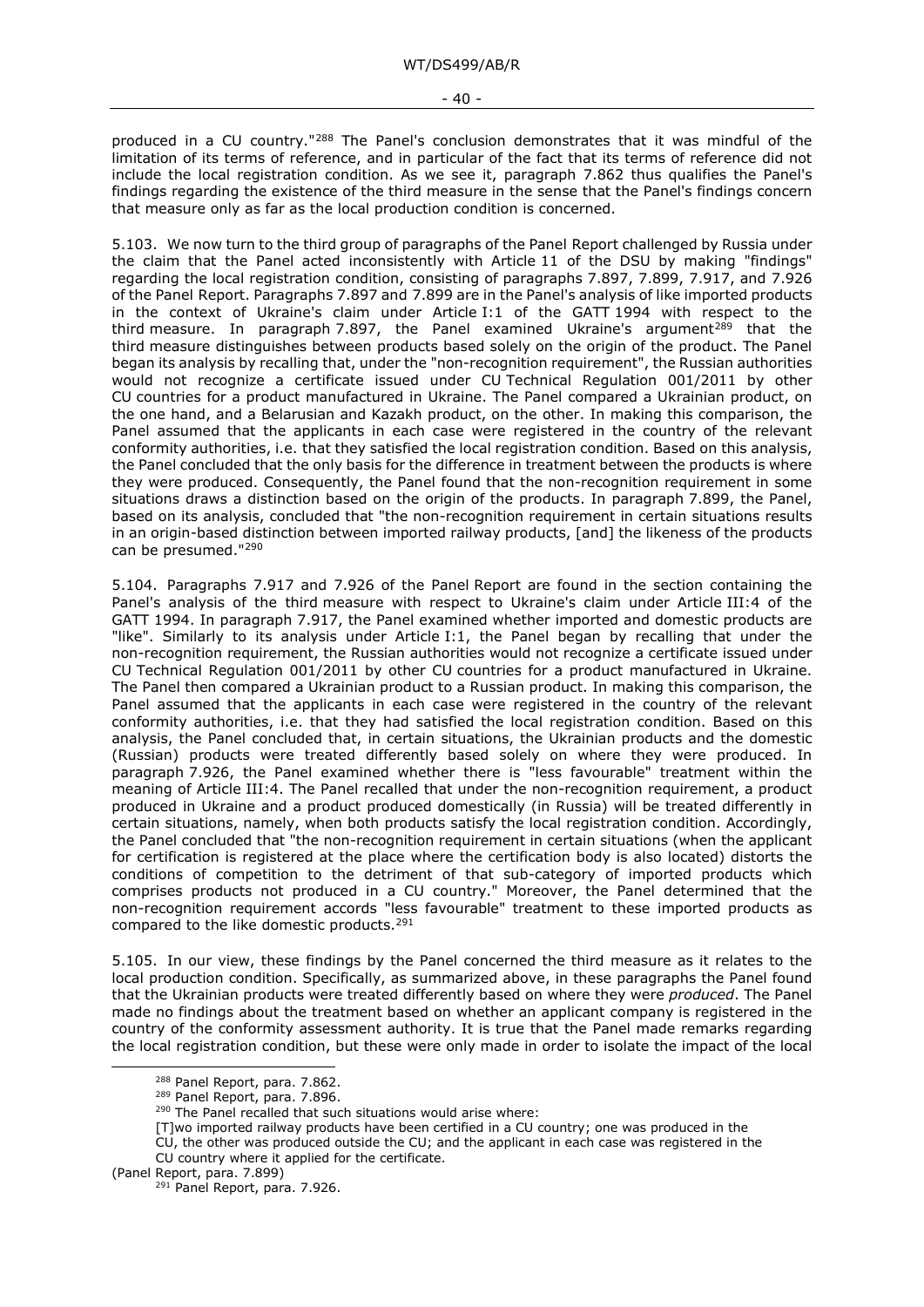- 41 -

production condition. In other words, had the Panel not assumed that the products at issue were comparable in all aspects other than their place of manufacture, the Panel could not render a finding regarding the impact of the local production condition. Thus, we consider that these remarks do not constitute findings *per se*, but that the Panel was describing aspects of its comparative analysis. Therefore, we do not consider these remarks regarding the local registration condition to be an assessment or "finding" regarding the local registration condition *per se*.

# **5.2.5.3 Conclusion**

5.106. The Panel's statements challenged by Russia as constituting "findings" concerning the local registration condition were either merely descriptive statements or concerned the third measure within the Panel's terms of reference. Consequently, we find that Russia has failed to establish that the Panel acted inconsistently with Article 11 of the DSU by continuing to make findings with respect to a matter that was not within its terms of reference.

## **5.3 Ukraine's claim under Article 5.1.1 of the TBT Agreement**

5.107. We now turn to Ukraine's claim that the Panel erred in its interpretation and application of Article 5.1.1 of the TBT Agreement and failed to make an objective assessment of the matter before it pursuant to Article 11 of the DSU in finding that Ukraine failed to establish that Russia had acted inconsistently with Article 5.1.1 of the TBT Agreement. Ukraine requests us to reverse the Panel's conclusions in paragraphs 8.1.b.i and 8.1.c.i of the Panel Report.<sup>292</sup>

## **5.3.1 The Panel's findings**

5.108. The Panel noted that Article 5.1.1 of the TBT Agreement establishes obligations to provide national treatment and most-favoured nation treatment with regard to access for suppliers from other Members to covered conformity assessment procedures of importing Members.<sup>293</sup> In the Panel's view, an importing Member acts inconsistently with Article 5.1.1 if three elements are established: (i) the suppliers of another Member that have been granted less favourable access are suppliers of products that are "like" the products of domestic suppliers or suppliers from any other country that have been granted more favourable access; (ii) the importing Member (through the preparation, adoption, or application of a covered conformity assessment procedure) "grants access" for suppliers of products from another Member "under conditions less favourable" than those accorded to suppliers of domestic products or products from any other country; and (iii) the importing Member grants access under conditions less favourable for suppliers of like products "in a comparable situation".[294](#page-40-2)

5.109. Regarding the first element, the Panel considered that the same criteria that are applied for determining whether products are "like" in the context of Article 2.1 of the TBT Agreement are applicable in the context of Article  $5.1.1^{295}$  $5.1.1^{295}$  $5.1.1^{295}$  With respect to the phrase "conditions no less favourable", the Panel observed that differential access conditions would be relevant under Article 5.1.1 if they modified the conditions of competition, or competitive opportunities, among relevant suppliers of like products to the detriment of suppliers of the complaining Member.<sup>[296](#page-40-4)</sup> The Panel recalled that Ukraine challenged not the preparation or adoption of a conformity assessment procedure (i.e. not a conformity assessment procedure as such), but the application of a conformity assessment procedure to particular Ukrainian suppliers (i.e. individual instances of application of the procedure).<sup>[297](#page-40-5)</sup> According to the Panel, in the case of such challenge, less favourable access conditions exist "where the importing Member denies or limits the right or possibility of a supplier of another Member to have conformity assessment activities undertaken under the rules of the applicable conformity assessment procedure, either in respect of the entire conformity assessment procedure or any of its relevant parts, but does not deny or limit the right or possibility of access of another supplier of a like product from the importing Member or any other country."<sup>[298](#page-40-6)</sup>

<span id="page-40-1"></span><span id="page-40-0"></span><sup>292</sup> Ukraine's appellant's submission, paras. 175 and 258.

<sup>293</sup> Panel Report, para. 7.248.

<span id="page-40-2"></span><sup>294</sup> Panel Report, para. 7.251.

<span id="page-40-3"></span><sup>295</sup> Panel Report, para. 7.254.

<span id="page-40-4"></span><sup>296</sup> Panel Report, para. 7.260.

<span id="page-40-5"></span><sup>297</sup> Panel Report, para. 7.261.

<span id="page-40-6"></span><sup>298</sup> Panel Report, para. 7.261.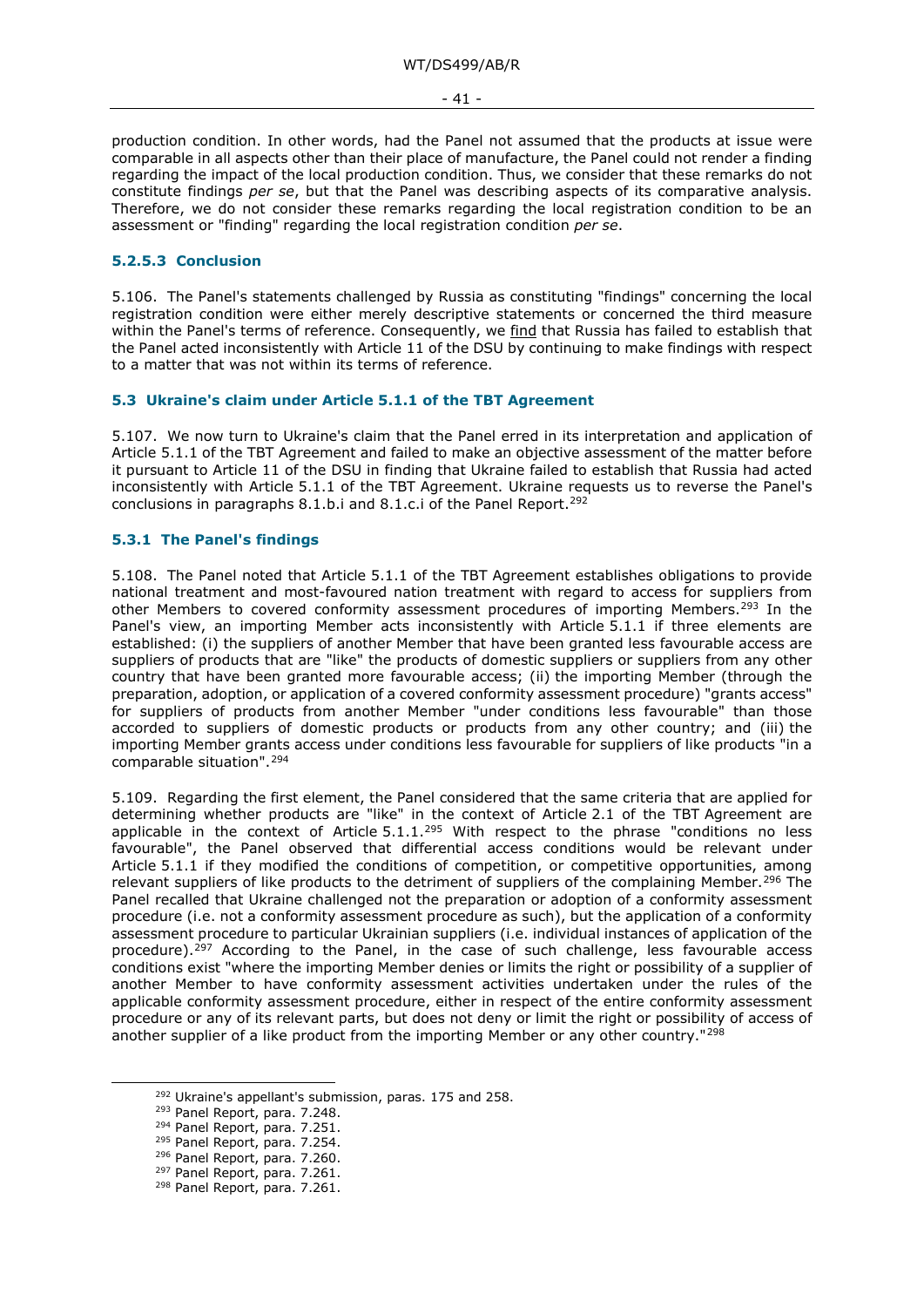5.110. Furthermore, the Panel took account of the fact that, unlike in Article 2.1 of the TBT Agreement, the text of Article 5.1.1 qualifies the non-discrimination obligations by including the phrase "in a comparable situation".<sup>[299](#page-41-0)</sup> In the Panel's view, this phrase "confirms that Article 5.1.1 permits differential access conditions where they concern situations that are not comparable", and "preserves a degree of flexibility for the importing Member to design and apply its conformity assessment procedures in a situation-appropriate manner".[300](#page-41-1) The Panel was therefore not persuaded that there is a need to import into Article 5.1.1 the test developed by the Appellate Body for determining the existence of less favourable treatment under Article 2.1 of the TBT Agreement.<sup>[301](#page-41-2)</sup>

5.111. With regard to the interpretation of the term "in a comparable situation", the Panel noted that it "qualifies the preceding part of the first sentence of Article 5.1.1, that is, the requirement to grant access under no less favourable conditions".<sup>[302](#page-41-3)</sup> The Panel considered that "this phrase warrants a comparison of differential conditions of access with a view to determining whether the less favourable conditions of access are being granted despite the situation being comparable.["303](#page-41-4) For the Panel, the relevant context for assessing whether a situation is comparable, such that no less favourable access conditions must be granted, is that of assessing conformity under the rules of the procedure and conducting conformity assessment activities. Referring to the definition of conformity assessment procedures in Annex 1.3 to the TBT Agreement, the Panel concluded that "aspects of a situation that have a bearing on, for instance, the ability of the importing Member to undertake such activities under the rules of the procedure with adequate confidence would, in principle, seem to be relevant", and that "the relevant aspects of a situation would include aspects specific to the suppliers who are claimed to have been granted access under less favourable conditions or to the location of the suppliers' facilities.["304](#page-41-5)

5.112. Turning to the application of Article 5.1.1 of the TBT Agreement to the 14 instructions through which the FBO suspended valid certificates of conformity held by Ukrainian producers of railway products, the Panel considered that Ukraine "has the burden of demonstrating that Russia applied its conformity assessment procedure for railway products so as to grant access for suppliers of like products originating in Ukraine under conditions less favourable than those accorded to suppliers of like Russian products or like products from other countries, in a comparable situation". [305](#page-41-6) For the purpose of examining the elements necessary to demonstrate an inconsistency with Article 5.1.1, the Panel assumed that the relevant Ukrainian suppliers are suppliers of railway products "like" those of the Russian and other foreign suppliers that Ukraine alleges to enjoy better access conditions.[306](#page-41-7)

5.113. With respect to the question whether Russia granted access for specific suppliers of products from another Member under conditions less favourable, the Panel considered that the inspection controls at issue fell within the definition of "conformity assessment procedures" in Annex 1.3 to the TBT Agreement.<sup>[307](#page-41-8)</sup> The evidence before the Panel demonstrated that, through the 14 instructions, the FBO suspended valid certificates held by the five affected suppliers of Ukrainian railway products with the reason that the conditions for inspection control were not present at the time of issuance of the corresponding instruction, and therefore "did not grant the affected suppliers of Ukrainian railway products access to inspection control, which is part of Russia's conformity assessment procedure for railway products".[308](#page-41-9) At the same time, the FBO granted suppliers of Russian and European railway products access to such inspection control.<sup>[309](#page-41-10)</sup> For the Panel, this difference modified the conditions of competition for access to Russia's conformity assessment procedure for railway products to the detriment of each of the affected Ukrainian suppliers.<sup>[310](#page-41-11)</sup> The Panel thus found that "Russia, by issuing the 14 challenged instructions, applied its conformity assessment procedure

- <span id="page-41-2"></span><sup>301</sup> Panel Report, para. 7.273.
- <span id="page-41-3"></span><sup>302</sup> Panel Report, para. 7.282. (fn omitted)
- <span id="page-41-4"></span><sup>303</sup> Panel Report, para. 7.282.
- <span id="page-41-5"></span><sup>304</sup> Panel Report, para. 7.283.
- <span id="page-41-6"></span><sup>305</sup> Panel Report, paras. 7.286-7.287.
- <span id="page-41-7"></span><sup>306</sup> Panel Report, para. 7.292.
- <span id="page-41-8"></span><sup>307</sup> Panel Report, para. 7.298.
- <span id="page-41-9"></span><sup>308</sup> Panel Report, para. 7.301.
- <span id="page-41-10"></span><sup>309</sup> Panel Report, para. 7.302.
- <span id="page-41-11"></span><sup>310</sup> Panel Report, para. 7.305.

<span id="page-41-0"></span><sup>299</sup> Panel Report, para. 7.271.

<span id="page-41-1"></span><sup>300</sup> Panel Report, para. 7.272.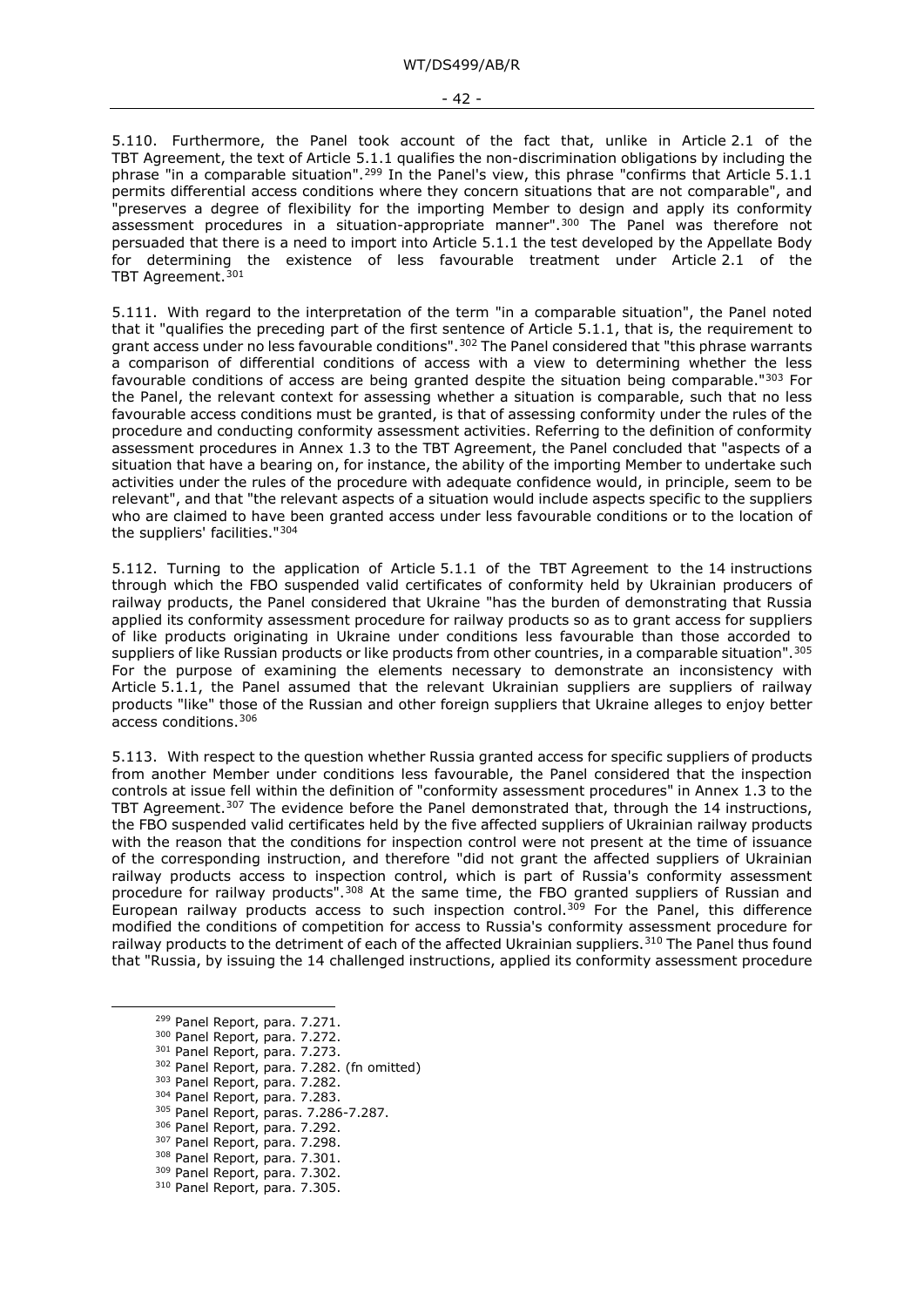so as to grant access for the relevant suppliers of Ukrainian railway products under conditions less favourable than those accorded to suppliers of Russian and European railway products."[311](#page-42-0)

5.114. Concerning the question whether Ukrainian suppliers and those from other Members are "in a comparable situation", the Panel took the view that "conducting an objective assessment of the matter entails reviewing the explanations provided both in the challenged instructions and by Russia in these proceedings" on the basis of the evidence on the record.<sup>[312](#page-42-1)</sup> In its overall assessment of the evidence on the record, the Panel underscored that while importing Members should not lightly be allowed to invoke an inability to carry out parts of their conformity assessment procedure, as this could undermine market-access commitments, inspections are often carried out abroad by government officials of the importing Member and in some situations their life or health may be at risk.<sup>[313](#page-42-2)</sup> For the Panel, in the specific circumstances of the dispute, "the importing Member in applying Article 5.1.1 may confront the need to weigh and balance the interests of suppliers of products originating in the territories of other Members in an assessment of conformity against its interest in safeguarding the life or health of its employees when undertaking conformity assessment activities, such as inspections, abroad."<sup>[314](#page-42-3)</sup>

5.115. Based on the evidence before it, the Panel considered that the FBO could be justifiably concerned about the life or health of any employees that it sent to Ukraine to carry out inspections. Specifically, the Panel took the view that the situation "during the relevant time-period was marked by instability and unpredictability, and this was also reflected in the travel advice that Russia's Ministry of Foreign Affairs issued for the benefit of its own citizens".<sup>[315](#page-42-4)</sup> In sum, the Panel found that, "during the relevant time-period, the FBO did not act outside its margin of discretion by balancing the interests of Ukrainian suppliers and FBO employees and then erring on the side of ensuring the safety of the latter and determining that the conditions for carrying out inspection control in Ukraine were not satisfied."<sup>[316](#page-42-5)</sup> The Panel therefore stated that, "in this instance related to risks to life and health of FBO inspectors, over the time-frame examined above, the situation in Ukraine was not comparable to other countries."[317](#page-42-6) On this basis, the Panel concluded that, "between April 2014 and December 2016, Ukrainian suppliers of railway products were denied no less favourable access in a situation that was not comparable to the situation in which Russia granted access to suppliers of Russian railway products and suppliers of railway products from other countries."[318](#page-42-7)

#### **5.3.2 Claims and arguments on appeal**

5.116. On appeal, Ukraine requests us to reverse the Panel's conclusions that Ukraine failed to establish that Russia had acted inconsistently with Article 5.1.1 of the TBT Agreement.<sup>[319](#page-42-8)</sup> In Ukraine's view, the Panel erred in its interpretation and application of the phrase "in a comparable situation" in Article 5.1.1 by failing to elaborate on what exactly has to be compared. Specifically, Ukraine considers that the Panel provided a very limited interpretation of the phrase "in a comparable situation" and did not clarify whether an assessment of the situation of a country as a whole or that of the relevant suppliers is required.<sup>[320](#page-42-9)</sup> Ukraine also argues that, in applying this provision to the facts of the case, the Panel focused on the risk to life or health of Russian *inspectors*, rather than on aspects specific to the *suppliers* at issue or the location of the suppliers' facilities.<sup>[321](#page-42-10)</sup> Furthermore, Ukraine takes issue with an analogy the Panel made between the objective of conformity assessment procedures under Article 5.1.1 of the TBT Agreement, on the one hand, and the legitimate objective of protecting human life or health under Article 2.2 of that agreement, on the other. According to Ukraine, the phrase "a comparable situation" may not be understood as a basis for an importing Member to act for the protection of the interests recognized in the sixth recital of the preamble of

<sup>311</sup> Panel Report, para. 7.306.

<span id="page-42-0"></span><sup>312</sup> Panel Report, para. 7.314.

<sup>313</sup> Panel Report, paras. 7.374-7.375.

<sup>314</sup> Panel Report, para. 7.376.

<sup>315</sup> Panel Report, para. 7.380.

<sup>316</sup> Panel Report, para. 7.384.

<sup>317</sup> Panel Report, para. 7.387.

<sup>318</sup> Panel Report, para. 7.387.

<span id="page-42-8"></span><span id="page-42-7"></span><span id="page-42-6"></span><span id="page-42-5"></span><span id="page-42-4"></span><span id="page-42-3"></span><span id="page-42-2"></span><span id="page-42-1"></span><sup>&</sup>lt;sup>319</sup> Ukraine's appellant's submission, paras. 175 and 258 (referring to Panel Report, paras. 7.387, 7.393-7.394, 8.1.b.i, and 8.1.c.i).

<span id="page-42-9"></span><sup>&</sup>lt;sup>320</sup> Ukraine's appellant's submission, paras. 236 and 257. See also Ukraine's opening statement at the oral hearing, para. 4.

<span id="page-42-10"></span><sup>&</sup>lt;sup>321</sup> Ukraine's appellant's submission, paras. 247-248 and 255 (referring to Panel Report, paras. 7.283-7.284).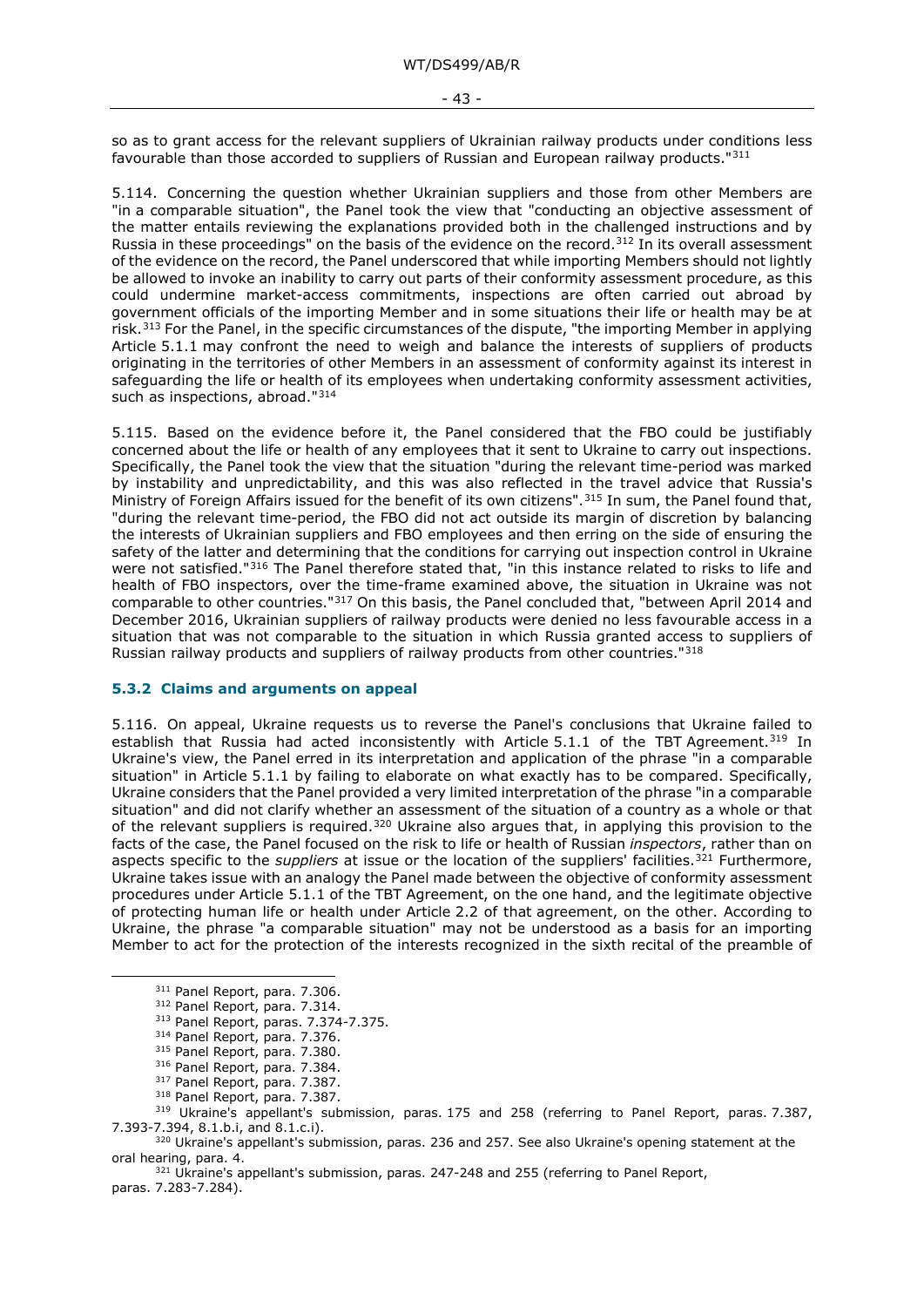- 44 -

the TBT Agreement without the protection of those interests being directly linked to the situation of the suppliers subject to the measures at issue with respect to conditions of access to the conformity assessment procedure. [322](#page-43-0)

5.117. Ukraine further submits that the Panel failed to make an objective assessment of the matter in its analysis of Article 5.1.1 of the TBT Agreement by failing to: (i) accurately determine adequate burden of proof; (ii) apply the correct standard of review; and (iii) conduct an objective assessment of Russia's evidence concerning the security situation in Ukraine in its examination of whether Russia granted to Ukrainian suppliers' access under less favourable conditions in a comparable situation.

5.118. In response, Russia requests us to uphold the Panel's conclusions under Article 5.1.1.[323](#page-43-1) Russia submits that the Panel correctly interpreted and applied the term "in a comparable situation" under Article 5.1.1 of the TBT Agreement.<sup>[324](#page-43-2)</sup> In particular, Russia argues that the "supplier-specific" assessment of comparability suggested by Ukraine is an excessively literal reading of Article 5.1.1. In Russia's view, the negotiating history of Article 5.1.1 strongly suggests that it is the situations in particular countries that should be compared and not those of particular suppliers.<sup>[325](#page-43-3)</sup> Russia considers that, having stated that "whether a situation is comparable must be assessed on a case-by-case basis" $326$  and having scrutinized the evidence on the record in its totality, the Panel arrived at the correct conclusion that "in this instance related to risks to life and health of FBO inspectors ... the situation in Ukraine was not comparable to [that in] other countries." $327$ Regarding the allegation that the Panel erred in drawing an analogy of legitimate objective under Article 2.2 of the TBT Agreement, Russia points out that Ukraine did not refer to particular paragraphs of the Panel Report where the Panel based its decision on the similarity between Articles 2.2 and 5.1.1.<sup>[328](#page-43-6)</sup> In addition, according to Russia, such an analogy is not inferable implicitly from the Panel's reasoning, insofar as the link between those two provisions in the analysis is too remote to consider that the Panel applied the legitimate objective under Article 2.2 to Article 5.1.1 by analogy. [329](#page-43-7)

# **5.3.3 The Panel's interpretation of Article 5.1.1 of the TBT Agreement**

5.119. Article 5.1 of the TBT Agreement provides, in relevant part:

#### *Article 5*

## *Procedures for Assessment of Conformity by Central Government Bodies*

5.1 Members shall ensure that, in cases where a positive assurance of conformity with technical regulations or standards is required, their central government bodies apply the following provisions to products originating in the territories of other Members:

5.1.1 conformity assessment procedures are prepared, adopted and applied so as to grant access for suppliers of like products originating in the territories of other Members under conditions no less favourable than those accorded to suppliers of like products of national origin or originating in any other country, in a comparable situation; access entails suppliers' right to an assessment of conformity under the rules of the procedure, including, when foreseen by this procedure, the possibility to have conformity assessment activities undertaken at the site of facilities and to receive the mark of the system[.]

<span id="page-43-0"></span><sup>&</sup>lt;sup>322</sup> Ukraine's appellant's submission, paras. 252-254. See also Ukraine's opening statement at the oral hearing, para. 20.

<span id="page-43-1"></span><sup>&</sup>lt;sup>323</sup> Russia's appellee's submission, para. 218 (referring to Panel Report, paras. 7.387, 8.1.b.i, and 8.1.c.i).

 $324$  Russia's appellee's submission, para. 203.

<span id="page-43-7"></span><span id="page-43-6"></span><span id="page-43-5"></span><span id="page-43-4"></span><span id="page-43-3"></span><span id="page-43-2"></span><sup>&</sup>lt;sup>325</sup> Russia's appellee's submission, para. 213 (referring to Ukraine's appellant's submission, paras. 240 and 242).

<sup>&</sup>lt;sup>326</sup> Russia's appellee's submission, para. 215 (quoting Panel Report, para. 7.283).

<sup>&</sup>lt;sup>327</sup> Russia's appellee's submission, para. 216 (quoting Panel Report, para. 7.387).

<sup>328</sup> Russia's appellee's submission, para. 210.

<sup>329</sup> Russia's appellee's submission, para. 211.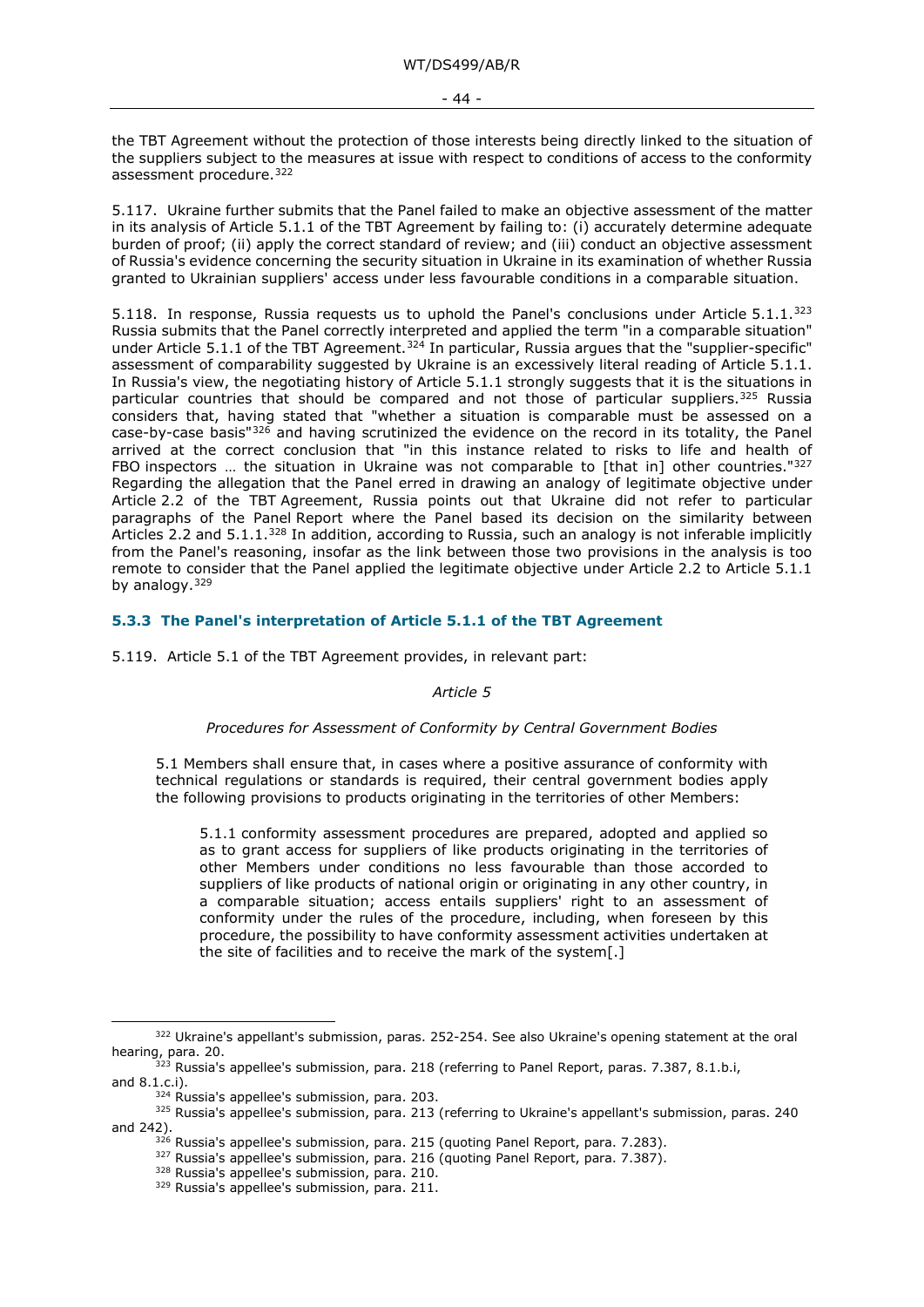- 45 -

5.120. The title of Article 5 of the TBT Agreement indicates that the provision relates to procedures for the assessment of conformity. Obligations therein apply with respect to a Member's "central government bodies" where the Member requires "a positive assurance of conformity" with technical regulations or standards. Conformity assessment procedures are defined in Annex 1.3 to the TBT Agreement as "[a]ny procedure used, directly or indirectly, to determine that relevant requirements in technical regulations or standards are fulfilled". Pursuant to the explanatory note to Annex 1.3, conformity assessment procedures "include, *inter alia*, procedures for sampling, testing and inspection; evaluation, verification and assurance of conformity; registration, accreditation and approval as well as their combinations".

5.121. Article 5.1.1 of the TBT Agreement consists of two clauses. Its first clause establishes a national treatment obligation and a most-favoured nation treatment obligation regarding the conditions of access to an assessment of conformity to suppliers of like products. In particular, the first clause of Article 5.1.1 specifies that conformity assessment procedures are to be prepared, adopted, and applied so as to grant access for suppliers of like products originating in the territories of other Members under conditions no less favourable than those accorded to suppliers of like products of national origin or originating in any other country, in a comparable situation. Article 5.1.1 covers the preparation, adoption, and application of conformity assessment procedures. In turn, the second clause defines "access" for purposes of the obligations in Article 5.1.1 as entailing "suppliers' right to an assessment of conformity under the rules of the procedure, including, when foreseen by this procedure, the possibility to have conformity assessment activities undertaken at the site of facilities and to receive the mark of the system".

5.122. In contrast to other non-discrimination obligations, such as Article III:4 of the GATT 1994 and Article 2.1 of the TBT Agreement, the obligations under Article 5.1.1 of the TBT Agreement attach to the *suppliers* of products as opposed to the product itself. At the same time, Article 5.1 stipulates that all provisions contained in Article 5 shall apply "to products" originating in the territories of other Members. Thus, while it is the *suppliers* that should be granted access to conformity assessment under Article 5.1.1, it is the *products* that receive "a positive assurance of conformity with technical regulations or standards". Moreover, the fact that the adjective "like" attaches to the noun "products" and not to "suppliers" makes clear that the "likeness" requirement in Article 5.1.1 relates to the products. Indeed, the "likeness" of the products at issue is central in defining the scope of the non-discrimination obligations under Article 5.1.1, such that there is no obligation to grant access to conformity assessment under no less favourable conditions, if the products being supplied are not "like". In other words, the products at issue must be in a competitive relationship in the marketplace. Accordingly, the determination of likeness under Article 5.1.1 involves "a determination about the nature and extent of a competitive relationship between and among the products at issue".<sup>[330](#page-44-0)</sup>

5.123. As the second clause of Article 5.1.1 of the TBT Agreement makes clear, the focus of the non-discrimination obligations under Article 5.1.1 is on the *conditions for access* to a conformity assessment granted to suppliers, i.e. on the factors or circumstances under which the opportunity to benefit from conformity assessment is accorded to those suppliers. Article 5.1.1 prohibits the granting of access to conformity assessment under less favourable conditions for suppliers of like products originating in the territories of other Members, as compared to suppliers of like products of national origin or originating in any other country.[331](#page-44-1) It thus requires an assessment of whether the conditions for access to conformity assessment granted by the regulating Member to suppliers of domestic or third-country products modify the conditions of competition to the detriment of suppliers of like imported products.<sup>[332](#page-44-2)</sup>

5.124. In addition, the national treatment and most-favoured nation treatment obligations in Article 5.1.1 are qualified by the phrase "in a comparable situation". The word "comparable" is defined as "[a]ble to be compared, capable of comparison".<sup>[333](#page-44-3)</sup> Two things can be considered to be comparable "when there are sufficient similarities between the things that are compared as to make

<sup>330</sup> See, for Article 2.1 of the TBT Agreement, Appellate Body Report, *US – Clove Cigarettes*, para. 120.

<span id="page-44-1"></span><span id="page-44-0"></span><sup>&</sup>lt;sup>331</sup> Similarly to Article I:1 of the GATT 1994, Article 5.1.1 extends the non-discrimination requirement to granting access under conditions no less favourable between suppliers from a WTO Member and suppliers of like products from "any other country".

<span id="page-44-2"></span><sup>332</sup> See, for Article III:4 of the GATT 1994, Appellate Body Report, *Korea – Various Measures on Beef*, para. 137.

<span id="page-44-3"></span><sup>333</sup> Oxford English Dictionary online, definition of "comparable", https://www.oed.com/view/Entry/37424.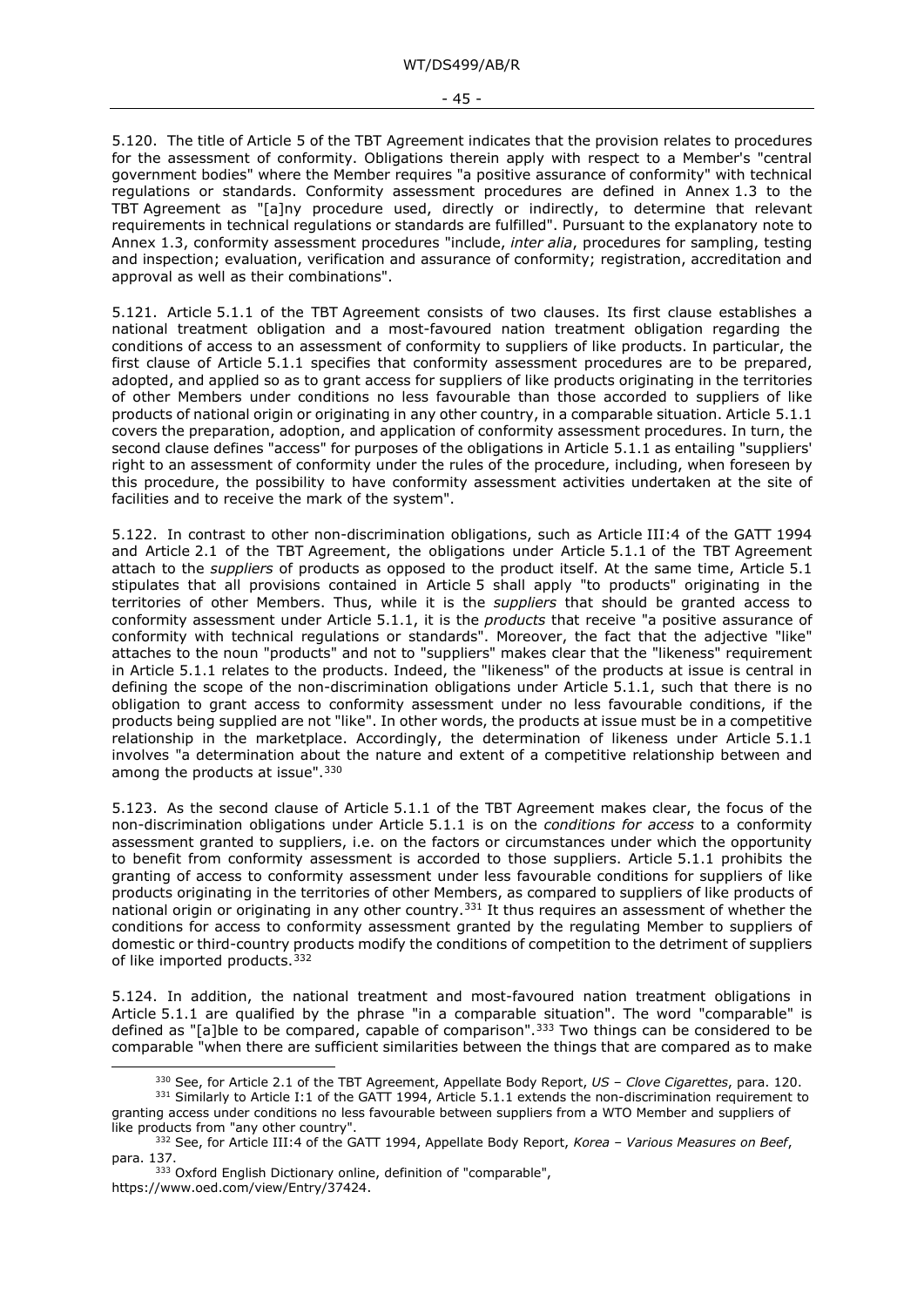that comparison worthy or meaningful".<sup>[334](#page-45-0)</sup> Turning to the word "situation", we recall that the obligations under Article 5.1.1 of the TBT Agreement concern the conditions for granting access to conformity assessment for suppliers of like products. Thus, even though the word "situation" could potentially encompass a large number of factors on the basis of which a comparison could be made, the factors relevant for purposes of establishing the existence of a "comparable situation" under Article 5.1.1 would be those with a bearing on the conditions for granting access to conformity assessment in a particular case.<sup>[335](#page-45-1)</sup> Moreover, the second clause of Article 5.1.1 describes access as "suppliers' right to an assessment of conformity *under the rules of the procedure*".<sup>[336](#page-45-2)</sup> Since this procedure sets out the conditions for access to conformity assessment in a particular case, its rules will also be relevant for defining the universe of situations to be compared.

5.125. Being placed at the end of the first clause of Article 5.1.1 of the TBT Agreement and separated by a comma from the rest of the clause, the words "in a comparable situation" relate to the entire phrase "so as to grant access for suppliers … under conditions no less favourable", and not only to the phrase "in any other country" or the "suppliers of like products". Thus, "in a comparable situation" is not limited to qualifying only the suppliers or countries from which the like products originate, rather it qualifies the entire requirement to grant access to suppliers of like products under no less favourable conditions. This indicates that whether a situation is "comparable" for purposes of Article 5.1.1 should be assessed in relation to the measure at issue granting access to conformity assessment to suppliers of like products and in light of the particular circumstances of each case. In addition, we consider that the function of conformity assessment procedures, which is to determine that relevant requirements in technical regulations or standards are fulfilled, as indicated in Annex 1.3 to the TBT Agreement, provides some guidance for the determination of a "comparable situation".<sup>[337](#page-45-3)</sup> In light of this function, factors that impact the ability of Members to make a determination that relevant requirements in technical regulations or standards are fulfilled may be relevant in the inquiry of "a comparable situation".

5.126. We further note that the obligations under Article 5.1.1 concern "access for *suppliers* of like products"[338](#page-45-4) to conformity assessment. Moreover, the second clause of Article 5.1.1 defines "access" as "*suppliers'* right to an assessment of conformity".<sup>[339](#page-45-5)</sup> It is therefore the suppliers of like products that are entitled to an assessment of conformity under the rules of the procedure and under conditions no less favourable. The second clause of Article 5.1.1 further specifies that this includes, when foreseen by the conformity assessment procedure at issue, "the possibility to have conformity assessment activities undertaken at the site of facilities and to receive the mark of the system". This language in the second clause of Article 5.1.1 reaffirms the provision's focus on the suppliers and the modalities of their right of access to conformity assessment. The focus on the situation of suppliers in Article 5.1.1 is different from provisions containing similar language, for instance the reference to "countries where the same conditions prevail" in the *chapeau* of Article XX of the GATT 1994, and "Members where identical or similar conditions prevail" in Article 2.3 of the Agreement on the Application of Sanitary and Phytosanitary Measures (SPS Agreement), both of which qualify requirements that measures do not constitute a means of arbitrary or unjustifiable discrimination. Whereas the *chapeau* of Article XX of the GATT 1994 relates to "countries" and Article 2.3 of the SPS Agreement to "Members", Article 5.1.1 of the TBT Agreement specifically

<sup>334</sup> Appellate Body Report, *US – Anti-Dumping and Countervailing Duties (China)*, para. 476.

<span id="page-45-1"></span><span id="page-45-0"></span><sup>&</sup>lt;sup>335</sup> In the context of the *chapeau* of Article XX of the GATT 1994, the Appellate Body similarly observed that while the term "conditions" could "potentially encompass a number of circumstances facing a country", in the specific context in which that term appears in the *chapeau* "only 'conditions' that are *relevant* for the purpose of establishing arbitrary or unjustifiable discrimination in the light of the specific character of the measure at issue and the circumstances of a particular case should be considered". (Appellate Body Reports, *EC – Seal Products*, para. 5.299 (italics original; bold omitted))

<sup>336</sup> Emphasis added.

<span id="page-45-3"></span><span id="page-45-2"></span><sup>&</sup>lt;sup>337</sup> We note that, differently from technical regulations or standards, which may pursue various legitimate objectives, the function of conformity assessment procedures is to ensure that the underlying technical regulations or standards are complied with. That the function of conformity assessment procedures is limited to ensuring compliance is also confirmed by Article 5.1.2 of the TBT Agreement, which requires that conformity assessment procedures not be more strict or applied more strictly than is necessary "to give the importing Member adequate confidence that products conform with the applicable technical regulations or standards".

<span id="page-45-5"></span><span id="page-45-4"></span><sup>338</sup> Emphasis added.

<sup>339</sup> Emphasis added.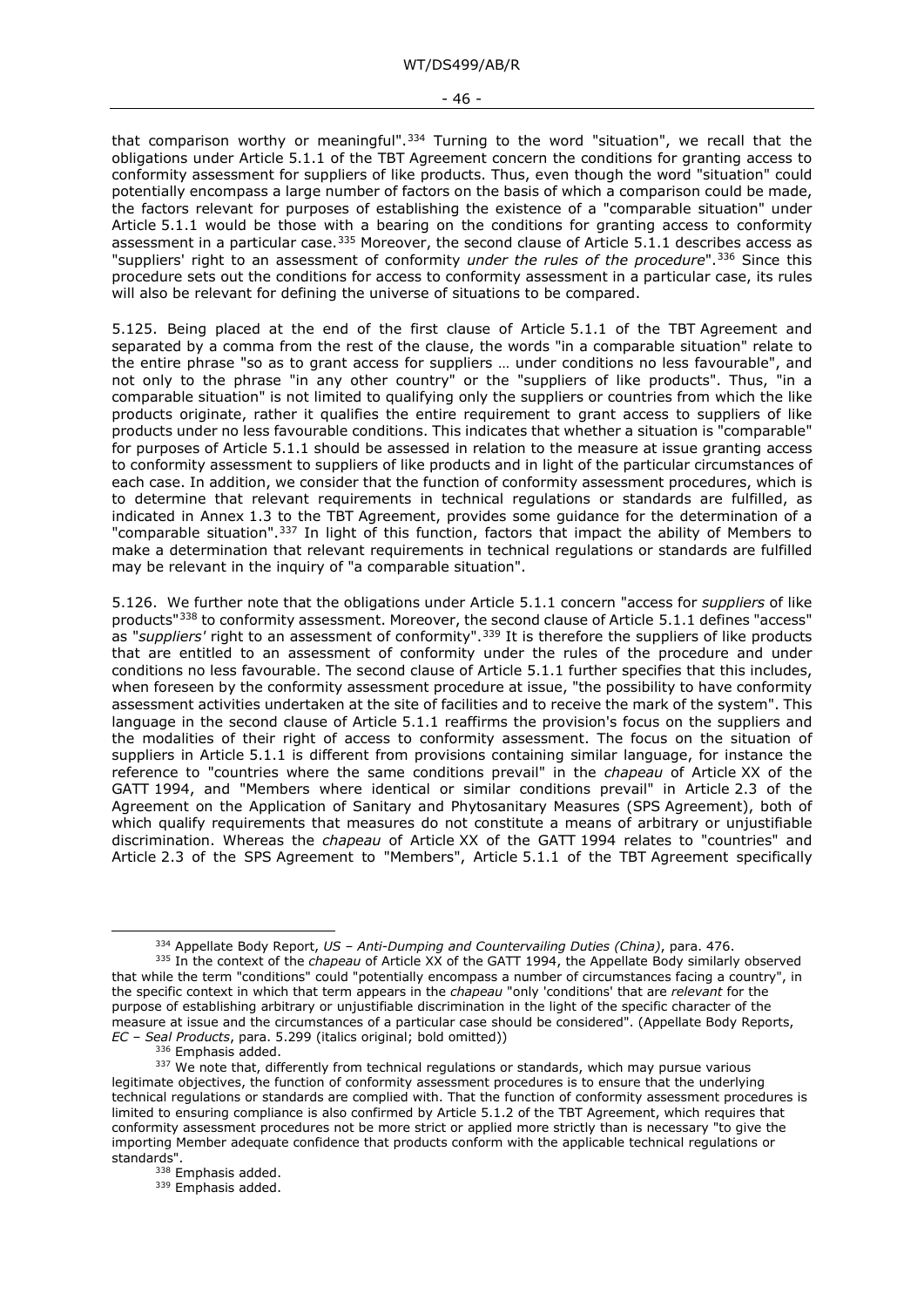refers to "suppliers".<sup>[340](#page-46-0)</sup> The text of Article 5.1.1 therefore makes clear that comparability of the situations has to be assessed by reference to the "suppliers", and thus takes account of the fact that conditions of access to conformity assessment may vary within a country.

5.127. We note Russia's view that the negotiating history of Article 5.1.1 of the TBT Agreement suggests that it is the situations *in particular countries* that should be compared and *not the suppliers*.[341](#page-46-1) Specifically, Russia points out that the initial drafts of Article 5.1.1 did not contain the qualifying phrase "in a comparable situation", which was introduced later in the negotiations and specifically after the words "in any other country".<sup>[342](#page-46-2)</sup> This, according to Russia, "reveals the intention of the drafter[s] to qualify and narrow down the scope of application of the no less favourable treatment provisions" of Article  $5.1.1^{343}$ , and implies that "it is the situations in particular countries that should be compared and not the suppliers."<sup>[344](#page-46-4)</sup> We agree with Russia that the phrase "in a comparable situation" in Article 5.1.1 qualifies the scope of the obligations in that provision to accord no less favourable conditions of access to conformity assessment. However, the introduction of this phrase as a qualification of the obligations under Article 5.1.1 does not suggest an analysis of comparability on a country-wide or supplier-specific basis. As observed above, we understand the phrase "in a comparable situation", inserted after the comma in the first clause of Article 5.1.1, to limit the scope of the non-discrimination obligations by requiring an assessment of factors relating to the *suppliers* of like products, for purposes of determining whether access has been granted under conditions no less favourable. Therefore, while factors relating to an entire country may be relevant in determining the existence of a "comparable situation", the text of Article 5.1.1 makes clear that such country-wide factors have to affect the specific suppliers at issue. In our view, had the intention of the drafters been to mandate an assessment of a "comparable situation" by reference only to the situation in a country, to the exclusion of the situation of suppliers, they would not have inserted the comma in the text of the first clause of Article 5.1.1. Therefore, while the "comparable situation" analysis may rely on country-wide factors, such factors would ultimately have to apply to the suppliers at issue, in order to be relevant to the question whether "access for *suppliers* of like products"[345](#page-46-5) has been granted under conditions less favourable.

5.128. In light of the above, the assessment of whether access is granted under conditions no less favourable "in a comparable situation" within the meaning of Article 5.1.1 of the TBT Agreement should focus on factors with a bearing on the conditions for granting access to conformity assessment in that specific case and the ability of the regulating Member to ensure compliance with the requirements in the underlying technical regulation or standard. In a particular case, such an assessment may involve the analysis of various factors, including the rules of the conformity assessment procedure; whether its preparation, adoption, or application is challenged; the nature of the products at issue; and the situation in a particular country or supplier. Nevertheless, the relevant factors for determining the existence of a "comparable situation" should ultimately relate to the Member's ability to make a positive assurance of conformity with respect to the specific suppliers of like products at issue, such that if no comparable situation existed for these suppliers, the obligation to grant non-discriminatory access to conformity assessment would not apply to them. In all instances, this analysis has to be made on a case-by-case basis in light of the measure at issue and the particular circumstances of the case.

5.129. We now turn to review the Panel's analysis under Article 5.1.1 of the TBT Agreement. With respect to the Panel's interpretation, Ukraine argues that the Panel failed to elaborate on what exactly has to be compared for purposes of interpreting the phrase "in a comparable situation" in Article 5.1.1. Specifically, Ukraine considers that the Panel provided a very limited interpretation of the phrase and did not clarify whether an assessment of the situation of a country as a whole or that of the relevant suppliers is required.<sup>[346](#page-46-6)</sup>

<sup>344</sup> Russia's appellee's submission, para. 160.

<span id="page-46-0"></span><sup>&</sup>lt;sup>340</sup> We further note that, while Article 5.1.1 of the TBT Agreement imposes affirmative obligations on Members with respect to conformity assessment procedures, Article XX of the GATT 1994 establishes exceptions to obligations under the GATT 1994.

<sup>&</sup>lt;sup>341</sup> Russia's appellee's submission, para. 213 (referring to Ukraine's appellant's submission, paras. 240

<span id="page-46-3"></span><span id="page-46-2"></span><span id="page-46-1"></span>and 242).<br> $342$  Russia's appellee's submission, paras. 158-159. (fn omitted)

<sup>343</sup> Russia's appellee's submission, para. 159.

<sup>345</sup> Emphasis added.

<span id="page-46-6"></span><span id="page-46-5"></span><span id="page-46-4"></span><sup>346</sup> Ukraine's appellant's submission, paras. 236 and 257. See also Ukraine's opening statement at the oral hearing, para. 4.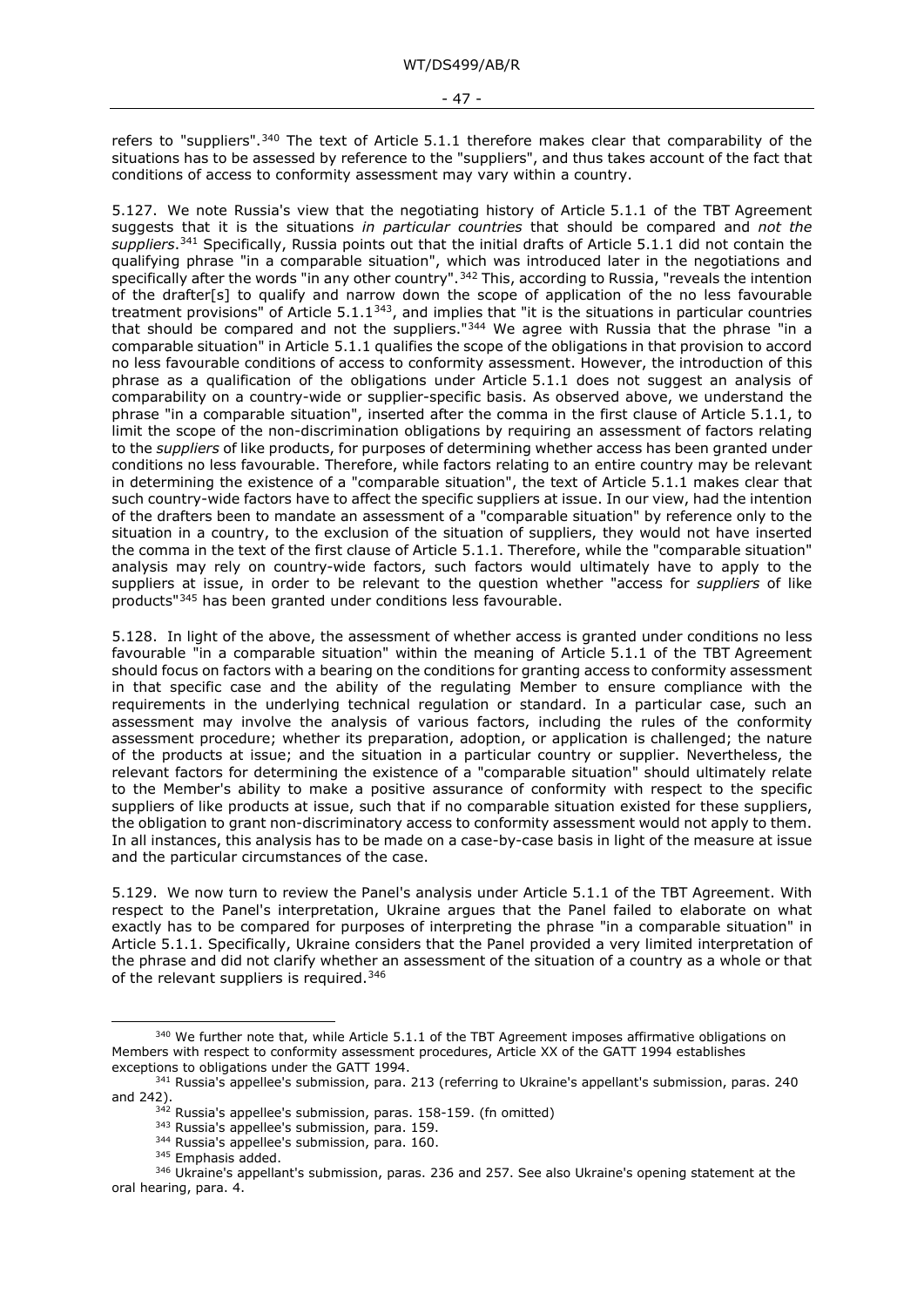#### - 48 -

5.130. The Panel began its analysis by noting that Article 5.1.1 of the TBT Agreement establishes obligations to provide national treatment and most-favoured nation treatment with regard to access for suppliers from other Members to covered conformity assessment procedures of importing Members.[347](#page-47-0) Regarding the "like products" analysis, the Panel observed that the text of Article 5.1.1 defines the product scope of the non-discrimination obligations and considered that the same criteria that are applied for determining whether products are "like" in the context of Article 2.1 of the TBT Agreement are applicable in the context of Article 5.1.1.[348](#page-47-1) With regard to whether the importing Member grants access for suppliers under conditions less favourable, the Panel noted that differential access conditions would be relevant under Article 5.1.1 if they modified the conditions of competition, or competitive opportunities, among relevant suppliers of like products to the detriment of suppliers of the complaining Member.<sup>[349](#page-47-2)</sup> The Panel recalled that Ukraine challenged only the application of a conformity assessment procedure to particular Ukrainian suppliers, and not the procedure as such.[350](#page-47-3) Thus, according to the Panel, less favourable access conditions would exist "where the importing Member denies or limits the right or possibility of a supplier of another Member to have conformity assessment activities undertaken under the rules of the applicable conformity assessment procedure, either in respect of the entire conformity assessment procedure or any of its relevant parts, but does not deny or limit the right or possibility of access of another supplier of a like product from the importing Member or any other country".<sup>[351](#page-47-4)</sup>

5.131. Finally, the Panel noted that the phrase "in a comparable situation" qualifies the preceding part of the first clause of Article 5.1.1, and therefore "warrants a comparison of differential conditions of access with a view to determining whether the less favourable conditions of access are being granted despite the situation being comparable".<sup>[352](#page-47-5)</sup> With respect to the relevant factors that render a situation comparable or not, the Panel observed the second clause of Article 5.1.1 makes clear that the relevant context of the phrase is that of assessing conformity under the rules of the procedure and conducting conformity assessment activities. The Panel also considered the context of Articles 5.1.2 and 5.2.7 of and Annex 1.3 to the TBT Agreement. Accordingly, for the Panel, "aspects of a situation that have a bearing on, for instance, the ability of the importing Member to undertake such activities under the rules of the procedure with adequate confidence would, in principle, seem to be relevant." In the Panel's view, "the relevant aspects of a situation would include aspects specific to the suppliers who are claimed to have been granted access under less favourable conditions or to the location of the suppliers' facilities." The Panel concluded that, "[i]n all events, whether a situation is comparable must be assessed on a case-by-case basis and in the light of the relevant rules of the conformity assessment procedure and other evidence on record."[353](#page-47-6)

5.132. We begin by noting that the Panel's understanding of "like products" and "access … under conditions no less favourable" is consonant with our interpretation above. Specifically, as observed, even though the obligation under Article 5.1.1 attaches to the *suppliers* of products as opposed to the product itself, the "likeness" of the products at issue is central in defining the scope of the non-discrimination obligations under Article 5.1.1. Accordingly, the determination of likeness under Article 5.1.1, similarly to that under Article III:4 of the GATT 1994 and Article 2.1 of the TBT Agreement, involves a determination of the nature and extent of a competitive relationship between and among the products at issue. We also noted that Article 5.1.1 requires an assessment of whether the *conditions for access* to conformity assessment granted by the regulating Member to suppliers of domestic or third-country products modify the conditions of competition to the detriment of suppliers of like imported products.<sup>[354](#page-47-7)</sup>

5.133. The Panel's finding that the phrase "in a comparable situation" contains a qualification of the obligation to grant access to conformity assessment procedures to suppliers under conditions no less favourable<sup>[355](#page-47-8)</sup> is also in line with our interpretation of Article 5.1.1 of the TBT Agreement. The Panel correctly recognized that, in determining whether a situation is comparable, such that no less favourable access conditions must be granted, "it is necessary to identify relevant factors that render

<sup>347</sup> Panel Report, para. 7.248.

<sup>348</sup> Panel Report, para. 7.254.

<sup>349</sup> Panel Report, para. 7.260.

<sup>350</sup> Panel Report, para. 7.261.

<sup>351</sup> Panel Report, para. 7.261.

<sup>352</sup> Panel Report, para. 7.282.

<sup>353</sup> Panel Report, para. 7.283.

<span id="page-47-8"></span><span id="page-47-7"></span><span id="page-47-6"></span><span id="page-47-5"></span><span id="page-47-4"></span><span id="page-47-3"></span><span id="page-47-2"></span><span id="page-47-1"></span><span id="page-47-0"></span><sup>354</sup> See, for Article III:4 of the GATT 1994, Appellate Body Report, *Korea – Various Measures on Beef*, para. 137.

<sup>355</sup> Panel Report, para. 7.282.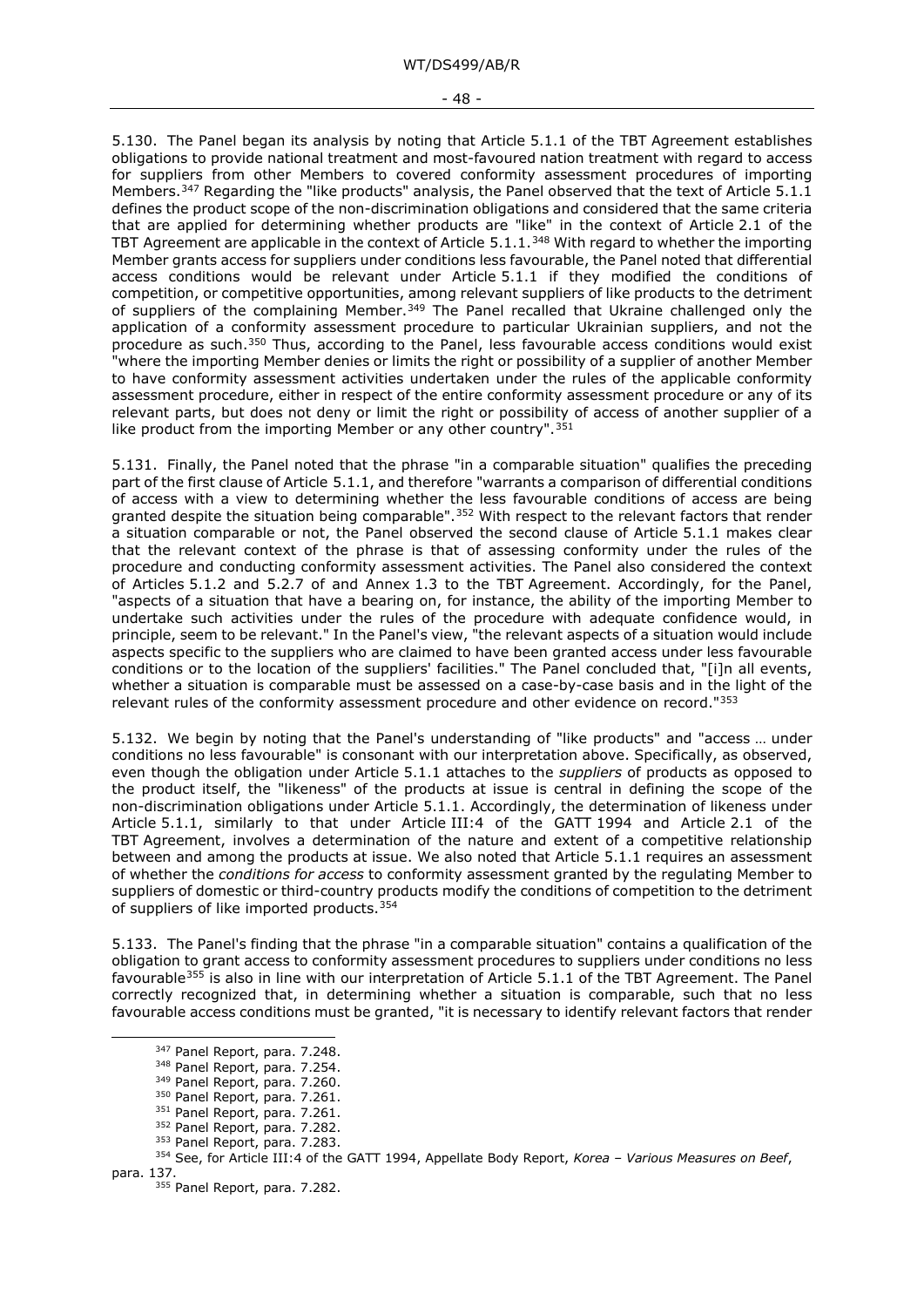#### - 49 -

a situation comparable or not." $356$  As the Panel observed, the relevant context for such an assessment is that of assessing conformity under the rules of the procedure and conducting conformity assessment activities.<sup>[357](#page-48-1)</sup> Above we similarly found that, even though the word "situation" could potentially encompass a large number of factors on the basis of which a comparison could be made, the factors relevant for purposes of establishing the existence of a "comparable situation" would be those with a bearing on the conditions for granting access to conformity assessment in a particular case. The Panel further noted that relevant factors would include the ability of the importing Member to undertake conformity assessment activities under the rules of the procedure with adequate confidence. Indeed, in light of the function of conformity assessment procedures to ensure that the underlying technical regulation or standard is complied with, factors that may impact the ability of the importing Member to make such a determination would be relevant in the inquiry of "a comparable situation". We also agree with the Panel that the relevant aspects of a situation would include "aspects specific to the suppliers who are claimed to have been granted access under less favourable conditions or to the location of the suppliers' facilities".<sup>[358](#page-48-2)</sup> In our analysis above, we similarly concluded that under Article 5.1.1 it is the suppliers of like products that are entitled to an assessment of conformity under the rules of the procedure and under conditions no less favourable.

5.134. Ukraine argues that "if the situation of suppliers in one country presents common elements and is not 'totally' different from the situation of suppliers in another country, they are to be regarded as 'comparable' under Article 5.1.1."<sup>[359](#page-48-3)</sup> In this regard, Ukraine relies on the Appellate Body's statement made in the context of Article 5.5 of the SPS Agreement.<sup>[360](#page-48-4)</sup> In our view, in stating that "[i]f the situations proposed to be examined are *totally* different from one another, they would not be rationally comparable"<sup>361</sup>, the Appellate Body was not addressing what constitutes a "comparable" situation, but rather explaining when it would not be possible to begin examining whether two different situations are comparable. It does not follow from this statement that situations that are not totally different are necessarily comparable. Moreover, the term "comparable situation" in Article 5.1.1 of the TBT Agreement is not the same as the term "different situations" in Article 5.5 of the SPS Agreement.<sup>362</sup>

5.135. In light of the above, it appears that, in its interpretation of Article 5.1.1 of the TBT Agreement, the Panel outlined a number of factors that may be relevant in determining the existence of a "comparable situation", and in particular recognized the relevance of factors specific to the suppliers at issue. Furthermore, the Panel correctly concluded that whether a situation is comparable must be assessed on a case-by-case basis and in light of the relevant rules of the conformity assessment procedure and other evidence on the record.<sup>[363](#page-48-7)</sup> In our view, the Panel thus adequately set out the interpretative framework of Article 5.1.1, and we do not see that, in its interpretation of Article 5.1.1, the Panel "completely followed the lead" of the respondent's arguments<sup>[364](#page-48-8)</sup> or "made [an] incomplete conclusion concerning 'in a comparable situation'".<sup>[365](#page-48-9)</sup>

5.136. In sum, we do not consider that the Panel erred in its interpretation of the phrase "in a comparable situation" in Article 5.1.1 of the TBT Agreement by failing to elaborate on what has to be compared in establishing the existence of a comparable situation.

<sup>356</sup> Panel Report, para. 7.283. (fn omitted)

<sup>357</sup> Panel Report, para. 7.283.

<sup>358</sup> Panel Report, para. 7.283.

<sup>&</sup>lt;sup>359</sup> Ukraine's appellant's submission, para. 242 (quoting Panel Report, para. 7.276).

<span id="page-48-4"></span><span id="page-48-3"></span><span id="page-48-2"></span><span id="page-48-1"></span><span id="page-48-0"></span><sup>360</sup> In *EC – Hormones*, the Appellate Body observed that "[t]he situations exhibiting differing levels of protection cannot … be compared unless they are comparable, that is, unless they present some common element or elements sufficient to render them comparable", and that "[i]f the situations proposed to be examined are *totally* different from one another, they would not be rationally comparable and the differences in levels of protection cannot be examined for arbitrariness." (Appellate Body Report, *EC – Hormones*, para. 217 (emphasis original))

<sup>361</sup> Appellate Body Report, *EC – Hormones*, para. 217. (emphasis original)

<span id="page-48-9"></span><span id="page-48-8"></span><span id="page-48-7"></span><span id="page-48-6"></span><span id="page-48-5"></span><sup>&</sup>lt;sup>362</sup> The first sentence of Article 5.5 of the SPS Agreement provides that "[w]ith the objective of achieving consistency in the application of the concept of appropriate level of sanitary or phytosanitary protection against risks to human life or health, or to animal and plant life or health, each Member shall avoid arbitrary or unjustifiable distinctions in the levels it considers to be appropriate in different situations, if such distinctions result in discrimination or a disguised restriction on international trade."

<sup>363</sup> Panel Report, para. 7.283.

<sup>364</sup> Ukraine's appellant's submission, para. 255.

<sup>365</sup> Ukraine's appellant's submission, para. 257.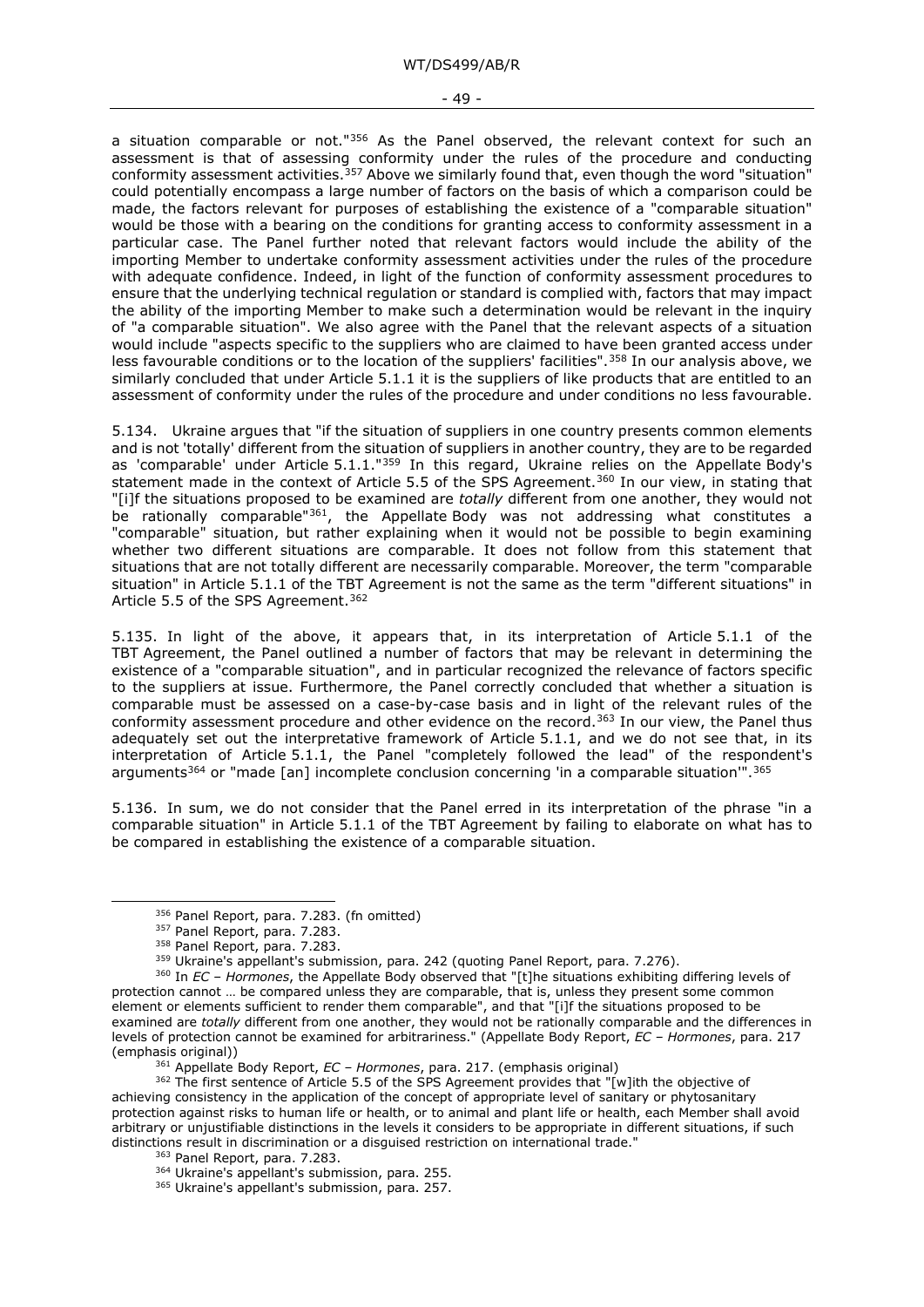#### - 50 -

### **5.3.4 The Panel's application of Article 5.1.1 of the TBT Agreement**

5.137. Ukraine argues that in its analysis the Panel relied on general considerations regarding the political or internal security situation in Ukraine that had no bearing on the situation of the relevant suppliers whose certificates were suspended or rejected.<sup>[366](#page-49-0)</sup> Ukraine specifically takes issue with the focus of the Panel assessment on the risk to life or health of Russian *inspectors*, rather than on aspects specific to the *suppliers* at issue or the location of the suppliers' facilities.[367](#page-49-1) In Ukraine's view, the Panel should have compared the situations of the specific suppliers whose certificates were suspended or applications rejected by the FBO with the situations of suppliers of like products originating in Russia and other countries, as opposed to accepting the relevance of general considerations regarding the security situation in Ukraine that had no bearing on the situation of the relevant suppliers.<sup>[368](#page-49-2)</sup> Furthermore, Ukraine takes issue with an analogy the Panel made between the function of conformity assessment procedures under Article 5.1.1 of the TBT Agreement, on the one hand, and the legitimate objective of protecting human life and health under Article 2.2 of that agreement, on the other. According to Ukraine, the phrase "a comparable situation" may not be understood as a basis for an importing Member to act for the protection of the interests recognized in the sixth recital of the preamble of the TBT Agreement unless the protection of those interests is directly linked to the situation of the suppliers subject to the measures at issue.<sup>369</sup>

5.138. The Panel examined the reasons provided by Russia in support of its view that the situation of suppliers of Ukrainian railway products was not comparable to that of suppliers of Russian railway products and of suppliers of railway products from other countries.<sup>[370](#page-49-4)</sup> In particular, the Panel reviewed the arguments and evidence submitted by the parties in support of their assertions regarding the existence of uncertainty with respect to the safety and security of FBO employees travelling to Ukraine to conduct inspections, namely: (i) incidents in several places in Ukraine and anti-Russian sentiment; (ii) Russian citizens visiting Ukraine between 2013 and 2016; (iii) report of the Office of the United Nations High Commissioner for Human Rights (OHCHR Report); (iv) visits to Ukraine by inspectors from other countries between 2014 and 2017; (v) Russia's Ministry of Foreign Affairs travel advice on Ukraine; (vi) declaration from FBO employees refusing to visit Ukraine; and (vii) communications from Ukrainian producers to the FBO offering enhanced security conditions.[371](#page-49-5) Following its review of individual pieces of evidence, the Panel undertook an overall assessment of the evidence, and ultimately found that "in this instance related to risks to life and health of FBO inspectors, over the time-frame examined above, the situation in Ukraine was not comparable to other countries."[372](#page-49-6)

5.139. Above, we found that the question under Article 5.1.1 of the TBT Agreement is whether "access for *suppliers* of like products" has been granted under conditions less favourable and that "access" is defined as "*suppliers'* right to an assessment of conformity".[373](#page-49-7) Since it is the suppliers of like products that are entitled to access to an assessment of conformity under no less favourable conditions and even though factors that more generally apply to an entire country may be relevant to the inquiry of whether a "comparable situation" exists, such factors should ultimately pertain to or affect the specific suppliers of like products to which the conditions for access to conformity assessment granted by the importing Member relate. With these considerations in mind, we turn to the Panel's application of Article 5.1.1 to the facts of the present case.

5.140. We observe that, while in its interpretation of Article 5.1.1 the Panel clearly stated that the relevant aspects of a situation would include aspects specific to the suppliers who are claimed to have been granted access under less favourable conditions or to the location of the suppliers'

<span id="page-49-0"></span><sup>366</sup> Ukraine's appellant's submission, paras. 247-248 and 255. See also Ukraine's opening statement at the oral hearing, para. 8.<br>
<sup>367</sup> Ukraine's appellant's submission, paras. 247-248.

<sup>&</sup>lt;sup>367</sup> Ukraine's appellant's submission, paras. 247-248.<br><sup>368</sup> Ukraine's opening statement at the oral hearing, para. 8.

<span id="page-49-3"></span><span id="page-49-2"></span><span id="page-49-1"></span><sup>&</sup>lt;sup>369</sup> Ukraine's appellant's submission, paras. 252-254. See also Ukraine's opening statement at the oral hearing, para. 20.

 $^{\circ}$  Panel Report, para. 7.314.

<span id="page-49-7"></span><span id="page-49-6"></span><span id="page-49-5"></span><span id="page-49-4"></span><sup>&</sup>lt;sup>371</sup> Panel Report, section 7.3.2.2.4.2. The Panel further considered Russia's arguments regarding the existence of restrictions on Russian citizens entering Ukraine (i.e. automatic prosecution in Ukraine of Russian citizens who visited Crimea after April 2014 and restriction on the entry to Ukraine of Russian male citizens aged between 16 and 60). (Ibid., section 7.3.2.2.4.3) However, the Panel found that the evidence before it did not confirm the existence of such restrictions. (Ibid., paras. 7.361 and 7.369)

<sup>372</sup> Panel Report, para. 7.387.

<sup>373</sup> Emphasis added.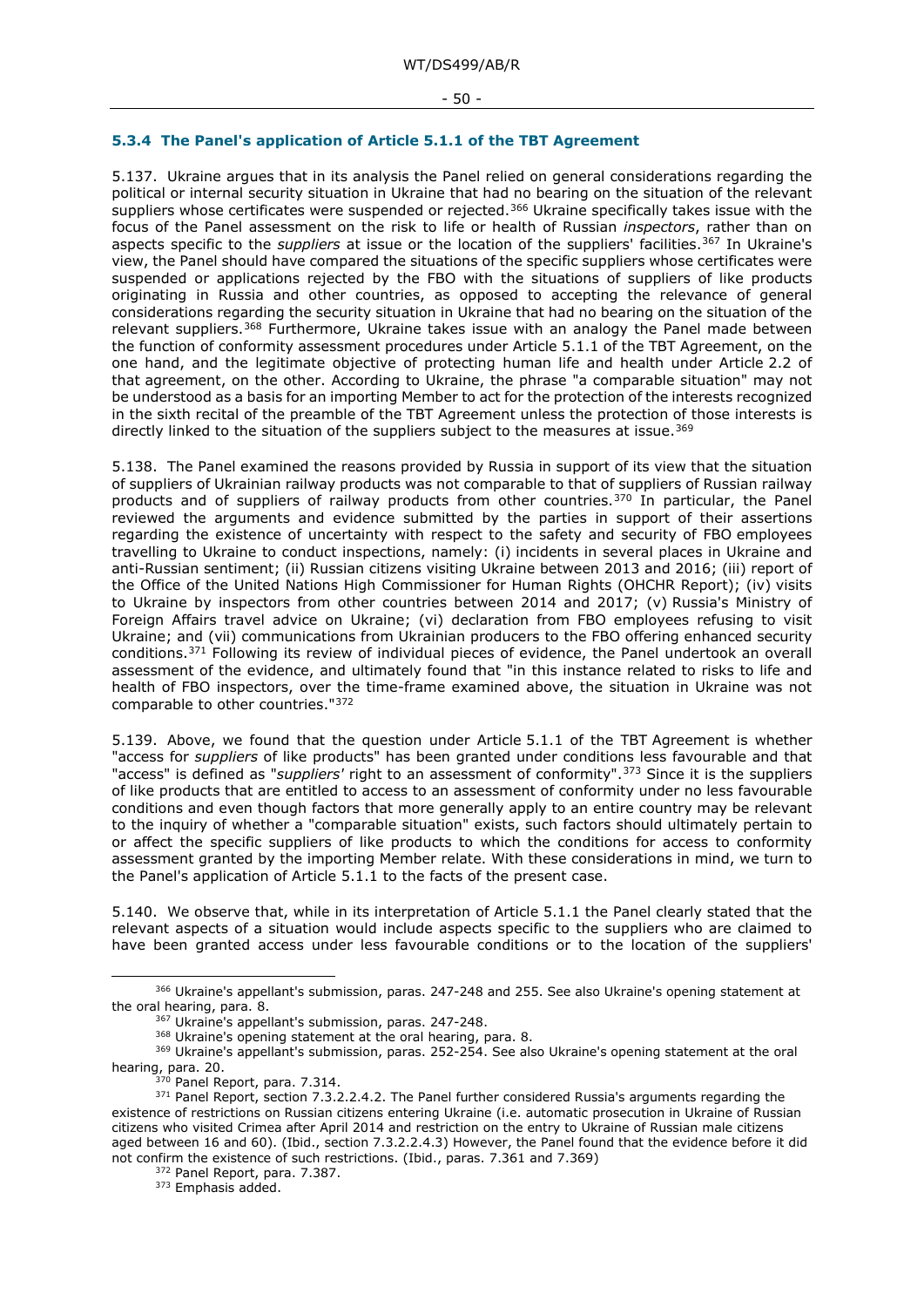#### - 51 -

facilities[374,](#page-50-0) in its assessment of the evidence on the record the Panel made only limited references to relevant factors relating to the specific suppliers at issue, such as the location of the suppliers' facilities. Importantly, while the Panel focused its analysis on the security situation in Ukraine in general, it did not assess the evidence on the record with a view to determining how the security situation related to the specific suppliers at issue. In fact, only in examining the set of press articles reflecting incidents in several places in Ukraine and anti-Russian sentiment did the Panel refer to the regions of the relevant suppliers.<sup>[375](#page-50-1)</sup> However, even in that context, and in drawing conclusions from the evidence in the press articles, the Panel did not clearly distinguish between incidents in the regions where the relevant suppliers were located and incidents in other regions.[376](#page-50-2) The rest of the Panel's analysis was based on the existence of security concerns and anti-Russian sentiment in Ukraine in general and not in the specific regions where the relevant suppliers were located.<sup>[377](#page-50-3)</sup> Thus, in applying Article 5.1.1 to the facts of the case and in examining factors relevant for establishing the existence of a "comparable situation" in the particular circumstances at issue, the Panel did not in fact focus, as it stated in its interpretation, on "aspects specific to the suppliers who are claimed to have been granted access under less favourable conditions or to the location of the suppliers' facilities" and relied instead on information on the record concerning the general security situation in Ukraine.[378](#page-50-4)

5.141. As we see it, evidence concerning an entire country may provide a basis for concluding that a conformity assessment procedure cannot be conducted in any part of the country, e.g. when its entire territory is affected by a natural disaster or an armed conflict that has an impact on the situation of specific suppliers. Evidence of risk for the security of governmental employees, as opposed to actual incidents relating to the security of those employees, may also be probative in this regard. However, as noted above, the language in Article 5.1.1 makes clear that comparability of the situations has to be assessed by reference to the "suppliers", thus taking account of the fact that conditions of access to conformity assessment may vary within a country. Therefore, the existence of a "comparable situation" must be established on the basis of evidence pertaining to the specific suppliers of like products to which the conditions for access to conformity assessment granted by the importing Member relate. In the present case, we do not see that, in making this assessment, the Panel sufficiently considered the situation of the specific suppliers at issue or the regions where the relevant suppliers were located or provided an explanation as to how the evidence on the record concerning the existence of security concerns and anti-Russian sentiment in Ukraine in general related to these regions and suppliers.

5.142. Furthermore, in its overall assessment of the evidence, the Panel referred to the importance of protecting human life and health and noted that "responsive and responsible governments can and may take such vital interests of their citizens into account when determining whether their government officials can carry out inspections abroad."<sup>[379](#page-50-5)</sup> Notably, the Panel observed that:

[I]n the specific circumstances of a dispute such as ours, the importing Member in applying Article 5.1.1 may confront the need to weigh and balance the interests of suppliers of products originating in the territories of other Members in an assessment of conformity against its interest in *safeguarding the life or health of its employees* when undertaking conformity assessment activities, such as inspections, abroad. As noted, the protection of human life and health is a *vital interest*. However, there must be a rational relationship between the need to protect the life and health of inspectors travelling abroad and the situation prevailing in the country where inspections are to be carried out. In our view, the importing Member in principle benefits from a *margin of discretion* in carrying out such a weighing and balancing of interests, as appropriate to the circumstances, which include the importance of the interests at stake.<sup>[380](#page-50-6)</sup>

<span id="page-50-2"></span><span id="page-50-1"></span><span id="page-50-0"></span>5.143. We note that the Panel recognized the necessity of "a rational relationship between the need to protect the life and health of inspectors travelling abroad and the situation prevailing in the country where inspections are to be carried out".[381](#page-50-7) As we understand it, the Panel therefore did not

<sup>374</sup> Panel Report, para. 7.283.

<sup>375</sup> See Panel Report, paras. 7.329-7.331 and 7.335.

<sup>376</sup> Panel Report, para. 7.336.

<span id="page-50-3"></span><sup>377</sup> See Panel Report, paras. 7.337-7.356.

<span id="page-50-4"></span><sup>378</sup> Panel Report, para. 7.283.

<span id="page-50-5"></span><sup>379</sup> Panel Report, para. 7.375.

<span id="page-50-6"></span><sup>380</sup> Panel Report, para. 7.376. (emphasis added)

<span id="page-50-7"></span><sup>381</sup> Panel Report, para. 7.376.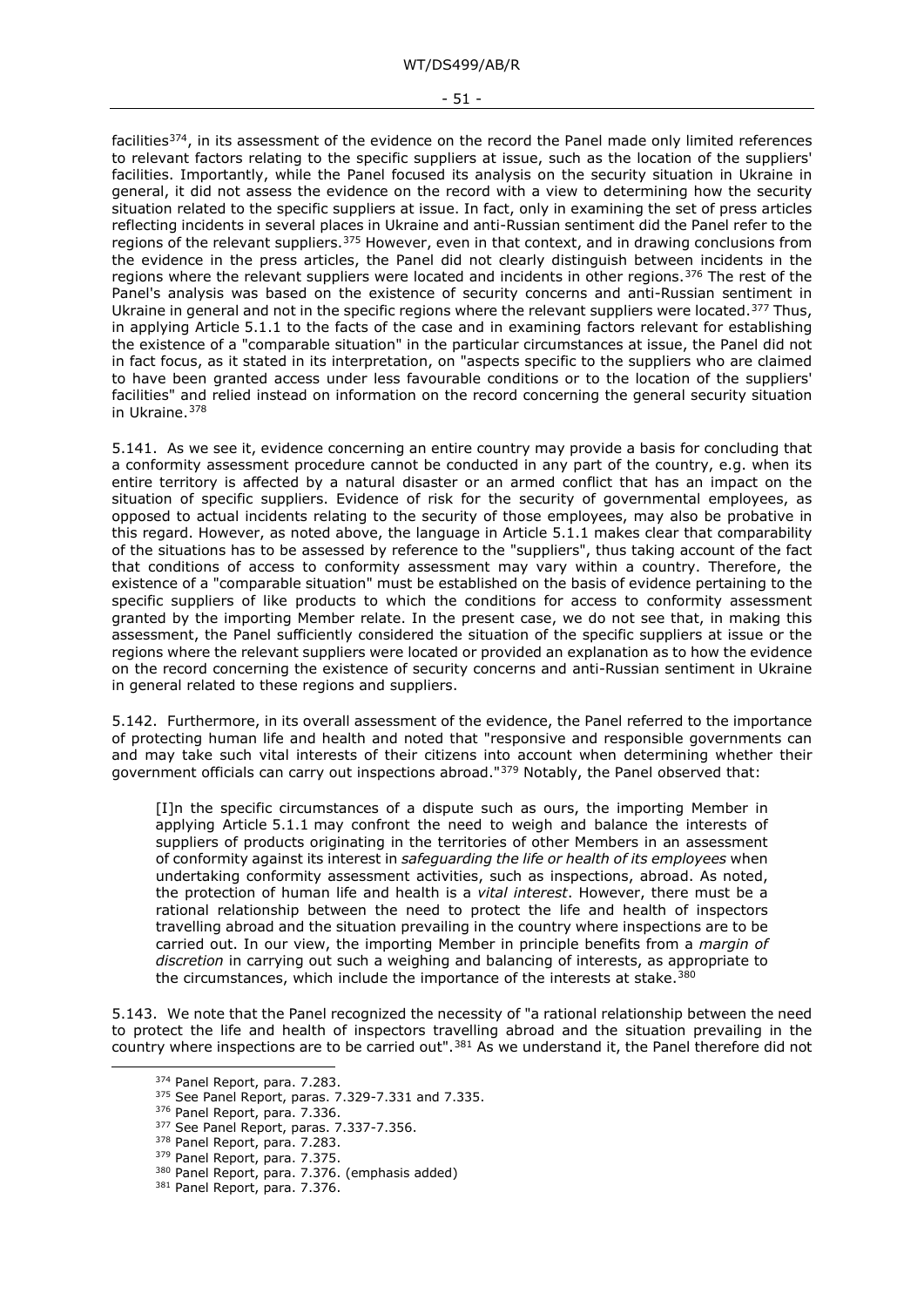rely on the protection of human life and health as a legitimate objective relevant under Article 5.1.1 in general, but rather considered this objective to be a relevant factor to determine the existence of a "comparable situation" in the circumstances of the present case, to the extent that it had a bearing on this situation. As noted above, under Article 5.1.1, the relevant factors for purposes of establishing the existence of a "comparable situation" are those relating to the conditions for granting "access" to conformity assessment for specific suppliers of like products, i.e. suppliers' right to an assessment of conformity under the rules of the procedure. Furthermore, factors that impact the ability of Members to make a determination that relevant requirements in technical regulations or standards are fulfilled, thereby ensuring compliance with these requirements, would be of relevance in the inquiry. In the present dispute, Ukraine challenged only the application of Russia's conformity assessment procedure. Under these procedures annual on-site inspections were to be conducted, in order to ensure the continued compliance of imported railway products with the relevant Russian technical regulations. In these circumstances, the ability of Russian inspectors to make a determination that the requirements in the technical regulation are fulfilled by way of conducting an on-site inspection, and thus to ensure access for suppliers of Ukrainian railway products to this part of Russia's conformity assessment procedure, could be affected by the security situation in Ukraine.

5.144. At the same time, we have concerns with the Panel's approach to assessing the existence of a "comparable situation" in the circumstances of this case. The question before the Panel was whether a comparable situation existed in the present dispute. The existence of a "comparable situation" may depend on a number of factors specific to the measure at issue and the circumstances of the case. Notably, such factors should have a bearing on *the conditions for granting access* to conformity assessment in a particular case and should pertain to or affect *the specific suppliers* of like products to which these conditions relate. It follows that the interest of safeguarding the life and health of governmental employees can only constitute a pertinent consideration for purposes of establishing the existence of a "comparable situation" to the extent that it also relates to the situation applicable to the suppliers at issue.

5.145. Moreover, we disagree with the Panel's conclusion that there was a need to "weigh and balance" the market access interests of suppliers of products originating in the territories of other Members against the interest of safeguarding the life and health of governmental employees.<sup>[382](#page-51-0)</sup> The Panel also took into account the restrictiveness of the measure by noting that "the FBO in this dispute opted for suspensions rather than the stricter withdrawals or cancellation of the relevant certificates of conformity."[383](#page-51-1) While such a balancing test may be appropriate in assessing whether a measure is more trade-restrictive than necessary under Article 2.2 of the TBT Agreement, this is not the question under Article 5.1.1. Nor do we see a basis for the Panel's statement that the importing Member benefits from a "margin of discretion" in carrying out such a weighing and balancing of interests of suppliers and employees.<sup>[384](#page-51-2)</sup> We do agree that a threat to the life and health of governmental employees in performing part of the conformity assessment procedure can be a relevant factor in comparing the situations for purposes of Article 5.1.1 in a particular case. We further accept that the impossibility for governmental employees to carry out a part of a conformity assessment procedure, such as on-site inspections abroad, due to a *risk* for the security of those employees may not require evidence of *actual incidents*. Nevertheless, the existence of a "comparable situation" should be established objectively and based on evidence pertaining to the suppliers at issue. Therefore, the question before the Panel was whether, in light of all evidence on the record, the security situation in Ukraine as it applied to the relevant suppliers of Ukrainian railway products affected the conditions of granting access to conformity assessment to those suppliers, such that the situations relating to those suppliers and to suppliers in other countries could no longer be considered comparable.

5.146. By focusing in its analysis on whether the FBO acted "outside its margin of discretion by balancing the interests of Ukrainian suppliers and FBO employees["385,](#page-51-3) the Panel failed to consider how the interest of safeguarding the life and health of FBO employees related to the suppliers of Ukrainian railway products at issue, and thus failed to address the question whether the security situation in Ukraine, as it related to the suppliers at issue, was comparable to the security situation in other countries and suppliers. For instance, while the Panel recognized that "[i]t is not clear that

<span id="page-51-1"></span><span id="page-51-0"></span><sup>382</sup> See Panel Report, paras. 7.376 and 7.383.

<sup>383</sup> Panel Report, para. 7.383.

<span id="page-51-2"></span><sup>384</sup> Panel Report, paras. 7.376 and 7.383-7.384.

<span id="page-51-3"></span><sup>385</sup> Panel Report, para. 7.384.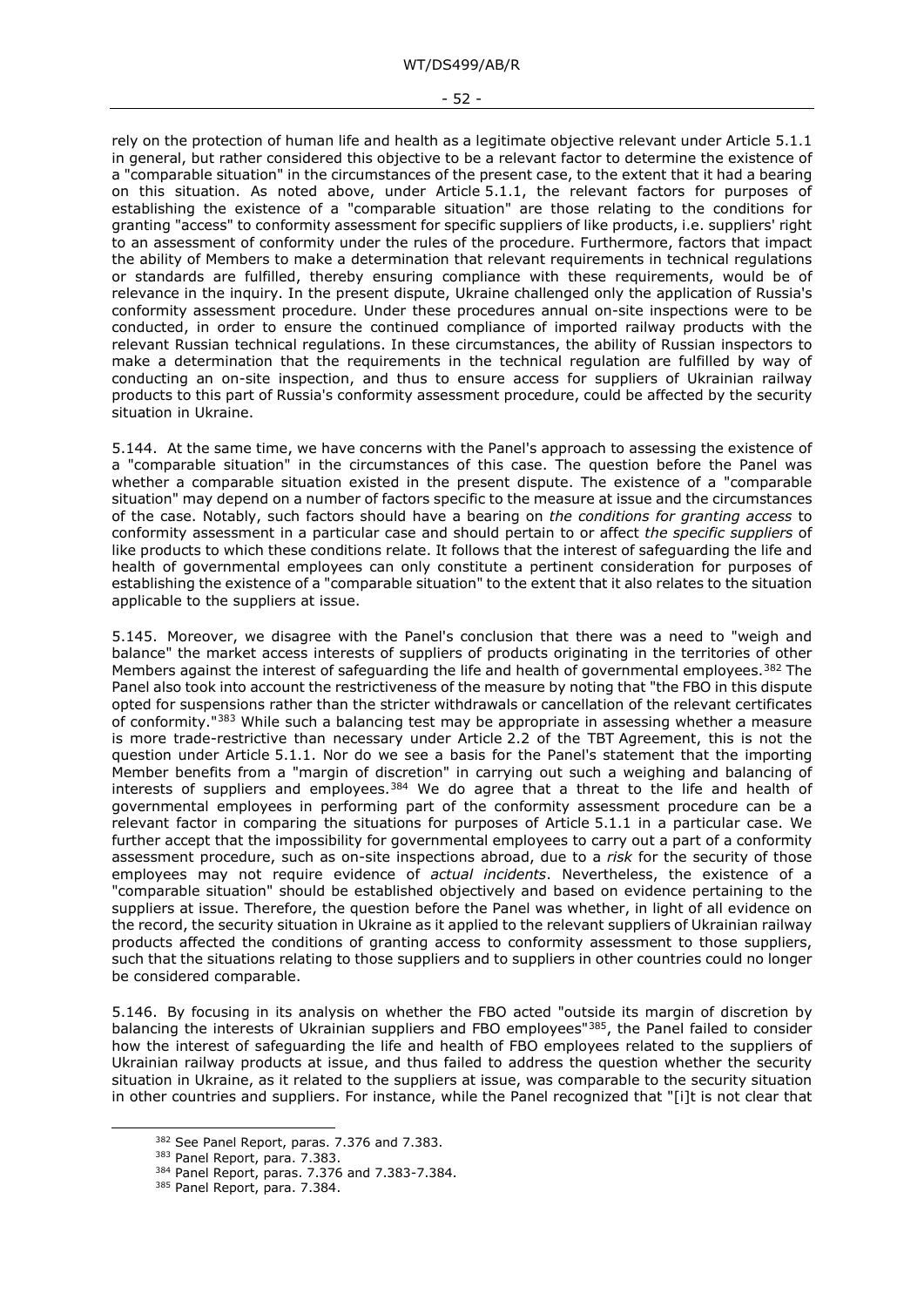- 53 -

FBO employees were necessarily likely to go to places where protests or demonstrations were held or where civil unrest erupted", the Panel also considered that "the situation during the relevant time-period was marked by instability and unpredictability."<sup>[386](#page-52-0)</sup> Notably, the Panel held that "[f]rom *the FBO's vantage point*, it was therefore *not readily apparent* whether a given area of the country was sufficiently safe, or would remain so, to proceed with an inspection visit."<sup>[387](#page-52-1)</sup> Thus, in assessing the existence of a "comparable situation", the Panel apparently "balanced" the evidence on the record concerning the objective existence of security concerns and anti-Russian sentiment generally in Ukraine, on the one hand, and the perception of the importing Member as to the existence of such concerns and sentiment, on the other. As noted, however, such weighing and balancing has no basis in the language of Article 5.1.1 of the TBT Agreement.

5.147. In the same vein, in stating that it seemed "reasonable that FBO employees, and the FBO's management, could reach the same conclusion" as the Russian citizens deciding not to travel to Ukraine<sup>388</sup>, and that the FBO's decision to consider the possible risk of sending government officials to Ukraine did not appear "unreasonable in the specific circumstances and time-frame"[389](#page-52-3), the Panel examined the existence of a comparable situation not through the perspective of the suppliers of Ukrainian railway products concerned but through that of the Russian government. This is also how we understand the Panel's ultimate conclusion that "during the relevant time-period, the FBO did not act outside its margin of discretion by balancing the interests of Ukrainian suppliers and FBO employees and then erring on the side of ensuring the safety of the latter and determining that the conditions for carrying out inspection control in Ukraine were not satisfied."<sup>[390](#page-52-4)</sup> By giving prominence to the FBO's discretion, rather than examining whether and how the evidence on the record was relevant to the specific suppliers' situation, the Panel failed in applying Article 5.1.1 to the facts of the case, and, specifically, it failed to examine the existence of a "comparable situation" on the basis of objective evidence that sufficiently pertained to the specific suppliers at issue, namely, the suppliers to which the conditions for access to conformity assessment granted by the importing Member relate. Rather, the Panel relied on general "uncertainty" about the security situation of Russian citizens in Ukraine to make the far-reaching conclusion that Ukraine's entire territory was unsafe for purposes of conducting on-site inspections regarding all suppliers at issue and over the entire relevant time period of April 2014 to December 2016.

5.148. Finally, we observe that the Panel's error in applying the correct legal framework for examining the existence of a "comparable situation" is also reflected in the Panel's reliance on evidence that was either of a general nature and did not relate to the existence of security concerns and anti-Russian sentiment in the specific regions where the relevant suppliers were located (such as statistics concerning the number of Russian citizens visiting Ukraine between 2013 and 2016<sup>391</sup>), or reflected the situation in regions other than those of the suppliers (such as Russia's Ministry of Foreign Affairs travel advice on Ukraine<sup>392</sup>). Moreover, some of the evidence relied on by the Panel (e.g. the OHCHR Report[393](#page-52-7)) explicitly referred to the armed conflict as confined to the Donbass and Crimea regions of Ukraine, i.e. regions different from the ones where the relevant suppliers were located. The Panel nevertheless considered this evidence to be relevant for its analysis of comparable situation, without explaining how it related to the regions where the suppliers at issue were located. Rather, the Panel specifically observed that officials from Belarus, the European Union, India, Kazakhstan, and Pakistan travelled to Ukraine "despite the above-noted evidence of unrest, rallies and protests in various parts of Ukraine, and despite the armed conflict in eastern Ukraine".<sup>[394](#page-52-8)</sup> The Panel thus recognized that the security situation in Ukraine posed danger for the life and health of only Russian governmental employees, to the extent that evidence on the record demonstrated the existence of anti-Russian sentiment. In these circumstances, it was of particular importance for the Panel to analyse the comparability of situations with respect to the specific suppliers of Ukrainian railway products at issue, in order to be in a position to answer the question whether the security situation in certain regions of Ukraine, coupled with the existence of anti-Russian sentiment in those same regions and over the period between 2014 and 2016, resulted in the absence of a "comparable

- <span id="page-52-3"></span><sup>389</sup> Panel Report, para. 7.382.
- 390 Panel Report, para. 7.384.

- <span id="page-52-6"></span><span id="page-52-5"></span>
- 392 Panel Report, paras. 7.346-7.350. <sup>393</sup> Panel Report, paras. 7.340-7.342.
- <span id="page-52-8"></span><span id="page-52-7"></span>394 Panel Report, para. 7.345.

<span id="page-52-0"></span><sup>386</sup> Panel Report, para. 7.380.

<span id="page-52-1"></span><sup>387</sup> Panel Report, para. 7.380. (emphasis added)

<span id="page-52-2"></span><sup>388</sup> Panel Report, para. 7.381.

<span id="page-52-4"></span><sup>391</sup> Panel Report, paras. 7.337-7.339.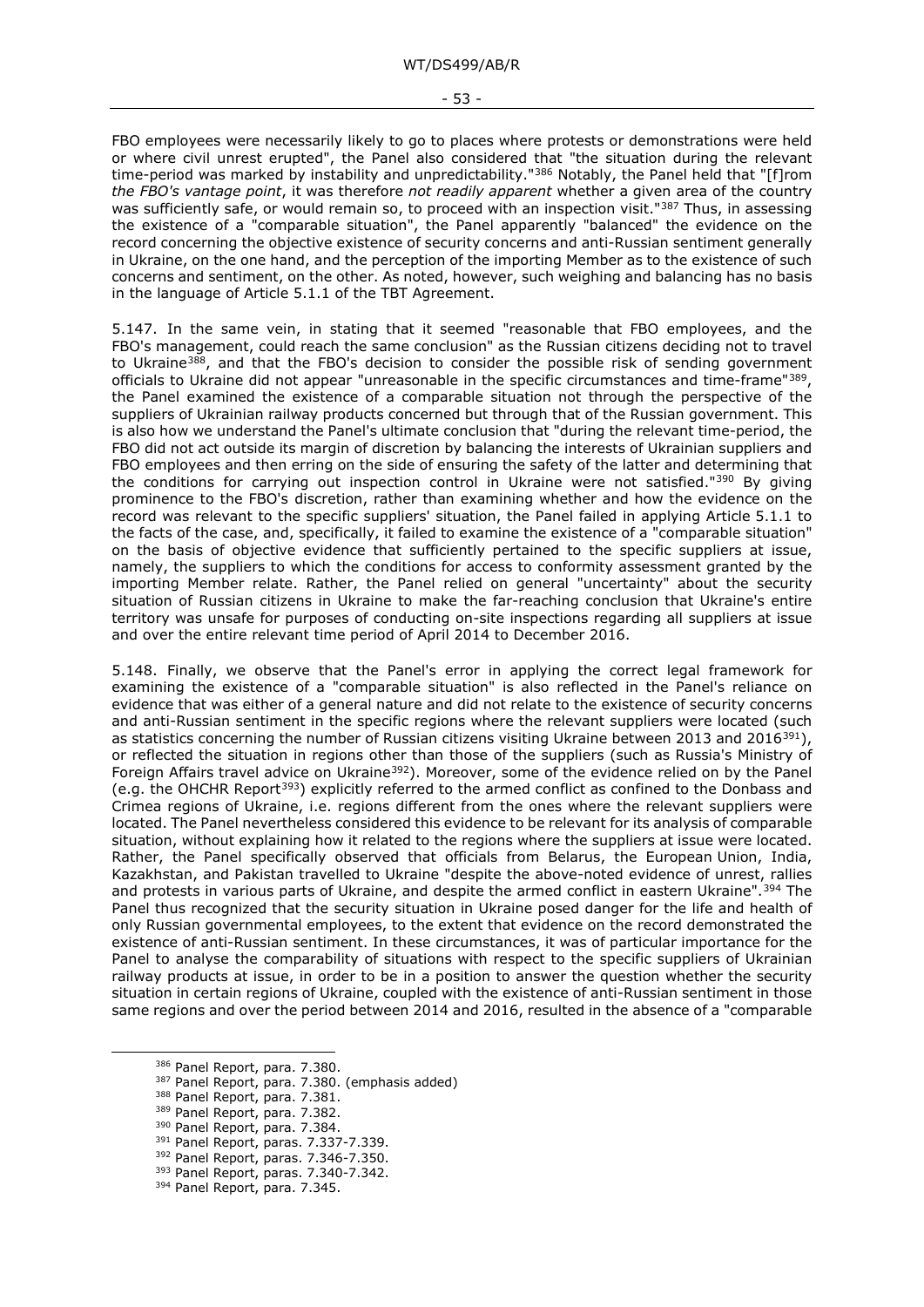- 54 -

situation" with respect to suppliers located in those regions and for purposes of conducting on-site inspections by Russian FBO employees over the relevant period.[395](#page-53-0)

5.149. In light of the above, the Panel erred in its application of Article 5.1.1 of the TBT Agreement to the facts of the present case in finding that, between April 2014 and December 2016, Ukrainian suppliers of railway products were denied no less favourable access in a situation that was not comparable to the situation in which Russia granted access to suppliers of Russian railway products and suppliers of railway products from other countries.

## **5.3.5 Completion of the legal analysis**

5.150. The Appellate Body has completed the legal analysis with a view to facilitating the prompt settlement and effective resolution of disputes where the factual findings by the panel<sup>[396](#page-53-1)</sup> and/or undisputed facts on the panel record<sup>[397](#page-53-2)</sup> provided a sufficient factual foundation for doing so.<sup>[398](#page-53-3)</sup>

5.151. In the present case, Ukraine has not requested us to complete the legal analysis. Furthermore, as noted above, the focus of the Panel's assessment was on evidence concerning the existence of security concerns and anti-Russian sentiment in Ukraine in general, rather than on how this evidence related to the regions where the relevant suppliers were located. Therefore, the Panel did not conduct an assessment as to how the evidence on the record, taken individually or together, relates to the security situation in Ukraine as it applied to relevant suppliers of Ukrainian railway products. Consequently, there are no specific factual findings relating to these suppliers, which would be required for a completion of the legal analysis and thus we cannot rely on the factual findings made by the Panel, in order to complete the legal analysis. Specifically, we are not in a position to assess whether the security situation in Ukraine affected the conditions of granting access to conformity assessment for the specific suppliers at issue over the relevant period, such that it was no longer comparable to the situation applicable to other countries and suppliers of like products. Additionally, it appears that the relevance and weight to be given to certain pieces of evidence is contested between the participants. In these circumstances, we do not consider that we have before us sufficient factual findings by the Panel or undisputed facts on the Panel record on which we can rely in completing the legal analysis.

### **5.3.6 Whether the Panel failed to make an objective assessment of the matter under Article 11 of the DSU**

5.152. Having found that the Panel erred in its application of Article 5.1.1 of the TBT Agreement to the facts of the present case in finding that the situation in Ukraine was not comparable to other countries, there is no need to further examine Ukraine's claim that the Panel failed to make an objective assessment of the matter under Article 11 of the DSU with respect to the same finding.

## **5.3.7 Conclusion**

5.153. Under Article 5.1.1 of the TBT Agreement, the assessment of whether access is granted under conditions no less favourable "in a comparable situation" should focus on factors having a

<span id="page-53-0"></span><sup>395</sup> We note that at the oral hearing Ukraine raised concerns with respect to the relevant time period the Panel chose for its assessment of evidence on the record. In Ukraine's view, since the dates of the 14 instructions suspending certificates were between April 2014 and August 2015, the Panel should not have extended this period until the date of the Panel's establishment on 16 December 2016. The Panel explained its decision with the fact that there was no evidence before it that up until the date of the Panel's establishment the FBO issued instructions determining that the conditions for suspending certificates were no longer present. (Panel Report, para. 7.377) In our view, independently of the precise time period, the Panel had to establish whether the situation concerning the relevant producers of Ukrainian railway products was or was not comparable to the situation concerning producers of other countries both: (i) at the time the suspensions were made; and (ii) in the period following the suspensions.

<span id="page-53-1"></span><sup>396</sup> Appellate Body Reports, *Canada – Periodicals*, p. 24, DSR 1997:I, p. 469; *Australia – Salmon*, paras. 117-119; *US – Large Civil Aircraft (2nd complaint)*, para. 1250.

<span id="page-53-2"></span><sup>397</sup> Appellate Body Reports, *US – Lamb*, paras. 150 and 172; *US – Section 211 Appropriations Act*, paras. 343-345; *EC and certain member States – Large Civil Aircraft*, para. 1178; *US – Large Civil Aircraft (2nd complaint)*, paras. 1250-1251.

<span id="page-53-3"></span><sup>398</sup> Appellate Body Reports, *Colombia – Textiles*, para. 5.30; *US – Anti-Dumping Methodologies (China)*, para. 5.146; *Russia – Pigs (EU)*, para. 5.141; *EC and certain member States – Large Civil Aircraft (Article 21.5 – US)*, para. 5.745.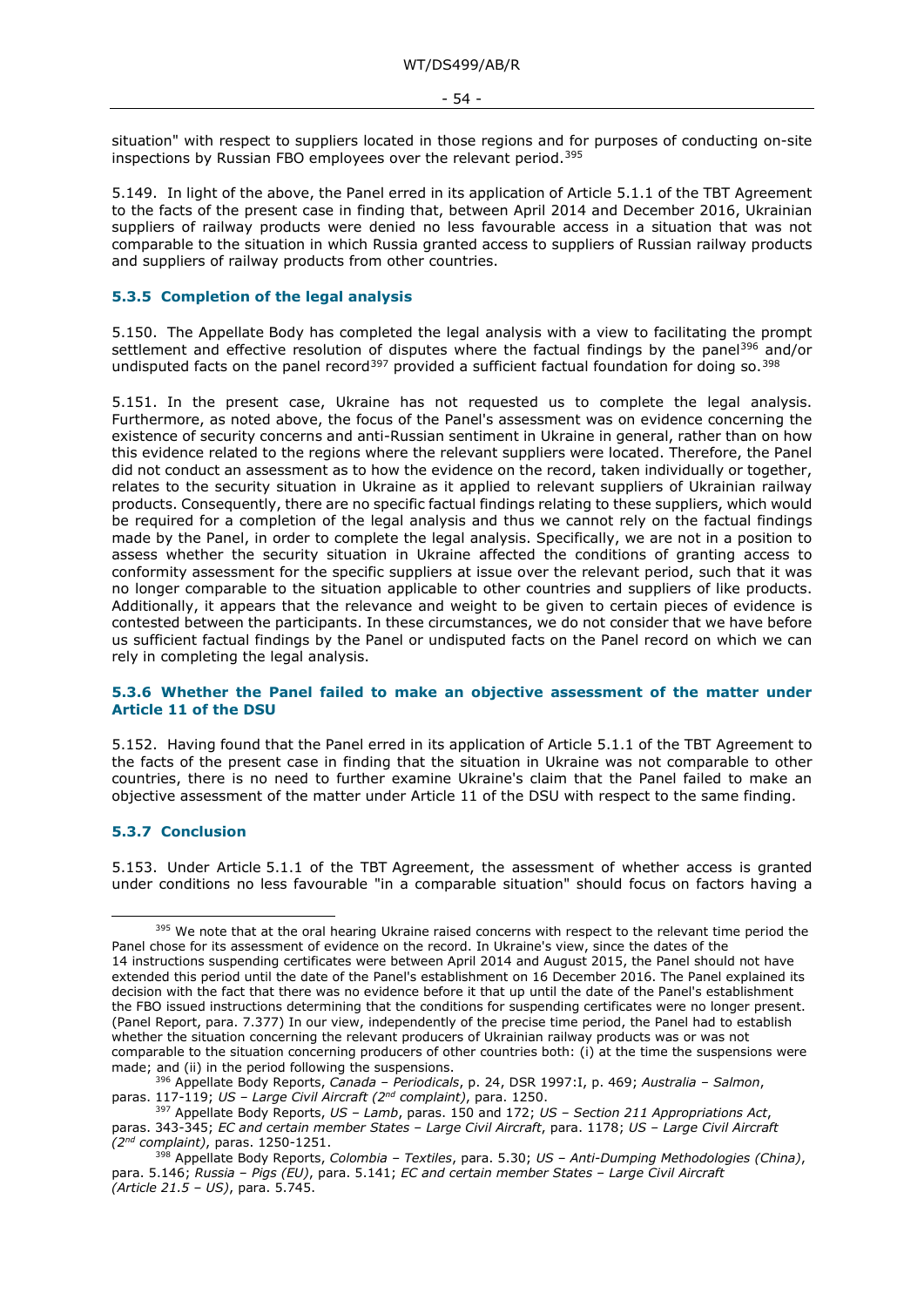- 55 -

bearing on the conditions for granting access to conformity assessment to suppliers of like products and the ability of the regulating Member to ensure compliance with the requirements in the underlying technical regulation or standard. Thus, factors relevant to the inquiry of whether a "comparable situation" exists have to affect the specific suppliers to which the conditions for access to conformity assessment granted by the importing Member relate.

5.154. We consider that the Panel did not err in its interpretation of the phrase "in a comparable situation" in Article 5.1.1 of the TBT Agreement. However, in examining factors relevant for establishing the existence of a "comparable situation" in the particular circumstances of this case, the Panel relied too much on information concerning the security situation in Ukraine generally, and did not focus sufficiently on aspects specific to the suppliers who are claimed to have been granted access under less favourable conditions or to the location of the suppliers' facilities. We therefore find that the Panel erred in its application of Article 5.1.1 of the TBT Agreement to the facts of the present case in finding that, between April 2014 and December 2016, Ukrainian suppliers of railway products were denied no less favourable access in a situation that was not comparable to the situation in which Russia granted access to suppliers of Russian railway products and suppliers of railway products from other countries. For the same reasons, we find that the Panel erred in its application of Article 5.1.1 of the TBT Agreement to the facts of the present case in finding that less favourable access conditions were granted to Ukrainian suppliers of railway products in a situation that was not comparable also in the context of the two decisions through which the FBO rejected applications submitted by Ukrainian suppliers under CU Technical Regulation 001/2011 (i.e. decisions 1 and 2).

5.155. Consequently, we reverse the Panel's finding, in paragraphs 7.394 and 8.1.b.i of the Panel Report, that Ukraine failed to establish, with respect to each of the 14 challenged instructions suspending certificates, that Russia acted inconsistently with its obligations under Article 5.1.1 of the TBT Agreement.

5.156. We also reverse the Panel's finding, in paragraphs 7.638 and 8.1.c.i of the Panel Report, that Ukraine failed to establish, with respect to the two decisions through which the FBO "returned without consideration" applications for certificates submitted by Ukrainian producers under CU Technical Regulation 001/2011, i.e. decisions 1 and 2, that Russia acted inconsistently with its obligations under Article 5.1.1 of the TBT Agreement.

# **5.4 Ukraine's claim under Article 5.1.2 of the TBT Agreement**

5.157. We now turn to Ukraine's claim that the Panel erred in making an objective assessment of the matter before it pursuant to Article 11 of the DSU in finding that Ukraine had failed to establish that the proposed less trade-restrictive alternatives were reasonably available, and that Russia acted inconsistently with its obligations under Article 5.1.2 of the TBT Agreement. Ukraine requests us to reverse the conclusions in paragraphs 8.1.b.ii and 8.1.c.iii of the Panel Report and find that the Panel failed to make an objective assessment of the matter before it under Article 11 of the DSU in finding that Ukraine had failed to establish, with respect to each of the 14 instructions, that Russia had acted inconsistently with its obligations under Article 5.1.2 of the TBT Agreement.<sup>[399](#page-54-0)</sup> In Ukraine's view, the Panel's assessment of the facts in this respect "lack[s] objectivity, adequate reasoning and explanations, and [is] not impartial", and the Panel accepted Russia's "unsubstantiated assertions".[400](#page-54-1)

## **5.4.1 The Panel's findings**

5.158. The Panel began by setting out its interpretation of Article 5.1.2 of the TBT Agreement. The Panel observed that Article 5.1.2 stipulates, in its first sentence, a general obligation not to prepare, adopt, or apply conformity assessment procedures with a view to or with the effect of creating unnecessary obstacles to international trade. In turn, an example of a situation where an inconsistency with that general obligation would arise is set out in the second sentence of Article 5.1.2.<sup>[401](#page-54-2)</sup> With respect to the first sentence, the Panel concluded that the reference in Article 5.1.2 to "unnecessary obstacles to international trade" refers to the notion of "necessity"<sup>[402](#page-54-3)</sup>

<span id="page-54-0"></span><sup>&</sup>lt;sup>399</sup> Ukraine's appellant's submission, paras. 177 and 226.

<span id="page-54-1"></span><sup>400</sup> Ukraine's appellant's submission, para. 190.

<span id="page-54-2"></span><sup>401</sup> Panel Report, para. 7.402.

<span id="page-54-3"></span><sup>402</sup> Panel Report, para. 7.412.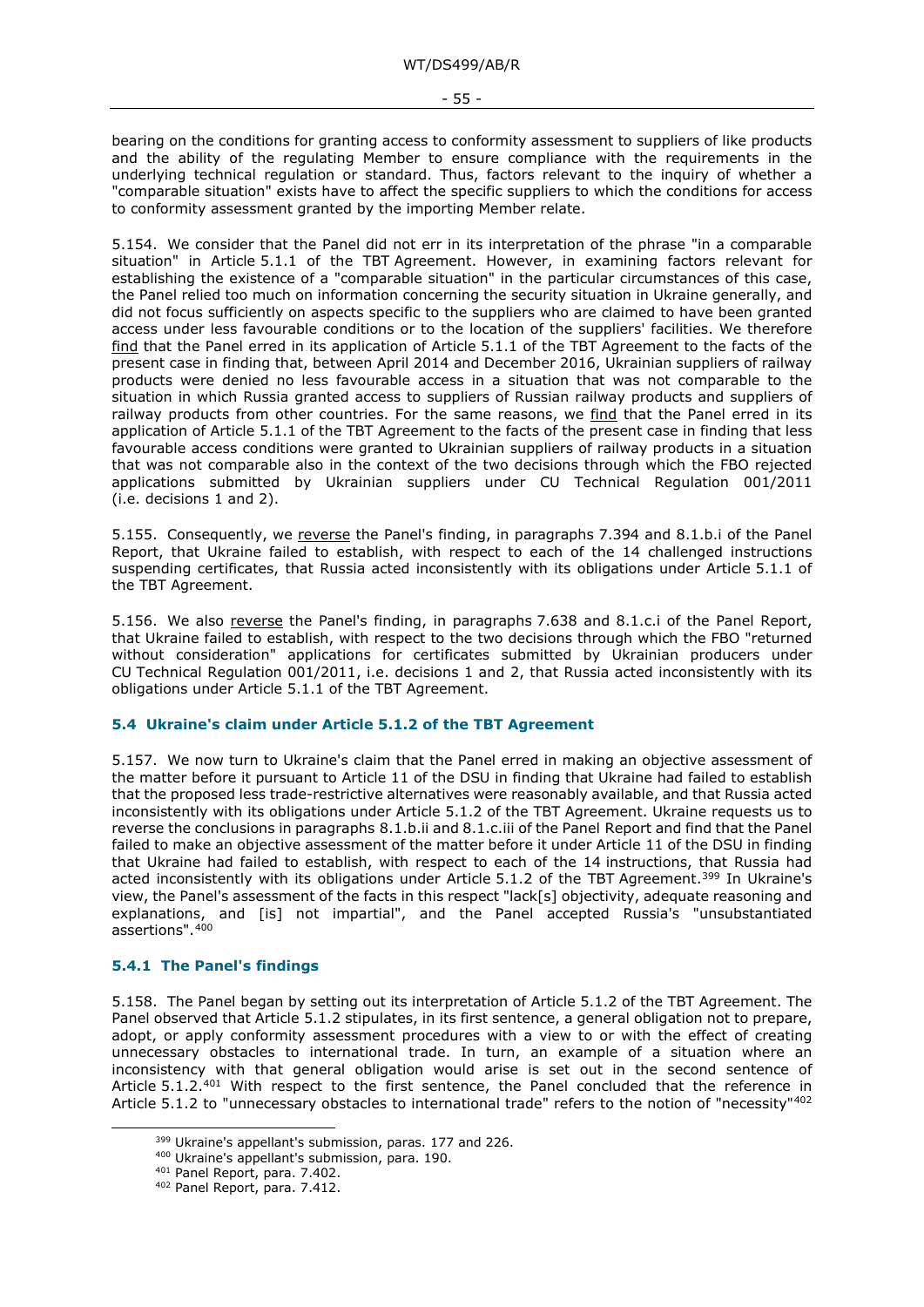and in that respect bears certain similarity with Article 2.2 of the TBT Agreement. At the same time, Article 5.1.2 and Article 2.2 of the TBT Agreement differ with respect to the relationship between the first and the second sentences of these two provisions. Specifically, in the Panel's view, unlike Article 2.2, the second sentence of Article 5.1.2 does not qualify the terms of the first sentence. The Panel thus concluded that a finding of inconsistency with the first sentence of Article 5.1.2 may rest entirely on findings made with respect to the second sentence of Article 5.1.2.<sup>[403](#page-55-0)</sup>

5.159. With respect to the second sentence of Article 5.1.2, the Panel examined the similarities and differences between that provision and the second sentence of Article 2.2 of the TBT Agreement. The Panel considered that both provisions concern the notion of "necessity", and thus found it useful to consider the Appellate Body's findings relating to the second sentence of Article 2.2.[404](#page-55-1) The Panel further noted that, while the second sentence of Article 2.2 uses the phrase "necessary to fulfil a legitimate objective", the second sentence of Article 5.1.2 uses the phrase "necessary to give the importing Member adequate confidence that the products conform with the applicable technical regulations or standards". In the Panel's view, this textual difference indicates that the second sentence of Article 5.1.2 is limited to the objective of giving the importing Member adequate confidence of conformity.[405](#page-55-2)

5.160. Furthermore, the Panel noted that the second sentence of Article 2.2 refers to the concept of "trade restrictiveness", while Article 5.1.2 refers to the concepts of *strictness* or *strict application*.[406](#page-55-3) As the Panel saw it, a conformity assessment procedure that is more trade-restrictive (or is applied in a more trade-restrictive manner) than necessary, would constitute a conformity assessment procedure that is more strict (or applied more strictly) than necessary. However, the Panel reasoned, there may be other ways (not involving the restriction of trade *per se*) in which a conformity assessment procedure could be more strict, or could be applied more strictly, than necessary and could thus fail to comply with the second sentence of Article 5.1.2.[407](#page-55-4)

5.161. The Panel explained that, based on these considerations, it would undertake a holistic weighing and balancing of the following factors to determine whether Russia applies its conformity assessment procedure consistently with the second sentence of Article 5.1.2: (i) the contribution of Russia's application of its conformity assessment procedure to the objective of giving Russia adequate confidence that Ukrainian railway products conform with the relevant technical regulations; (ii) the strictness of the manner in which Russia applies its conformity assessment procedure; and (iii) the "nature and gravity" of the risks that non-conformity would create. The Panel stated that, moreover, it would compare the manner of applying the procedure chosen by Russia against the alternative manners of applying Russia's conformity assessment procedure suggested by Ukraine, except if the manner of applying the procedure chosen by Russia does not contribute to giving Russia adequate confidence of conformity[.408](#page-55-5)

5.162. With respect to the burden of proof, the Panel considered how the Appellate Body and a previous panel had allocated the burden of proof under Article 2.2.[409](#page-55-6) Specifically, in the Panel's view, identification of a less strict manner of application alone is not a sufficient basis for a panel to find that the importing Member's manner of applying its conformity assessment procedure is more strict than necessary to give that Member adequate confidence of conformity.<sup>[410](#page-55-7)</sup> The Panel therefore considered that a complaining party raising an alternative manner of applying a conformity assessment procedure needs to make a *prima facie* case that such an alternative manner of application: (i) is less strict; (ii) makes an equivalent contribution to the objective of providing the importing Member adequate confidence of conformity; and (iii) is reasonably available to the importing Member.<sup>[411](#page-55-8)</sup>

<span id="page-55-2"></span><span id="page-55-1"></span><span id="page-55-0"></span>5.163. The Panel considered that the suspension of certificates, as Russia's chosen manner of applying its conformity assessment procedure, contributes substantially to the objective of giving Russia adequate confidence of continued conformity of the Ukrainian railway products covered by

<sup>403</sup> Panel Report, para. 7.413.

<sup>404</sup> Panel Report, para. 7.418.

<sup>405</sup> Panel Report, para. 7.420.

<sup>406</sup> Panel Report, para. 7.422.

<span id="page-55-4"></span><span id="page-55-3"></span><sup>407</sup> Panel Report, para. 7.422.

<span id="page-55-5"></span><sup>408</sup> Panel Report, para. 7.423.

<span id="page-55-6"></span><sup>409</sup> Panel Report, para. 7.428.

<span id="page-55-8"></span><span id="page-55-7"></span><sup>410</sup> Panel Report, para. 7.432. <sup>411</sup> Panel Report, para. 7.433.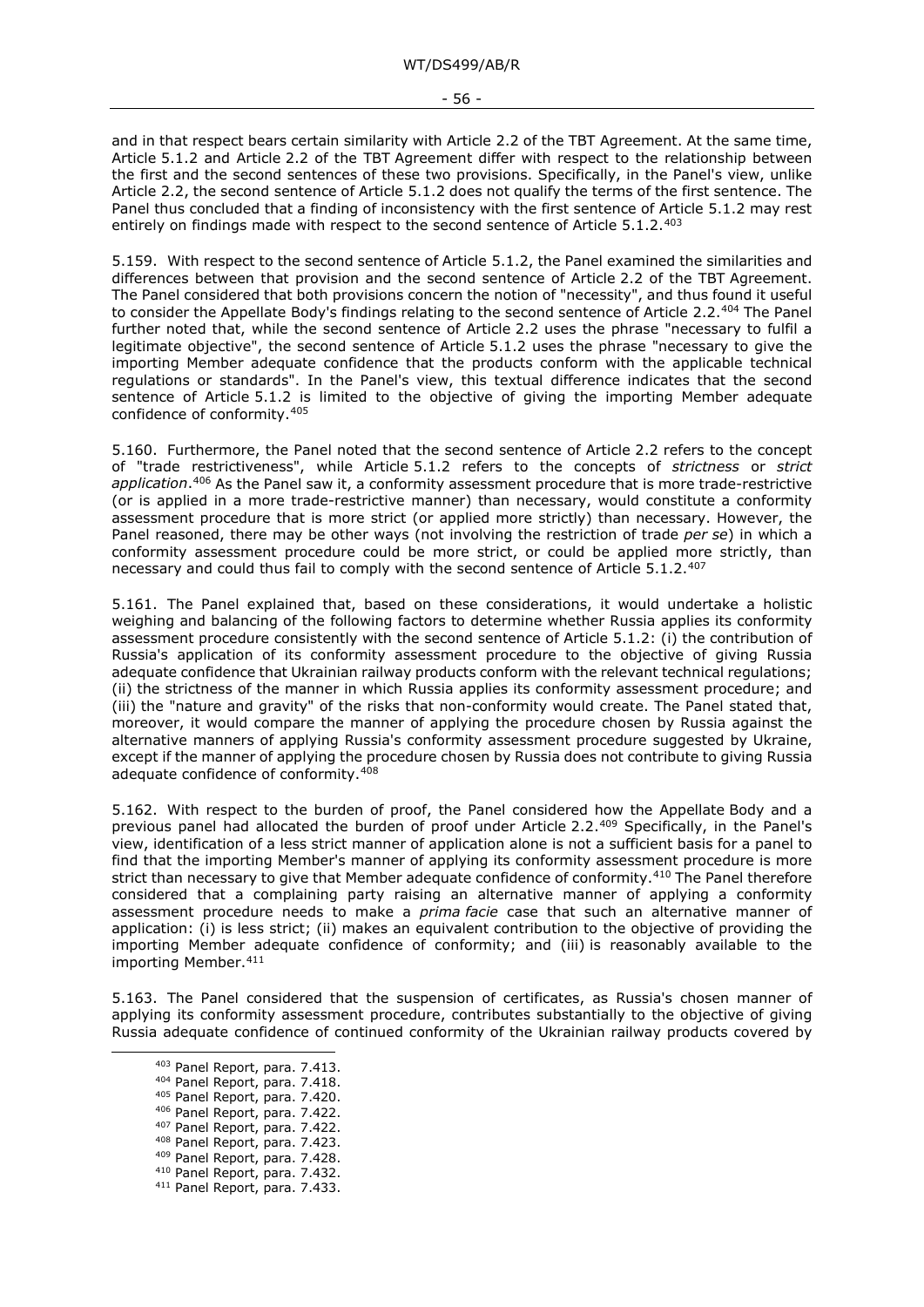- 57 -

the 14 suspended certificates. $412$  Furthermore, the Panel found the suspension of certificates substantially restricts trade, and can be considered as a strict manner of application, albeit withdrawal of certificates would be an even stricter manner.<sup>[413](#page-56-1)</sup> Finally, in the Panel's view, non-conforming railway products may lead to accidents such as train derailments, which, in turn, may cause great harm to human, animal, and plant life or health. The Panel considered that, in view of the products concerned (certain railway rolling stock, railroad switches, other railroad equipment, and parts thereof covered by the suspended certificates), the consequences of a failure of any such products, due to non-conformity with the underlying technical regulations, could reasonably be expected to create substantial risks to human, animal, and plant life or health, as well as to the environment.[414](#page-56-2)

5.164. With respect to the first alternative identified by Ukraine, for Russian authorities to communicate with Ukrainian producers, the Panel considered that the alternative had an uncertain outcome and could theoretically lead to a situation that would allow the conformity assessment procedure to continue, just as it could lead to a situation where it would not continue and certificates would be suspended[.415](#page-56-3) Furthermore, the Panel noted that the Ukrainian producers' letters to the FBO, offering private security arrangements with a view to allowing inspections to proceed, did not remove the FBO's concerns about sending inspectors to conduct inspections in Ukraine and the certificates remained suspended.[416](#page-56-4) Finally, the Panel observed that Ukraine did not elaborate on why it was not reasonable for the FBO to consider that the arrangements for conducting inspection control in Ukraine that had been proposed by Ukrainian producers were not satisfactory or sufficient, and whether, under Russia's domestic law, the FBO could delay suspending certificates of products whose continued conformity could not be verified.<sup>[417](#page-56-5)</sup> Accordingly, the Panel found that Ukraine had not established that communicating with the relevant five Ukrainian producers is a less strict manner of applying Russia's conformity assessment procedure that would have been reasonably available to Russia.[418](#page-56-6)

5.165. With respect to the second alternative identified by Ukraine, entrusting inspections in Ukraine to the competent authorities of Kazakhstan or Belarus, the Panel noted that it was not self-evident that the FBO has the power to entrust foreign government authorities to carry out tasks entrusted to it. Moreover, the Panel observed that Ukraine had not provided any evidence of prior instances of the FBO entrusting certification bodies in other countries with the conduct of inspections abroad, and thus considered that Ukraine had not met its burden to establish that this alternative is available to Russia.<sup>[419](#page-56-7)</sup> Accordingly, the Panel found that Ukraine had failed to establish that entrusting the competent authorities of Belarus and Kazakhstan with the conduct of inspections in Ukraine is a less strict manner of applying Russia's conformity assessment procedure that would have been reasonably available to Russia.<sup>[420](#page-56-8)</sup>

5.166. With respect to the third alternative identified by Ukraine, accrediting non-Russian experts or organizations to conduct inspections in Ukraine, the Panel understood that Ukraine referred to the possibility of appointing experts, provided for in Article 10 of Certification System for Federal Railway Transport (CS FRT 01-96).<sup>[421](#page-56-9)</sup> However, for the Panel, it was not clear that this provision provides for the possibility of accrediting non-Russian experts to conduct on-site inspections. While Article 10 did not specify the nationality that accredited experts must have, Ukraine had not provided any evidence to indicate that non-Russian experts had been accredited. The Panel further noted that the system in place is one where experts seek accreditation and does not contemplate that the

<sup>412</sup> Panel Report, para. 7.450.

<sup>413</sup> Panel Report, paras. 7.453-7.454.

<sup>414</sup> Panel Report, para. 7.457.

<span id="page-56-3"></span><span id="page-56-2"></span><span id="page-56-1"></span><span id="page-56-0"></span><sup>415</sup> Panel Report, para. 7.468. In this regard, the Panel referred to the Appellate Body Report in *US – Gambling*, in which the Appellate Body reversed the panel's finding that, before imposing a WTO-inconsistent measure, the responding party could have entered into consultations with the complaining party to find alternatives. The Appellate Body noted that negotiations are by definition a process, the results of which are uncertain. (Ibid., para. 7.467 (referring to Appellate Body Report, *US – Gambling*, paras. 315-317 and 321))

<span id="page-56-9"></span><span id="page-56-8"></span><span id="page-56-7"></span><span id="page-56-6"></span><span id="page-56-5"></span><span id="page-56-4"></span><sup>416</sup> Panel Report, para. 7.468 (referring to Letter **[BCI]** from PJSC **[BCI]** to FBO (Panel Exhibit UKR-18 (BCI))).<br><sup>417</sup> Panel Report, para. 7.469.

<sup>418</sup> Panel Report, para. 7.470.

<sup>419</sup> Panel Report, para. 7.474.

<sup>420</sup> Panel Report, para. 7.476.

<sup>421</sup> Panel Report, paras. 7.477 and 7.480.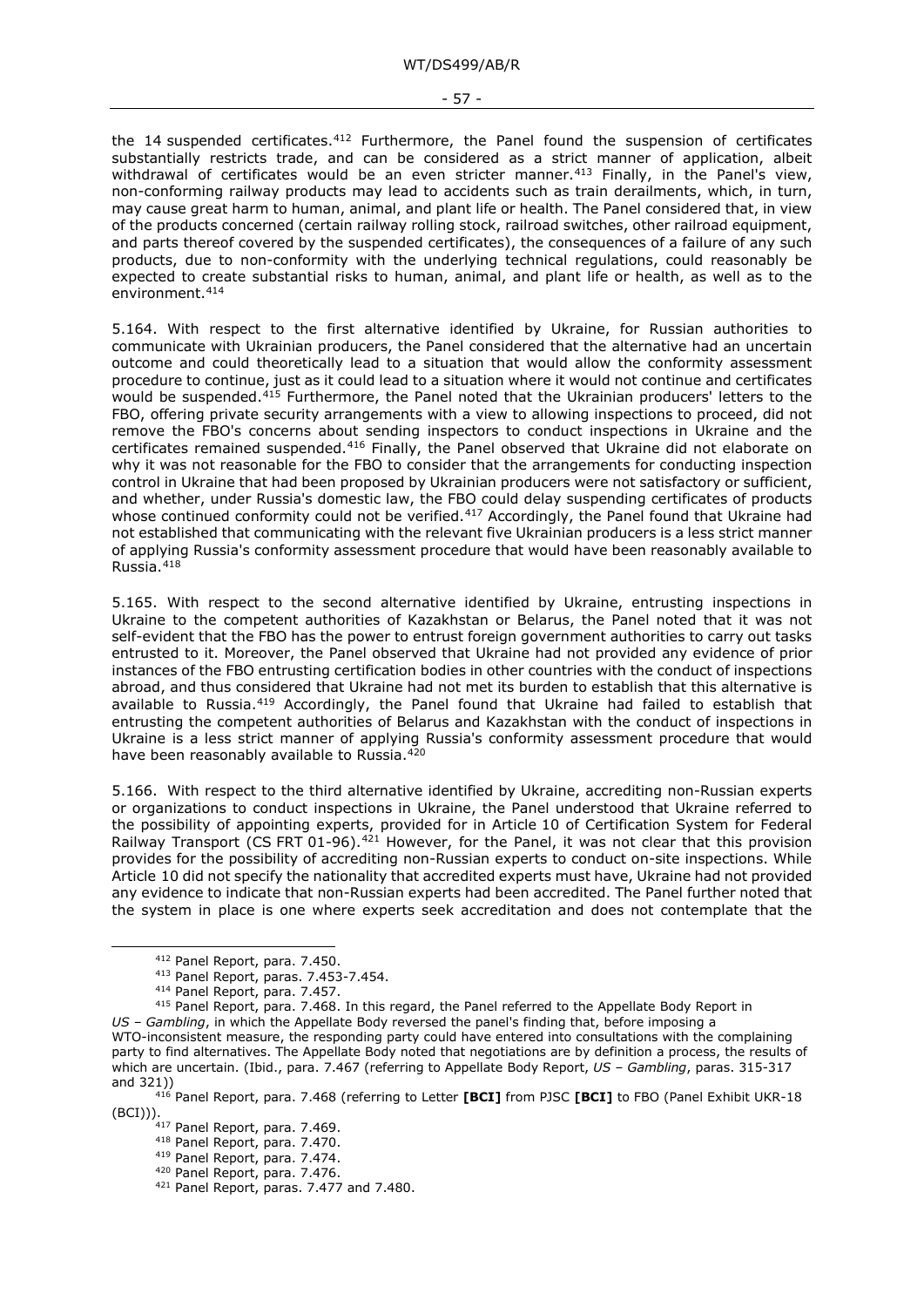- 58 -

Ministry approaches experts and issues them accreditation certificates and licences.[422](#page-57-0) There was also no evidence on the record to indicate that, at the time that the 14 instructions suspending certificates were issued, there were non-Russian experts qualified to conduct inspection control in Ukraine with valid Russian accreditation certificates. Finally, the Panel observed that there was also no evidence of prior instances of the FBO using accredited experts to conduct inspections abroad.[423](#page-57-1) Accordingly, the Panel found that Ukraine had failed to establish that accrediting non-Russian experts or organizations is a less strict manner of applying Russia's conformity assessment procedure that would have been reasonably available to Russia.[424](#page-57-2)

5.167. With respect to the fourth alternative identified by Ukraine, conducting off-site inspections, the Panel observed that the main point of contention between the parties was whether, under Article 7.4.1 of the Organization Standard СTO PC-FZT 08-2013 "Procedure of organization and implementation of inspection control of certified products" (PC-FZT 08-2013) (Panel Exhibit RUS-23), which stipulates conditions for the conduct of off-site inspection, the FBO was precluded from conducting off-site inspections for the railway products affected by the 14 suspensions.<sup>[425](#page-57-3)</sup> The parties referred to only two of the conditions in Article 7.4.1, namely, that there be: (i) absence of facts of non-conformity during the previous inspection control; and (ii) absence of consumer complaints as to the quality of certified products. $426$  With respect to the first of those two conditions, the Panel understood it to mean that an off-site inspection is excluded *only for products with respect to which a non-conformity* concerning these products or their related production processes had been identified in *the most recent inspection control* covering these products.<sup>[427](#page-57-5)</sup>

5.168. Turning to the availability of off-site inspections with respect to railway products covered by the 14 suspended certificates, the Panel considered that, in the circumstances of the case, it was for Ukraine to submit evidence of absence of non-conformities and consumer complaints. In the Panel's view, Article 7.4.1 was contained in a legal instrument either available publicly or upon request, the producers received an "inspection act" that indicates the results of the inspection, and the FBO would provide information about consumer complaints to the affected producers. Alternatively, the Panel noted that Ukraine could demonstrate that it undertook reasonable efforts to obtain information from Russia regarding any non-conformities during the previous inspection control or any consumer complaints, with an explanation as to why the information could not be obtained. However, Ukraine had not done so for most of the railway products covered by the suspended certificates.<sup>[428](#page-57-6)</sup> The Panel then examined the relevant certificates of each Ukrainian producer that the FBO suspended through each of the instructions at issue.<sup>[429](#page-57-7)</sup> In sum, the Panel concluded that Ukraine had not established, with respect to any of the suspended certificates covered by the challenged 14 instructions, that off-site inspection was available under Article 7.4.1.[430](#page-57-8)

5.169. Based on the above, the Panel found that Ukraine had failed to establish, with respect to each of the 14 instructions at issue, that Russia had acted inconsistently with its obligations under Article 5.1.2 of the TBT Agreement.<sup>[431](#page-57-9)</sup>

## **5.4.2 Claims and arguments on appeal**

<span id="page-57-0"></span>5.170. On appeal, Ukraine requests us to reverse the conclusions in paragraphs 8.1.b.ii and 8.1.c.iii of the Panel Report that Ukraine had failed to establish, with respect to each of the 14 instructions, that Russia had acted inconsistently with its obligations under Article 5.1.2 of the TBT Agreement.<sup>[432](#page-57-10)</sup>

426 Panel Report, paras. 7.499 and 7.501.

<span id="page-57-6"></span><span id="page-57-5"></span><span id="page-57-4"></span><span id="page-57-3"></span><span id="page-57-2"></span><span id="page-57-1"></span>427 Panel Report, para. 7.513. The other possibilities considered by the Panel were to read the condition at issue as: (i) covering non-conformities identified in the immediately prior inspection control concerning any railway product of the producer, including railway products not covered by the upcoming inspection control; (ii) applying to a non-conformity identified in the most recent inspection control for any of the railway products covered by the upcoming inspection control (which may not be the most recent inspection control of the relevant producer); and (iii) applying also to non-conformities relating to the production process rather than to the specific products produced. (Ibid., paras. 7.509-7.512)

428 Panel Report, para. 7.519.

<span id="page-57-7"></span><sup>429</sup> Panel Report, paras. 7.520-7.534.

- <sup>430</sup> Panel Report, para. 7.535.
- <span id="page-57-10"></span><span id="page-57-9"></span><span id="page-57-8"></span><sup>431</sup> Panel Report, para. 7.544.
- <sup>432</sup> Ukraine's appellant's submission, paras. 177 and 226.

<sup>422</sup> Panel Report, para. 7.480.

<sup>423</sup> Panel Report, para. 7.480.

<sup>424</sup> Panel Report, para. 7.482.

<sup>425</sup> Panel Report, para. 7.496.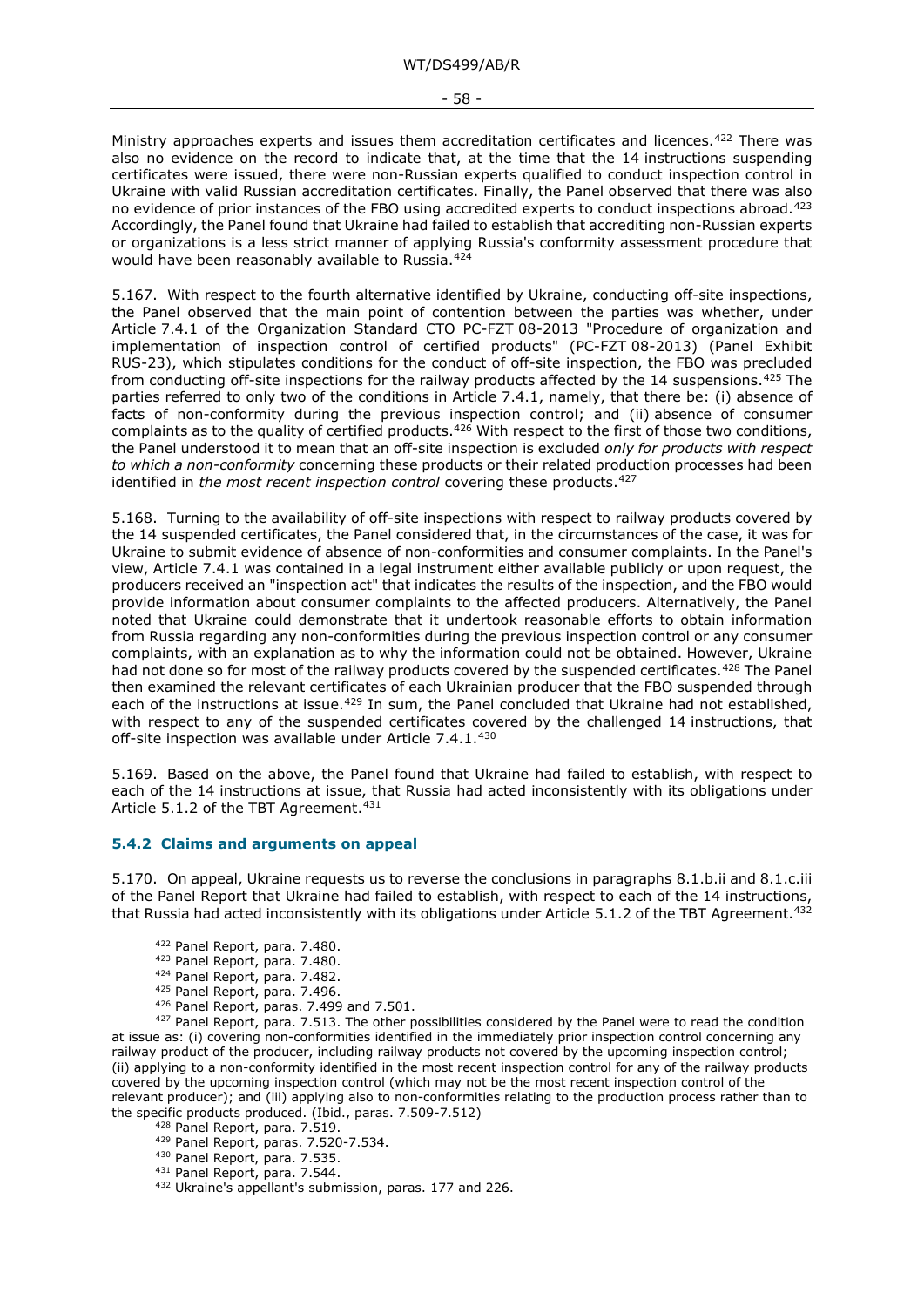In Ukraine's view, the Panel's assessment of facts in this respect "lack[s] objectivity, adequate reasoning and explanations, and [is] not impartial", and the Panel accepted Russia's "unsubstantiated assertions". [433](#page-58-0)

5.171. In particular, regarding the first alternative of "additional communications with the relevant Ukrainian producers", Ukraine recalls that the burden of proof rests on the party, whether complaining or defending, that asserts the affirmative of a particular claim or defence. In this respect, Ukraine takes issue with the Panel's allocation of burden of proof and asserts that the Panel ignored the fact that the respondent bears the burden to rebut the complainant's case as to the reasonable availability of a particular alternative.<sup>434</sup> In Ukraine's view, the Panel "made the case" for Russia[435](#page-58-2) and failed to comply with its duty under Article 11 of the DSU by "making findings despite the absence of adequate rebuttal of the respondent".[436](#page-58-3) In addition, according to Ukraine, the Panel allocated a very high burden of proof to Ukraine and expected Ukraine to prove the negative, e.g. by finding that Ukraine failed to elaborate on why it was not reasonable for the FBO to consider that the arrangements for conducting inspection control in Ukraine, which had been proposed by Ukrainian producers, were not satisfactory or sufficient.[437](#page-58-4)

5.172. With respect to the second alternative of "entrusting inspections in Ukraine to the competent authorities of Kazakhstan or Belarus", Ukraine asserts that the possibility of this alternative does not seem to be excluded, given the unified legal system, in particular the legal framework for technical regulations and conformity assessment procedures, that Belarus, Kazakhstan, and Russia have under the Treaty on the Establishment of the Common Customs Territory and the Formation of a Customs Union.[438](#page-58-5) Furthermore, Ukraine submits that, in finding that Ukraine has failed to provide evidence of prior instances of the FBO entrusting certification bodies in other countries with inspections abroad, the Panel placed on Ukraine an excessive burden of proof[.439](#page-58-6) In Ukraine's view, the Panel erred in making findings despite the lack of a rebuttal by Russia with respect to the second alternative measure proposed by Ukraine.<sup>[440](#page-58-7)</sup>

5.173. With respect to the third alternative of "accrediting non-Russian experts or organizations to conduct inspections in Ukraine", Ukraine recalls the Panel's finding that it is not clear whether Article 10 of CS FRT 01-96 provides for the possibility of accrediting non-Russian experts to conduct on-site inspections. Ukraine contends that because Article 10 does not specify that accredited experts must have a certain nationality, the Panel erred in requiring Ukraine to provide evidence that non-Russian experts have been accredited in the past.[441](#page-58-8) In addition, Ukraine alleges that the Panel erred in discharging Russia from its burden of proof by concluding that there was no evidence to indicate that there were non-Russian experts qualified to conduct such inspections.<sup>[442](#page-58-9)</sup>

5.174. With respect to the fourth alternative of "conducting off-site inspections", Ukraine alleges that the Panel erred in finding that it was for Ukraine to submit evidence that the two conditions for off-site inspections under Article 7.4.1 of PC-FZT 08-2013 were met, namely, evidence of the absence of non-conformities and of consumer complaints concerning the railway products covered by the suspended certificates.<sup>[443](#page-58-10)</sup> In addition, Ukraine points out that the Panel's understanding that "PC-FZT 08-2013 was available, whether publicly or upon request", contradicted its previous finding that the legal instrument was "not published officially".[444](#page-58-11) Ukraine also refers to the lack of explanation by Russian authorities to Ukrainian producers as to the reasons for refusing off-site inspections.[445](#page-58-12)

<span id="page-58-0"></span><sup>433</sup> Ukraine's appellant's submission, para. 190.

<span id="page-58-1"></span><sup>434</sup> Ukraine's appellant's submission, para. 195.

<span id="page-58-2"></span><sup>435</sup> Ukraine's appellant's submission, para. 195.

<span id="page-58-3"></span><sup>436</sup> Ukraine's appellant's submission, para. 198.

<sup>437</sup> Ukraine's appellant's submission, para. 199 (referring to Panel Report, para. 7.469).

<span id="page-58-5"></span><span id="page-58-4"></span><sup>438</sup> Ukraine's appellant's submission, paras. 203-204 and 206.

<sup>439</sup> Ukraine's appellant's submission, para. 209.

<span id="page-58-7"></span><span id="page-58-6"></span><sup>440</sup> Ukraine's appellant's submission, para. 210.

<sup>441</sup> Ukraine's appellant's submission, paras. 212 and 216.

<span id="page-58-11"></span><span id="page-58-10"></span><span id="page-58-9"></span><span id="page-58-8"></span><sup>&</sup>lt;sup>442</sup> Ukraine's appellant's submission, para. 215 (referring to Panel Report, para. 7.480).

<sup>443</sup> Ukraine's appellant's submission, paras. 221 and 224.

<sup>444</sup> Ukraine's appellant's submission, para. 220 (referring to Panel Report, paras. 7.494 and 7.519).

<span id="page-58-12"></span><sup>445</sup> Ukraine's appellant's submission, para. 222.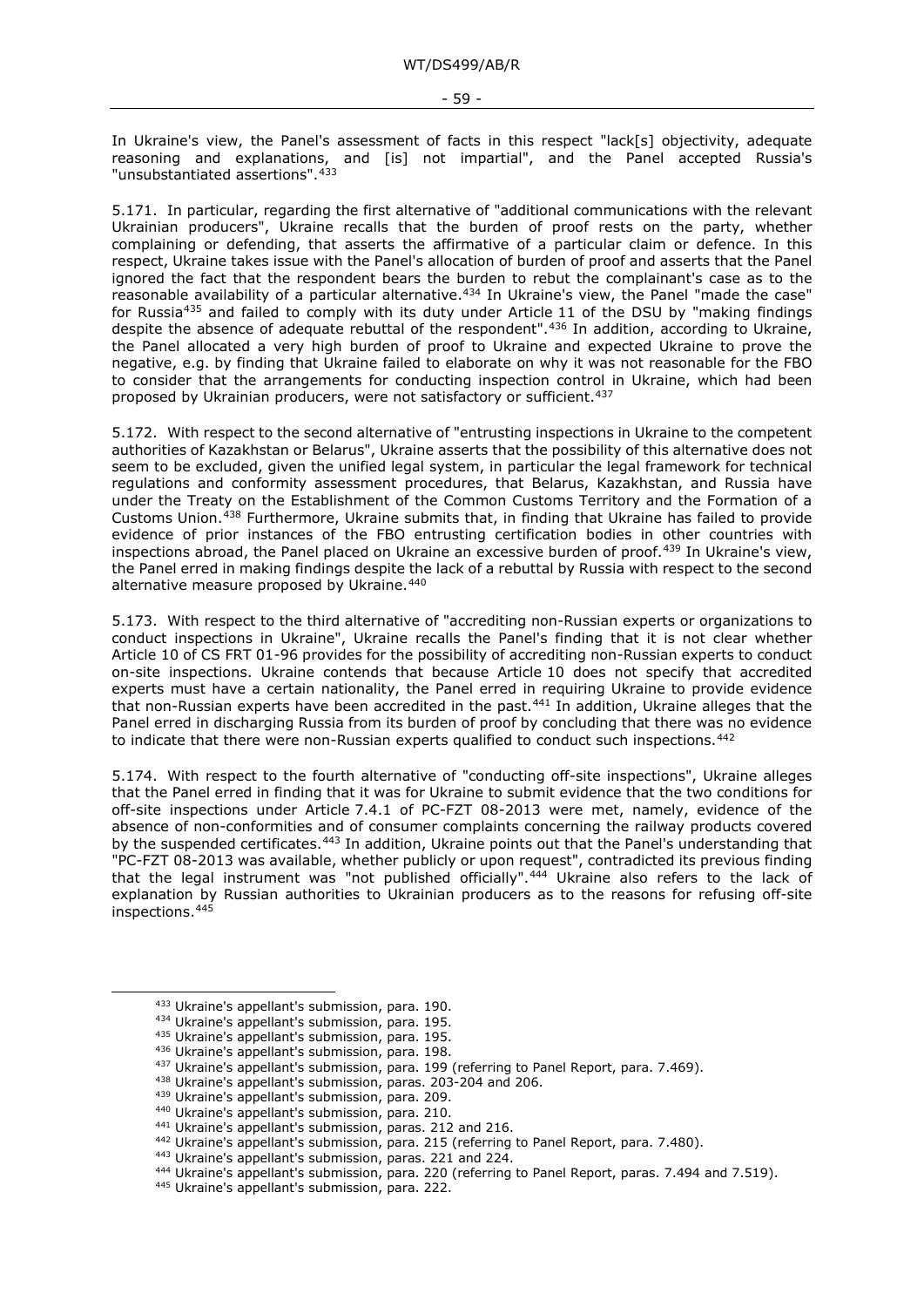5.175. For its part, Russia requests us to uphold the Panel's findings in paragraphs 8.1.b.ii and 8.1.c.iii of the Panel Report.<sup>[446](#page-59-0)</sup> As a preliminary point, Russia submits that Ukraine did not meaningfully address the Panel's findings set out in paragraph 8.1.c.iii of its Report, insofar as Ukraine simply alleged that its assertions with respect to rejections of certificates are similar to those it raises concerning suspension of certificates.<sup>[447](#page-59-1)</sup> In Russia's view, a mere assertion is insufficient to establish a violation of Article 11 of the DSU.

5.176. With respect to the first alternative of "additional communications with the relevant Ukrainian producers", Russia argues that the Panel correctly rejected the alternative proposed by Ukraine.<sup>[448](#page-59-2)</sup> In Russia's view, Ukraine attempts to substitute the obligation of the complainant to "establish the *prima facie* case" with the obligation of a party to "prove the fact it relies on" and shift its burden of proof to Russia.[449](#page-59-3) Russia submits that under Article 5.1.2, the obligation to determine the reasonable availability of a less trade-restrictive measure is part of establishing the *prima facie* case and does not qualify as an exception. Therefore, in order to establish a *prima facie* case, Ukraine bears the burden to prove all elements of Article 5.1.2. Russia further asserts that Ukraine acknowledged its burden of proof as a complainant but did not provide sufficient arguments regarding the reasonable availability of the alternative, thus failing to establish a *prima facie* case.[450](#page-59-4) Alternatively, Russia asserts that if the Appellate Body were to find that Ukraine had in fact established a *prima facie* case, Russia had succeeded in rebutting that *prima facie* case before the Panel.[451](#page-59-5)

5.177. With respect to the second alternative of "entrusting inspections in Ukraine to the competent authorities of Kazakhstan or Belarus", Russia submits that Ukraine's argument that the Panel ignored the lack of rebuttal from Russia is without merit.<sup>[452](#page-59-6)</sup> Russia points out that Ukraine did not provide any reference to CU documents, other legal instruments, or facts showing availability of such an alternative in the course of the Panel proceedings. Russia therefore considers this suggested alternative to be a mere theoretical assumption. Russia points out that the theoretical "possibility" to entrust foreign government authorities to carry out inspections and a "reasonably available alternative" under Article 5.1.2 are two completely different concepts.[453](#page-59-7) According to Russia, Ukraine tries to combine two factually different scenarios, namely, Russia's trust in the results of assessments conducted by other CU member officials and the possibility for Russia to require such member officials to conduct assessments on its behalf.

5.178. With respect to the third alternative of "accrediting non-Russian experts or organizations to conduct inspections in Ukraine", Russia submits that the Panel objectively assessed Ukraine's argument, and correctly examined the scope and meaning of Article 10 of CS FRT 01-96.[454](#page-59-8) Russia reiterates that Ukraine bears the burden to demonstrate the availability of the alternative but failed to provide evidence in support of its position. In addition, Russia submits that the Panel's conclusion with respect to this alternative measure rests on three separate factual findings, and thus the Panel's conclusion would stand even if the principle asserted by Ukraine were found to apply.[455](#page-59-9)

5.179. With respect to the fourth alternative of "conducting off-site inspections", Russia submits that, contrary to Ukraine's assertion, the evidence provided by Russia during the Panel proceedings is relevant.<sup>[456](#page-59-10)</sup> With respect to the publishing of PC-FZT 08-2013, Russia highlights the Panel's conclusion that "access and even publication by third parties is possible and that the standard is not a confidential internal document", and recalls that Ukraine did not object to the public availability of the document during the Panel's proceedings.<sup>[457](#page-59-11)</sup> In response to Ukraine's argument that Russian authorities did not explain to Ukrainian producers the reasons for refusing to conduct off-site

<sup>451</sup> Russia's appellee's submission, para. 103 (referring to Panel Report, para. 7.464).

<span id="page-59-0"></span><sup>446</sup> Russia's appellee's submission, para. 86.

<sup>447</sup> Russia's appellee's submission, para. 89.

<sup>448</sup> Russia's appellee's submission, para. 105.

<sup>449</sup> Russia's appellee's submission, para. 92.

<span id="page-59-7"></span><span id="page-59-6"></span><span id="page-59-5"></span><span id="page-59-4"></span><span id="page-59-3"></span><span id="page-59-2"></span><span id="page-59-1"></span><sup>450</sup> Russia's appellee's submission, paras. 97-98 (referring to Panel Report, paras. 7.468-7.469).

<sup>452</sup> Russia's appellee's submission, para. 115.

<sup>453</sup> Russia's appellee's submission, para. 113.

<span id="page-59-8"></span><sup>454</sup> Russia's appellee's submission, para. 119.

<span id="page-59-9"></span><sup>455</sup> Russia's appellee's submission, para. 123.

<span id="page-59-10"></span><sup>456</sup> Russia's appellee's submission, para. 127.

<span id="page-59-11"></span><sup>457</sup> Russia's appellee's submission, para. 129.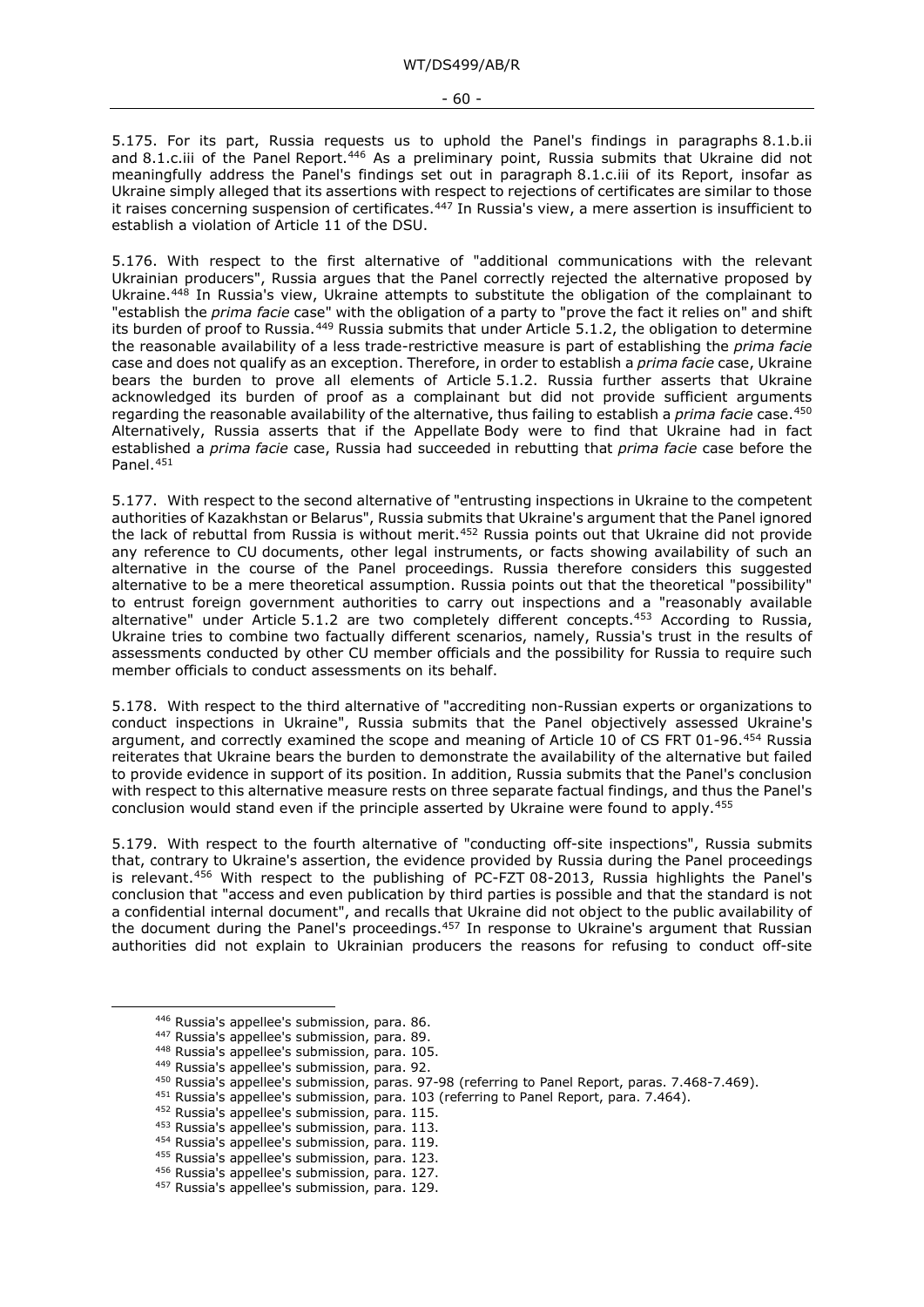inspections, Russia asserts that while that may be relevant in relation to Article 5.2.2 of the TBT Agreement, which is not appealed here, it is not a pertinent consideration under Article 5.1.2.[458](#page-60-0)

## **5.4.3 Whether the Panel failed to make an objective assessment of the matter under Article 11 of the DSU with respect to the fourth alternative measure**

5.180. Ukraine takes issue with the Panel's allocation of the burden of proof under Article 5.1.2 of the TBT Agreement, and in particular with the Panel's finding that Ukraine failed to establish that each proposed less trade-restrictive alternative is reasonably available to Russia.<sup>[459](#page-60-1)</sup> We therefore begin our analysis by examining the proper allocation of the burden of proof under Article 5.1.2 in light of the assessment to be conducted under this provision, namely, determining whether conformity assessment procedures are more strict or applied more strictly than necessary to give the importing Member adequate confidence of conformity. We then turn to assess whether, in the circumstances of the present case, the Panel failed to make an objective assessment under Article 11 of the DSU in its allocation of the burden of proof when examining the alternative measures proposed by Ukraine.

5.181. The text of Article 5.1 of the TBT Agreement provides, in relevant part:

### *Article 5*

### *Procedures for Assessment of Conformity by Central Government Bodies*

5.1 Members shall ensure that, in cases where a positive assurance of conformity with technical regulations or standards is required, their central government bodies apply the following provisions to products originating in the territories of other Members:

…

5.1.2 conformity assessment procedures are not prepared, adopted or applied with a view to or with the effect of creating unnecessary obstacles to international trade. This means, *inter alia*, that conformity assessment procedures shall not be more strict or be applied more strictly than is necessary to give the importing Member adequate confidence that products conform with the applicable technical regulations or standards, taking account of the risks non-conformity would create.

5.182. The first sentence of Article 5.1.2 requires WTO Members to ensure that conformity assessment procedures are not prepared, adopted, or applied with a view to, or with the effect of, creating unnecessary obstacles to international trade. Pursuant to the second sentence, "[t]his means, *inter alia*, that conformity assessment procedures shall not be more strict or be applied more strictly than is necessary to give the importing Member adequate confidence that products conform with the applicable technical regulations or standards, taking account of the risks non-conformity would create". While the first sentence requires that the conformity assessment procedures not create "*unnecessary* obstacles to international trade", the second sentence specifies that conformity assessment procedures "shall not be more strict or be applied more strictly than is *necessary*".

5.183. Both sentences of Article 5.1.2 thus refer to the notion of "necessity". The Appellate Body has previously noted that the word "necessary" refers to a range of degrees of necessity, depending on the connection in which it is used.<sup>[460](#page-60-2)</sup> In this vein, we consider that "necessity" in the first and second sentences of Article 5.1.2 has to be determined in the specific context of this provision. What constitutes an "unnecessary obstacle to international trade" is further informed by the second sentence of Article 5.1.2. The qualification "[t]his means" at the beginning of the second sentence, followed by the conjunction "*inter alia*", indicates that the second sentence describes a situation in which a conformity assessment procedure is prepared, adopted, or applied with a view to, or with the effect of, creating unnecessary obstacles to international trade. Since the second sentence

<sup>458</sup> Russia's appellee's submission, para. 130.

<sup>459</sup> See Ukraine's appellant's submission, paras. 194, 202, 214, and 221.

<sup>460</sup> Appellate Body Report, *US – Tuna II (Mexico)*, para. 318 (referring to Appellate Body Report,

<span id="page-60-2"></span><span id="page-60-1"></span><span id="page-60-0"></span>*Korea – Various Measures on Beef*, para. 161).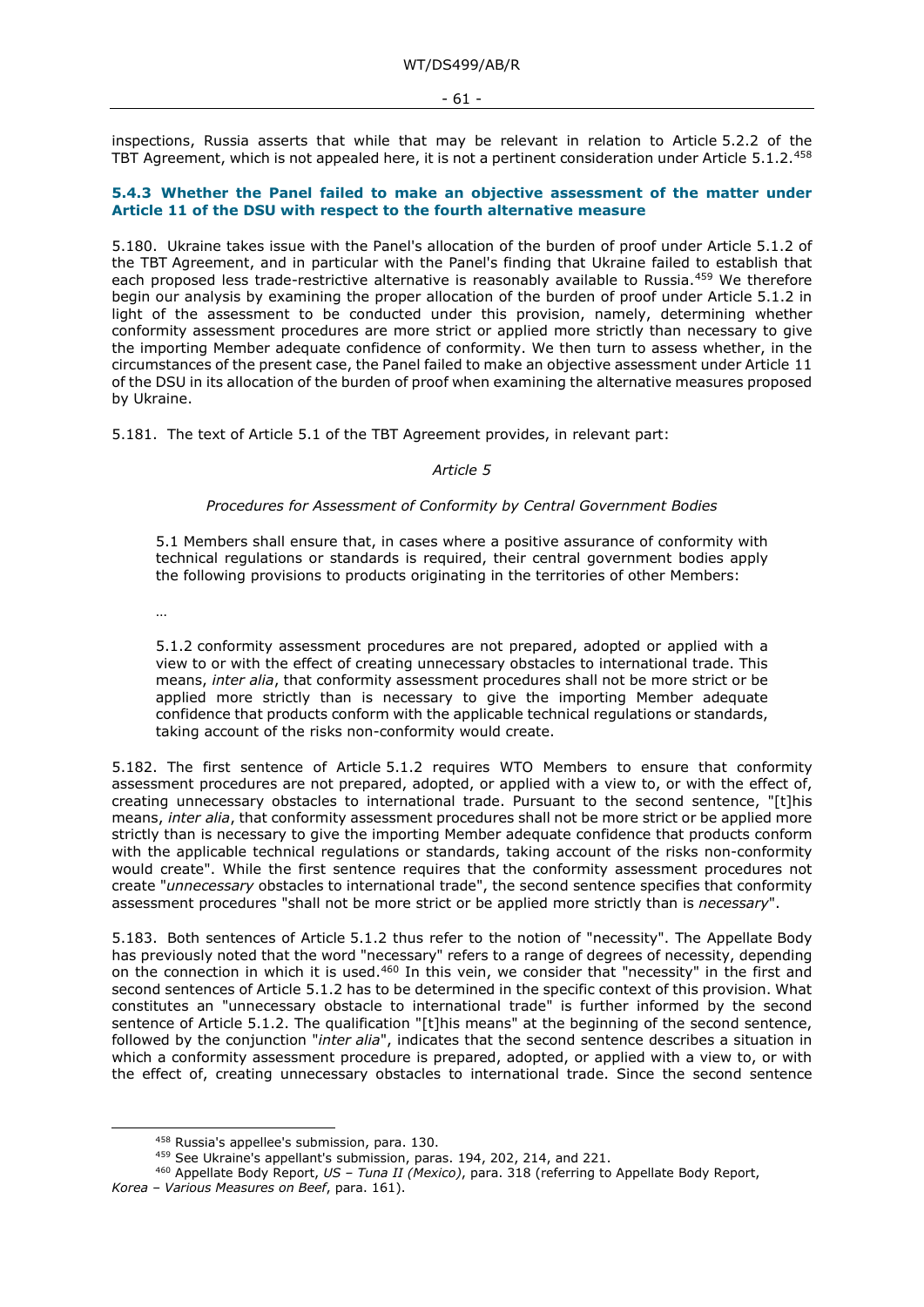specifies the meaning of the term "unnecessary" in the first sentence, it provides useful context for understanding how the notion of "necessity" in Article 5.1.2 as a whole should be interpreted.

5.184. Under the second sentence, whether a procedure is "more strict" or is "applied more strictly than is necessary" has to be assessed in relation to whether it gives the importing Member "adequate confidence" that products conform with the applicable technical regulations or standards. In our view, this phrase points to the function of conformity assessment procedures, which is to ensure compliance with the requirements of a technical regulation or standard. Moreover, "the risks non-conformity would create" shall be taken account of. What gives the importing Member "adequate confidence" that certain products comply with a technical regulation or standard may vary depending on the measure at issue and the circumstances of the case. Whether the conformity assessment procedure is more strict or applied more strictly than necessary under the second sentence of Article 5.1.2 has to be assessed against its contribution to this function of giving adequate confidence that products comply with the underlying technical regulation or standard. Furthermore, the risks that non-conformity with a particular technical regulation or standard would create also depend on the objective pursued by the particular technical regulation or standard. In that sense, the objective of the technical regulation or standard may have relevance in the analysis of trade restrictiveness of the conformity assessment procedure.

5.185. In the panel proceedings, both parties and the Panel considered that Article 2.2 provides relevant context for the interpretation of Article 5.1.2.<sup>[461](#page-61-0)</sup> We note similarities in the language of Articles 2.2 and 5.1.2 of the TBT Agreement.<sup>[462](#page-61-1)</sup> Specifically, the first sentences of Articles 2.2 and 5.1.2 contain an obligation for WTO Members not to "prepare[], adopt[] or appl[y]" technical regulations or conformity assessment procedures respectively "with a view to or with the effect of creating unnecessary obstacles to international trade". At the same time, there are relevant differences in the texts of these provisions. For instance, while the second sentence of Article 2.2 refers to "trade-restrictive", the second sentence of Article 5.1.2 refers to "more strict" or "applied more strictly". Moreover, the function of conformity assessment procedures expressed in the second sentence of Article 5.1.2 is to give "adequate confidence" that products conform with the applicable technical regulation or standard. By contrast, the third sentence of Article 2.2 refers to a list of indicative legitimate objectives that technical regulations could fulfil. As we see it, both Articles 2.2 and 5.1.2 set out obligations for WTO Members not to create unnecessary obstacles to international trade with regard to technical regulations and conformity assessment procedures, respectively, and identify certain factors to be considered in a necessity analysis. In particular, the factors relevant to the analysis under Article 2.2 include the legitimate objective of the technical regulation, its trade restrictiveness, and the risks non-fulfilment of the objective would create. Under Article 5.1.2, relevant factors include the function of the conformity assessment procedure, its strictness, and the risks non-conformity with the underlying technical regulation or standard would create.<sup>[463](#page-61-2)</sup>

5.186. Based on these considerations, the existence of an "unnecessary obstacle[] to international trade" under the first and second sentences of Article 5.1.2 of the TBT Agreement, read together, may be established on the basis of an analysis of the following factors: (i) whether the conformity assessment procedure provides adequate confidence of conformity with the underlying technical regulation or standard; (ii) the strictness of the conformity assessment procedure or of the way in which it is applied; and (iii) the nature of the risks and the gravity of the consequences that would arise from non-conformity with the technical regulation or standard. While the function of conformity assessment procedures is to ensure compliance with the underlying technical regulation or standard,

<sup>461</sup> Panel Report, paras. 7.406-7.413.

<span id="page-61-1"></span><span id="page-61-0"></span><sup>462</sup> Article 2.2 of the TBT Agreement provides: "Members shall ensure that technical regulations are not prepared, adopted or applied with a view to or with the effect of creating unnecessary obstacles to international trade. For this purpose, technical regulations shall not be more trade-restrictive than necessary to fulfil a legitimate objective, taking account of the risks non-fulfilment would create."

<span id="page-61-2"></span><sup>&</sup>lt;sup>463</sup> The Appellate Body has stated that an assessment of whether a technical regulation is "more trade-restrictive than necessary" within the meaning of Article 2.2 of the TBT Agreement involves an evaluation of a number of factors. A panel should begin by considering factors that include: (i) the degree of contribution made by the measure to the legitimate objective at issue; (ii) the trade restrictiveness of the measure; and (iii) the nature of the risks at issue and the gravity of consequences that would arise from non-fulfilment of the objective(s) pursued by the Member through the measure. In most cases, a comparison of the challenged measure and possible alternative measures should be undertaken. In particular, it may be relevant for the purpose of this comparison to consider whether the proposed alternative is less trade-restrictive, whether it would make an equivalent contribution to the relevant legitimate objective (taking account of the risks non-fulfilment would create), and whether it is reasonably available. (Appellate Body Report, *US – Tuna II (Mexico)*, para. 322)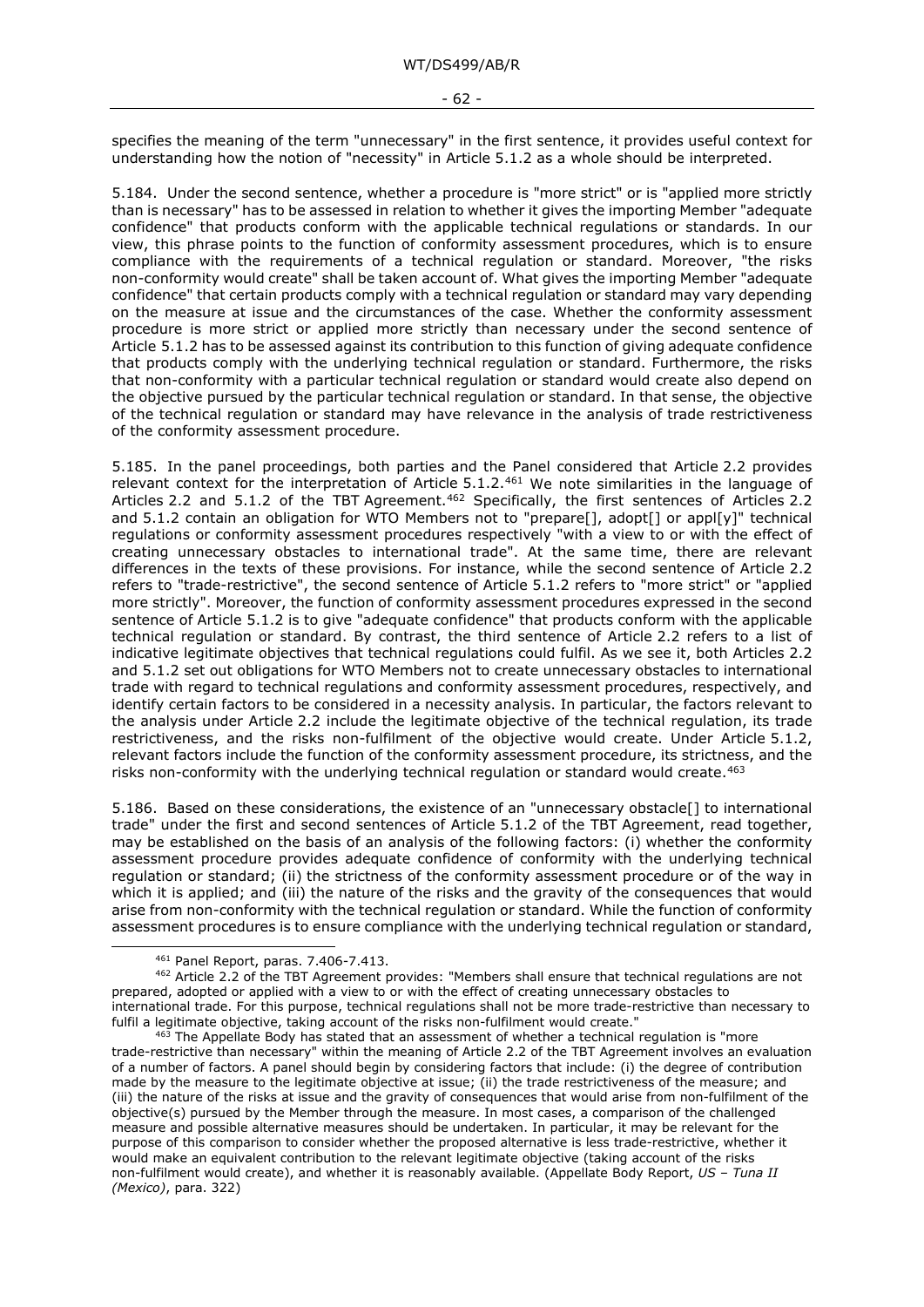the legitimate objective of this regulation or standard would also be relevant in determining the nature of the risks and the gravity of the consequences that would arise from non-conformity. Similarly to Article 2.2, the use of the comparative "more … than" in the second sentence of Article 5.1.2 suggests that the existence of an "unnecessary obstacle[] to international trade" in the first sentence may be ascertained on the basis of a comparative analysis of the above factors.<sup>[464](#page-62-0)</sup> Thus, in order to establish that a conformity assessment procedure is more strict than necessary, it may be compared to possible alternative procedures. In this respect, panels should examine whether such alternative measures are reasonably available, are less strict or applied less strictly, and provide an equivalent contribution to giving the importing Member adequate confidence that products conform with the applicable technical regulations or standards. This analysis ultimately involves a holistic weighing and balancing of all relevant factors with respect to the challenged conformity assessment procedure and in comparison with proposed alternative measures.<sup>465</sup>

5.187. With respect to the burden of proof in establishing the existence of an "unnecessary obstacle[] to international trade" under Article 5.1.2, we note that the Appellate Body has held that as a general matter the burden of proof rests upon the party, whether complaining or defending, that asserts the affirmative of a particular claim or defence. If that party adduces evidence sufficient to raise a presumption that what is claimed is true, the burden then shifts to the other party, which will fail unless it adduces sufficient evidence to rebut the presumption.<sup>[466](#page-62-2)</sup> In addition, precisely how much and precisely what kind of evidence will be required to establish such a presumption will necessarily vary from measure to measure, provision to provision, and case to case.<sup>[467](#page-62-3)</sup>

5.188. The Appellate Body has said that, thus, the burden of proof with respect to a particular WTO provision "cannot be understood in isolation from the overarching logic of that provision, and the function which it is designed to serve".[468](#page-62-4) In this regard, similarly to Article 2.2, the burden to make a *prima facie* case under Article 5.1.2 is on the complainant. By contrast in exceptions employing the concept of necessity, such as Article XX of the GATT 1994 and Article XIV of the General Agreement on Trade in Services (GATS), the burden of proof with respect to the "necessity" of the measure is on the respondent[.469](#page-62-5) In order to show that a conformity assessment procedure or its application is inconsistent with Article 5.1.2, the complainant must establish that the challenged measure creates an unnecessary obstacle to international trade on the basis of the first or second sentences of that provision. Under the second sentence, the complainant must present evidence and arguments sufficient to establish that the challenged conformity assessment procedure is more strict or applied more strictly than necessary to give the importing Member adequate confidence that products conform with the applicable technical regulations or standards, taking account of the risks non-conformity would create. In making its *prima facie* case, a complainant may also seek to identify a possible alternative measure that is less strict or applied less strictly, makes an equivalent contribution to the objective of ensuring adequate confidence, and is reasonably available.[470](#page-62-6) It is then for the respondent to rebut the complainant's *prima facie* case, by presenting evidence and arguments showing that the challenged conformity assessment procedure is not more strict or applied more strictly than necessary by demonstrating, for example, that the alternative measure identified by the complainant is not, in fact, reasonably available, is not less strict or applied less strictly, or does not make an equivalent contribution to the objective of ensuring adequate confidence.

5.189. We further recall that the burden of proof with respect to a particular WTO provision "cannot be understood in isolation from the overarching logic of that provision, and the function which it is designed to serve".[471](#page-62-7) In this regard, the Appellate Body has observed that while Article XX of the GATT 1994 provides for exceptions, Article 2.2 of the TBT Agreement contains positive obligations, and this difference must be taken into account in the allocation of the burden of proof imposed on respondents and complainants under the respective provisions.[472](#page-62-8) Since under Article 5.1.2 of the TBT Agreement the burden is on the complainant to establish the elements of a breach of a positive obligation, we consider that the allocation of the burden of proof for complainants and respondents

<span id="page-62-7"></span><span id="page-62-6"></span><sup>471</sup> Appellate Body Report, *US – Clove Cigarettes*, para. 286. (emphasis omitted)

<span id="page-62-0"></span><sup>464</sup> Appellate Body Report, *US – Tuna II (Mexico)*, para. 320.

<span id="page-62-1"></span><sup>465</sup> Appellate Body Reports, *US – COOL (Article 21.5 – Canada and Mexico)*, para. 5.211.

<sup>466</sup> Appellate Body Report, *US – Wool Shirts and Blouses*, p. 14, DSR 1997:I, p. 335.

<span id="page-62-3"></span><span id="page-62-2"></span><sup>467</sup> Appellate Body Report, *US – Wool Shirts and Blouses*, p. 14, DSR 1997:I, p. 335.

<span id="page-62-4"></span><sup>468</sup> Appellate Body Report, *US – Clove Cigarettes*, para. 286. (emphasis omitted)

<span id="page-62-5"></span><sup>469</sup> See Appellate Body Reports, *US – COOL (Article 21.5 – Canada and Mexico)*, para. 5.328.

<sup>470</sup> See, for Article 2.2 of the TBT Agreement, Appellate Body Report, *US – Tuna II (Mexico)*, para. 323.

<span id="page-62-8"></span><sup>472</sup> Appellate Body Reports, *US – COOL (Article 21.5 – Canada and Mexico)*, para. 5.333.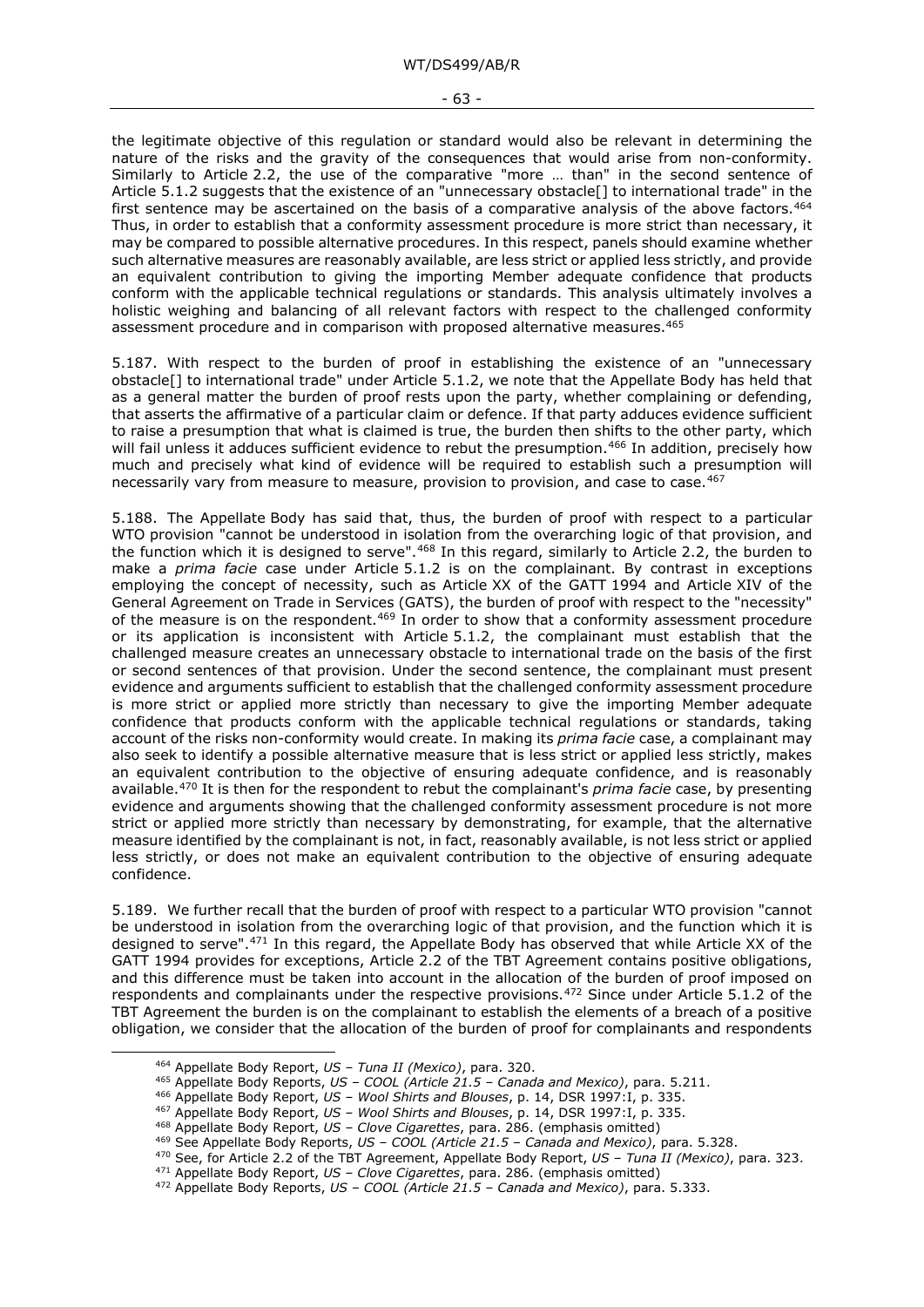under this provision should be guided by similar considerations to the one under Article 2.2 of the TBT Agreement. Specifically, as noted, while under Article XX of the GATT 1994 a respondent must establish that the alternative measure identified by the complainant is ultimately *not* reasonably available to the respondent, under Article 2.2 of the TBT Agreement a complainant must make a *prima facie* case that its proposed alternative measure *is* reasonably available. In any event, the fact that alternative measures serve as "conceptual tool[s]" in the assessment of the trade restrictiveness of a measure also informs the nature and amount of evidence required.<sup>[473](#page-63-0)</sup> In particular, such alternative measures are of a hypothetical nature for purposes of a necessity analysis, because they do not (yet) exist, or at least not in the particular form proposed by the complainant. Thus, complainants cannot be expected to provide complete and exhaustive descriptions of the alternative measures they propose.[474](#page-63-1) Taking into account that the specific details of implementation may depend on the capacity and particular circumstances of the implementing Member in question, it would appear incongruous to expect a complainant to provide detailed information on how a proposed alternative would be implemented by the respondent in practice, and precise and comprehensive estimates of the cost that such implementation would entail.<sup>[475](#page-63-2)</sup> Therefore, once a complainant has established *prima facie* that a proposed alternative is reasonably available, it would then be for the respondent to adduce specific evidence as to why the implementation of this alternative would be actually impracticable, for instance because it is associated with prohibitive costs or substantial technical difficulties.

5.190. With these considerations in mind, we turn to Ukraine's claim that the Panel failed to make an objective assessment of the matter before it pursuant to Article 11 of the DSU in finding that there were no less trade-restrictive alternatives available to Russia within the meaning of Article 5.1.2 of the TBT Agreement, and that Ukraine had failed to establish that Russia acted inconsistently with its obligations under that provision.<sup>[476](#page-63-3)</sup> We recall that, before the Panel, Ukraine put forward four alternative measures: (i) additional communications with the relevant Ukrainian producers; (ii) entrusting on-site inspections in Ukraine to the competent authorities from Kazakhstan and Belarus; (iii) accrediting non-Russian inspectors, either experts or organizations, to conduct inspections in Ukraine; and (iv) off-site inspections.[477](#page-63-4) We begin our analysis with Ukraine's claim, which takes issue with the Panel's allocation of the burden of proof under the alternative consisting in the possibility for the FBO to conduct off-site inspections.

5.191. Before the Panel, Ukraine argued that the conducting of off-site inspections by the FBO in Ukraine, a possibility that already existed in Russia's legislation, would be a less trade-restrictive alternative measure. On appeal, Ukraine submits that the Panel erred in finding that it was for Ukraine to submit evidence of compliance with the statutory requirements for conducting such off-site inspections as an alternative to on-site inspections, namely, absence of non-conformities and consumer complaints for the railway products covered by the suspended certificates at issue in this case.[478](#page-63-5) In Ukraine's view, the Panel placed an excessive burden of proof on Ukraine and failed to make an objective assessment under Article 11 of the DSU.<sup>[479](#page-63-6)</sup> Ukraine also argues that the Russian authorities did not explain to the Ukrainian producers the reasons for their refusal to conduct the off-site inspections, and the inspection control acts during previous inspections were vague.<sup>[480](#page-63-7)</sup>

5.192. We recall that, before the Panel, Ukraine argued that Russia could have made use of off-site inspections instead of suspending certificates due to the impossibility of conducting on-site inspection control. In Ukraine's view, this alternative measure was reasonably available to Russia because off-site inspections were explicitly provided for in Article 5.3 of CS FRT 12-2003.[481](#page-63-8) For its part, Russia submitted that off-site inspections could be conducted only if the conditions set out in Article 7.4.1 of PC-FZT 08-2013 were satisfied.<sup>[482](#page-63-9)</sup> In particular, the disagreement between the parties was whether two of the conditions in Article 7.4.1 of PC-FZT 08-2013, absence of facts of

<span id="page-63-0"></span><sup>473</sup> Appellate Body Reports, *US – COOL (Article 21.5 – Canada and Mexico)*, para. 5.334.

<sup>474</sup> Appellate Body Reports, *US – COOL (Article 21.5 – Canada and Mexico)*, para. 5.334.

<sup>475</sup> Appellate Body Reports, *US – COOL (Article 21.5 – Canada and Mexico)*, para. 5.338.

<sup>476</sup> Ukraine's appellant's submission, para. 176.

<sup>477</sup> Panel Report, para. 7.459.

<sup>478</sup> Ukraine's appellant's submission, para. 221.

<sup>&</sup>lt;sup>479</sup> Ukraine's appellant's submission, paras. 221 and 224.

<sup>480</sup> Ukraine's appellant's submission, para. 222 (referring to Panel Report, paras. 7.519 and 7.521).

<span id="page-63-9"></span><span id="page-63-8"></span><span id="page-63-7"></span><span id="page-63-6"></span><span id="page-63-5"></span><span id="page-63-4"></span><span id="page-63-3"></span><span id="page-63-2"></span><span id="page-63-1"></span><sup>481</sup> Panel Report, para. 7.484 (referring to Rules of the Certification System for Federal Railway Transport. Procedure for organizing and conducting an inspection control. (CS FRT 12-2003) (Panel Exhibit UKR-3)).

<sup>&</sup>lt;sup>482</sup> Panel Report, para. 7.487 (referring to PC-FZT 08-2013 (Panel Exhibit RUS-23)).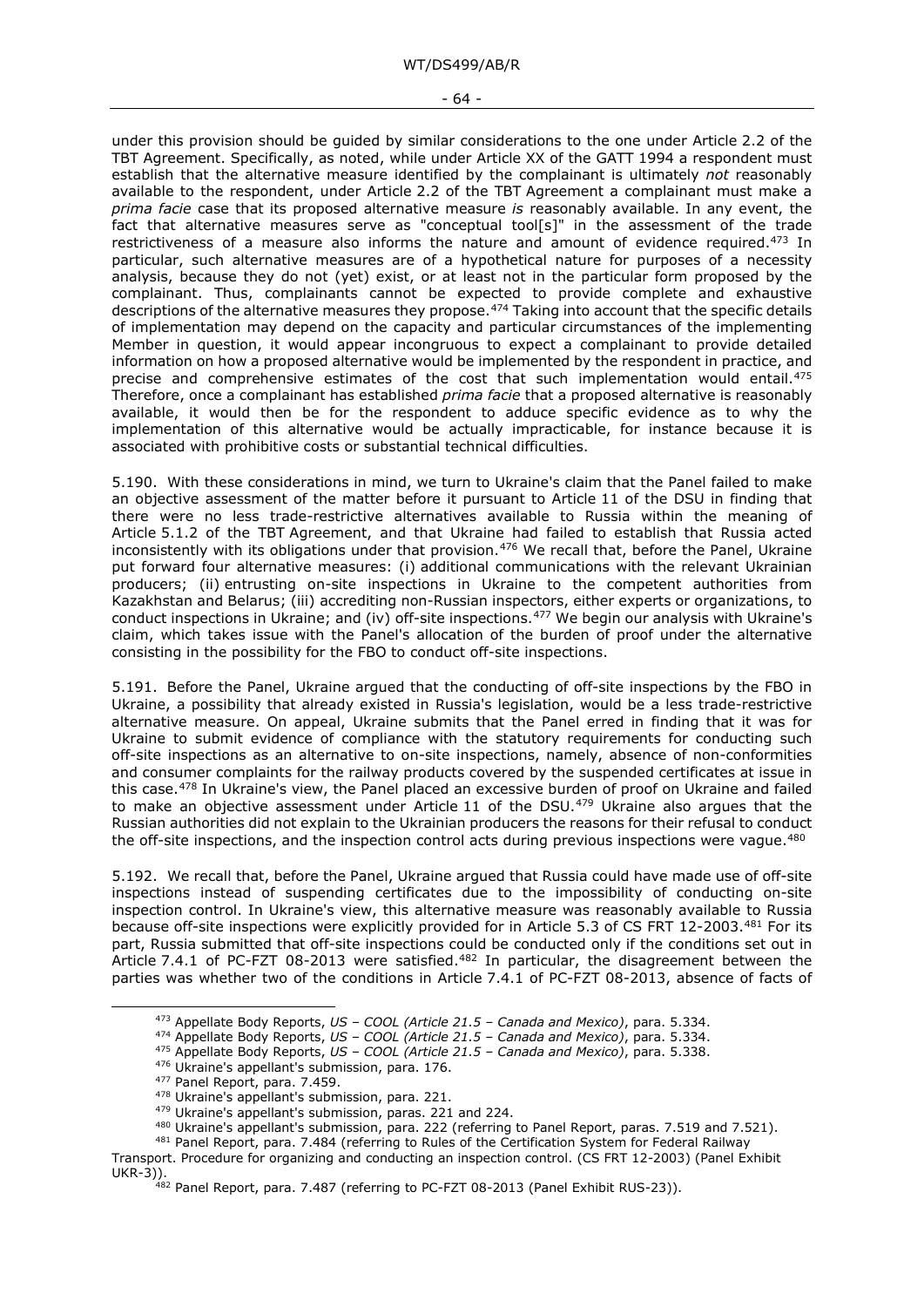- 65 -

non-conformity during the previous inspection control and absence of consumer complaints as to the quality of certified products, were fulfilled with respect to the railway products affected by the 14 suspensions at issue.<sup>[483](#page-64-0)</sup> As the Panel explained, while "Ukraine advanced arguments in relation to the availability of off-site inspections, first under Article 5.3 of CS FRT 12-2003, and later, once Russia had referred to Article 7.4.1 of PC-FZT 08-2013, under Article 7.4.1"[484](#page-64-1), Russia provided evidence "to rebut Ukraine's assertions as to the availability of off-site inspections". [485](#page-64-2)

5.193. The Panel considered that it was for Ukraine to submit evidence of absence of non-conformities and consumer complaints with respect to the products covered by the 14 suspensions at issue. In the Panel's view, Article 7.4.1 of PC-FZT 08-2013 was contained in a legal instrument either available publicly or upon request, the producers received from the FBO an "inspection act" that indicates the results of the inspection, and the FBO would provide information about consumer complaints to the affected producers. The Panel further noted that, for most relevant railway products, Ukraine did not demonstrate that it undertook reasonable efforts to obtain information from Russia regarding any non-conformities, with an explanation as to why the information could not be obtained.[486](#page-64-3) Having examined the relevant certificates of each Ukrainian producer that the FBO suspended through each of the instructions at issue<sup>487</sup>, the Panel concluded that Ukraine had not established, with respect to any of the suspended certificates covered by the 14 challenged instructions, that off-site inspection was available under Article 7.4.1.[488](#page-64-5)

5.194. We note that, for the Panel, in those instances where the evidence on the record did not unequivocally establish that both relevant conditions under Article 7.4.1 of PC-FZT 08-2013 were complied with, Ukraine had failed to demonstrate that off-site inspections were reasonably available for the railway products covered by the relevant instructions.<sup>[489](#page-64-6)</sup> The question before us is whether the Panel failed to make an objective assessment of the matter by erroneously placing the burden of proof on Ukraine to adduce evidence as to whether the conditions under Article 7.4.1 were satisfied with respect to the railway products covered by the suspended certificates at issue, as part of Ukraine's *prima facie* case that the alternative was "reasonably available".

5.195. We recall that, in making its *prima facie* case that a conformity assessment procedure is "prepared, adopted or applied with a view to or with the effect of creating unnecessary obstacles to international trade" under Article 5.1.2 of the TBT Agreement, a complainant may seek to identify a possible alternative measure. As noted above, it is therefore the complainant's burden to establish that such an alternative measure is less trade-restrictive, makes an equivalent contribution to the relevant objective, and is reasonably available. At the same time, considering that proposed alternative measures serve as "conceptual tools", and taking into account that the specific details of implementation of such measures may depend on the particular circumstances of the implementing Member in question, a complainant under Article 5.1.2 cannot be expected to provide detailed information on how a proposed alternative would be implemented by the respondent in practice. Instead, once a complainant has established *prima facie* that a proposed alternative is reasonably available, it is for the respondent to adduce evidence and arguments, in order to rebut the

<sup>483</sup> Panel Report, paras. 7.499 and 7.501.

<span id="page-64-1"></span><span id="page-64-0"></span><sup>484</sup> Panel Report, para. 7.516. See also Panel Report, paras. 7.484 (referring to Rules of the Certification System for Federal Railway Transport. Procedure for organizing and conducting an inspection control. (CS FRT 12-2003) (Panel Exhibit UKR-3)) and 7.488 (referring to Ukraine's second submission to the Panel, paras. 215-219 and 221-227; opening statement at the second Panel meeting, para. 63).

<span id="page-64-2"></span><sup>485</sup> Panel Report, para. 7.517. Russia submitted evidence of non-conformities or consumer complaints for some of the 73 certificates suspended through the 14 instructions, and Ukraine submitted evidence of previous inspection controls in relation to some of the remaining suspended certificates. (Panel Report, para. 7.518. See also ibid., para. 7.516 (referring to evidence provided by Ukraine, including inspection acts of certified products (Act of inspection dated 23 January 2014 of certified products produced by PJSC **[BCI]** (Panel Exhibit UKR-151 (BCI)); Act of inspection dated 24 January 2014 of certified products produced by PJSC **[BCI]** (Panel Exhibit UKR-152 (BCI))); evidence provided by Russia, including documents of the FBO providing for inconsistencies of certified products (Documents of the FBO providing for the inconsistencies of the certified products of PJSC **[BCI]** (Panel Exhibits RUS-62 (BCI), RUS-63 (BCI), RUS-64 (BCI), RUS-65 (BCI), and RUS-66 (BCI)); Letter dated 23 May 2016 from **[BCI]** to the FBO (Panel Exhibit RUS-67 (BCI)); Letter dated 13 June 2013 from **[BCI]** to the Deputy Minister of the MOT (Panel Exhibit RUS-68 (BCI)); Letter dated 3 December 2015 from **[BCI]** to the FBO (Panel Exhibit RUS-69 (BCI)); Letter dated 17 February 2013 from **[BCI]** to the FBO (Panel Exhibit RUS-70 (BCI)))))

<sup>486</sup> Panel Report, para. 7.519.

<span id="page-64-4"></span><span id="page-64-3"></span><sup>487</sup> Panel Report, paras. 7.520-7.534.

<span id="page-64-5"></span><sup>488</sup> Panel Report, para. 7.535.

<span id="page-64-6"></span><sup>489</sup> See Panel Report, paras. 7.521-7.534.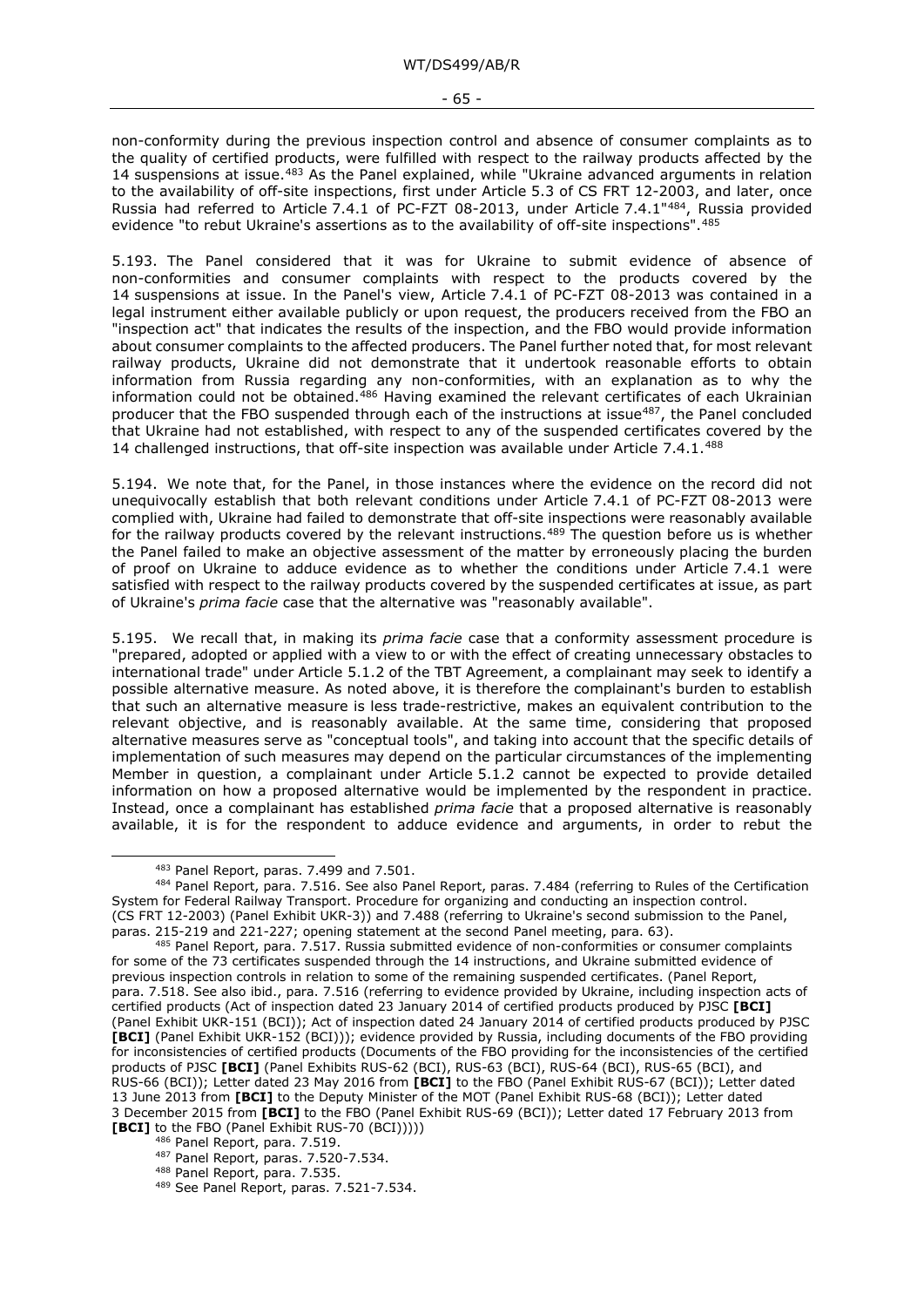complainant's *prima facie* case, by demonstrating, for example, that the alternative measure is not reasonably available and that its implementation would be impracticable, *inter alia*, because implementation costs would be prohibitive or the alternative would entail substantial technical difficulties or undue burden for the Member in question.

5.196. As noted above, in the present case, Ukraine initially argued that Russia could have made use of off-site inspections pursuant to Article 5.3 of CS FRT 12-2003.<sup>[490](#page-65-0)</sup> Russia confirmed the availability of this measure under its legislation, albeit subject to the conditions set out in Article 7.4.1 of PC-FZT 08-2013[.491](#page-65-1) In response to Russia invoking Article 7.4.1, Ukraine further contended that Russia failed to provide evidence that the FBO examined the conditions laid down in Article 7.4.1 as regards the certificates suspended through the 14 instructions challenged by Ukraine, before deciding that off-site inspections were not available.<sup>[492](#page-65-2)</sup> We observe that Ukraine challenged only the application of Russia's conformity assessment procedure to the certificates at issue, rather than the procedure itself. It was therefore possible for Ukraine to identify an alternative measure that coincides with an instrument that already existed under Russia's legislative framework. At the same time, alternative measures need not be already present in the legislation of the responding Member, even when a conformity assessment procedure is challenged as applied, and not as such. Indeed, the role of alternative measures is to assist in determining whether a conformity assessment measure taken by a Member is more strict or applied more strictly than is necessary to ensure conformity under Article 5.1.2, and not to positively establish that the conditions set out under national law for applying a different measure may have been present. We also note the Appellate Body's observation, in the context of Article 2.2 of the TBT Agreement, that the nature and degree of evidence required to establish a *prima facie* case of "reasonable availability" of proposed alternative measures should be informed by the fact that "alternative measures are of a hypothetical nature" and "do not yet exist in the Member in question, or at least not in the particular form proposed by the complainant".[493](#page-65-3) Above, we took the view that a similar burden of proof applies with regard to the assessment of alternative measures under Article 5.1.2 of the TBT Agreement.

5.197. The purpose of this relational analysis under Article 5.1.2 is therefore to compare the measure at issue and an alternative measure, or their respective applications, in terms of strictness and the degree of contribution to the achievement of the objective to give adequate confidence of conformity. Such comparison cannot be carried out with an alternative measure that is merely theoretical in nature, because, for instance, the implementing Member is not capable of taking it, or because it imposes an undue burden on that Member. At the same time, the comparison of the challenged measure with a hypothetical alternative measure remains at a conceptual level. Thus, the fact that a measure with the same or similar content as the proposed alternative already exists in the legislative framework of the respondent Member does not change the function of the alternative measure as a "conceptual tool" in the necessity analysis. Therefore, as part of making a *prima facie* case, the complainant should provide sufficient indication that the proposed alternative would be reasonably available to the implementing Member, for instance by showing that the costs of the proposed alternatives would not be *a priori* prohibitive, and that potential technical difficulties associated with their implementation would not be of such a substantial nature that they would render the proposed alternatives merely theoretical in nature. The burden would then shift to the respondent to submit evidence substantiating that the proposed alternative measures were indeed merely theoretical in nature, or entailed an undue burden, for instance, because they involved prohibitively high costs or would entail substantial technical difficulties.[494](#page-65-4)

5.198. In the present case, even though the alternative proposed by Ukraine coincided with a measure that already existed in Russia's legislation, the alternative remained hypothetical in nature, insofar as it had not yet been used by Russia with respect to the suspensions at issue. The comparison between the measure actually taken by Russia and this alternative measure therefore had to be undertaken at a conceptual level for purposes of making a *prima facie* case as to whether the alternative was reasonably available to Russia. The Panel by contrast considered that "it was for Ukraine to submit evidence of absence of non-conformities and consumer complaints concerning the

<span id="page-65-4"></span><span id="page-65-3"></span><span id="page-65-2"></span><span id="page-65-1"></span><span id="page-65-0"></span><sup>490</sup> Panel Report, para. 7.483 (referring to Rules of the Certification System for Federal Railway Transport. Procedure for organizing and conducting an inspection control. (CS FRT 12-2003) (Panel Exhibit UKR-3)).

 $^{491}$  Panel Report, para. 7.487 (referring to PC-FZT 08-2013 (Panel Exhibit RUS-23)).

<sup>492</sup> Panel Report, para. 7.488.

<sup>493</sup> Appellate Body Reports, *US – COOL (Article 21.5 – Canada and Mexico)*, para. 5.328.

<sup>494</sup> See Appellate Body Reports, *US – COOL (Article 21.5 – Canada and Mexico)*, para. 5.339.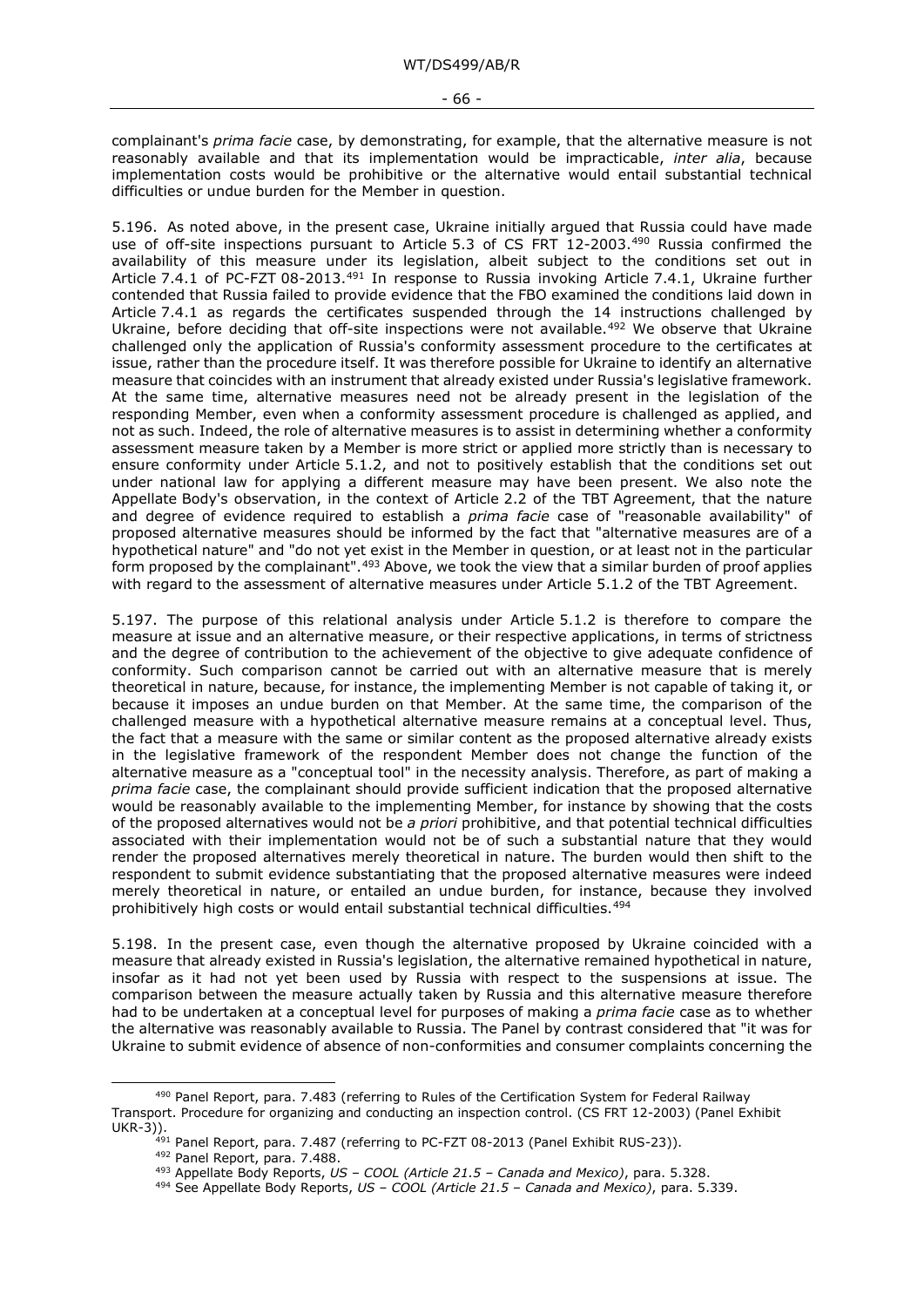#### - 67 -

railway products covered by the suspended certificates."[495](#page-66-0) It appears that, because the proposed alternative coincided with a measure foreseen in Russia's legislation, the Panel took the view that the burden was on Ukraine to adduce evidence that the conditions attached to the measure, as it existed under Russia's law, would have been met, if the measure were to have been applied to each of the suspensions at issue. However, as observed above, the nature and degree of evidence required to establish the reasonable availability of proposed alternative measures do not change simply because such measures coincide with an instrument foreseen in the legislation of the importing Member. Instead, the burden of proof continues to be informed by the "hypothetical nature" of the alternative measure. Thus, in making the choice to identify an alternative that coincides with an instrument in existence under Russia's legislative framework, Ukraine was not required to demonstrate, for purposes of showing that the alternative was *prima facie* reasonably available, whether the measure described in Article 5.3 of CS FRT 12-2003 and Article 7.4.1 of PC-FZT 08-2013 could have applied in the specific instances related to the suspensions of certificates at issue. In our view, the Panel's analysis conflated two distinct concepts: the alternative measure proposed by Ukraine and the measure in existence under Article 5.3 of CS FRT 12-2003 and Article 7.4.1 of PC-FZT 08-2013.

5.199. Specifically, the question before the Panel under Article 5.1.2 was whether a less strict manner of application of this procedure existed, other than the suspension of certificates, which would also make an equivalent contribution to the objective of providing Russia with adequate confidence that Ukrainian railway products conformed with Russia's technical regulations, and which would be reasonably available to Russia. In this regard, the Panel had to assess whether the possibility of conducting off-site inspections under requirements such as those in Article 7.4.1 of PC-FZT 08-2013 constitutes a reasonably available less strict manner of application. Accordingly, for purposes of establishing reasonable availability, the Panel had to assess whether the alternative, as described by Ukraine, was not merely theoretical in nature and *a priori* did not entail any undue burden for Russia. The Panel should have then turned to examine whether Russia had submitted evidence rebutting Ukraine's *prima facie* case by adducing specific evidence and arguments as to why, in the circumstances of this case, the alternative measure was not in fact reasonably available. The Panel, however, did not address the question whether the description of the measure provided by Ukraine was sufficient to demonstrate *prima facie* that Russia would not be incapable of taking such an alternative measure. Indeed, the Panel should have considered the implications of the fact that the proposed measure already existed as a possible alternative to on-site inspections in Russia's legislation and the extent to which this fact in itself demonstrated that the measure was *prima facie* reasonably available, as opposed to merely theoretical. Instead, the Panel reasoned that, because information on the absence of non-conformities and consumer complaints was in principle available to Ukraine, it was for Ukraine to submit evidence relating to the application of these conditions to the products covered by the suspensions at issue.<sup>[496](#page-66-1)</sup> The availability of certain information to Ukraine, as well as the issue of whether "it undertook reasonable efforts to obtain [this] information from Russia"[497](#page-66-2), is, however, distinct from the issue of which Member bears the burden of proof with respect to the application of the conditions in Article 7.4.1.

5.200. In light of the above, we do not see that, for purposes of establishing the reasonable availability of the alternative measure consisting in the conduct of off-site inspections, it was necessary for Ukraine to provide information about the compliance with the two requirements of Article 7.4.1, namely, the absence of non-conformities and consumer complaints, with respect to the railway products covered by the suspensions at issue. However, the majority of the Panel's findings that Ukraine failed to demonstrate the availability of off-site inspections under Article 7.4.1 for the railway products covered by instructions 1 to 14 are based on *the absence of evidence* on record regarding non-conformities and consumer complaints concerning these products.[498](#page-66-3) This was so even in those cases where it remained unclear whether evidence on inconsistencies related to the products at issue<sup>[499](#page-66-4)</sup> or where evidence showed no non-conformities in the most recent inspection control but there was no evidence of consumer complaints with respect to the same products.<sup>[500](#page-66-5)</sup> Therefore, the burden of proof that the Panel placed on Ukraine went beyond what Ukraine was required to establish in making a *prima facie* case that a hypothetical measure, such as the measure

<span id="page-66-0"></span><sup>495</sup> Panel Report, para. 7.519.

<span id="page-66-1"></span><sup>496</sup> Panel Report, para. 7.519.

<span id="page-66-2"></span><sup>497</sup> Panel Report, para. 7.519.

<span id="page-66-3"></span><sup>498</sup> Panel Report, paras. 7.521-7.534.

<span id="page-66-4"></span><sup>499</sup> Panel Report, paras. 7.521, 7.523, and 7.527-7.528.

<span id="page-66-5"></span><sup>500</sup> Panel Report, para. 7.524.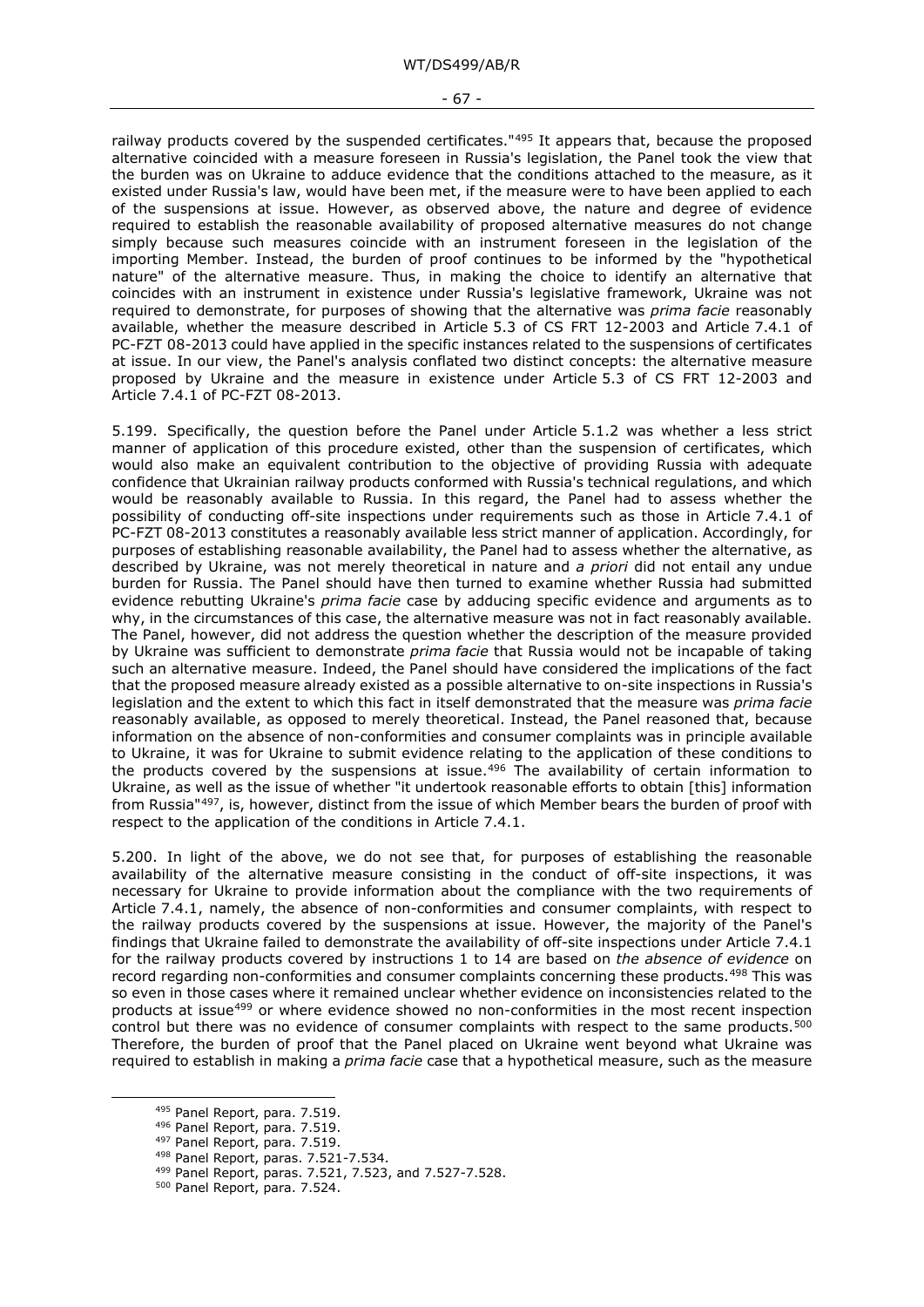provided for in Article 5.3 of CS FRT 12-2003 and Article 7.4.1 of PC-FZT 08-2013, would have been reasonably available to Russia in the circumstances of the case.

5.201. In sum, we consider that by placing the burden of proof on Ukraine to provide evidence as to the existence of the two conditions under Article 7.4.1 of PC-FZT 08-2013 in all individual instances in the present case and for purposes of establishing that the proposed alternative measure was reasonably available, the Panel erred in its allocation of the burden of proof under Article 5.1.2 of the TBT Agreement with respect to the 14 instructions suspending certificates in the present proceedings.

5.202. We recall that Ukraine also requests us to reverse the Panel's findings in paragraph 8.1.c.iii of the Panel Report regarding the FBO's rejections of applications for new certificates by Ukrainian producers of railway products.[501](#page-67-0) Russia submits that Ukraine did not meaningfully address the Panel's findings set out in paragraph 8.1.c.iii, insofar as Ukraine simply alleged that its assertions with respect to rejections of certificates are similar to those it raised concerning suspension of certificates.[502](#page-67-1) In Russia's view, a mere assertion is not enough to prove a violation of Article 11 of the DSU.[503](#page-67-2) We note that on appeal Ukraine has not put forward separate arguments relating to the Panel's finding concerning the rejections of certificates. Therefore, Ukraine has not substantiated its request for reversal. We further observe that Ukraine's claim before the Panel concerning these rejections was based on a different legislative framework, namely, CU Technical Regulations 001/2011, 002/2011, and 003/2011.<sup>[504](#page-67-3)</sup> Moreover, the relevant alternative measure proposed by Ukraine in this context was different, in that it concerned the availability of off-site testing of samples for applications submitted under scheme 3c in Annex 6 to CU Technical Regulation 001/2011.<sup>[505](#page-67-4)</sup> Most importantly, with respect to the burden of proof, the Panel found as follows:

[T]here is no evidence on record that the FBO's practice of permitting off-site testing of samples under the conditions set out in Article 7.4.1 when processing applications concerning railway products produced in series under CU Technical Regulation 001/2011 has been officially published or is publicly known or available. Nor is there evidence that the FBO informed the producers elsewhere in Ukraine who were applying for new certificates under CU Technical Regulation 001/2011 that off-site testing of samples was a possibility[.506](#page-67-5)

5.203. In these circumstances, the Panel considered that Ukraine did not need to demonstrate, as part of substantiating its claim that off-site sampling is a less strict manner of application reasonably available to Russia, that the conditions set out in Article 7.4.1 were satisfied in the case of the applications submitted pursuant to scheme 3c.<sup>[507](#page-67-6)</sup> Taking into account the Panel's conclusion and in the absence of any substantiation by Ukraine, we do not consider that our findings with respect to the Panel's allocation of the burden of proof in the context of Ukraine's claim regarding the suspensions of certificates would have an implication for its analysis regarding the rejections of applications for new certificates. Thus, Ukraine has not established that the Panel failed to make an objective assessment in its allocation of the burden of proof in this respect.

#### **5.4.4 Completion of the legal analysis**

5.204. We now turn to assess whether we are in a position to complete the legal analysis and find whether Russia has acted inconsistently with Article 5.1.2 of the TBT Agreement. In order to do so, we consider whether we have sufficient factual findings by the Panel and undisputed facts on the Panel record to find that the alternative manner of applying the conformity assessment procedures: (i) is less strict; (ii) makes an equivalent contribution to the objective of providing the importing Member with adequate confidence of conformity; and (iii) is reasonably available to the importing Member.

<span id="page-67-0"></span><sup>501</sup> Ukraine's appellant's submission, para. 226.

<sup>502</sup> Russia's appellee's submission, para. 89.

<span id="page-67-3"></span><span id="page-67-2"></span><span id="page-67-1"></span><sup>503</sup> Russia's appellee's submission, para. 89.

<sup>504</sup> Panel Report, para. 7.592.

<span id="page-67-4"></span><sup>505</sup> Panel Report, paras. 7.688 and 7.691.

<span id="page-67-5"></span><sup>506</sup> Panel Report, para. 7.697.

<span id="page-67-6"></span><sup>507</sup> Panel Report, para. 7.699.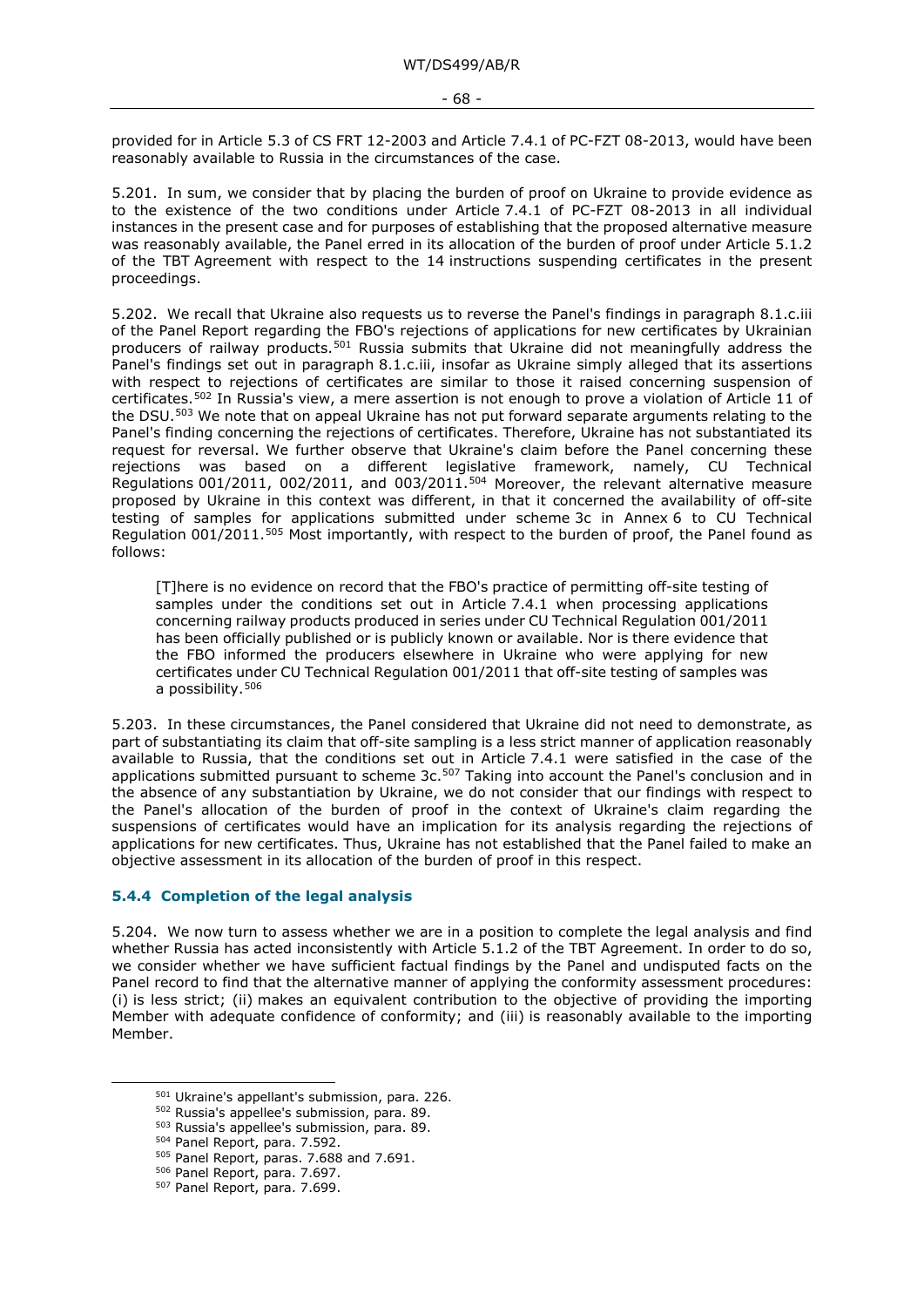#### - 69 -

5.205. With respect to the alternative measure consisting in the conduct of off-site inspections, the Panel found that Ukraine had failed to establish that conducting off-site inspection control was reasonably available under Article 7.4.1 of PC-FZT 08-2013. As we found above, the Panel erred in finding that Ukraine had to demonstrate that no non-conformities and consumer complaints existed pursuant to the requirements of Article 7.4.1 of PC-FZT 08-2013 with respect to the railway products covered by the suspensions at issue. By focusing its assessment on whether Ukraine put forward evidence as to the compliance of these products with the requirements of Article 7.4.1 in each individual case, the Panel did not conduct an analysis of whether Ukraine's own description of the alternative measure was sufficient to make a *prima facie* case as to its reasonable availability. The Panel also did not assess whether the proposed alternative manner of application is less strict and makes an equivalent contribution to the objective of providing Russia with adequate confidence of conformity. In the absence of such an analysis by the Panel, we do not have sufficient factual findings on which to base our completion of the legal analysis. Furthermore, the relevance of a number of pieces of evidence is disputed by the parties.<sup>[508](#page-68-0)</sup> Finally, in weighing and balancing the factors relevant to the existence of an "unnecessary obstacle[] to international trade" under Article 5.1.2 of the TBT Agreement, the Panel gave prominence to its finding that Ukraine failed to demonstrate that there were less strict manners of applying Russia's conformity assessment procedure that were available to the FBO under the applicable conformity assessment procedure.<sup>[509](#page-68-1)</sup> In light of our reversal of the Panel's finding as to the burden of proof in assessing the reasonable availability of the alternative proposed by Ukraine, we cannot rely on the Panel's weighing and balancing analysis. Therefore, given the absence of sufficient factual findings by the Panel and undisputed facts on the Panel record, we are not in a position to conduct an overall assessment of whether Russia applied its conformity assessment procedure more strictly than necessary within the meaning of Article 5.1.2 of the TBT Agreement.

#### **5.4.5 Whether the Panel failed to make an objective assessment of the matter under Article 11 of the DSU with respect to the other alternative measures**

5.206. We now turn to consider whether, with respect to the other three alternative measures, the Panel failed to conduct an objective assessment of the matter. We recall our finding that, in determining the existence of reasonably available less trade-restrictive alternative measures under Article 5.1.2 of the TBT Agreement, it is for the complainant to make a *prima facie* case that the proposed alternative is reasonably available to the respondent. In establishing such a *prima facie*  case and considering that proposed alternative measures serve as "conceptual tools", a complainant cannot be expected to provide detailed information on how a proposed alternative would be implemented by the respondent in practice. The complainant would nevertheless have to provide sufficient indications that the proposed alternative does not *a priori* impose an undue burden on the respondent, such as prohibitive costs or substantial technical difficulties, and is not merely theoretical in nature.<sup>[510](#page-68-2)</sup>

5.207. We first address the alternative consisting in the FBO accrediting non-Russian experts or organizations to conduct inspections in Ukraine under its accreditation rules and in particular Article 10 of CS FRT 01-96.[511](#page-68-3) Unlike the Panel, we do not consider that it was Ukraine's burden to put forward evidence as to why it may have been impracticable for Russia to implement this procedure in practice, for instance because the Ministry could not itself approach experts and issue them with accreditation certificates, and there were no non-Russian experts qualified to conduct inspection control at the time of the suspensions.<sup>[512](#page-68-4)</sup> As noted above, even if Ukraine made the choice to refer to an alternative that was already present in Russia's legislative framework, Ukraine was not required to demonstrate, for purposes of showing that the alternative was *prima facie* reasonably available, that the requirements of the existing measure in Russia's legislation were fulfilled in the specific instances related to the suspensions of certificates. At the same time, we note that, unlike the alternative consisting in the conduct of off-site inspections, Article 10 of CS FRT 01-96 does not specifically outline this alternative, but simply contains no language as to the nationality that an FBO expert must have. Thus, Article 10 does not speak to the reasonable availability of Ukraine's proposed measure. Furthermore, the mere reference to the theoretical possibility of appointing

<sup>508</sup> See e.g. Panel Report, paras. 7.521, 7.523, and 7.527-7.528.

<sup>509</sup> Panel Report, para. 7.539.

<span id="page-68-4"></span><span id="page-68-3"></span><span id="page-68-2"></span><span id="page-68-1"></span><span id="page-68-0"></span><sup>510</sup> See, for Article 2.2 of the TBT Agreement, Appellate Body Reports, *US – COOL (Article 21.5 – Canada and Mexico)*, para. 5.339.

<sup>&</sup>lt;sup>511</sup> Panel Report, paras. 7.477 and 7.480.

<sup>512</sup> Panel Report, para. 7.480.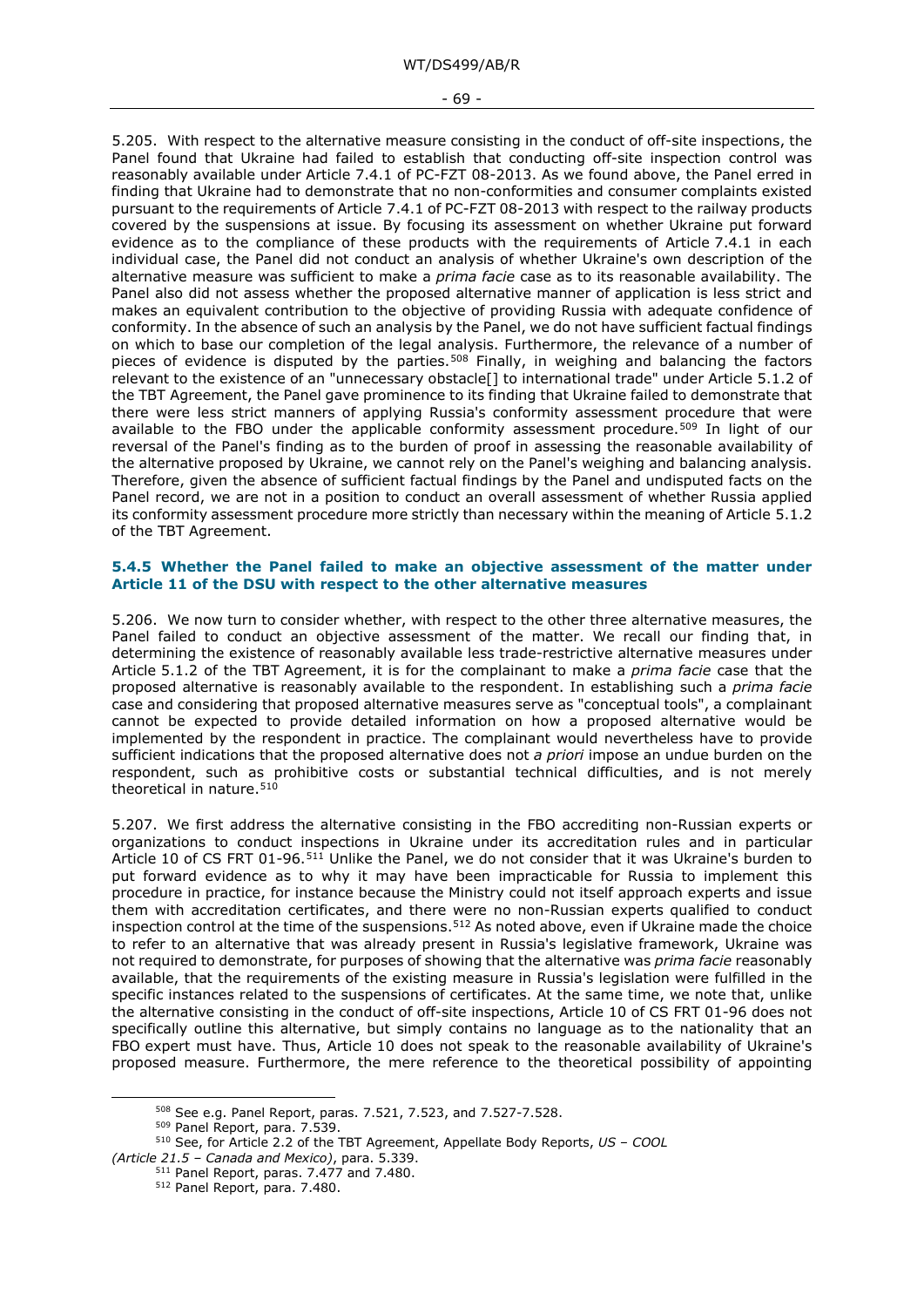- 70 -

experts of other nationalities due to the absence of any provision to the contrary does not lay out in sufficient detail an alternative manner of application of Russia's conformity assessment procedure allowing the Panel to assess whether *a priori* the measure would impose an undue burden on the respondent, such as prohibitive costs or substantial technical difficulties. In our view, by stating that "it is not clear that [Article 10 of CS FRT 01-96] provides for the possibility of accrediting non-Russian experts to conduct on-site inspections", the Panel recognized that Ukraine's description of the alternative measure was not precise enough to establish that this alternative was reasonably available to Russia. In light of the above, we agree with the Panel that, by merely referring to Russia's rules governing the suspension of certificates and arguing that those rules "do not preclude the accreditation of non-Russian experts, because they do not prescribe the nationality of the experts who can be used"<sup>513</sup>, Ukraine did not meet its burden with respect to the reasonable availability of this alternative.

5.208. Second, we turn to the alternative measure consisting in the FBO entrusting inspections with respect to Ukrainian railway products to the competent authorities in Kazakhstan or Belarus under the rules of the existing CU. We do not see that the mere existence of a customs union with a unified legal framework for technical regulations and conformity assessment procedures<sup>514</sup> necessarily translates into the possibility for one of the customs union's members to entrust competent authorities of another sovereign member with the conduct of inspections in the context of such common rules. While the FBO could have made such a request for assistance, its outcome would have been uncertain. We therefore agree with the Panel's conclusion that it is not self-evident "that the FBO has the power to entrust foreign government authorities to carry out tasks entrusted to it".<sup>[515](#page-69-2)</sup> Moreover, as we see it, there is a difference between the competent authority's power to recognize a certificate issued by another authority and the power of that authority to entrust other competent authorities with the task of performing inspections.<sup>[516](#page-69-3)</sup> Since the power to recognize a certificate issued by another authority does not necessarily entail the power to entrust that authority with the carrying out of an inspection, we do not consider that the Panel erred in concluding that Ukraine failed to make a *prima facie* case with respect to the reasonable availability of this alternative.

5.209. Third, we address the alternative measure consisting in the FBO communicating with the relevant Ukrainian producers in order to create conditions for the carrying out of on-site inspections. In our view, the Panel correctly concluded that the communications between the FBO and the Ukrainian producers have an uncertain outcome and could not in themselves constitute a reasonably available alternative measure capable of comparison with the challenged suspensions.<sup>[517](#page-69-4)</sup> Indeed, such communications "could theoretically lead to a situation that would allow the conformity assessment procedure to continue, just as it could lead to a situation where the conformity assessment procedure would not continue and certificates would be suspended".<sup>[518](#page-69-5)</sup> Furthermore, we note that Ukraine did not elaborate on the substance of the proposed private security arrangements and therefore on why such arrangements could be considered a reasonably available alternative to the suspensions of certificates. We therefore agree with the Panel that Ukraine did not establish that its proposed alternative is reasonably available.

# **5.4.6 Conclusion**

5.210. Ukraine was not required to demonstrate, for purposes of showing that the proposed alternative measure consisting in the conduct of off-site inspections was *prima facie* reasonably available, whether the measure described in Article 5.3 of CS FRT 12-2003 and Article 7.4.1 of PC-FZT 08-2013 could have applied in the specific instances related to the suspensions of certificates at issue. However, the Panel reasoned that, because information on the absence of non-conformities and consumer complaints was in principle available to Ukraine, it was for Ukraine to submit evidence relating to the application of these conditions to the products covered by the suspensions at issue. We therefore find that the Panel failed to make an objective assessment of the matter before it

<sup>513</sup> Panel Report, para. 7.478.

<sup>514</sup> Ukraine's appellant's submission, paras. 203-205.

<sup>515</sup> Panel Report, para. 7.474.

<sup>516</sup> See Ukraine's appellant's submission, para. 208 (referring to Panel Report, paras. 7.927-7.928).

<span id="page-69-5"></span><span id="page-69-4"></span><span id="page-69-3"></span><span id="page-69-2"></span><span id="page-69-1"></span><span id="page-69-0"></span><sup>517</sup> In reaching these conclusions, the Panel relied on the Appellate Body's reasoning in *US – Gambling*  that consultations are by definition a process, the results of which are uncertain and therefore not capable of comparison with the measures at issue in that case. (Panel Report, para. 7.467 (referring to Appellate Body Report, *US – Gambling*, para. 317))

<sup>518</sup> Panel Report, para. 7.468.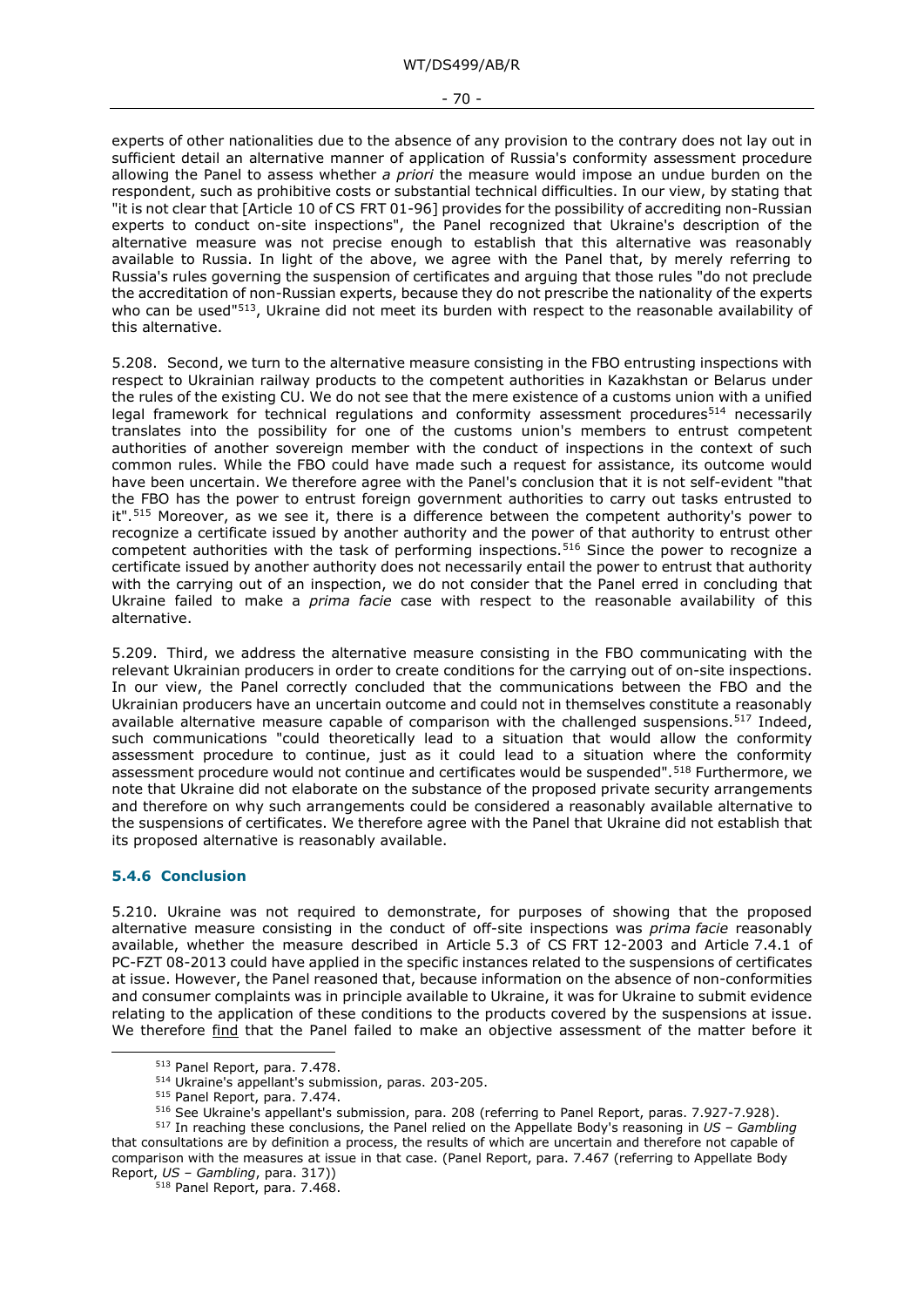under Article 11 of the DSU in allocating the burden of proof under Article 5.1.2 of the TBT Agreement in its analysis of this alternative measure. We also find that Ukraine failed to establish that the Panel erred in making an objective assessment of the matter before it pursuant to Article 11 of the DSU in finding that Ukraine failed to establish that the other three proposed alternatives were reasonably available.

5.211. Consequently, we reverse the Panel's finding, in paragraphs 7.544 and 8.1.b.ii of the Panel Report, that Ukraine failed to establish, with respect to each of the 14 instructions suspending certificates, that Russia has acted inconsistently with its obligations under Article 5.1.2, first and second sentences, of the TBT Agreement.

## **5.5 Ukraine's claim concerning the existence of systematic import prevention**

5.212. Ukraine requests us to reverse the Panel's finding in paragraph 8.1.e of its Report that, because it did not demonstrate the existence of systematic import prevention of railway products into Russia in the form of an unwritten measure, Ukraine failed to establish its claims of inconsistency with Articles I:1, XI:1, and XIII:1 of the GATT 1994. Ukraine asserts that the Panel failed to make an objective assessment of the matter before it when examining the existence of systematic import prevention by applying an incorrect standard of review and wrongly allocating the burden of proof.<sup>[519](#page-70-0)</sup>

### **5.5.1 The Panel's findings**

5.213. Before the Panel, Ukraine claimed that Russia maintained a measure consisting of the systematic prevention of Ukrainian railway products from being imported into Russia by means of: (i) suspending valid certificates held by Ukrainian producers; (ii) refusing to issue new certificates; and (iii) not recognizing certificates issued by other CU countries. Ukraine alleged that this measure was inconsistent with Russia's obligations under Articles I:1, XI:1, and XIII:1 of the GATT 1994.<sup>[520](#page-70-1)</sup> The Panel noted that, to establish the existence of an unwritten measure, a complaining party must provide evidence demonstrating: (i) that the measure is attributable to the responding party; (ii) the precise content of the measure; and (iii) other elements arising from the manner in which the complaining party described or characterized the measure.[521](#page-70-2) The Panel added that a complaining party may also have to demonstrate how the different components of the measure operate together as part of a single measure and how such single measure exists as distinct from its components. Furthermore, the Panel noted that the evidentiary threshold for proving the existence of an unwritten measure is high.[522](#page-70-3) The Panel further observed that a complaining party seeking to demonstrate *the systematic nature of a measure* must demonstrate that such measure is aimed at achieving a particular policy or result and is done according to a system, plan, or organized method or effort.<sup>[523](#page-70-4)</sup> The systematic nature of a measure could be demonstrated, for instance, by proving that the measure is applied to economic operators in a broad variety of different sectors as part of an organized effort, or coordinated and implemented at the highest levels of government.<sup>[524](#page-70-5)</sup>

5.214. On the basis of the foregoing observations, the Panel went on to examine evidence of the existence of the measure. The Panel noted that the evidence submitted by Ukraine consisted of: (i) three components of the alleged measure (suspensions of certificates, rejections of certificates, and non-recognition of certificates issued in other CU countries); and (ii) trade and economic data concerning the decline in the imports of Ukrainian railway products into Russia and in Ukraine's share of Russia's imports of railway products.<sup>[525](#page-70-6)</sup>

5.215. The Panel began by determining whether the three individual components establish the existence of this measure and its systematic nature. With respect to the first component, namely, the suspension of certificates, the Panel found that the evidence concerning the 14 instructions through which the FBO suspended valid certificates did not support the conclusion that the

<sup>519</sup> Ukraine's appellant's submission, paras. 22-23 and 60.

<sup>520</sup> Panel Report, para. 7.941.

<sup>521</sup> Panel Report, para. 7.946.

<span id="page-70-3"></span><span id="page-70-2"></span><span id="page-70-1"></span><span id="page-70-0"></span><sup>522</sup> Panel Report, para. 7.946 (referring to Appellate Body Reports, *Argentina – Import Measures*, paras. 5.104 and 5.108; *US – Zeroing (EC)*, para. 198; Panel Reports, *Indonesia – Chicken*, paras. 7.616 and 7.656; *Russia – Tariff Treatment*, paras. 7.283, 7.338, and 7.341).

<sup>523</sup> Panel Report, para. 7.947.

<span id="page-70-6"></span><span id="page-70-5"></span><span id="page-70-4"></span><sup>524</sup> Panel Report, para. 7.947 (referring to Appellate Body Reports, *Argentina – Import Measures*, para. 5.142; Panel Report, *Russia – Tariff Treatment*, paras. 7.302-7.311).

<sup>525</sup> Panel Report, para. 7.989.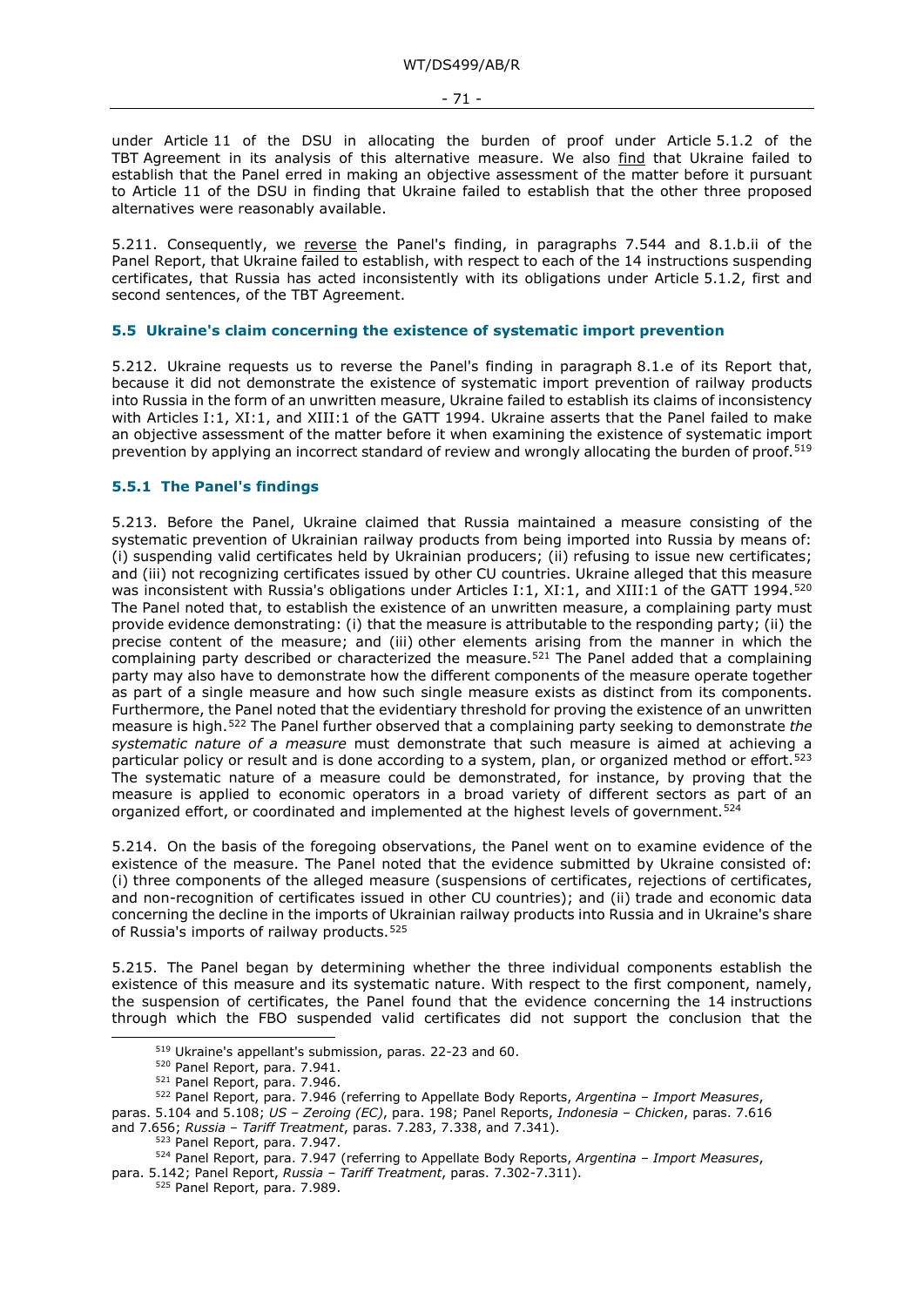#### - 72 -

FBO adopted these instructions with the aim of preventing importation of Ukrainian railway products. Rather, the FBO adopted those instructions because its inability to conduct inspections in Ukraine due to the situation there prevented the FBO from having adequate confidence about the products' conformity with the relevant technical requirements.<sup>[526](#page-71-0)</sup> With respect to the second component, namely, the rejection of certificates, the Panel recalled that the FBO had valid grounds to reject many of the applications for certificates submitted by Ukrainian producers under CU Technical Regulations 001/2011 and 003/2011.[527](#page-71-1) Furthermore, the Panel noted that its findings, that in the case of two applications and one product subject to another application the FBO rejected applications unjustifiably and contrary to Russia's obligations under Article 5.1.2, rest on the lack of evidence on the record regarding past non-conformities or consumer complaints involving the producers at issue. With respect to the third component, namely, the non-recognition of certificates issued in other CU countries, the Panel considered that the facts surrounding the application of the non-recognition requirement are in principle consistent with Ukraine's allegation regarding Russia's prevention of the importation of Ukrainian products.<sup>[528](#page-71-2)</sup> However, in the Panel's view, the fact that one of the three elements of the alleged systematic import prevention unjustifiably restricts access to the Russian market was not sufficient to demonstrate the existence of systematic prevention of imports of Ukrainian products as an independent measure.<sup>[529](#page-71-3)</sup> According to the Panel, there was no indication that the combined effect of these distinct measures was the reason for applying *each* of them.[530](#page-71-4)

5.216. The Panel then proceeded to the examination of additional evidence submitted by Ukraine in support of the systematic nature of the measure. Regarding Ukraine's evidence relating to the substantial repetition of suspensions of certificates and rejections of new applications for certification, the Panel noted that this evidence showed the number of certificates accepted rather than repetition with regard to rejections of new applications from August 2014.[531](#page-71-5) In the Panel's view, although the evidence showed repetition with regard to suspensions of valid certificates since 2014, such evidence was not, by itself, probative of the existence of the measure or of its systematic nature as Russia had justified reasons for such suspensions. The Panel also found no evidentiary basis for the proposition that the FBO should have suspended more certificates also in the case of producers from the other countries identified in the table, but did not.[532](#page-71-6) Overall, the Panel did not consider that the differences in the number of certificates held, suspended, and applications rejected, concerning producers from different countries, established the existence of the alleged systematic import prevention.<sup>[533](#page-71-7)</sup>

5.217. Next, the Panel addressed Ukraine's submission that the systematic nature of the measure can be evidenced through a "set of trade restrictive measures" adopted by Russia following the conclusion of the Association Agreement by Ukraine with the European Union (Association Agreement).<sup>[534](#page-71-8)</sup> The Panel agreed that the media articles presented by Ukraine point to tensions in the bilateral relationship in connection with the negotiation and conclusion by Ukraine of the Association Agreement, and also refer to trade action that Russian authorities might take or did take against Ukraine in response. Ultimately, however, the evidence presented to the Panel did not demonstrate that Russia adopted a plan or decided to embark on an organized effort to prevent the importation into Russia of Ukrainian products in general or Ukrainian railway products in particular. Moreover, for the Panel, even if trade-restrictive measures were taken with regard to some Ukrainian products, this did not necessarily mean that such measures were taken also with regard to Ukrainian railway products.<sup>535</sup>

5.218. Overall, with respect to the components of the measure and its systematic nature, the Panel concluded that the evidence submitted by Ukraine did not establish that the three elements have been designed, structured, or operated in combination so as to constitute a separate measure with the aim of systematic prevention.<sup>[536](#page-71-10)</sup> Nor did the evidence establish that those elements form part of a plan or coordinated effort directed at attaining the aim of preventing the importation of Ukrainian

<span id="page-71-9"></span><span id="page-71-8"></span>534 Panel Report, paras. 7.967 and 7.973.

<span id="page-71-0"></span><sup>526</sup> Panel Report, para. 7.959.

<span id="page-71-1"></span><sup>527</sup> Panel Report, para. 7.960.

<span id="page-71-2"></span><sup>528</sup> Panel Report, paras. 7.962-7.963.

<span id="page-71-3"></span><sup>&</sup>lt;sup>529</sup> Panel Report, para. 7.964.<br><sup>530</sup> Panel Report, para. 7.965.

<span id="page-71-4"></span><sup>531</sup> Panel Report, para. 7.969.

<span id="page-71-6"></span><span id="page-71-5"></span><sup>532</sup> Panel Report, para. 7.970.

<span id="page-71-7"></span><sup>533</sup> Panel Report, para. 7.972.

<sup>535</sup> Panel Report, para. 7.974.

<span id="page-71-10"></span><sup>536</sup> Panel Report, para. 7.990.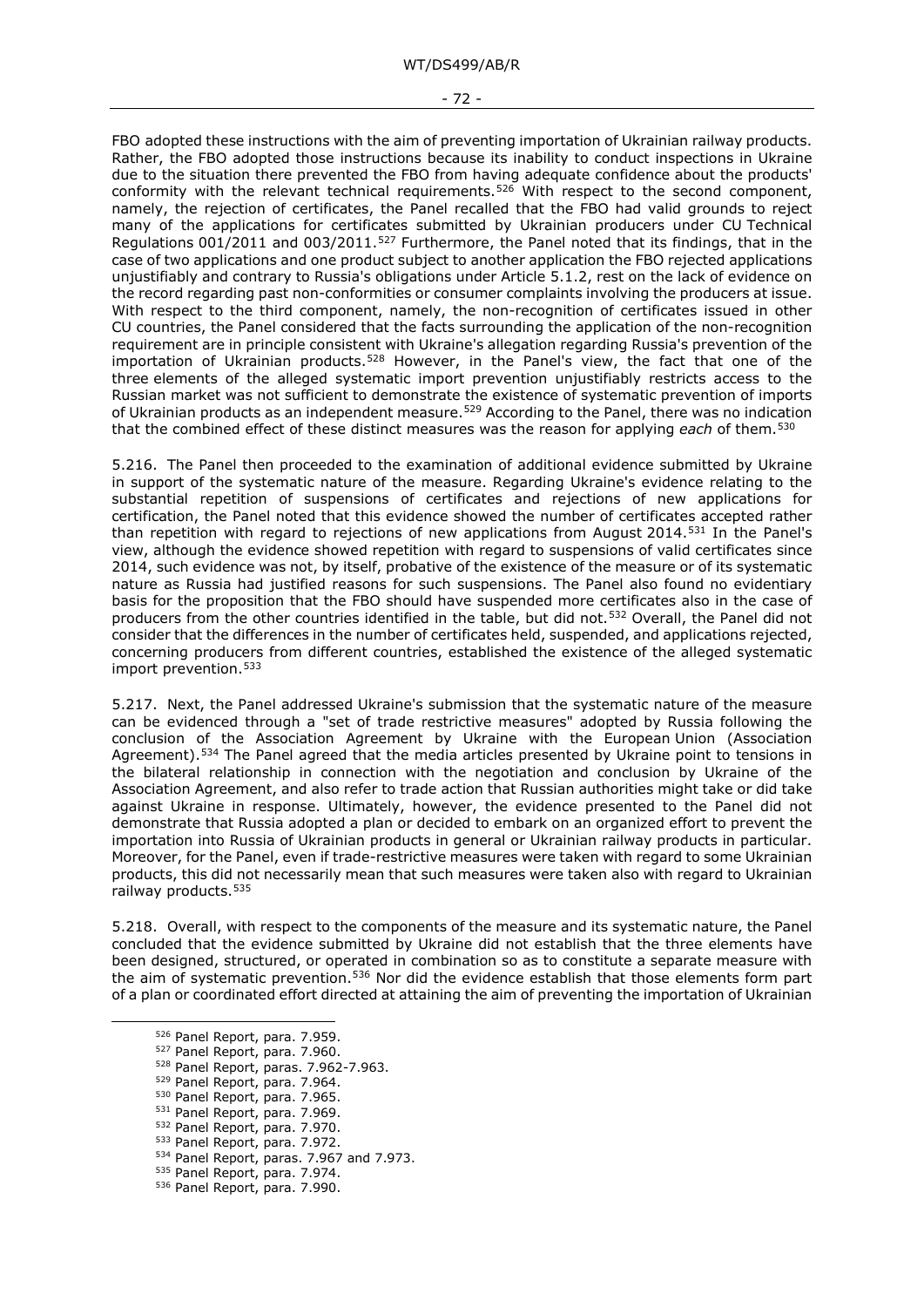railway products into Russia.<sup>[537](#page-72-0)</sup> Finally, according to the Panel, the trade and other economic data submitted by Ukraine also did not establish the existence of the alleged systematic import prevention.[538](#page-72-1)

### **5.5.2 Claims and arguments on appeal**

5.219. On appeal, Ukraine asserts that the Panel failed to make an objective assessment of the matter before it when examining the existence of systematic import prevention by applying an incorrect standard of review and wrongly allocating the burden of proof. Specifically, Ukraine submits that Russia systematically prevented the importation of railway products from Ukraine by suspending conformity certificates, rejecting the application for new certificates, and refusing the recognition of existing certificates. Ukraine explains that some of these decisions were challenged on an individual basis and that the individual decisions formed part of the evidence showing the existence of the measure at issue.[539](#page-72-2) Ukraine contends that, following the implementation of the measures, exports of railway products from Ukraine to Russia, which had reached USD 1.7 billion in 2013, decreased to USD 600 million in 2014 and to only USD 110 million in 2015. For Ukraine, such a drastic drop in exports cannot be justified by anything but an artificial intervention in the traditional and ordinary course of trade.<sup>[540](#page-72-3)</sup>

5.220. Ukraine alleges that the Panel failed to conduct a holistic assessment of all the evidence before it, thus failing to meet the standard of Article 11 of the DSU.<sup>[541](#page-72-4)</sup> Ukraine agrees with the Panel that in order to demonstrate the existence of an unwritten measure the complainant had to provide evidence demonstrating: (i) that the measure is attributable to the respondent; (ii) the precise content of the measure; and (iii) other elements arising from the manner in which the complainant described the measure, such as the nature or operation of the measure.<sup>[542](#page-72-5)</sup> However, for Ukraine, the Panel failed to properly apply this legal standard to the facts of the present case, because it did not consider relevant evidence submitted by Ukraine and did not provide explicit conclusions with regard to the existence of an unwritten measure, before continuing its assessment of specific elements of that measure. Ukraine argues that the order of analysis was of paramount importance in this case, and that by adopting an incorrect order of analysis, the Panel failed to comply with its duty to make an objective assessment of the matter.<sup>[543](#page-72-6)</sup>

5.221. Regarding the Panel's analysis of the systematic nature of the measure, Ukraine recalls that the Panel rejected its arguments concerning the "repetition of suspensions and rejections" of certificates and the "set of trade restrictive measures" and concluded that the evidence failed to demonstrate the existence of the measure or its systematic nature or an organized effort of Russia to prevent Ukrainian imports.<sup>[544](#page-72-7)</sup> Ukraine contends that the Panel erred in setting a very high burden of proof for Ukraine, because such an organized effort was not prescribed in any particular law or regulation.[545](#page-72-8) Finally, Ukraine alleges that the Panel erred in reviewing individual measures in isolation from each other and failed to consider evidence in its totality.<sup>[546](#page-72-9)</sup>

5.222. With respect to its allegation that the Panel erred in the allocation of the burden of proof, Ukraine takes issue with a finding made by the Panel in the context of its analysis under Article 5.1.2, namely, that "there is no evidence on record that would allow [the Panel] to either accept or reject Russia's explanation" that it granted applications for certificates of producers located in the eastern regions of Ukraine because no inconsistencies had been identified with regard to the products at issue in the course of the previous inspections, and thus the conditions for off-site testing or inspection were satisfied.<sup>[547](#page-72-10)</sup> Ukraine notes that the Panel's finding of inconsistency under Article 5.1.2 rested on the lack of evidence regarding past non-conformities or consumer complaints in the case of the rejections of certificates, and that Russia's evidence of absence of non-conformities

- <sup>541</sup> Ukraine's appellant's submission, para. 34.
- <sup>542</sup> Ukraine's appellant's submission, para. 35 (referring to Panel Report, paras. 7.946-7.947).
- <sup>543</sup> Ukraine's appellant's submission, paras. 36-37.

<sup>537</sup> Panel Report, para. 7.991.

<sup>538</sup> Panel Report, para. 7.992.

<sup>539</sup> Ukraine's appellant's submission, para. 30.

<sup>540</sup> Ukraine's appellant's submission, para. 31 (referring to Panel Report, para. 2.2).

<span id="page-72-10"></span><span id="page-72-9"></span><span id="page-72-8"></span><span id="page-72-7"></span><span id="page-72-6"></span><span id="page-72-5"></span><span id="page-72-4"></span><span id="page-72-3"></span><span id="page-72-2"></span><span id="page-72-1"></span><span id="page-72-0"></span><sup>544</sup> Ukraine's appellant's submission, paras. 39-40 (referring to Panel Report, paras. 7.972-7.973 and 7.976).

<sup>545</sup> Ukraine's appellant's submission, para. 40.

<sup>546</sup> Ukraine's appellant's submission, para. 43.

<sup>547</sup> Ukraine's appellant's submission, paras. 48-50 (referring to Panel Report, para. 7.960).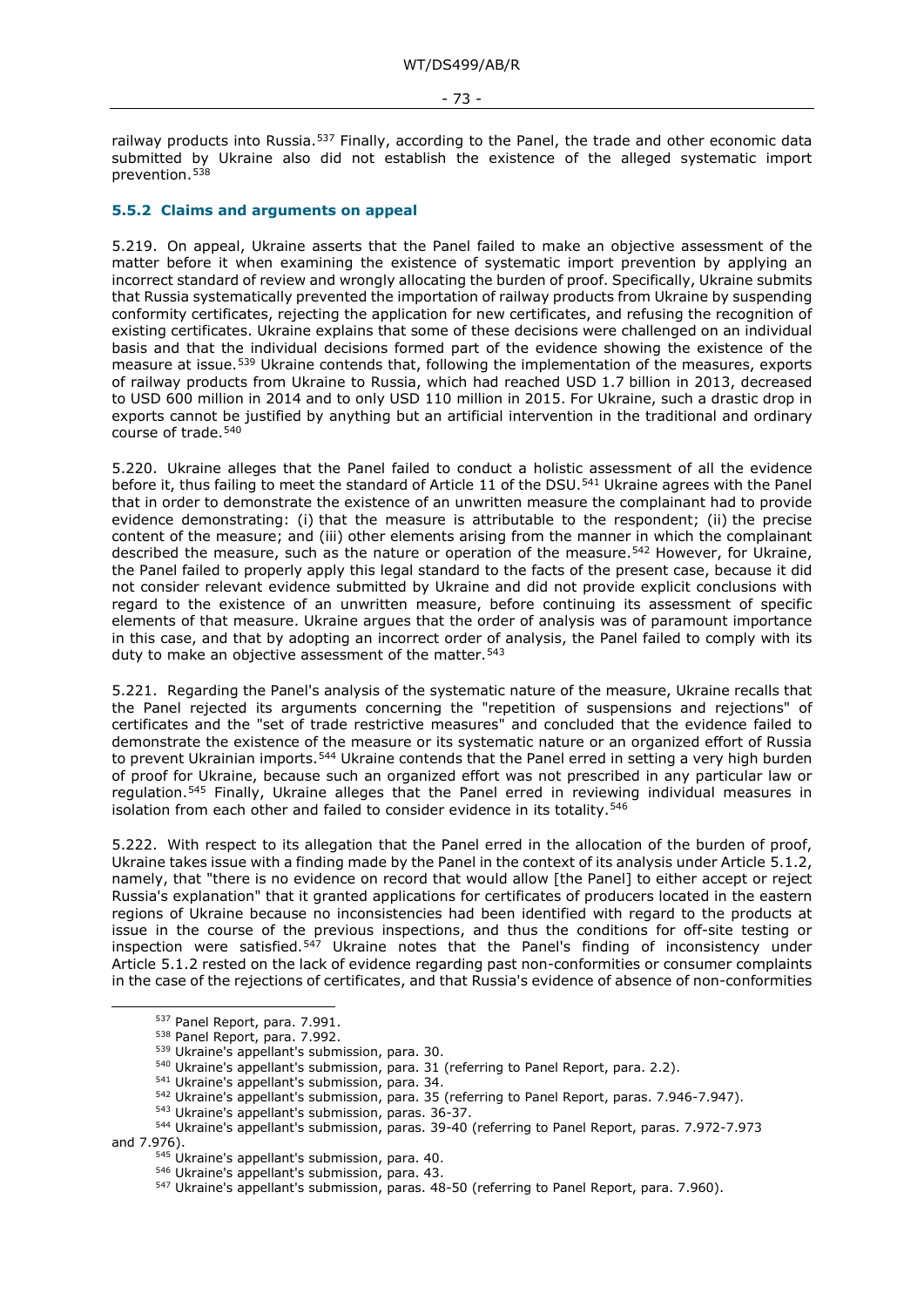- 74 -

post-dated the date of issuance of the certificates for producers in the eastern regions.<sup>[548](#page-73-0)</sup> Ukraine highlights that this consideration did not preclude the Panel from coming to the conclusion that there was no evidence on the record that would allow it to either accept or reject Russia's explanation.<sup>[549](#page-73-1)</sup> By making such conclusions, the Panel, in Ukraine's view, failed to make an objective assessment by releasing Russia from its burden of proof and placing an unreasonable burden of proof on Ukraine.<sup>[550](#page-73-2)</sup>

5.223. Furthermore, Ukraine alleges that the Panel erred in the application of the burden of proof when assessing evidence relating to the substantial repetition of suspensions and rejections of certificates.[551](#page-73-3) For Ukraine, the Panel erred in concluding that "Russia in the case of the challenged suspensions had justified reasons for suspending certificates concerning Ukrainian producers", without providing reasoning for its conclusion that Russia "justified" the reasons for suspending these certificates.[552](#page-73-4) In addition, Ukraine takes issue with the Panel's conclusion that it did not have an "evidentiary basis on which to infer that the FBO should have suspended more certificates also in the case of producers from the other countries identified in the table, but did not".[553](#page-73-5) In Ukraine's view, even though it was for Russia to prove that the FBO should have suspended more certificates also in the case of producers from other countries, the Panel did not require it to do so.<sup>[554](#page-73-6)</sup> Finally, Ukraine draws attention to the fact that the Panel repeatedly indicated in its analysis that there was not enough evidence to rule on the matter before it.<sup>555</sup> Ukraine submits that the Panel should have sought information from relevant sources pursuant to Article 13 of the DSU in order to gather the information necessary to make an objective assessment of the matter before it.<sup>[556](#page-73-8)</sup>

5.224. Russia requests us to uphold the Panel's findings with respect to the existence of the alleged systematic import prevention.<sup>[557](#page-73-9)</sup> Russia considers that the Panel did not err in its examination of the existence of the alleged systematic import prevention as an unwritten measure.<sup>[558](#page-73-10)</sup> Russia recalls that the Panel, after considering Ukraine's claims with respect to each of the individual components of the measure, only found the existence of inconsistency with respect to one out of three components. In Russia's view, even though the Panel had all the reasons to stop its analysis there and find that the alleged measure did not exist, it went on to examine other arguments and evidence presented by Ukraine. Russia therefore disagrees with Ukraine that the Panel failed to examine information presented by Ukraine in accordance with the established standard of review.[559](#page-73-11) In response to the importance of order of analysis asserted by Ukraine, Russia points out that neither Article 11 of the DSU nor WTO jurisprudence requires panels to follow a particular sequence of analysis.<sup>[560](#page-73-12)</sup> Russia asserts that, in any event, the Panel would have reached a negative conclusion as to the existence of the measure at issue, even if the Panel had followed the sequence in paragraph 7.946 of its Report.<sup>[561](#page-73-13)</sup> In addition, Russia points to the Panel's finding that Ukraine failed to demonstrate how the three components operate as a single measure and form part of a coordinated effort to prevent the importation of Ukrainian railway products into Russia.<sup>[562](#page-73-14)</sup> Thus, in Russia's view, the Panel would have lacked a basis for concluding that Ukraine made a *prima facie*  case with respect to the existence of the alleged systematic import prevention, even if the Panel had found all three components of the measure to be inconsistent.<sup>[563](#page-73-15)</sup>

<span id="page-73-1"></span><span id="page-73-0"></span>5.225. Furthermore, regarding Ukraine's argument that the alleged systematic import prevention was part of a set of trade-restrictive measures adopted by Russia in response to Ukraine's negotiation and conclusion of the Association Agreement, Russia submits that the Panel carefully examined the statements of Russia's officials provided by Ukraine and correctly concluded that the

<span id="page-73-14"></span><span id="page-73-13"></span><span id="page-73-12"></span><span id="page-73-11"></span><span id="page-73-10"></span><span id="page-73-9"></span><span id="page-73-8"></span><span id="page-73-7"></span><span id="page-73-6"></span><span id="page-73-5"></span><span id="page-73-4"></span><span id="page-73-3"></span><span id="page-73-2"></span>7.521-7.524, 7.675, 7.711, 7.960, 7.962, and 7.970).

<sup>&</sup>lt;sup>548</sup> Ukraine's appellant's submission, para. 50 (referring to Panel Report, para. 7.960).

<sup>&</sup>lt;sup>549</sup> Ukraine's appellant's submission, paras. 51-52 (referring to Panel Report, para. 7.960).

<sup>550</sup> Ukraine's appellant's submission, para. 51.

<sup>551</sup> Ukraine's appellant's submission, para. 54 (referring to Panel Report, paras. 7.969-7.972).

<sup>552</sup> Ukraine's appellant's submission, para. 54 (quoting Panel Report, para. 7.970).

<sup>553</sup> Ukraine's appellant's submission, para. 55 (quoting Panel Report, para. 7.970).

<sup>554</sup> Ukraine's appellant's submission, para. 55.

<sup>555</sup> Ukraine's appellant's submission, para. 56 (referring to Panel Report, paras. 7.377, 7.480,

<sup>556</sup> Ukraine's appellant's submission, paras. 56 and 58.

<sup>557</sup> Russia's appellee's submission, section 2.2.

<sup>558</sup> Russia's appellee's submission, sections 2.2.1.1 and 2.2.1.2.

<sup>559</sup> Russia's appellee's submission, para. 22.

<sup>560</sup> Russia's appellee's submission, para. 23.

<sup>561</sup> Russia's appellee's submission, para. 25.

<sup>562</sup> Russia's appellee's submission, para. 26 (referring to Panel Report, paras. 7.990-7.991).

<span id="page-73-15"></span><sup>563</sup> Russia's appellee's submission, para. 27.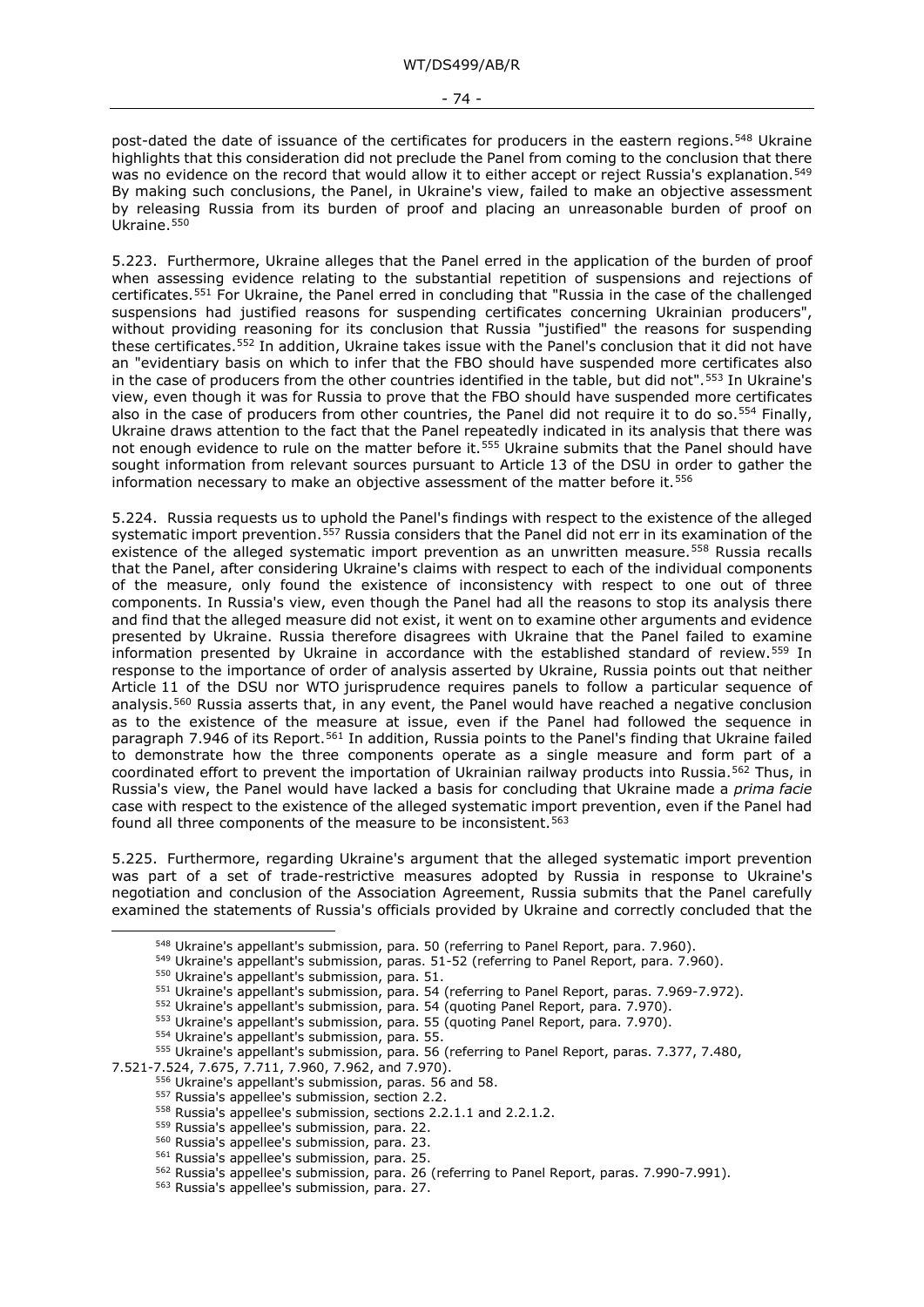presented evidence failed to demonstrate an "organized effort" on the part of Russia.<sup>[564](#page-74-0)</sup> Further, Russia observes that Ukraine referred to measures imposed by Russia on "other products" as evidence of Russia restricting the importation of Ukrainian "railway products".[565](#page-74-1) With respect to the allegedly high burden of proof the Panel placed on Ukraine, Russia points out that the allocation of the burden of proof is not to be determined on the basis of a comparison between the respective difficulties parties may encounter in collecting information to prove the case.<sup>[566](#page-74-2)</sup> Moreover, with respect to the Panel's conclusion that the differences in the number of certificates held, suspended, and applications rejected, concerning producers from different countries, fail to establish the existence of the alleged systematic import prevention, Russia submits that the Panel carefully reviewed the evidence but found no evidence to support Ukraine's arguments.<sup>[567](#page-74-3)</sup>

5.226. With respect to the burden of proof, Russia submits that Ukraine failed to establish that the Panel did not objectively assess the alleged systematic prevention.<sup>[568](#page-74-4)</sup> Russia submits that Ukraine failed to prove the existence of the first and second components of the alleged systematic prevention, namely, the suspension and rejection of applications[.569](#page-74-5) In Russia's view, it is clear from paragraph 7.960 of the Panel Report that the Panel examined all the evidence submitted by the parties and concluded that it was not persuaded that the applications unjustifiably rejected by the FBO were proof that the FBO used its powers with the aim or as part of a plan directed at preventing the importation of Ukrainian railway products into Russia.[570](#page-74-6) Russia further contends that Ukraine does not allege specific errors with respect to the Panel's conclusion in paragraph 7.965 of its Report that "the mere fact that the non-recognition requirement has been applied alongside the (for the most part) justified suspensions and rejections, which also had the effect of preventing imports of Ukrainian products, does not mean that these distinct measures in fact form a single, coherent measure with a common aim of preventing imports of Ukrainian products through any means possible."[571](#page-74-7)

5.227. Regarding the Panel's application of the burden of proof, Russia submits that the Panel examined all the evidence submitted by Ukraine and that it did not "consider that the differences in the number of certificates held, suspended, and applications rejected, concerning producers from different countries[,] establish[] the existence of the alleged systematic import prevention".<sup>[572](#page-74-8)</sup> According to Russia, if Ukraine wished to substantiate the allegation that there were indeed reasons for the FBO to suspend the certificates issued to third-country producers, it was up to Ukraine to substantiate such allegation, which it failed to do.<sup>[573](#page-74-9)</sup> Regarding Ukraine's allegation that the Panel failed to have recourse to Article 13 of the DSU, Russia contends that the Panel was precluded from using its authority under Article 13 in order "to rule in favour of a complaining party which has not established a *prima facie* case of inconsistency based on specific legal claims asserted by it".<sup>[574](#page-74-10)</sup> Therefore, Russia submits that the Panel acted consistently with Article 11 of the DSU by abstaining from requesting information under Article 13 of the DSU.<sup>[575](#page-74-11)</sup>

5.228. Finally, Russia submits that if the Appellate Body were to agree with Ukraine's arguments and find that the Panel erred under Article 11 of the DSU, the overall conclusion of the Panel regarding Ukraine's failure to demonstrate the existence of the alleged systematic prevention in paragraphs 7.993-7.995 and 8.1.e of its Report nonetheless stands, because this conclusion was based on Panel findings that Ukraine did not appeal.[576](#page-74-12) In Russia's view, the Panel Report confirms that after the examination of each of Ukraine's arguments and evidence, the Panel found no support for Ukraine's position as to the existence of the alleged systematic prevention.<sup>[577](#page-74-13)</sup> Regarding the Panel's conclusion in paragraph 7.965 of its Report, Russia reiterates its position that Ukraine does

<sup>&</sup>lt;sup>564</sup> Russia's appellee's submission, para. 34 (referring to Panel Report, paras. 7.973-7.974).<br><sup>565</sup> Russia's appellee's submission, para. 39.

<span id="page-74-3"></span><span id="page-74-2"></span><span id="page-74-1"></span><span id="page-74-0"></span><sup>565</sup> Russia's appellee's submission, para. 39. 566 Russia's appellee's submission, para. 40 (quoting Appellate Body Report, *EC – Sardines*, para. 281).

<sup>567</sup> Russia's appellee's submission, para. 45.

<sup>568</sup> Russia's appellee's submission, para. 85.

<sup>569</sup> Russia's appellee's submission, paras. 54-55 (referring to Panel Report, paras. 7.595 and 7.960).

<sup>570</sup> Russia's appellee's submission, para. 62 (quoting Panel Report, para. 7.960).

<sup>571</sup> Russia's appellee's submission, paras. 63-64.

<sup>572</sup> Russia's appellee's submission, para. 67 (quoting Panel Report, para. 7.972).

<sup>573</sup> Russia's appellee's submission, para. 69.

<span id="page-74-13"></span><span id="page-74-12"></span><span id="page-74-11"></span><span id="page-74-10"></span><span id="page-74-9"></span><span id="page-74-8"></span><span id="page-74-7"></span><span id="page-74-6"></span><span id="page-74-5"></span><span id="page-74-4"></span><sup>574</sup> Russia's appellee's submission, para. 71 (quoting Appellate Body Report, *Japan – Agricultural Products II*, para. 129).

<sup>575</sup> Russia's appellee's submission, para. 72.

<sup>576</sup> Russia's appellee's submission, paras. 74 and 84.

<sup>577</sup> Russia's appellee's submission, para. 76.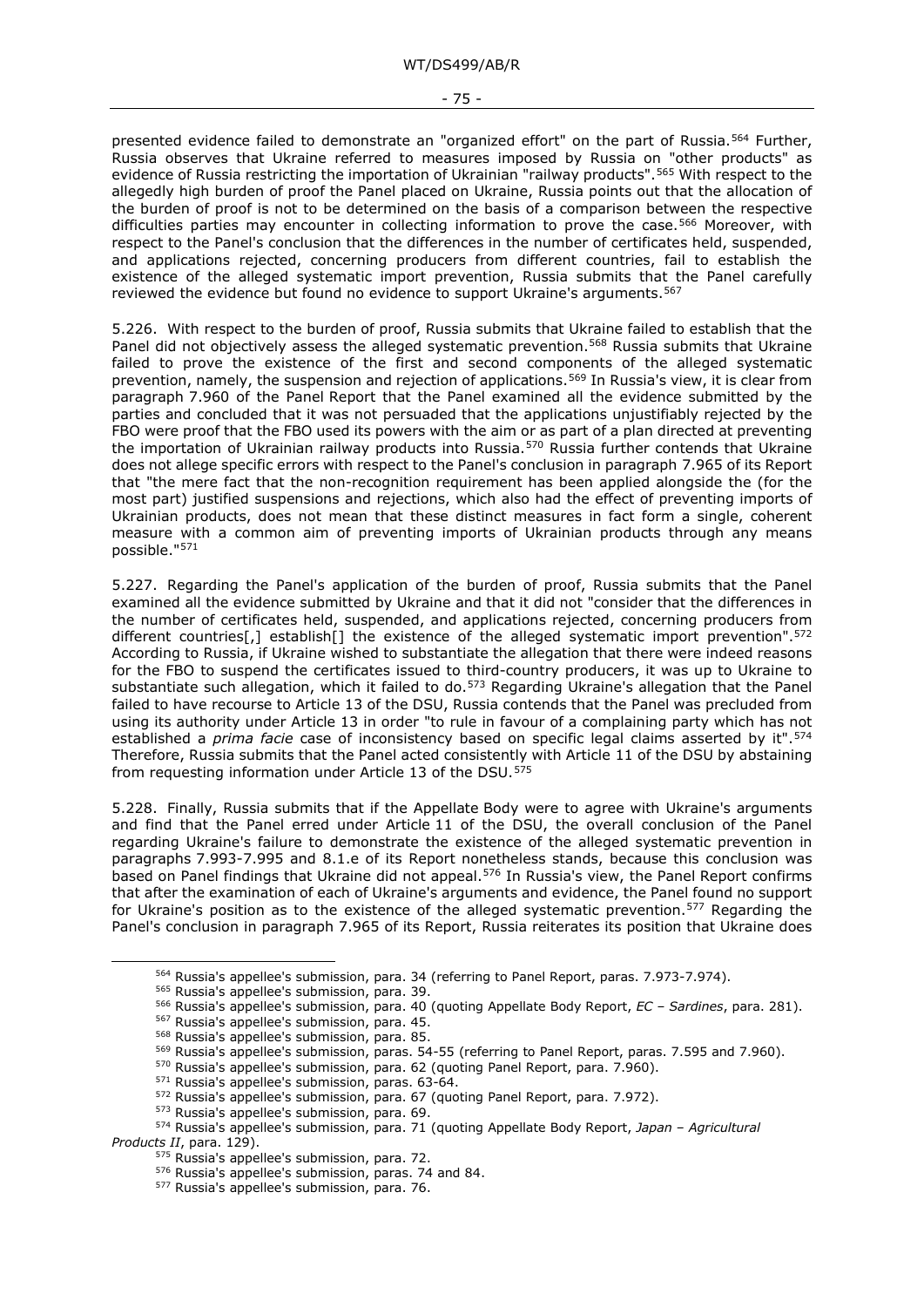not claim specific errors with respect to this conclusion and therefore agrees with the Panel as to the absence of indication that the combined effect of the individual measures is the reason for applying each of them[.578](#page-75-0) Furthermore, Russia submits that Ukraine does not appeal the Panel's conclusions in paragraphs 7.984, 7.987, and 7.988 in which the Panel made a factual finding that trade and other economic data did not support Ukraine's position on the existence of the alleged systematic import prevention.[579](#page-75-1)

### **5.5.3 Whether the Panel failed to make an objective assessment of the matter under Article 11 of the DSU**

5.229. Ukraine takes issue with the Panel's allocation of the burden of proof and assessment of the evidence in its analysis of the existence and systematic nature of the alleged unwritten measure.<sup>[580](#page-75-2)</sup> Specifically, Ukraine considers that the Panel erred in characterizing the measure at issue as comprising only specific decisions suspending certificates, rejecting applications for new certificates, and not recognizing certificates from other CU countries that were separately challenged on an individual basis by Ukraine. Ukraine contends that the individual decisions were only part of the evidence of the unwritten measure, and that the Panel erred in finding that the existence of the alleged unwritten measure was conditional on the WTO-inconsistency of these decisions. In Ukraine's view, this led the Panel to review the individual measures in isolation from one another and prevented it from assessing whether systematic import prevention existed on the basis of all evidence before it.[581](#page-75-3)

5.230. We recall that, before the Panel, Ukraine claimed that Russia maintains, since mid-2014, systematic prevention of importation of Ukrainian railway products by means of: (i) suspending valid certificates held by Ukrainian producers; (ii) refusing to issue new certificates; and (iii) not recognizing certificates issued by other CU countries, and that this practice is inconsistent with Russia's obligations under Articles I:1, XI:1, and XIII:1 of the GATT 1994.[582](#page-75-4) The Panel noted that "to demonstrate the existence of an unwritten measure, a complaining party must provide evidence demonstrating (a) that the measure is attributable to the responding party; (b) the precise content of the measure; and (c) other elements arising from the manner in which the complaining party described or characterized the measure." In the Panel's view, such other elements could include "demonstrating the specific nature of the measure, i.e., whether it is of general and prospective application or of a different nature" and "how the different components of the measure operate together as part of a single measure and how such single measure exists as distinct from its components".[583](#page-75-5) The Panel further observed that "a complaining party seeking to demonstrate the systematic nature of a measure must demonstrate that such measure is aimed at achieving a particular policy or result and is done according to a system, plan, or organized method or effort.<sup>"[584](#page-75-6)</sup>

5.231. In its analysis, the Panel first turned to assess whether the instructions through which the FBO suspended valid certificates, the decisions through which the FBO rejected applications for certificates, and the non-recognition requirement applied by Russia's authorities, which it had separately examined in the previous sections of its Report (suspensions, rejections, and non-recognition), were evidence of the existence of this measure and of its systematic nature.<sup>[585](#page-75-7)</sup> In this respect, the Panel found that "the mere fact that the non-recognition requirement has been applied alongside the (for the most part) justified suspensions and rejections, which also had the effect of preventing imports of Ukrainian products, does not mean that these distinct measures in fact form a single, coherent measure with a common aim of preventing imports of Ukrainian products through any means possible."[586](#page-75-8) Turning to the additional evidence submitted by Ukraine, the Panel found that neither the figures demonstrating substantial repetition in the suspensions and rejections

<sup>578</sup> Russia's appellee's submission, para. 78 (referring to Panel Report, para. 7.965).

<sup>579</sup> Russia's appellee's submission, paras. 80-83.

<sup>&</sup>lt;sup>580</sup> Ukraine's appellant's submission, paras. 34-40 and 48-55.<br><sup>581</sup> Ukraine's appellant's submission, paras. 42-43.

<span id="page-75-4"></span><span id="page-75-3"></span><span id="page-75-2"></span><span id="page-75-1"></span><span id="page-75-0"></span><sup>582</sup> Panel Report, para. 7.941 (referring to Ukraine's first written submission to the Panel, paras. 187-188).

<span id="page-75-5"></span><sup>583</sup> Panel Report, para. 7.946 (referring to Appellate Body Reports, *Argentina – Import Measures*, paras. 5.104 and 5.108; *US – Zeroing (EC)*, para. 198; Panel Reports, *Indonesia – Chicken*, paras. 7.616 and 7.656; *Russia – Tariff Treatment*, paras. 7.283, 7.338, and 7.341).

<span id="page-75-8"></span><span id="page-75-7"></span><span id="page-75-6"></span><sup>584</sup> Panel Report, para. 7.947 (referring to Appellate Body Reports, *Argentina – Import Measures*, para. 5.142; Panel Report, *Russia – Tariff Treatment*, paras. 7.302-7.311).

<sup>585</sup> Panel Report, para. 7.957.

<sup>586</sup> Panel Report, para. 7.965.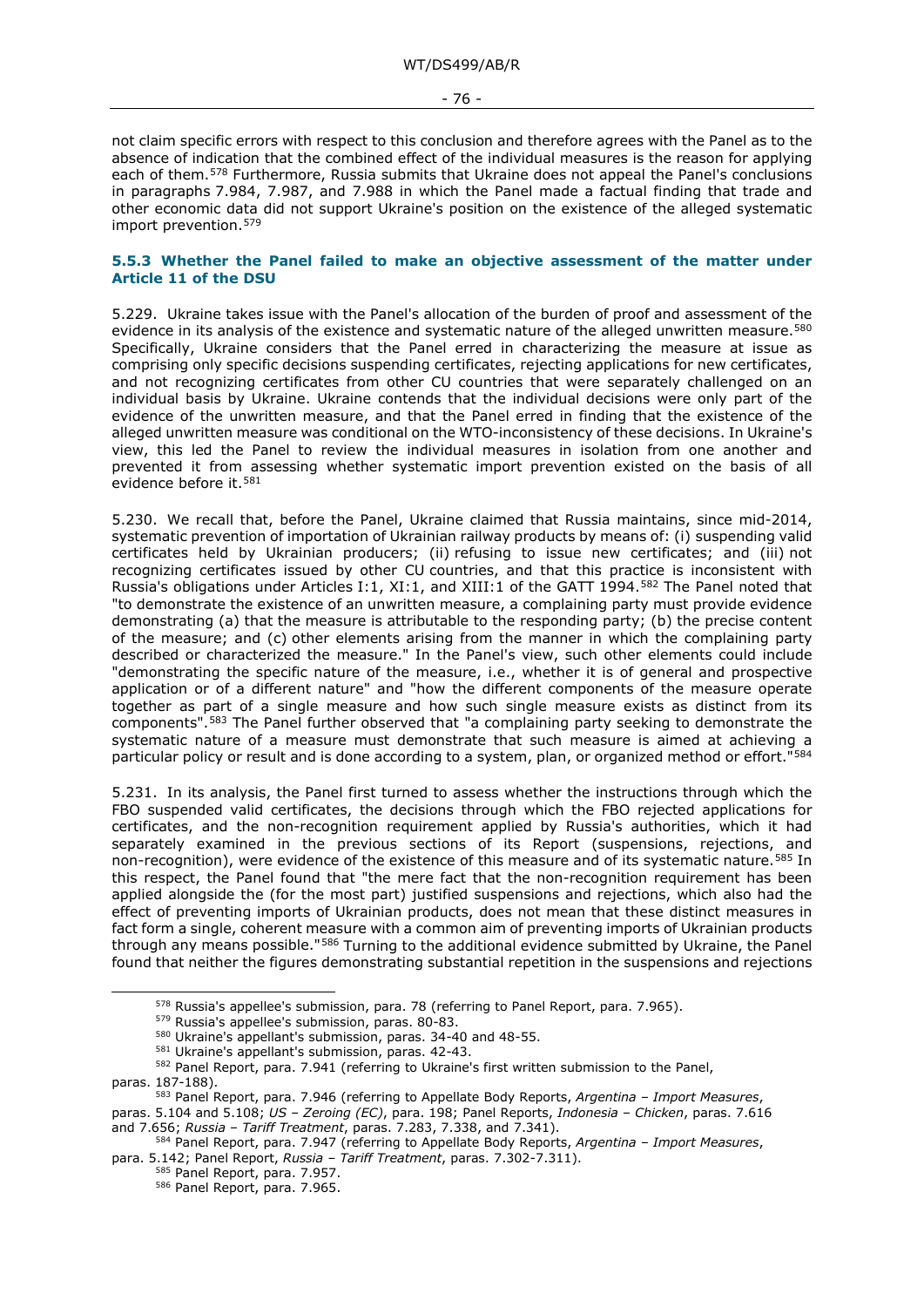of certificates, nor the media articles evidencing that the alleged systematic import prevention was part of a set of trade-restrictive measures adopted by Russia, established the existence of a plan or organized effort to prevent importation.<sup>[587](#page-76-0)</sup> Finally, the Panel analysed certain import trade data that Ukraine claimed supported the existence of the alleged systematic import prevention.[588](#page-76-1) Overall, the Panel considered that Ukraine had failed to demonstrate that Russia systematically prevented the importation of Ukrainian railway products into Russia.<sup>[589](#page-76-2)</sup>

5.232. At the outset, we recall that, in principle, any act or omission attributable to a WTO Member can be challenged as a measure under the WTO dispute settlement system.<sup>[590](#page-76-3)</sup> The measure at issue in WTO dispute settlement proceedings may include either "acts setting forth rules or norms that are intended to have general and prospective application", such as legislation, or "particular acts applied only to a specific situation", such as an administrative decision to impose anti-dumping duties on certain imports.[591](#page-76-4) In *US – Zeroing (EC)*, the Appellate Body recognized that an "as such" challenge can, in principle, be brought against a measure that is not expressed in the form of a written document, and there is nothing in the covered agreements or in WTO jurisprudence to suggest that a measure must be in written form.<sup>592</sup> The Appellate Body emphasized, however, that "a panel must not lightly assume the existence of a 'rule or norm' constituting a measure of general and prospective application, especially when it is not expressed in the form of a written document."[593](#page-76-6)

5.233. In *Argentina – Import Measures*, the Appellate Body further elaborated on the standard for establishing the existence of an unwritten measure and in particular observed that "the constituent elements that must be substantiated with evidence and arguments in order to prove the existence of a measure challenged will be informed by how such measure is described or characterized by the complainant."[594](#page-76-7) In particular, the Appellate Body considered that, depending on the characteristics of the measure challenged, other elements in addition to attribution to a WTO Member and precise content may need to be substantiated to prove its existence. For instance, a complainant challenging a single measure composed of several different instruments will normally need to provide evidence of how the different components operate together as part of a single measure and how a single measure exists as distinct from its components.<sup>[595](#page-76-8)</sup>

5.234. In contrast to a written measure, the existence of unwritten measures cannot be established by submitting to a panel the text of a legal instrument. Instead, the existence and content of an unwritten measure must be established based on other, often circumstantial, evidence and arguments. Moreover, the specific measure challenged and the way in which it is described or characterized by a complainant will inform the kind of evidence a complainant is required to submit and the elements that it must establish, in order to determine the existence of the challenged measure. A complainant seeking to prove the existence of an unwritten measure will invariably be required to establish the attribution of that measure to a Member and its precise content. Moreover, additional elements may need to be established.[596](#page-76-9) For instance, in *Argentina – Import Measures*, the complainants challenged the existence of a single measure consisting of a combination of one or more of the five trade-related requirements (TRRs) in pursuance of a specific policy objective.

<sup>587</sup> Panel Report, paras. 7.972 and 7.974.

<sup>588</sup> Panel Report, para. 7.975.

<sup>589</sup> Panel Report, para. 7.993.

<sup>590</sup> Appellate Body Report, *US – Corrosion-Resistant Steel Sunset Review*, para. 81.

<span id="page-76-4"></span><span id="page-76-3"></span><span id="page-76-2"></span><span id="page-76-1"></span><span id="page-76-0"></span><sup>591</sup> Appellate Body Report, *US – Corrosion-Resistant Steel Sunset Review*, para. 82. Thus, whereas a claim against a measure "as such" concerns a rule or norm intended to have general and prospective application, a claim against a measure "as applied" targets the application of a measure in specific instances.

<sup>592</sup> Appellate Body Report, *US – Zeroing (EC)*, para. 194.

<sup>593</sup> Appellate Body Report, *US – Zeroing (EC)*, para. 196.

<span id="page-76-7"></span><span id="page-76-6"></span><span id="page-76-5"></span><sup>594</sup> In *US – Zeroing (EC)*, the Appellate Body explained that, when an unwritten measure is challenged "as such", the complainant must clearly establish that the alleged "rule or norm" is attributable to the responding Member, its precise content, and that it has general and prospective application. (Appellate Body Report, *US – Zeroing (EC)*, para. 198) In *Argentina – Import Measures*, the Appellate Body clarified that "the notion of measure of general and prospective application" cannot be considered as setting forth a general legal standard. Specifically, "[w]hen an unwritten measure that is not a rule or norm is challenged in WTO dispute settlement, a complainant need not demonstrate its existence based on the same criteria that apply when rules or norms of general and prospective application are challenged." (Appellate Body Reports, *Argentina – Import Measures*, para. 5.107)

<sup>595</sup> Appellate Body Reports, *Argentina – Import Measures*, para. 5.108.

<span id="page-76-9"></span><span id="page-76-8"></span><sup>596</sup> In this regard, panels need not "apply rigid legal standards or criteria ... based on the nature of the challenge". (Appellate Body Reports, *Argentina – Import Measures*, para. 5.110)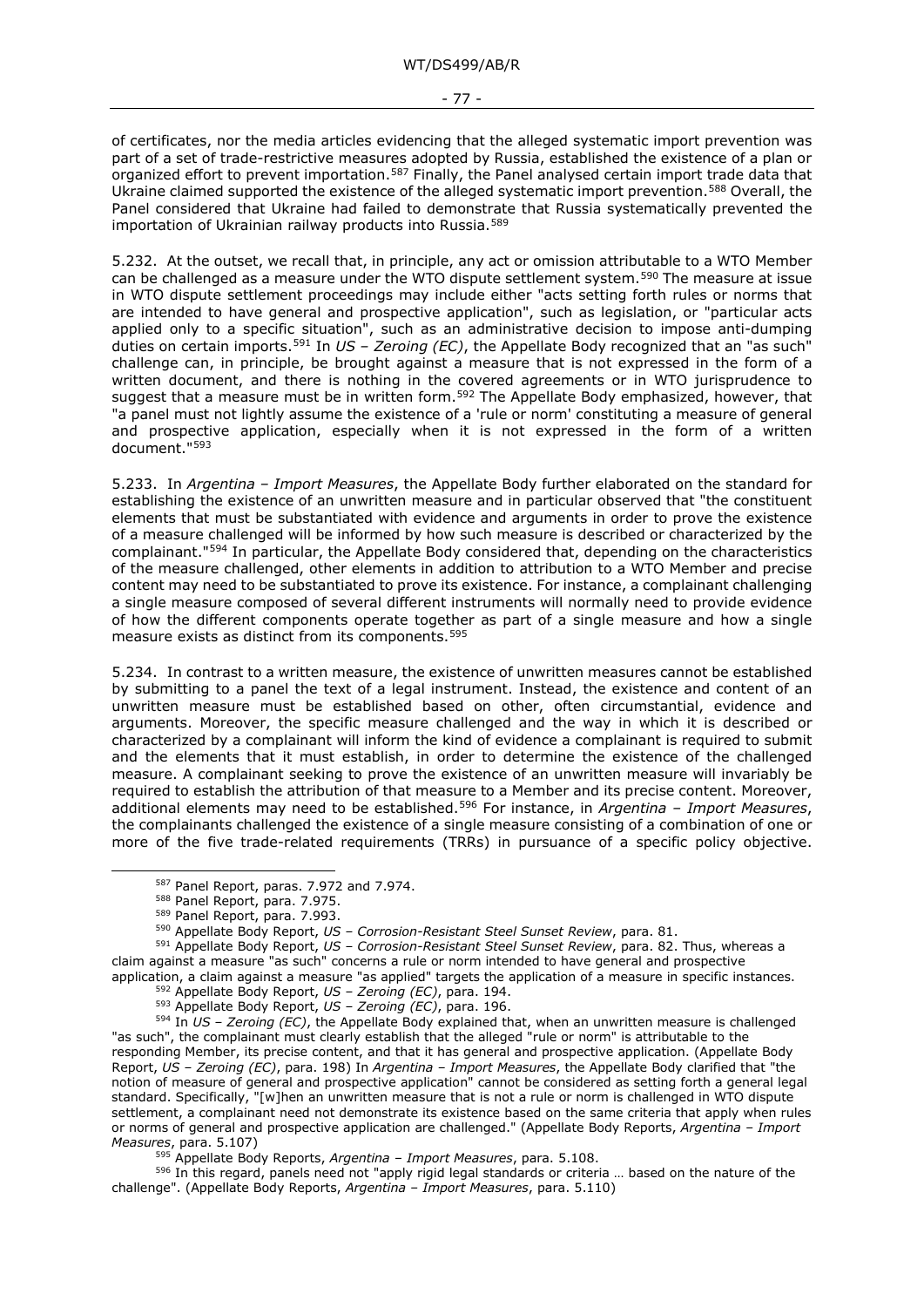Therefore, as part of its examination of the precise content of the TRRs measure, the panel was required to assess whether the measure was composed of the five individual elements identified by the complainants, and whether the individual TRRs applied and operated as part of a single measure in furtherance of an underlying policy of "managed trade" with the specific objectives of substituting imports and reducing trade deficits.<sup>[597](#page-77-0)</sup>

5.235. The appropriate order of analysis in a given dispute will depend on the characteristics of the measure at issue, as described by the complainant, as well as the arguments and evidence on the record. It may also depend on which elements are the focus of contention between the disputing parties, and which, if any, are conceded or undisputed between the parties.<sup>[598](#page-77-1)</sup> In any event, panels enjoy a margin of discretion to structure their assessment as they see fit, provided they proceed "on the basis of a properly structured analysis"<sup>[599](#page-77-2)</sup>, provide "reasoned and adequate explanations and coherent reasoning"<sup>[600](#page-77-3)</sup>, and base their findings on a "sufficient evidentiary basis".<sup>[601](#page-77-4)</sup> Accordingly, panels are afforded a certain degree of latitude to tailor the sequence and order of analysis, which, however, is informed by the specific claims, measures, facts, and arguments at issue.<sup>[602](#page-77-5)</sup> Therefore, an appellant challenging the sequence and order of analysis adopted by a panel in a given case must demonstrate why, by following a particular sequence, the panel committed an error in the specific circumstances of the case at hand. It is not sufficient for an appellant merely to claim that a panel erred by deviating from a certain sequence and order of analysis in the abstract.<sup>[603](#page-77-6)</sup>

5.236. With respect to Ukraine's argument that the Panel erred by failing to make conclusions with regard to the existence of an unwritten measure before assessing specific elements of that measure<sup>[604](#page-77-7)</sup>, we observe that the Panel in fact took note of the precise content of the alleged measure and listed its constituent elements, including Ukraine's characterization of the measure as "an overarching unwritten measure" that comprises several components and results in the "systematic prevention" of importation of Ukrainian products into Russia.<sup>[605](#page-77-8)</sup> Furthermore, it appears logical, in light of the characteristics of the measure as described by Ukraine, that the Panel's subsequent analysis was focused on examining the existence of a single measure and its systematic nature. Thus, in the circumstances of this case, as part of its assessment of the existence of the unwritten measure, the Panel had to examine evidence relating to the constituent components of the measure, as well as to the way in which the different components interact, in order to achieve a particular objective.<sup>[606](#page-77-9)</sup>

5.237. Next, we turn to review the Panel's analysis regarding the existence of the alleged unwritten measure at issue. As noted, the Panel separately assessed the instructions suspending certificates, the decisions rejecting applications for certificates, and the non-recognition requirement applied by Russia's authorities, which Ukraine had challenged on an individual basis and which the Panel had separately examined in the prior sections of its Report.<sup>[607](#page-77-10)</sup> As the Panel acknowledged, the specific suspension instructions and rejection decisions were only part of the instances of suspensions and rejections on which Ukraine relied as evidence demonstrating the existence of an unwritten measure.[608](#page-77-11) Despite this fact, the Panel considered it necessary to separately examine the suspensions, rejections, and non-recognitions challenged by Ukraine on an individual basis. In doing so, the Panel focused its assessment on whether these three elements of the alleged measure had already been found to be inconsistent with Articles 5.1.1 and 5.1.2 of the TBT Agreement in the Panel's prior analysis. Thus, the Panel concluded that "the fact that one of the three elements of the alleged systematic import prevention", namely, the non-recognition of certificates issued in other

<sup>597</sup> Appellate Body Reports, *Argentina – Import Measures*, paras. 5.124-5.126.

<span id="page-77-1"></span><span id="page-77-0"></span><sup>598</sup> See, for Article 2.2 of the TBT Agreement, Appellate Body Reports, *US – COOL (Article 21.5 – Canada and Mexico)*, para. 5.205.

<span id="page-77-2"></span><sup>599</sup> Appellate Body Report, *Colombia – Textiles*, para. 5.20 (quoting Appellate Body Report, *Canada – Wheat Exports and Grain Imports*, para. 127).

<span id="page-77-3"></span><sup>600</sup> Appellate Body Report, *US – Large Civil Aircraft (2nd complaint)*, para. 713. See also e.g. Appellate Body Report, *US – Upland Cotton (Article 21.5 – Brazil)*, fn 618 to para. 293.

<span id="page-77-4"></span><sup>601</sup> Appellate Body Report, *US – Large Civil Aircraft (2nd complaint)*, para. 713. See also e.g. Appellate Body Report, *US – Carbon Steel*, para. 142.

<span id="page-77-11"></span><span id="page-77-10"></span><span id="page-77-9"></span><span id="page-77-8"></span><span id="page-77-7"></span><span id="page-77-6"></span><span id="page-77-5"></span><sup>602</sup> Appellate Body Reports, *US – COOL (Article 21.5 – Canada and Mexico)*, para. 5.206 (referring to Appellate Body Reports, *Brazil – Retreaded Tyres*, para. 145; *EC – Seal Products*, para. 5.211).

<sup>603</sup> Appellate Body Reports, *US – COOL (Article 21.5 – Canada and Mexico)*, para. 5.206.

<sup>604</sup> Ukraine's appellant's submission, para. 36.

<sup>&</sup>lt;sup>605</sup> Panel Report, para. 7.956.

<sup>606</sup> See Appellate Body Reports, *Argentina – Import Measures*, para. 5.108.

<sup>607</sup> Panel Report, para. 7.958.

<sup>608</sup> Panel Report, fn 742 to para. 7.957.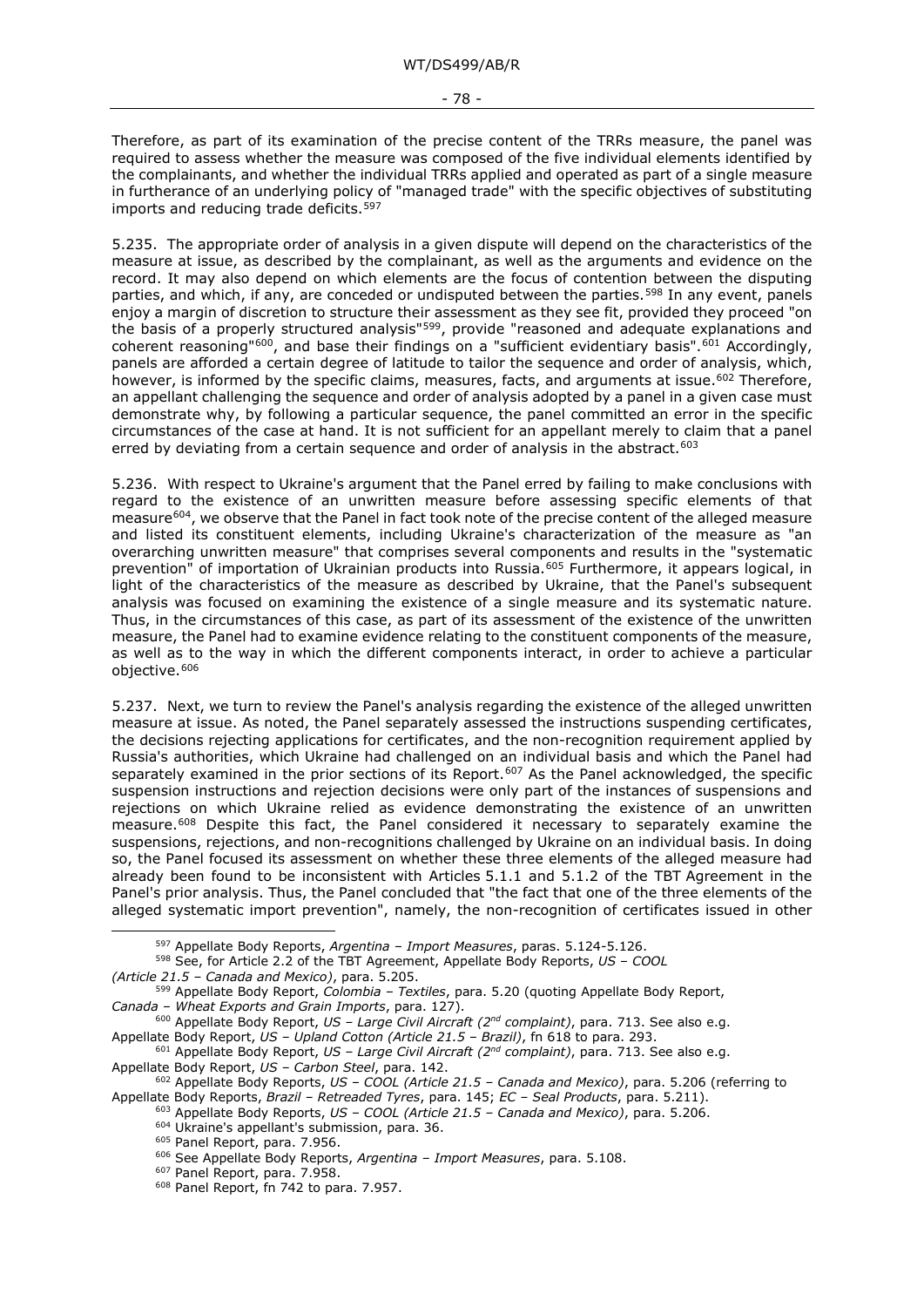CU countries, "unjustifiably restricts access to the Russian market is not sufficient to demonstrate the existence of systematic prevention of imports of Ukrainian products as an independent measure."[609](#page-78-0) The Panel also affirmed that "it is only if the circumstances justifying these decisions disappeared and they were nonetheless maintained or such decisions were nonetheless adopted in respect of new applications, that the issue would arise whether those measures form part of comprehensive systematic import prevention that covers both the recognition of certificates issued in other CU countries and issuance of certificates in Russia.["610](#page-78-1) In this regard, Ukraine argues that the Panel examined the individual components of the alleged unwritten measure in isolation from one another and did not assess the existence of systematic import prevention on the basis of all evidence before it.<sup>[611](#page-78-2)</sup> The question therefore arises whether, in examining the existence of the alleged systematic prevention measure based on the consistency of its components with the TBT Agreement, the Panel properly assessed the existence of the overarching measure as an issue separate from the consistency of its elements with the covered agreements.

5.238. We observe in this regard that Ukraine's own description of the measure presupposed the need to focus on the rationale underlying the individual instances of suspensions, rejections, and non-recognition of certificates. Thus, Ukraine argued that "Ukrainian producers have been denied, or have been unable to use, certificates *for reasons other than the lack of conformity* with the relevant technical regulations."[612](#page-78-3) In Ukraine's view, Russia, "through *an organized effort*", "put in place all means possible *to prevent imports* of Ukrainian railway products into Russia".[613](#page-78-4) Thus, the content of the measure, as described by Ukraine, required a finding that the individual elements of the measure are parts of an organized effort or policy with the objective of "*systematic import prevention*", as opposed to separate instances of instructions and decisions taken for reasons relating to the possibility of assessing conformity with the relevant technical regulations. The discussion before the Panel focused precisely on whether the suspensions and rejections were made for reasons related to achieving positive assurance of conformity, or instead for reasons related to import prevention. Thus, Russia argued that the reason for suspending and rejecting certificates of Ukrainian producers was that the requirements of the relevant Russian technical regulations were not satisfied, i.e. it was impossible to carry out the inspection control in full due to the security situation in Ukraine, and therefore there was no "organised effort" by Russia to prevent imports from Ukraine.<sup>[614](#page-78-5)</sup> By contrast, Ukraine contended that, as demonstrated by the inconsistency of the instructions and decisions challenged on an individual basis, the objective of the suspensions and rejections was not to verify conformity of Ukrainian railway products but to prevent imports of such products into Russia.[615](#page-78-6)

5.239. We recall that "a complainant challenging a single measure composed of several different instruments will normally need to provide evidence of how the different components operate together as part of a single measure and how a single measure exists as distinct from its components."[616](#page-78-7) In the present case, it was therefore Ukraine's burden to establish that the separate instances of suspensions, rejections, and non-recognition functioned together and formed a single overarching measure, distinct from its parts, in pursuance of an import prevention policy.

5.240. In this context, it appears to us that the rationale behind the suspensions and rejections constituted an important factor for determining whether the components of the alleged overarching

<span id="page-78-4"></span>paras. 132-141 and 150-159; second written submission to the Panel, paras. 19-20 and 38-56; opening statement at the second Panel meeting, para. 40). (emphasis added)

<span id="page-78-7"></span><span id="page-78-6"></span><sup>616</sup> Appellate Body Reports, *Argentina – Import Measures*, para. 5.108 (referring to Panel Reports, *US – COOL*, para. 7.50). In *Argentina – Import Measures*, the panel found that "the combined application and operation of the individual TRRs is an important part of the TRRs measure with distinct content", "the content of the single measure consists of the combined operation of the individual TRRs as one of the tools that Argentina uses to implement the 'managed trade' policy", and "[t]his content is distinct both from that of each TRR – which, taken individually, may not be apt to implement the 'managed trade' policy – and from the content of the 'managed trade' policy itself." (Ibid., para. 5.130)

<sup>609</sup> Panel Report, para. 7.964.

<sup>610</sup> Panel Report, para. 7.964.

 $611$  Ukraine's appellant's submission, para. 43.

<span id="page-78-3"></span><span id="page-78-2"></span><span id="page-78-1"></span><span id="page-78-0"></span><sup>612</sup> Panel Report, para. 7.950 (referring to Ukraine's first written submission to the Panel, para. 147; second written submission to the Panel, paras. 13 and 18; opening statement at the second Panel meeting, paras. 30 and 38-39; response to Panel question No. 143). (emphasis added)

<sup>613</sup> Panel Report, para. 7.951 (referring to Ukraine's first written submission to the Panel,

<span id="page-78-5"></span><sup>&</sup>lt;sup>614</sup> Russia's first written submission to the Panel, paras. 22-24; second written submission to the Panel, paras. 34-35.

<sup>&</sup>lt;sup>615</sup> Ukraine's second written submission to the Panel, para. 20.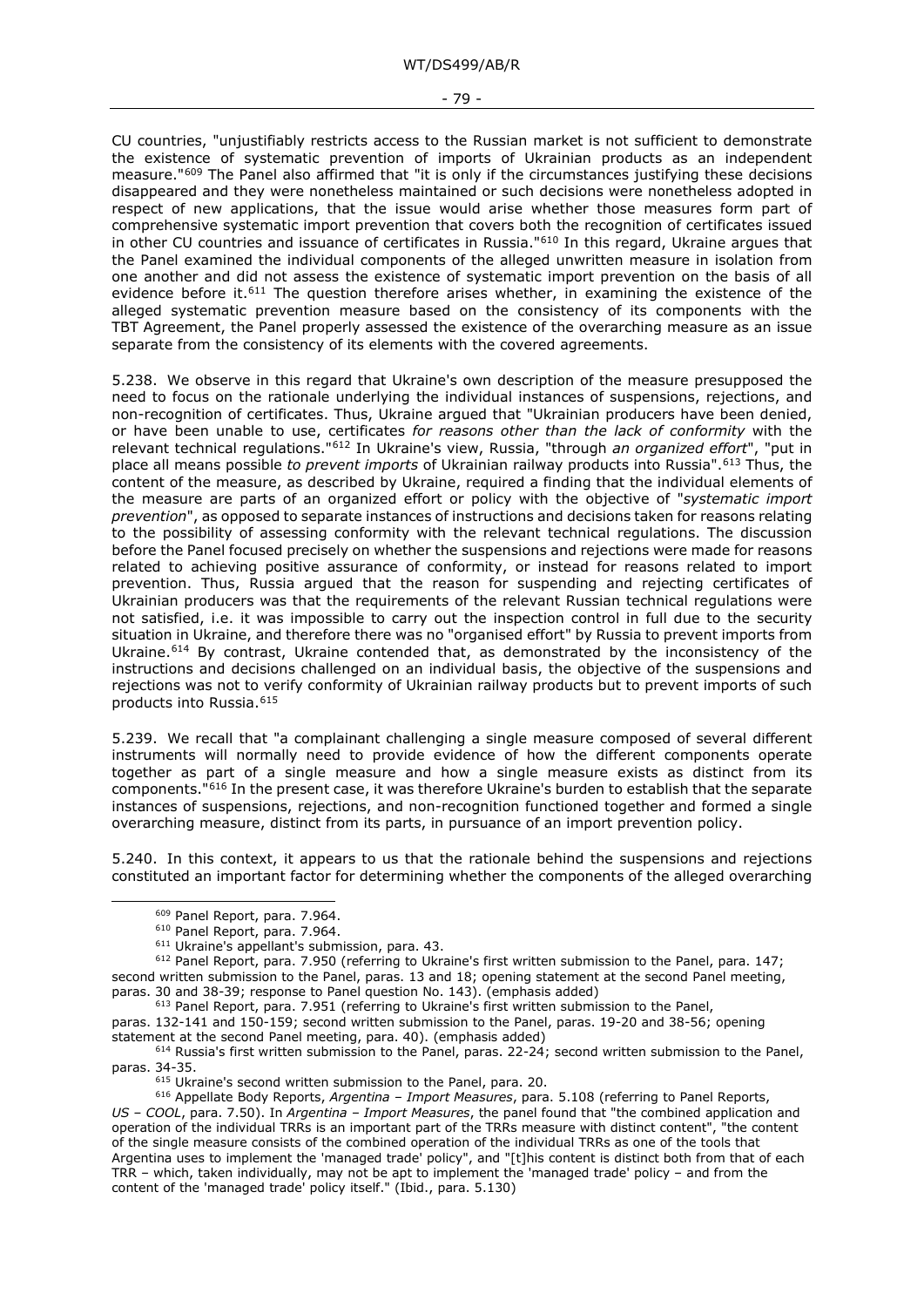#### - 80 -

measure operated together as part of a single measure. Specifically, this rationale related to the impossibility for the FBO to assess conformity of Ukrainian railway products with the relevant Russian technical regulations due to the security situation in Ukraine, and thus to the absence of a comparable situation under Article 5.1.1 of the TBT Agreement. If this were the case, there would be no common policy or plan connecting the various suspensions and rejections, such that they operate together as part of one measure, and thus no proof that "the FBO used its powers with the aim or as part of a plan directed at preventing the importation of Ukrainian railway products into Russia."<sup>[617](#page-79-0)</sup> Instead, each of these individual measures would be based on a separate and independent rationale, namely, the impossibility, in each particular instance, to complete the required steps in the conformity assessment procedure. This is how we understand the Panel's statement that "the fact that one of the three elements of the alleged systematic import prevention … unjustifiably restricts access to the Russian market is not sufficient to demonstrate the existence of systematic prevention of imports of Ukrainian products as an independent measure."[618](#page-79-1) We consider that the Panel's language referring to the consistency or inconsistency of the suspensions and rejections was somewhat imprecise. However, as we see it, the Panel was in fact concerned with the rationale behind such decisions, which would reveal the relationship between them and thus the existence of a common plan. By contrast, a finding of inconsistency under Article 5.1.1 would imply that the concerns about the security situation in Ukraine and the safety for FBO inspectors did not constitute a valid justification for the suspensions and rejections at issue. The question would thus arise as to whether there was a different rationale behind the instructions suspending certificates and decisions rejecting applications for new certificates, including the rationale of preventing imports. As the Panel observed, "it is only if the circumstances justifying these decisions disappeared and they were nonetheless maintained or such decisions were nonetheless adopted in respect of new applications, that the issue would arise whether those measures form part of a comprehensive systematic import prevention that covers both the recognition of certificates issued in other CU countries and issuance of certificates in Russia."[619](#page-79-2) Thus, while it may seem that the Panel's reasoning does not properly distinguish between existence and consistency of the alleged measure, we consider that in fact the Panel considered the consistency of components of the measures only insofar as the *justification* underlying their consistency would lead to the conclusion that these decisions were taken independently from one another and not *as part of a common plan*. In turn, finding no evidence of a common plan or organized effort to prevent the importation into Russia of Ukrainian railway products would suggest no overarching unwritten measure of systematic import prevention existed in the present case.

5.241. When the Panel's focus on the consistency or inconsistency of the suspensions and rejections challenged on an individual basis with certain provisions of the TBT Agreement is seen in context of the broader objective of its analysis, it is clear that the rationale behind the enacting of the individual measures was crucial for finding the existence of "a single, coherent measure with a common aim of preventing imports of Ukrainian products through any means possible".<sup>[620](#page-79-3)</sup> Specifically, the fact that this rationale related to the absence of conditions in Ukraine to conduct part of the conformity assessment procedure spoke against Ukraine's argument that there was a common import prevention objective behind these individual measures. This also explains the Panel's initial focus on the challenged measures only, for which there was already evidence on the record relating to the rationale for taking them. In the same vein, by stating that the substantial repetition in the number of suspensions was not probative of the measure's existence due to the absence of evidence regarding the rationale behind such suspensions, the Panel in our view considered that such statistics themselves did not reveal the existence of an aim to achieve a particular policy or result, thereby proving the existence and systematic nature of an unwritten overarching measure.

5.242. Therefore, in our view, the Panel's focus on the rationale underlying the instructions and decisions formed an important part of its analysis as to the existence of the unwritten measure in the particular circumstances of the case. Moreover, we note that the alleged measure, as described by Ukraine, contains in itself an element of inconsistency. Thus, if the suspensions, rejections, and non-recognition operate together with an underlying "systematic import prevention" rationale, such an overarching "import prevention" measure would very likely be found to be inconsistent under the GATT 1994. We recall that determining the existence of an alleged unwritten measure and assessing the consistency of this measure or its components with the covered agreements remain separate

<span id="page-79-1"></span><span id="page-79-0"></span><sup>617</sup> Panel Report, para. 7.960.

<sup>618</sup> Panel Report, para. 7.964.

<span id="page-79-2"></span><sup>619</sup> Panel Report, para. 7.964.

<span id="page-79-3"></span><sup>620</sup> Panel Report, para. 7.965.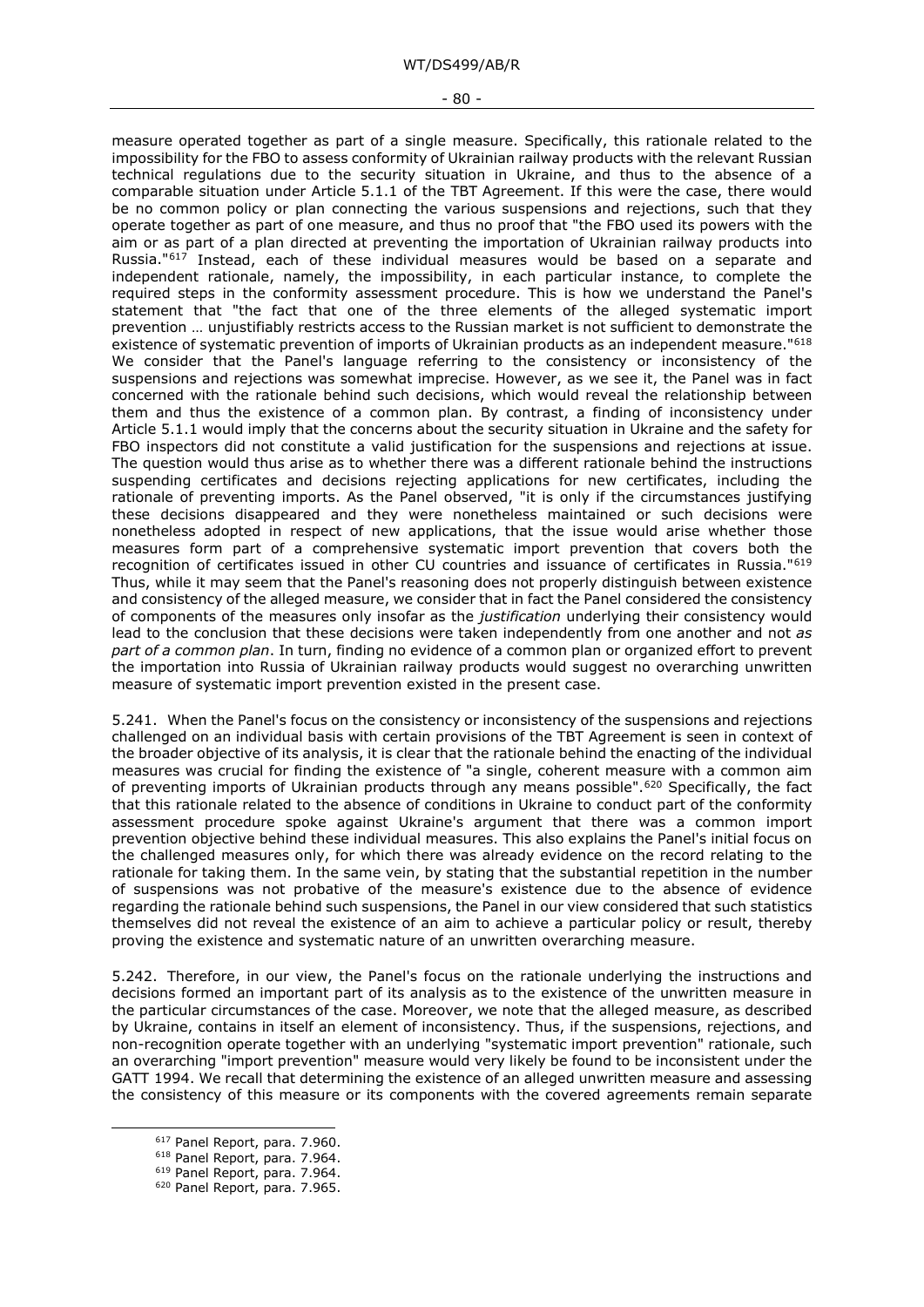steps. At the same time, the specific measure challenged and the way in which it is described or characterized by a complainant will inform the kind of evidence a complainant is required to submit and the elements that it must establish, in order to determine the existence of the challenged measure. In the circumstances of the present case, because Ukraine's description of the measure incorporated the term "import prevention" and because most individual components of the measure were found by the Panel to have a rationale different from "import prevention", the Panel's task of assessing the question of existence of the measure separately from the question of its consistency was rendered particularly difficult. Moreover, as noted above, it was not the Panel's logic that, because the components of the measure were not inconsistent with the TBT Agreement, the overarching measure could not exist. Rather, in the presence of valid justifications explaining why the individual suspensions and rejections were made and relating to concerns about the safety of FBO inspectors, there was no basis for a finding that the different parts of the alleged measure operated together as a single measure distinct from its components. For instance, even if all certificates of Ukrainian railway equipment were suspended or rejected due to the impossibility to conduct off-site inspections, that would not translate into an organized effort to prevent importation, unless the impossibility to conduct such inspections was only a pretext and a different unifying rationale existed. In other words, the Panel simply did not consider that Ukraine presented sufficient evidence revealing the existence of a common plan aimed at import prevention behind the components of the alleged overarching measure.

5.243. Moreover, while Ukraine relied extensively on the panel and the Appellate Body's rationale for determining the existence of an unwritten measure in *Argentina – Import Measures*, the alleged measure at issue in the present case is different. Unlike the European Union in *Argentina – Import Measures*, here Ukraine challenged part of the unwritten measure's components on an individual basis. In this context, the task of the Panel was to determine whether an interaction existed between these individual components, such that they in combination functioned in a manner distinct from their individual operation. Thus, the Panel's understanding of the content and operation of the components on an individual basis, including the rationale underlying their enacting, formed part of its analysis as to whether the different components operated together as a single measure aimed at achieving a particular policy. In *Argentina – Import Measures*, there was also "extensive evidence on the [p]anel record showing that the TRRs measure implements the 'managed trade' policy, and that this policy has been announced in public statements and speeches and on government websites by high-ranking Argentine Government officials, including the President, the Minister of Industry, and the Secretary of Trade".<sup>[621](#page-80-0)</sup> This evidence suggested that "these TRRs are interlinked and operate together as part of a single measure and will continue to be imposed in the future unless and until the policy is repealed or modified."[622](#page-80-1) Differently, in the present case, the Panel found that the evidence presented by Ukraine regarding the "set of trade restrictive measures" did not establish the existence of an underlying policy behind the suspensions and rejections. In particular, the Panel considered that "[t]he media articles that Ukraine has presented point to tensions in the bilateral relationship in connection with the negotiation and conclusion by Ukraine of [the] Association Agreement", and "refer to trade action that Russian authorities might take or did take against Ukraine in response".<sup>[623](#page-80-2)</sup> However, ultimately, the evidence did not demonstrate that "Russia adopted a plan or decided to embark on an organized effort to prevent the importation into Russia of Ukrainian products in general or Ukrainian railway products in particular", and "even if trade-restrictive measures were taken with regard to some Ukrainian products, this does not necessarily mean that such measures were taken also with regard to Ukrainian railway products."[624](#page-80-3)

5.244. In this regard, Ukraine submits that the Panel allocated an excessive burden of proof on Ukraine in establishing the existence of the measure, in particular due to its unwritten nature.<sup>[625](#page-80-4)</sup> Ukraine relies on the panel's findings in *Argentina – Import Measures*, in which the panel disagreed with Argentina's contention that journalistic material cannot be "considered to have any probative

<sup>621</sup> Appellate Body Reports, *Argentina – Import Measures*, para. 5.131.

<span id="page-80-4"></span><span id="page-80-3"></span><span id="page-80-2"></span><span id="page-80-1"></span><span id="page-80-0"></span><sup>622</sup> Appellate Body Reports, *Argentina – Import Measures*, para. 5.131 (referring to Panel Reports, *Argentina – Import Measures*, paras. 6.162 and 6.230).

<sup>623</sup> Panel Report, para. 7.974.

<sup>624</sup> Panel Report, para. 7.974.

<sup>625</sup> Ukraine's appellant's submission, para. 40.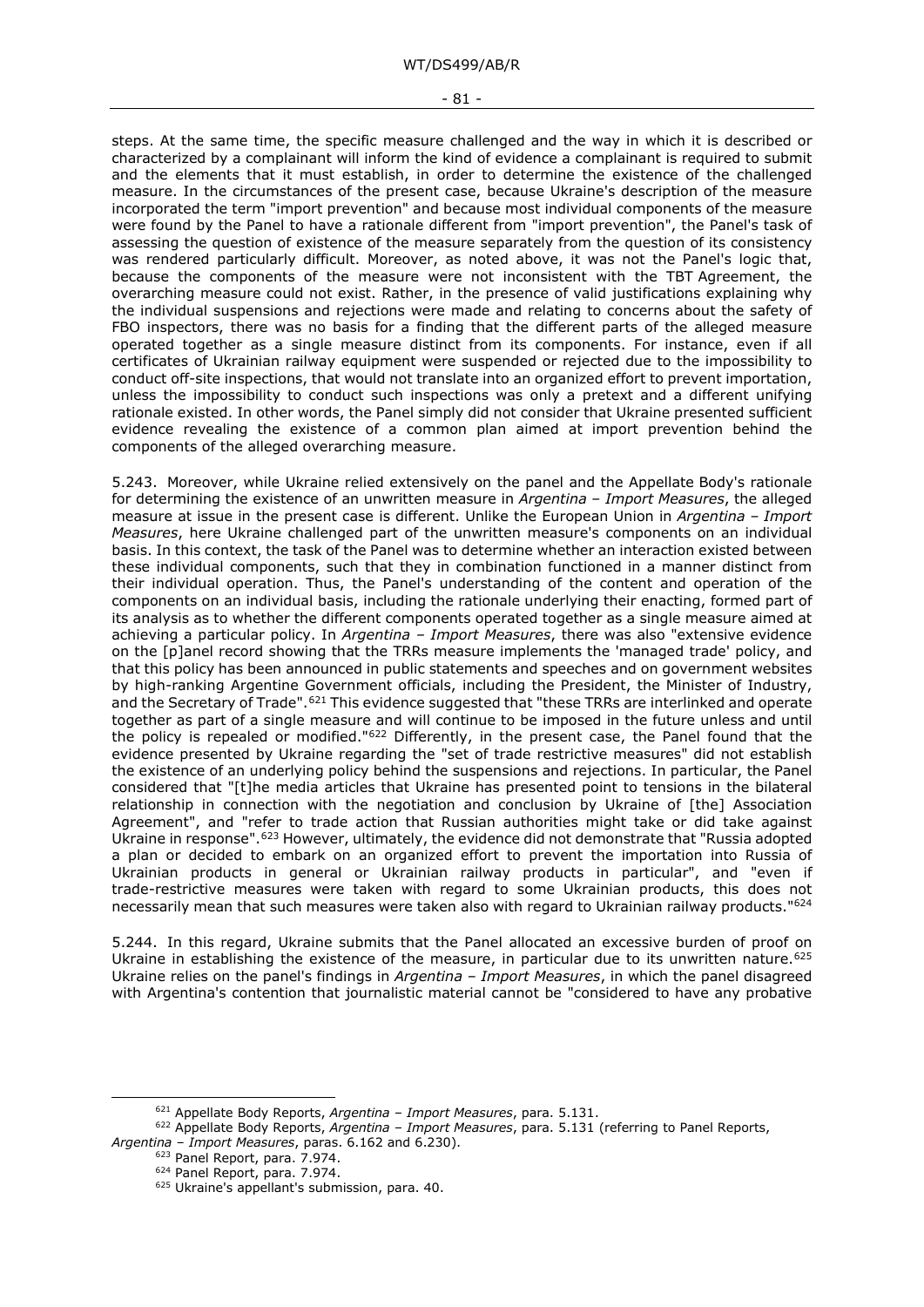value" in ascertaining the existence of an unwritten measure.<sup>[626](#page-81-0)</sup> However, as we see it, rather than questioning the credibility of the media articles provided by Ukraine as a source of information, the Panel did not consider them specific enough to establish the existence and systematic nature of an alleged systematic prevention measure applicable to Ukrainian railway equipment.

5.245. The Panel's conclusion with respect to the media articles presented by Ukraine also demonstrates that the Panel's finding as to the existence of the alleged unwritten measure was not based only on its assessment of the rationale behind the suspensions and rejections. Furthermore, the Panel analysed certain import trade data which, in Ukraine's view, supported the existence of the alleged systematic import prevention.<sup>[627](#page-81-1)</sup> The Panel concluded that "[t]he evidence does not demonstrate that the cause of the decrease in Ukraine's imports and import share in Russia was more likely than not the alleged existence of a systematic prevention of imports by Russia", and that "there is evidence on record suggesting that there are other causes that could explain the decrease of imports of Ukrainian railway products into Russia."[628](#page-81-2) On appeal, Ukraine does not take issue with this part of the Panel's analysis and conclusions, which was also independent from the Panel's assessment of the rationale behind the suspensions and rejections.

5.246. Thus, in making its ultimate finding that Ukraine failed to demonstrate that Russia systematically prevented the importation of Ukrainian railway products into Russia, the Panel relied on the following conclusions:

[T]he evidence on record does not establish that *the three elements* of the alleged systematic import prevention (suspension of certificates, rejection of certificates, and the general non-recognition of certificates issued in other CU countries) *have been designed, structured, or operated in combination so as to constitute a separate measure* with the aim of systematically preventing imports of Ukrainian railway products into Russia.

Moreover, the evidence does not establish that those elements *form part of a plan or coordinated effort directed at attaining the aim* of preventing the importation of Ukrainian railway products into Russia.

Finally, *the trade and other economic data submitted by Ukraine also does not establish the existence of the alleged systematic import prevention*. The evidence does not demonstrate that the cause of the decrease in Ukraine's imports and import share in Russia was more likely than not the alleged existence of a systematic prevention of imports by Russia. Rather, we consider that there is evidence on record suggesting that there are other causes that could explain the decrease of imports of Ukrainian railway products into Russia.[629](#page-81-3)

5.247. In examining the design, structure, and operation of the three elements of the alleged measure, including Ukraine's argument as to the substantial repetition of suspensions and rejections, the Panel focused on the existence of evidence regarding the rationale behind the suspensions of certificates, rejections of applications for new certificates, and the non-recognition requirement. In this respect, we took the view that it was not unreasonable for the Panel to rely on such evidence in determining the existence of a common policy or plan of import prevention connecting the various components of the alleged measure, as opposed to a finding that each of those components was based on the impossibility to complete the required steps in the conformity assessment procedure. Moreover, as noted, the Panel's ultimate finding did not rely only on that logic. Notably, the assessment of Ukraine's argument about the "set of trade restrictive measures", as well as the

<span id="page-81-0"></span><sup>626</sup> Ukraine's appellant's submission, para. 41 (quoting Panel Reports, *Argentina – Import Measures*, paras. 6.70-6.71). Ukraine highlights the panel's statements that "[n]ewspapers or magazine articles … can be useful sources of information, particularly when dealing with unwritten measures and when corroborating facts asserted through other forms of evidence", and that "[a] panel must assess the credibility and persuasiveness of newspapers or magazine articles submitted as evidence, taking into account that the articles may reflect personal opinions, and assess the information contained in those articles contrasting it with the other evidence on the record." (Ibid.)

<span id="page-81-2"></span><span id="page-81-1"></span><sup>627</sup> Panel Report, paras. 7.975-7.988.

<span id="page-81-3"></span><sup>628</sup> Panel Report, para. 7.992.

<sup>629</sup> Panel Report, paras. 7.990-7.992. (emphasis added)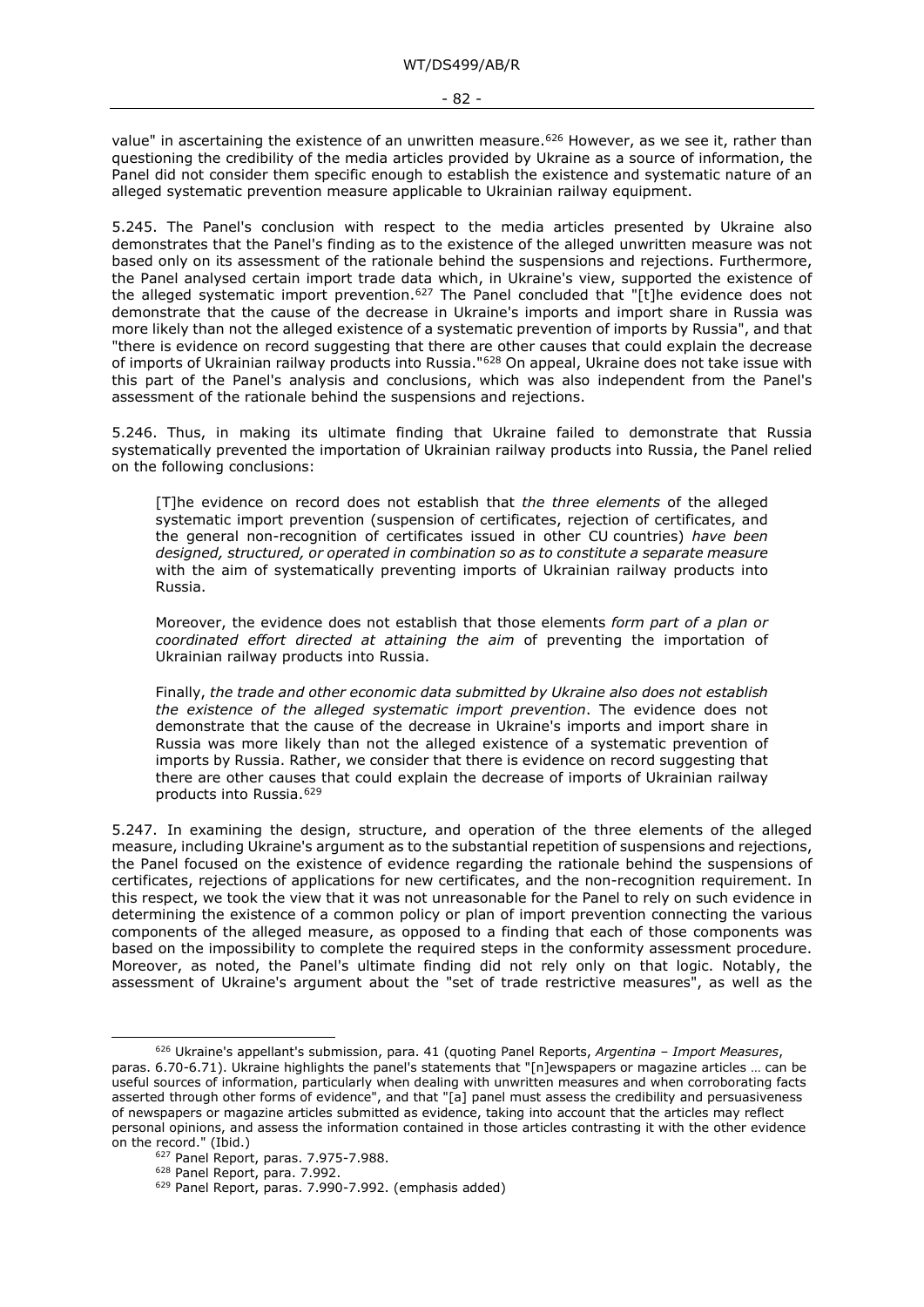import trade data submitted by Ukraine, also led the Panel to conclude that there was no sufficient evidence demonstrating the existence of the alleged systematic import prevention.

5.248. Finally, we recall that, in reviewing a panel's assessment of the measure at issue, the Appellate Body "will not lightly interfere" with the panel's factual findings, including those concerning "how a municipal law has been applied, the opinions of experts, administrative practice, or pronouncements of domestic courts".[630](#page-82-0) Instead, for a claim under Article 11 to succeed, the Appellate Body must be satisfied that the panel "has exceeded its authority as trier of facts".<sup>[631](#page-82-1)</sup> In the present case, the Panel thoroughly examined both parties' evidence, assessed the credibility of that evidence, and reached its findings on this basis. For its part, Ukraine does not explain how a different approach by the Panel to examining the evidence on the record would have led to a different conclusion.

5.249. In sum, given the characteristics of the alleged unwritten measure, as presented by Ukraine, and the Panel's assessment of the evidence on the record, we do not consider that the Panel erred in its objective assessment of the matter before it under Article 11 of the DSU in finding that Ukraine failed to demonstrate that Russia systematically prevented the importation of Ukrainian railway products into Russia.

# **5.5.4 Conclusion**

5.250. The Panel properly considered whether the individual components of the alleged unwritten measure form part of a common plan to prevent imports of Ukrainian products into Russia. The Panel also did not err in taking into consideration the rationale underlying these individual suspensions and rejections.

5.251. We therefore find that Ukraine has not established that the Panel failed to make an objective assessment of the matter before it under Article 11 of the DSU in finding that Ukraine failed to demonstrate that Russia systematically prevented the importation of Ukrainian railway products into Russia.

### **6 FINDINGS AND CONCLUSIONS**

6.1. For the reasons set out in this Report, the Appellate Body makes the following findings and conclusions:

### **6.1 The Panel's preliminary ruling**

6.2. Russia has not established that the Panel erred in determining the scope of its terms of reference in this dispute.

a. We therefore uphold the Panel's finding, in paragraphs 8.1.a.i, 8.1.d.iv, and 8.1.d.v of the Panel Report, that Russia has failed to establish that Ukraine's panel request is inconsistent with Article 6.2 of the DSU.

#### **6.2 The third measure as a "general" non-recognition requirement**

6.3. Russia has not established that the Panel acted inconsistently with Article 11 of the DSU in finding that the third measure is of a "general" character and flows from CU Technical Regulation 001/2011.

a. We therefore uphold the Panel's finding, in paragraph 7.861 of the Panel Report, that the third measure as a general non-recognition requirement, which the relevant Russian

<span id="page-82-0"></span><sup>630</sup> Appellate Body Report, *China – Publications and Audiovisual Products*, para. 177. See also e.g. Appellate Body Reports, *US – Wheat Gluten*, para. 151; *US – Carbon Steel*, para. 142; *US – Upland Cotton*, para. 399.

<span id="page-82-1"></span><sup>631</sup> Appellate Body Report, *US – Large Civil Aircraft (2nd complaint)*, para. 713. See also e.g. Appellate Body Report, *US – Wheat Gluten*, para. 151.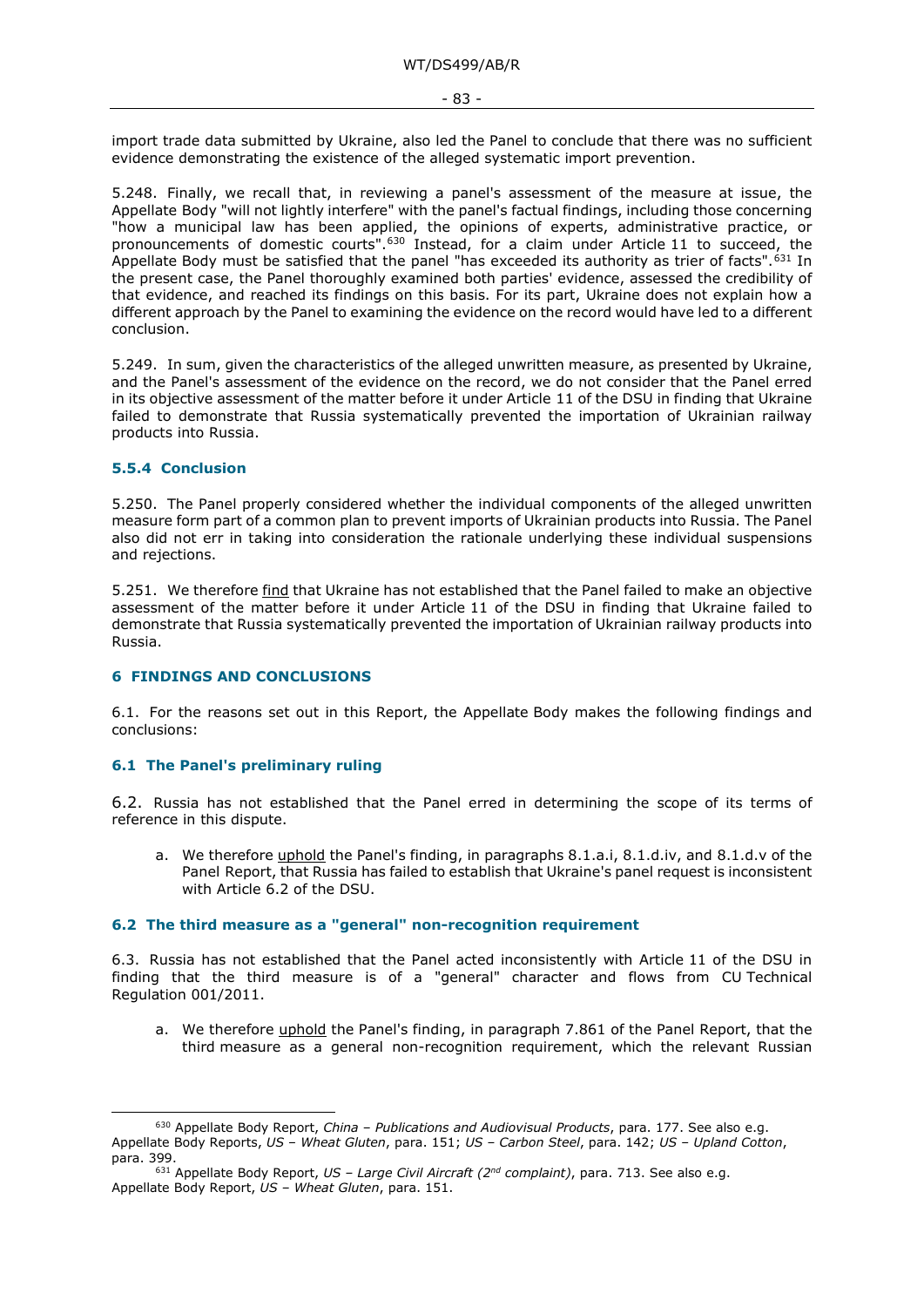authorities considered to flow from CU Technical Regulation 001/2011, had been demonstrated to exist.

### **6.3 The third measure as a single measure**

6.4. Russia has not established that Ukraine failed to meet its *prima facie* burden to establish the existence of the third measure as a single measure.

a. We therefore uphold the Panel's finding, in paragraph 7.861 of the Panel Report, that the third measure had been demonstrated to exist.

### **6.4 The third measure and the Panel's terms of reference**

6.5. Russia's claim regarding the terms of reference concerning the third measure is based on the premise that the Panel erred in its preliminary ruling. We have rejected that allegation of error and upheld the Panel's preliminary ruling.

a. Consequently, we uphold the Panel's finding, in paragraphs 7.823 and 8.1.d.i of the Panel Report, that the non-recognition requirement based on the local production condition is properly before the Panel.

### **6.5 The third measure and the local registration condition**

6.6. The Panel's statements challenged by Russia as constituting "findings" concerning the local registration condition were either merely descriptive statements or concerned the third measure within the Panel's terms of reference.

a. Consequently, we find that Russia has failed to establish that the Panel acted inconsistently with Article 11 of the DSU by continuing to make findings with respect to a matter that was not within its terms of reference.

### **6.6 Article 5.1.1 of the TBT Agreement**

6.7. Under Article 5.1.1 of the TBT Agreement, the assessment of whether access is granted under conditions no less favourable "in a comparable situation" should focus on factors having a bearing on the conditions for granting access to conformity assessment to suppliers of like products and the ability of the regulating Member to ensure compliance with the requirements in the underlying technical regulation or standard. Thus, factors relevant to the inquiry of whether a "comparable situation" exists have to affect the specific suppliers to which the conditions for access to conformity assessment granted by the importing Member relate.

6.8. We consider that the Panel did not err in its interpretation of the phrase "in a comparable situation" in Article 5.1.1 of the TBT Agreement. However, in examining factors relevant for establishing the existence of a "comparable situation" in the particular circumstances of this case, the Panel relied too much on information concerning the security situation in Ukraine generally, and did not focus sufficiently on aspects specific to the suppliers who are claimed to have been granted access under less favourable conditions or to the location of the suppliers' facilities. We therefore find that the Panel erred in its application of Article 5.1.1 of the TBT Agreement to the facts of the present case in finding that, between April 2014 and December 2016, Ukrainian suppliers of railway products were denied no less favourable access in a situation that was not comparable to the situation in which Russia granted access to suppliers of Russian railway products and suppliers of railway products from other countries. For the same reasons, we find that the Panel erred in its application of Article 5.1.1 of the TBT Agreement to the facts of the present case in finding that less favourable access conditions were granted to Ukrainian suppliers of railway products in a situation that was not comparable also in the context of the two decisions through which the FBO rejected applications submitted by Ukrainian suppliers under CU Technical Regulation 001/2011 (i.e. decisions 1 and 2).

a. Consequently, we reverse the Panel's finding, in paragraphs 7.394 and 8.1.b.i of the Panel Report, that Ukraine failed to establish, with respect to each of the 14 challenged